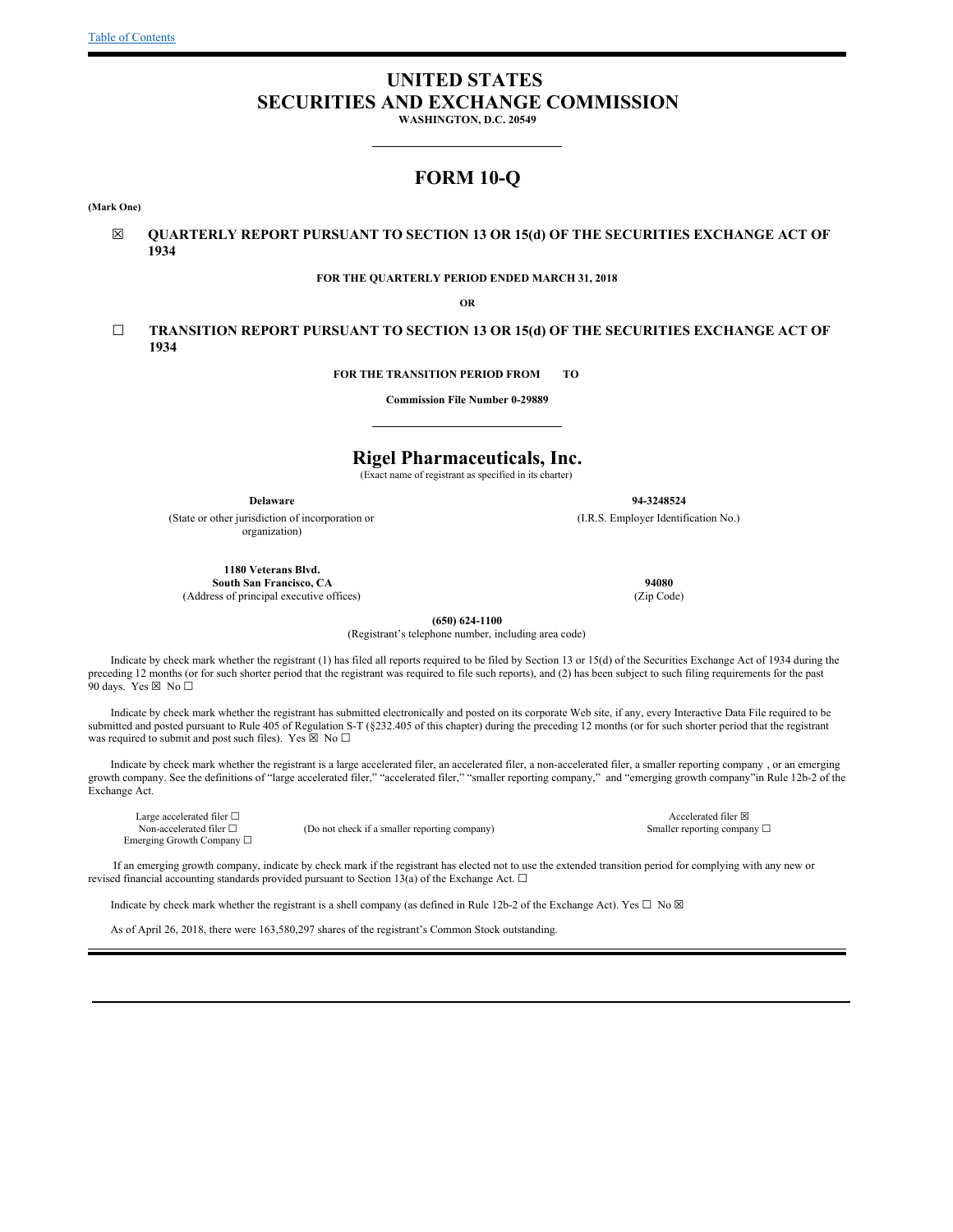## **RIGEL PHARMACEUTICALS, IN C. QUARTERLY REPORT ON FORM 10-Q FOR THE QUARTERLY PERIOD ENDED MARCH 31 2018**

# **INDEX**

|                   |                                                                                                    | Page |
|-------------------|----------------------------------------------------------------------------------------------------|------|
| <b>PART I</b>     | <b>FINANCIAL INFORMATION</b>                                                                       | 3    |
| Item 1.           | <b>Financial Statements</b>                                                                        | 3    |
|                   | Condensed Balance Sheets — March 31, 2018 (Unaudited) and December 31, 2017                        | 3    |
|                   | Condensed Statements of Operations (Unaudited) —three months ended March 31, 2018 and 2017         | 4    |
|                   | Condensed Statements of Comprehensive Loss (Unaudited) —three months ended March 31, 2018 and 2017 | 5    |
|                   | Condensed Statements of Cash Flows (Unaudited) —three months ended March 31, 2018 and 2017         | 6    |
|                   | Notes to Condensed Financial Statements (Unaudited)                                                | 7    |
| Item 2.           | Management's Discussion and Analysis of Financial Condition and Results of Operations              | 15   |
| Item 3.           | <b>Quantitative and Qualitative Disclosures About Market Risk</b>                                  | 27   |
| Item 4.           | <b>Controls and Procedures</b>                                                                     | 27   |
| <b>PART II</b>    | <b>OTHER INFORMATION</b>                                                                           | 28   |
| Item 1.           | <b>Legal Proceedings</b>                                                                           | 28   |
| Item 1A.          | <b>Risk Factors</b>                                                                                | 28   |
| Item 2.           | Unregistered Sales of Equity Securities and Use of Proceeds                                        | 54   |
| Item 3.           | <b>Defaults Upon Senior Securities</b>                                                             | 54   |
| Item 4.           | <b>Mine Safety Disclosures</b>                                                                     | 54   |
| Item 5.           | <b>Other Information</b>                                                                           | 54   |
| Item 6.           | <b>Exhibits</b>                                                                                    | 55   |
| <b>Signatures</b> |                                                                                                    | 56   |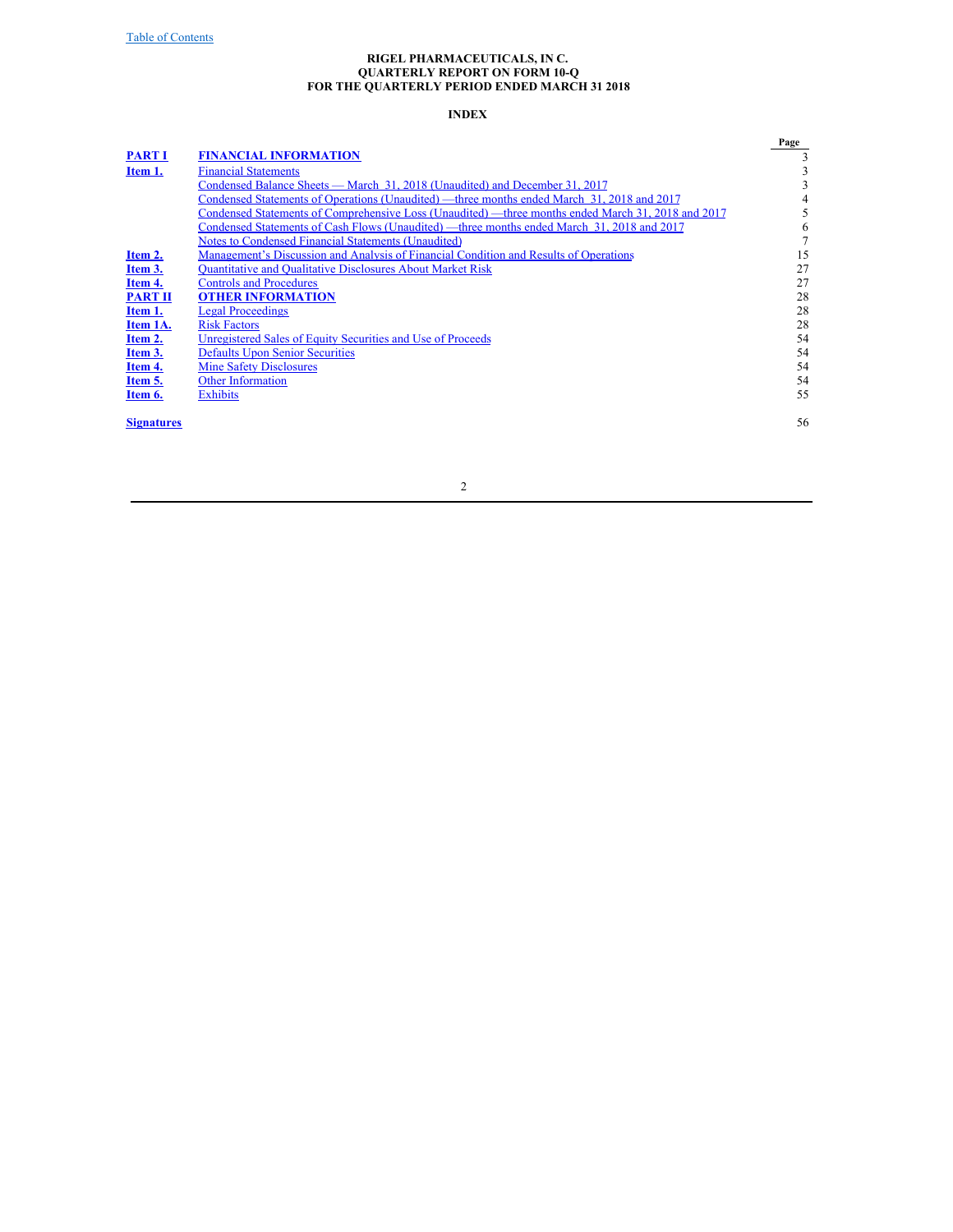# **PART I. FINANCIAL INFORMATIO N**

# **Item 1. Financial Statements**

## <span id="page-2-2"></span><span id="page-2-1"></span><span id="page-2-0"></span>**RIGEL PHARMACEUTICALS, INC. CONDENSED BALANCE SHEET S (In thousands)**

|                                                |                    | March 31,<br>2018<br>(unaudited) |              |               |  |  |  |  |  | December 31,<br>2017(1) |
|------------------------------------------------|--------------------|----------------------------------|--------------|---------------|--|--|--|--|--|-------------------------|
| <b>Assets</b>                                  |                    |                                  |              |               |  |  |  |  |  |                         |
| Current assets:                                |                    |                                  |              |               |  |  |  |  |  |                         |
| Cash and cash equivalents                      | $\mathbb{S}$       | 40.125                           | $\mathbb{S}$ | 38,290        |  |  |  |  |  |                         |
| Short-term investments                         |                    | 54,175                           |              | 77,461        |  |  |  |  |  |                         |
| Prepaid and other current assets               |                    | 2,320                            |              | 1,682         |  |  |  |  |  |                         |
| Total current assets                           |                    | 96,620                           |              | 117,433       |  |  |  |  |  |                         |
| Property and equipment, net                    |                    | 1,439                            |              | 875           |  |  |  |  |  |                         |
| Other assets                                   |                    | 754                              |              | 803           |  |  |  |  |  |                         |
|                                                | $\mathbb{S}$       | 98,813                           | $\mathbb{S}$ | 119,111       |  |  |  |  |  |                         |
| Liabilities and stockholders' equity           |                    |                                  |              |               |  |  |  |  |  |                         |
| Current liabilities:                           |                    |                                  |              |               |  |  |  |  |  |                         |
| Accounts payable                               | S                  | 2,623                            | \$           | 2,636         |  |  |  |  |  |                         |
| Accrued compensation                           |                    | 4,746                            |              | 7,059         |  |  |  |  |  |                         |
| Accrued research and development               |                    | 5,872                            |              | 5,028         |  |  |  |  |  |                         |
| Other accrued liabilities                      |                    | 5,549                            |              | 3,330         |  |  |  |  |  |                         |
| Deferred liability – sublease, current portion |                    |                                  |              | 284           |  |  |  |  |  |                         |
| Total current liabilities                      |                    | 18,790                           |              | 18,337        |  |  |  |  |  |                         |
|                                                |                    |                                  |              |               |  |  |  |  |  |                         |
| Long-term portion of deferred rent             |                    | 178                              |              | 90            |  |  |  |  |  |                         |
| Other long-term liabilities                    |                    | 38                               |              | 38            |  |  |  |  |  |                         |
|                                                |                    |                                  |              |               |  |  |  |  |  |                         |
| Commitments                                    |                    |                                  |              |               |  |  |  |  |  |                         |
|                                                |                    |                                  |              |               |  |  |  |  |  |                         |
| Stockholders' equity:                          |                    |                                  |              |               |  |  |  |  |  |                         |
| Preferred stock                                |                    |                                  |              |               |  |  |  |  |  |                         |
| Common stock                                   |                    | 148                              |              | 147           |  |  |  |  |  |                         |
| Additional paid-in capital                     |                    | 1,242,985                        |              | 1,239,435     |  |  |  |  |  |                         |
| Accumulated other comprehensive loss           |                    | (87)                             |              | (82)          |  |  |  |  |  |                         |
| Accumulated deficit                            |                    | (1,163,239)                      |              | (1, 138, 854) |  |  |  |  |  |                         |
| Total stockholders' equity                     |                    | 79,807                           |              | 100,646       |  |  |  |  |  |                         |
|                                                | $\mathbf{\hat{s}}$ | 98.813                           | $\mathbf{s}$ | 119,111       |  |  |  |  |  |                         |

(1) The balance sheet at December 31, 2017 has been derived from the audited financial statements included in Rigel's Annual Report on Form 10-K for the year ended December 31, 2017.

See Accompanying Notes.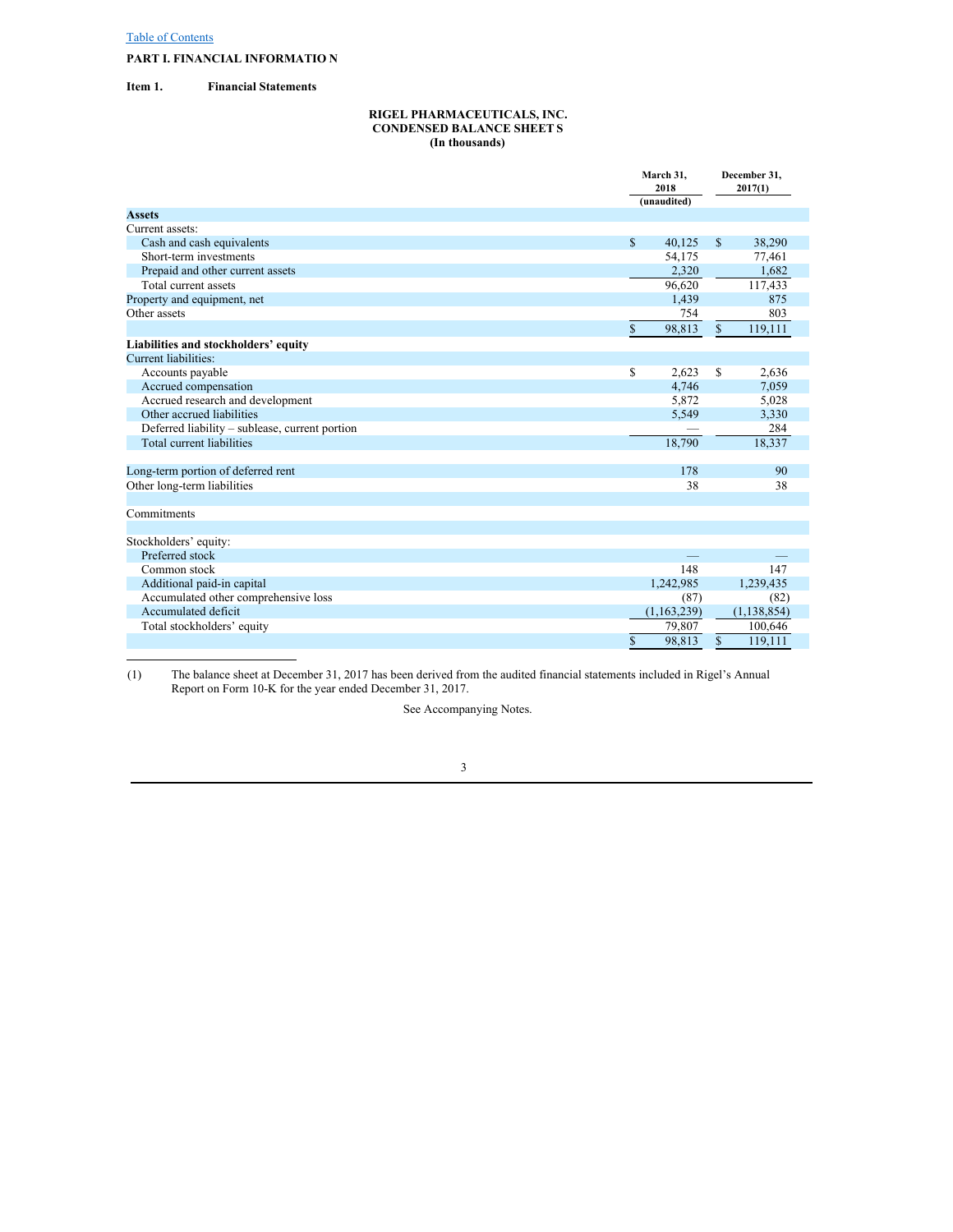## <span id="page-3-0"></span>**RIGEL PHARMACEUTICALS, INC. CONDENSED STATEMENTS OF OPERATION S (In thousands, except per share amounts) (unaudited)**

|                                                                                 | Three Months Ended March 31, |           |  |          |  |
|---------------------------------------------------------------------------------|------------------------------|-----------|--|----------|--|
|                                                                                 |                              | 2018      |  | 2017     |  |
| Contract revenues from collaborations                                           |                              |           |  | 3,584    |  |
| Costs and expenses:                                                             |                              |           |  |          |  |
| Research and development                                                        |                              | 11.242    |  | 12,376   |  |
| General and administrative                                                      |                              | 13,492    |  | 7,410    |  |
| Total costs and expenses                                                        |                              | 24,734    |  | 19,786   |  |
|                                                                                 |                              |           |  |          |  |
| Loss from operations                                                            |                              | (24, 734) |  | (16,202) |  |
| Interest income                                                                 |                              | 349       |  | 156      |  |
| Gain on disposal of assets                                                      |                              |           |  | 732      |  |
| Net loss                                                                        |                              | (24, 385) |  | (15,314) |  |
|                                                                                 |                              |           |  |          |  |
| Net loss per share, basic and diluted                                           |                              | (0.17)    |  | (0.13)   |  |
|                                                                                 |                              |           |  |          |  |
| Weighted average shares used in computing net loss per share, basic and diluted |                              | 147,114   |  | 113,598  |  |

See Accompanying Notes.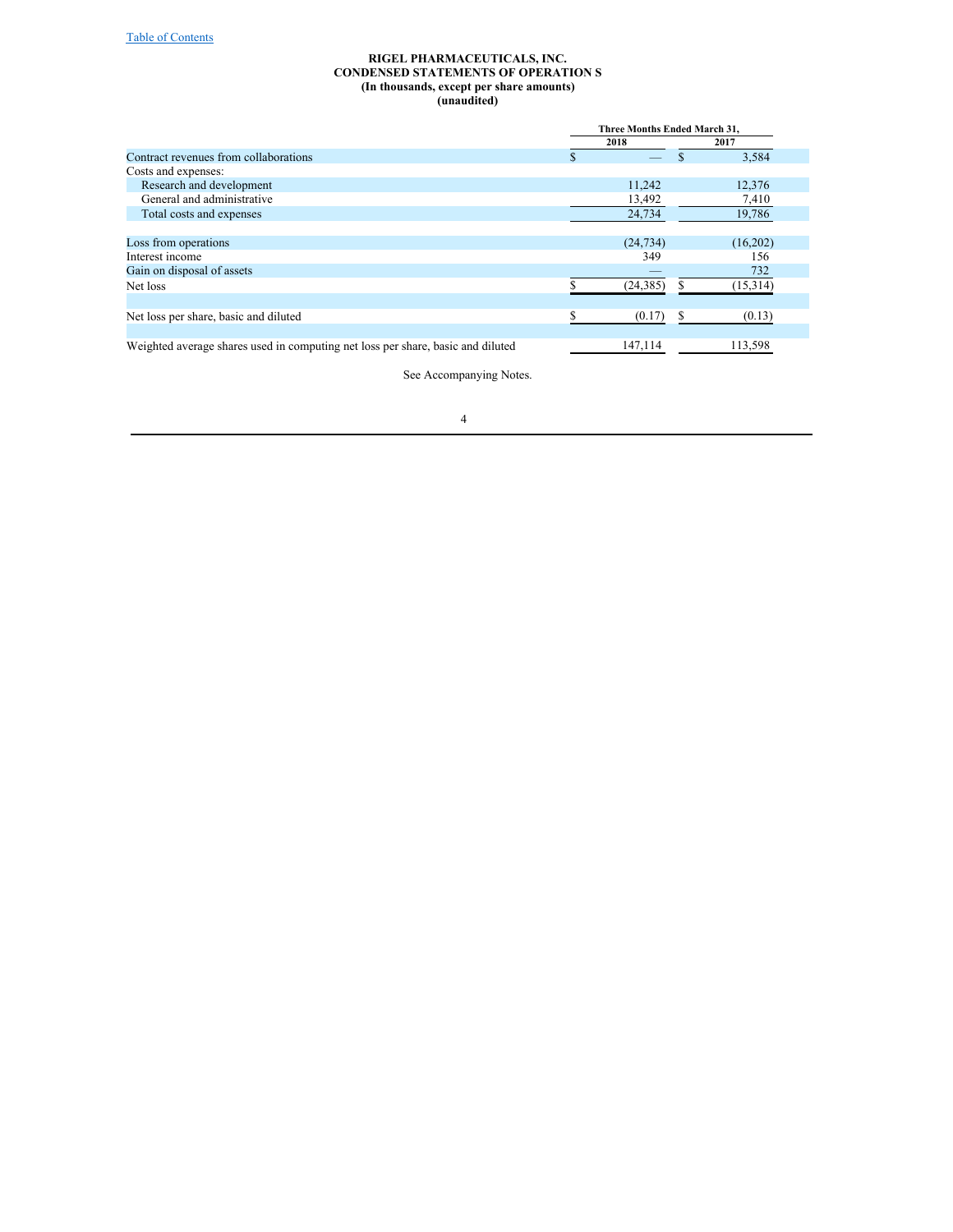## **RIGEL PHARMACEUTICALS, INC. CONDENSED STATEMENTS OF COMPREHENSIVE LOS S (In thousands) (unaudited)**

|                                               | Three Months Ended March 31. |          |  |          |  |  |  |
|-----------------------------------------------|------------------------------|----------|--|----------|--|--|--|
|                                               |                              | 2018     |  | 2017     |  |  |  |
| Net loss                                      |                              | (24.385) |  | (15.314) |  |  |  |
| Other comprehensive income (loss):            |                              |          |  |          |  |  |  |
| Net unrealized loss on short-term investments |                              |          |  |          |  |  |  |
|                                               |                              |          |  |          |  |  |  |
| Comprehensive loss                            |                              | (24.390) |  | (15.325) |  |  |  |
|                                               |                              |          |  |          |  |  |  |

<span id="page-4-0"></span>See Accompanying Notes.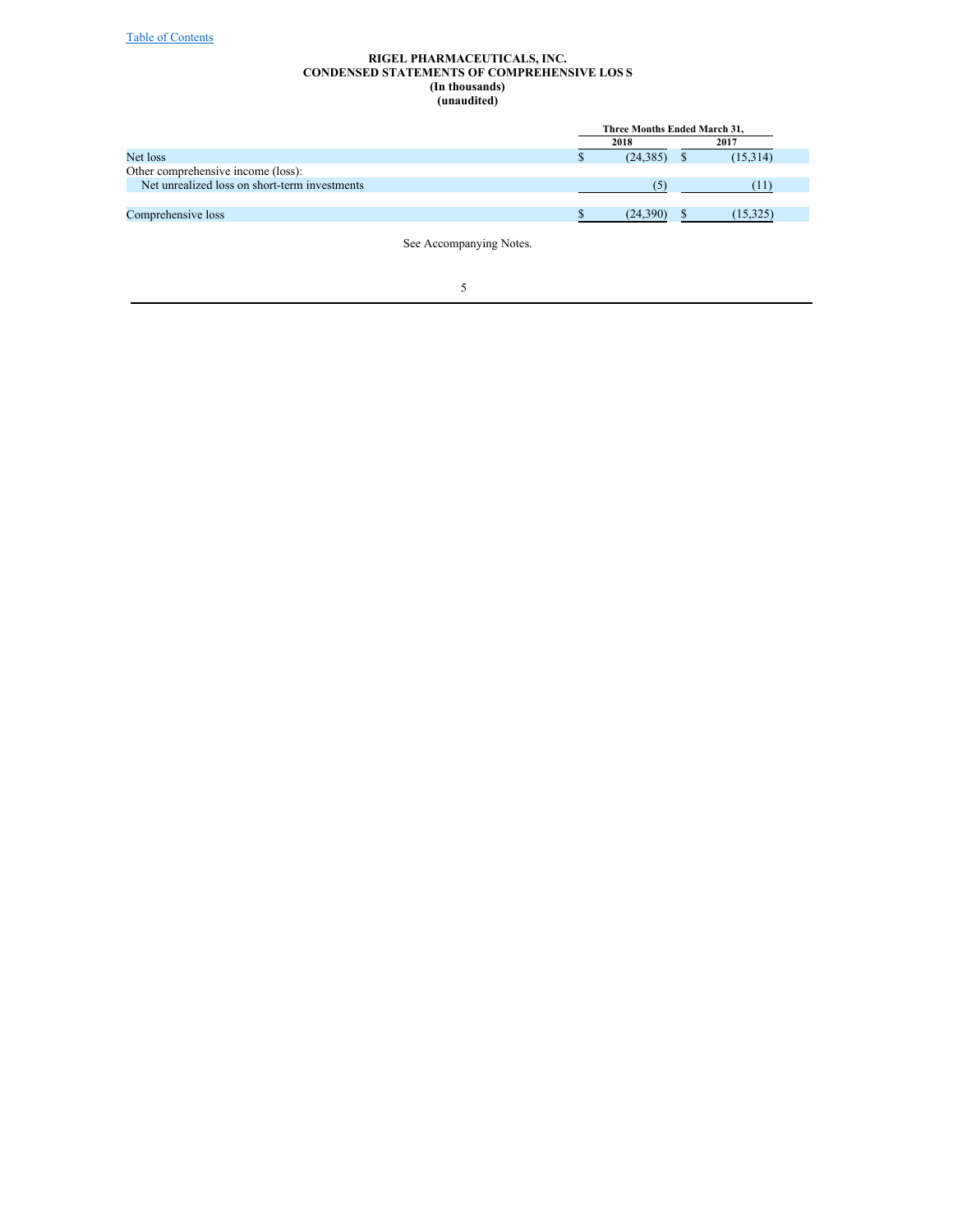## <span id="page-5-0"></span>**RIGEL PHARMACEUTICALS, INC. CONDENSED STATEMENTS OF CASH FLOW S (In thousands) (unaudited)**

|                                                                                           | Three Months Ended March 31, |           |   |           |
|-------------------------------------------------------------------------------------------|------------------------------|-----------|---|-----------|
|                                                                                           |                              | 2018      |   | 2017      |
| <b>Operating activities</b>                                                               |                              |           |   |           |
| Net loss                                                                                  | \$                           | (24, 385) | S | (15,314)  |
| Adjustments to reconcile net loss to net cash used in operating activities:               |                              |           |   |           |
| Stock-based compensation expense                                                          |                              | 1,540     |   | 955       |
| Gain on disposal of assets                                                                |                              |           |   | (732)     |
| Loss on sublease                                                                          |                              |           |   | 495       |
| Depreciation and amortization                                                             |                              | 113       |   | 126       |
| Net amortization of premium on short-term investment                                      |                              | (134)     |   | (33)      |
| Changes in assets and liabilities:                                                        |                              |           |   |           |
| Prepaid and other current assets                                                          |                              | (638)     |   | 65        |
| Other assets                                                                              |                              | 533       |   | 33        |
| Accounts payable                                                                          |                              | (493)     |   | (4,385)   |
| Accrued compensation                                                                      |                              | (2,313)   |   | (1, 464)  |
| Accrued research and development                                                          |                              | 844       |   | 349       |
| Other accrued liabilities                                                                 |                              | 2,184     |   | 439       |
| Deferred rent and other long term liabilities                                             |                              | (645)     |   | (1,296)   |
| Net cash used in operating activities                                                     |                              | (23, 394) |   | (20, 762) |
| <b>Investing activities</b>                                                               |                              |           |   |           |
| Purchases of short-term investments                                                       |                              | (5,235)   |   | (33, 385) |
| Maturities of short-term investments                                                      |                              | 28,650    |   | 32,544    |
| Proceeds from disposal of assets                                                          |                              |           |   | 732       |
| Capital expenditures                                                                      |                              | (197)     |   | (41)      |
| Net cash provided by (used in) investing activities                                       |                              | 23,218    |   | (150)     |
| <b>Financing activities</b>                                                               |                              |           |   |           |
| Net proceeds from issuances of common stock upon exercise of options and participation in |                              |           |   |           |
| employee stock purchase plan                                                              |                              | 2,011     |   | 341       |
| Proceeds from sale and issuance of common stock, net of offering costs                    |                              |           |   | 43,083    |
| Net cash provided by financing activities                                                 |                              | 2,011     |   | 43,424    |
| Net increase in cash and cash equivalents                                                 |                              | 1,835     |   | 22,512    |
| Cash and cash equivalents at beginning of period                                          |                              | 38,290    |   | 17,632    |
| Cash and cash equivalents at end of period                                                | \$                           | 40.125    | S | 40.144    |

See Accompanying Notes.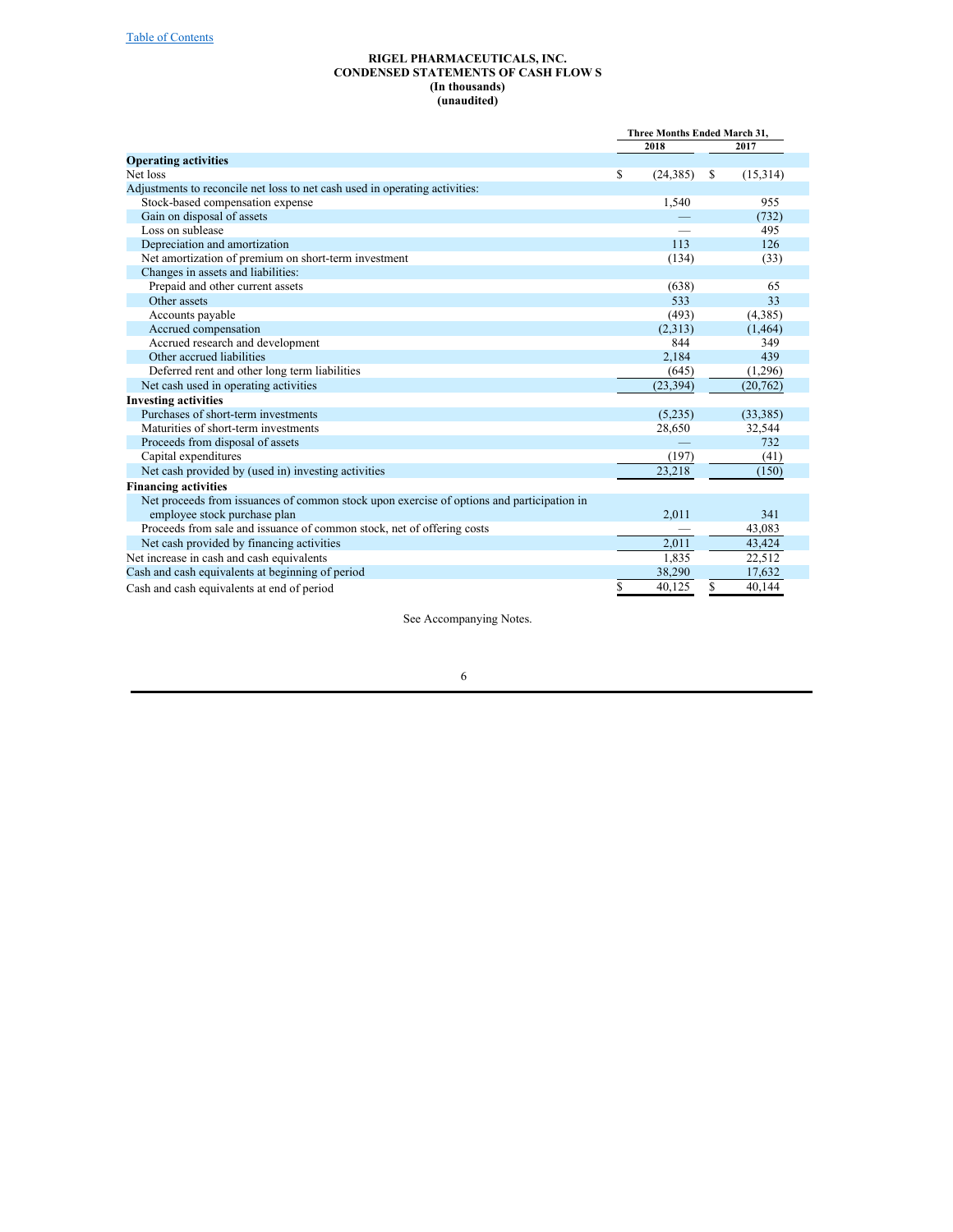## <span id="page-6-0"></span>**Rigel Pharmaceuticals, In c. Notes to Condensed Financial Statements (unaudited)**

In this report, "Rigel," "we," "us" and "our" refer to Rigel Pharmaceuticals, Inc.

## **1. Nature of Operations**

We were incorporated in the state of Delaware on June 14, 1996. We are a biotechnology company dedicated to discovering, developing and providing novel small molecule drugs that significantly improve the lives of patients with immune and hematologic disorders, cancer and rare diseases.

## **2. Basis of Presentation**

Our accompanying unaudited condensed financial statements have been prepared in accordance with U.S. generally accepted accounting principles (U.S. GAAP), for interim financial information and pursuant to the instructions to Form 10-Q and Article 10 of Regulation S-X of the Securities Act of 1933, as amended (Securities Act). Accordingly, they do not include all of the information and notes required by U.S. GAAP for complete financial statements. These unaudited condensed financial statements include only normal and recurring adjustments that we believe are necessary to fairly state our financial position and the results of our operations and cash flows. Interim-period results are not necessarily indicative of results of operations or cash flows for a full-year or any subsequent interim period. The balance sheet at December 31, 2017 has been derived from audited financial statements at that date, but does not include all disclosures required by U.S. GAAP for complete financial statements. Because all of the disclosures required by U.S. GAAP for complete financial statements are not included herein, these interim unaudited condensed financial statements and the notes accompanying them should be read in conjunction with our audited financial statements and the notes thereto included in our Annual Report on Form 10-K for the year ended December 31, 2017.

The preparation of financial statements in conformity with U.S. GAAP requires management to make estimates and assumptions that affect the amounts reported in the financial statements and accompanying notes. We base our estimates on historical experience and on various other assumptions that we believe to be reasonable under the circumstances. Actual results could differ from these estimates.

## **3. Summary of Significant Accounting Policies**

#### **Recent Accounting Pronouncements**

In May 2014, the Financial Accounting Standards Board (FASB) issued Accounting Standards Update (ASU) No. 2014-09 —*Revenue from Contracts with Customers*, which supersedes the revenue recognition requirements under ASC Topic 605,*Revenue Recognition*, and most industry-specific guidance under the ASC. To date, our revenues have been derived from license and collaboration agreements. The consideration we are eligible to receive under these agreements includes upfront payments, progress dependent contingent payments on events achieved by our collaboration partners, and royalties on net sales of products sold by such partners under the agreements. ASU No. 2014-09 differs from the current accounting standard in many respects, such as in the accounting for variable consideration, including milestone payments or contingent payments. Under our previous accounting policy, we recognized contingent payments as revenue in the period that the payment-triggering event occurred or is achieved. However, under the new accounting standard, it is possible to start to recognize contingent payments before the payment-triggering event is completely achieved, subject to management's assessment of whether it is probable that a significant reversal in the amount of cumulative revenue recognized will not occur when the uncertainty associated with the variable consideration is subsequently resolved. We adopted this new standard on January 1, 2018 using the modified retrospective approach. Because all of the performance obligations for our outstanding collaboration agreements had been completed prior to December 31, 2017, we did not record any adjustment on the opening balance of Accumulated Deficit as of January 1, 2018.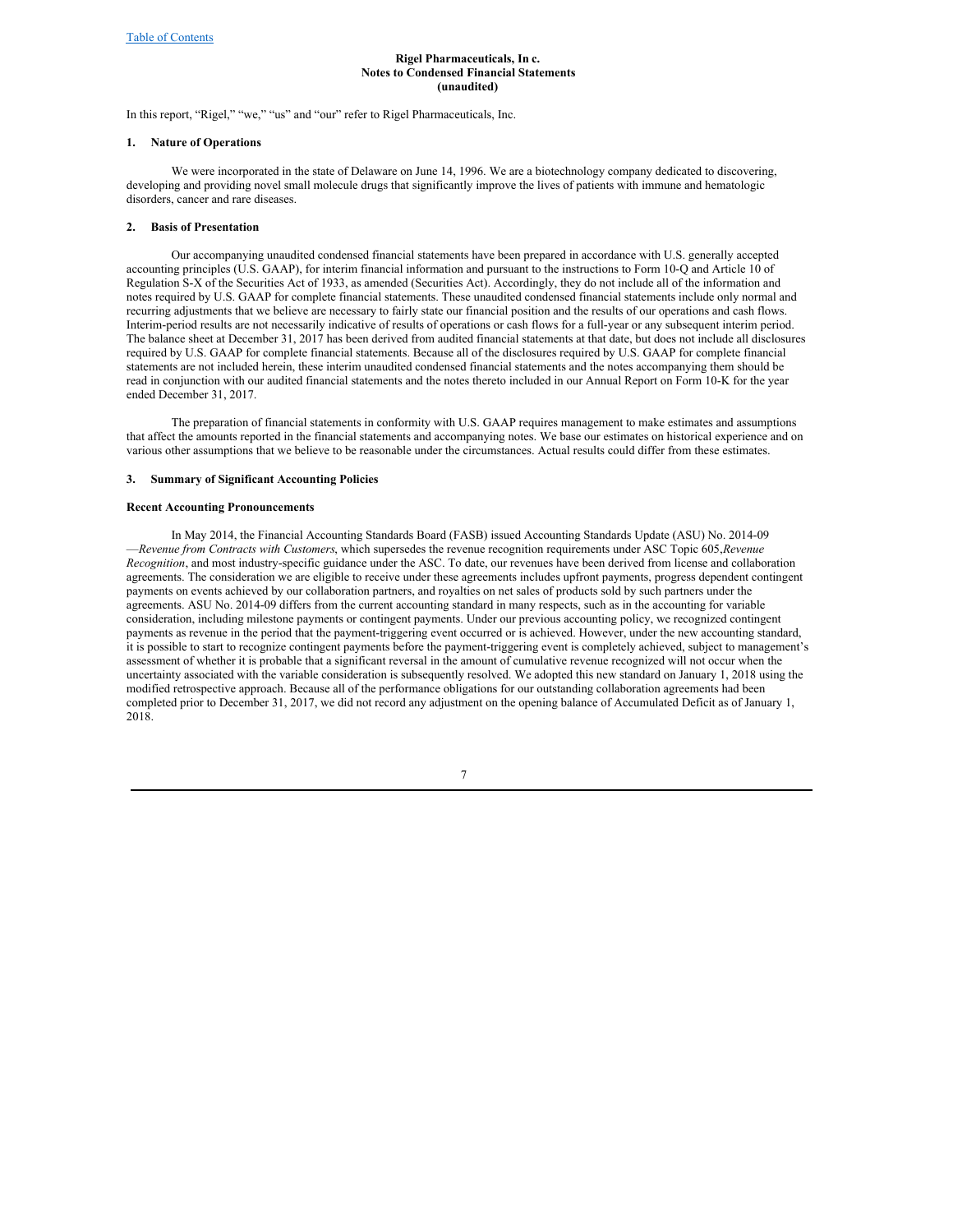Under this new guidance, the Company recognizes revenue when its customer obtains control of promised goods or services, in an amount that reflects the consideration which the Company expects to receive in exchange for those goods or services. To determine whether arrangements are within the scope of this new guidance, the Company performs the following five steps: (i) identify the contract(s) with a customer; (ii) identify the performance obligations in the contract; (iii) determine the transaction price; (iv) allocate the transaction price to the performance obligations in the contract; and (v) recognize revenue when (or as) the Company satisfies its performance performance obligation. The Company applies the five-step model to contracts when it is probable that the entity will collect the consideration it is entitled to in exchange for the goods or services it transfers to the customer. At contract inception, once the contract is determined to be within the scope of this new guidance, we assess the goods or services promised within each contract and identify, as a performance obligation, and assess whether each promised good or service is distinct. The Company then recognizes as revenue the amount of the transaction price that is allocated to the respective performance obligation when (or as) the performance obligation is satisfied.

In February 2016, the FASB issued ASU No. 2016-02—*Leases*, which is aimed at making leasing activities more transparent, and requires substantially all leases be recognized by lessees on their balance sheet as a right-of-use asset and corresponding lease liability, including leases currently accounted for as operating leases. The guidance is effective for all interim and annual reporting periods beginning after December 15, 2018. Early adoption is permitted. We plan to adopt this new standard on January 1, 2019. We are currently evaluating the potential impact of the adoption of ASU No. 2016-02 on our financial statements and cannot estimate the impact of adoption at this time.

## **Contingencies**

In the first quarter of 2017, we entered into a consulting agreement with a third party, pursuant to which we may be required to pay amounts ranging from \$1.5 million to \$4.0 million if certain future milestone events occur. As of March 31, 2018, we concluded that certain future milestone events are probable of achievement. Accordingly, we recorded a contingent liability of \$3.0 million as of March 31, 2018. Of this amount, \$1.5 million was recognized as expense during the three months ended March 31, 2018 and was recorded as part of general and administrative expenses in the Statements of Operations.

#### **4. Stock Award Plans**

We have four stock option plans, our 2011 Equity Incentive Plan (2011 Plan), 2000 Equity Incentive Plan (2000 Plan), 2000 Non-Employee Directors' Stock Option Plan (Directors' Plan) and the Inducement Plan, that provide for granting to our officers, directors and all other employees and consultants options to purchase shares of our common stock. We also have our Employee Stock Purchase Plan (Purchase Plan), wherein eligible employees can purchase shares of our common stock at a price per share equal to the lesser of 85% of the fair market value on the first day of the offering period or 85% of the fair market value on the purchase date. The fair value of each option award is estimated on the date of grant using the Black-Scholes option pricing model which considered our stock price, as well as assumptions regarding a number of complex and subjective variables. These variables include, but are not limited to, volatility, expected term, risk-free interest rate and dividends. We estimate volatility over the expected term of the option using historical share price performance. For expected term, we take into consideration our historical data of options exercised, cancelled and expired. The risk-free rate is based on the U.S. Treasury constant maturity rate. We have not paid and do not expect to pay dividends in the foreseeable future. We use the straight-line attribution method over the requisite employee service period for the entire award in recognizing stock-based compensation expense. We account for forfeitures as they occur.

We granted performance-based stock options to purchase shares of our common stock which will vest upon the achievement of certain corporate performance-based milestones. We determined the fair values of these performance-based stock options using the Black-Scholes option pricing model at the date of grant. For the portion of the performance-based stock options of which the performance condition is considered probable of achievement, we recognize stock-based compensation expense on the related estimated fair value of such options on a straight-line basis from the date of grant up to the date when we expect the performance condition will be achieved. For the performance conditions that are not considered probable of achievement at the grant date or upon quarterly re-evaluation, prior to the event actually occurring, we recognize the related stock-based compensation expense when the event occurs or when we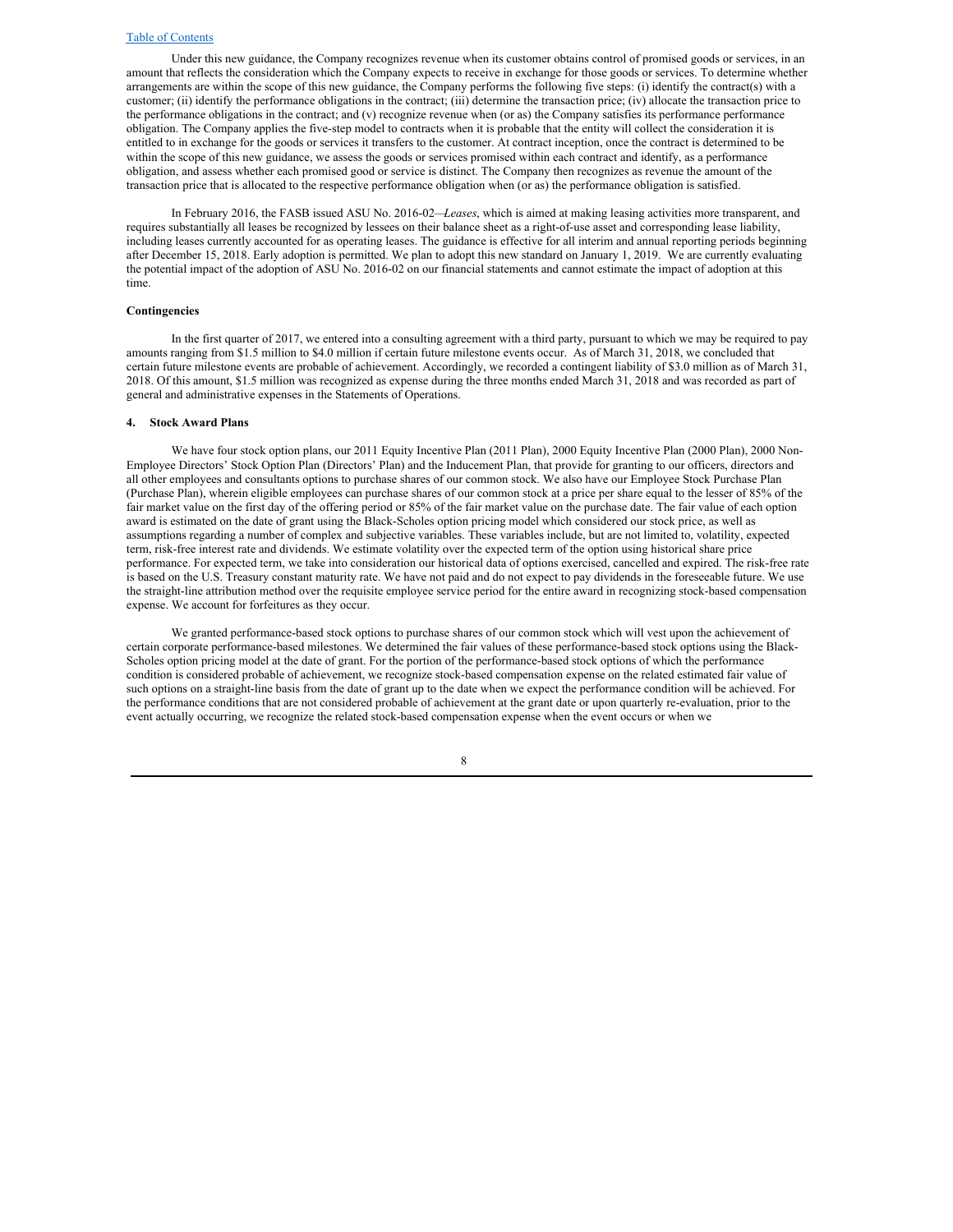can determine that the performance condition is probable of achievement. In those cases, we recognize the change in estimate at the time we determine the condition is probable of achievement (by recognizing stock-based compensation expense as cumulative catch-up adjustment as if we had estimated at the grant date that the performance condition would have been achieved) and recognize the remaining compensation cost up to the date when we expect the performance condition will be achieved, if any.

## **5. Net Loss Per Share**

Basic net loss per share is computed by dividing net loss by the weighted-average number of shares of common stock outstanding during the period. Diluted net loss per share is computed by dividing net loss by the weighted-average number of shares of common stock outstanding during the period and the number of additional shares of common stock that would have been outstanding if potentially dilutive securities had been issued. Potentially dilutive securities include stock options and shares issuable under our stock award plans. The dilutive effect of these potentially dilutive securities is reflected in diluted earnings per share by application of the treasury stock method. Under the treasury stock method, an increase in the fair market value of our common stock can result in a greater dilutive effect from potentially dilutive securities.

We had securities which could potentially dilute basic loss per share, but were excluded from the computation of diluted net loss per share, as their effect would have been antidilutive. These securities consist of the following (in thousands):

|                           | <b>Three Months Ended</b><br>March 31. |        |
|---------------------------|----------------------------------------|--------|
|                           | 2018                                   | 2017   |
| Outstanding stock options | 20,985                                 | 21,756 |
| Purchase Plan             | 94                                     | 63     |
| Total                     | 21,079                                 | 21.819 |

## **6. Stock-based Compensation**

Total stock-based compensation expense related to all of our share-based payments that we recognized for the three months ended March 31, 2018 and 2017 were as follows (in thousands):

|                                        | <b>Three Months Ended</b> |            |
|----------------------------------------|---------------------------|------------|
|                                        | 2018                      | 2017       |
| General and administrative             | 940                       | 595        |
| Research and development               | 600                       | <b>360</b> |
| Total stock-based compensation expense | .540                      | 955        |

The fair value of each option award is estimated on the date of grant using the Black-Scholes option pricing model. We have segregated option awards into the following three homogenous groups for the purposes of determining fair values of options: officers and directors, all other employees, and consultants. We account for forfeitures as they occur.

We determined weighted-average valuation assumptions separately for each of these groups as follows:

- · Volatility—We estimated volatility using our historical share price performance over the expected life of the option. We also considered other factors, such as implied volatility, our current clinical trials and other company activities that may affect the volatility of our stock in the future. We determined that at this time historical volatility is more indicative of our expected future stock performance than implied volatility.
- Expected term—For options granted to consultants, we use the contractual term of the option, which is generally ten years, for the initial valuation of the option and the remaining contractual term of the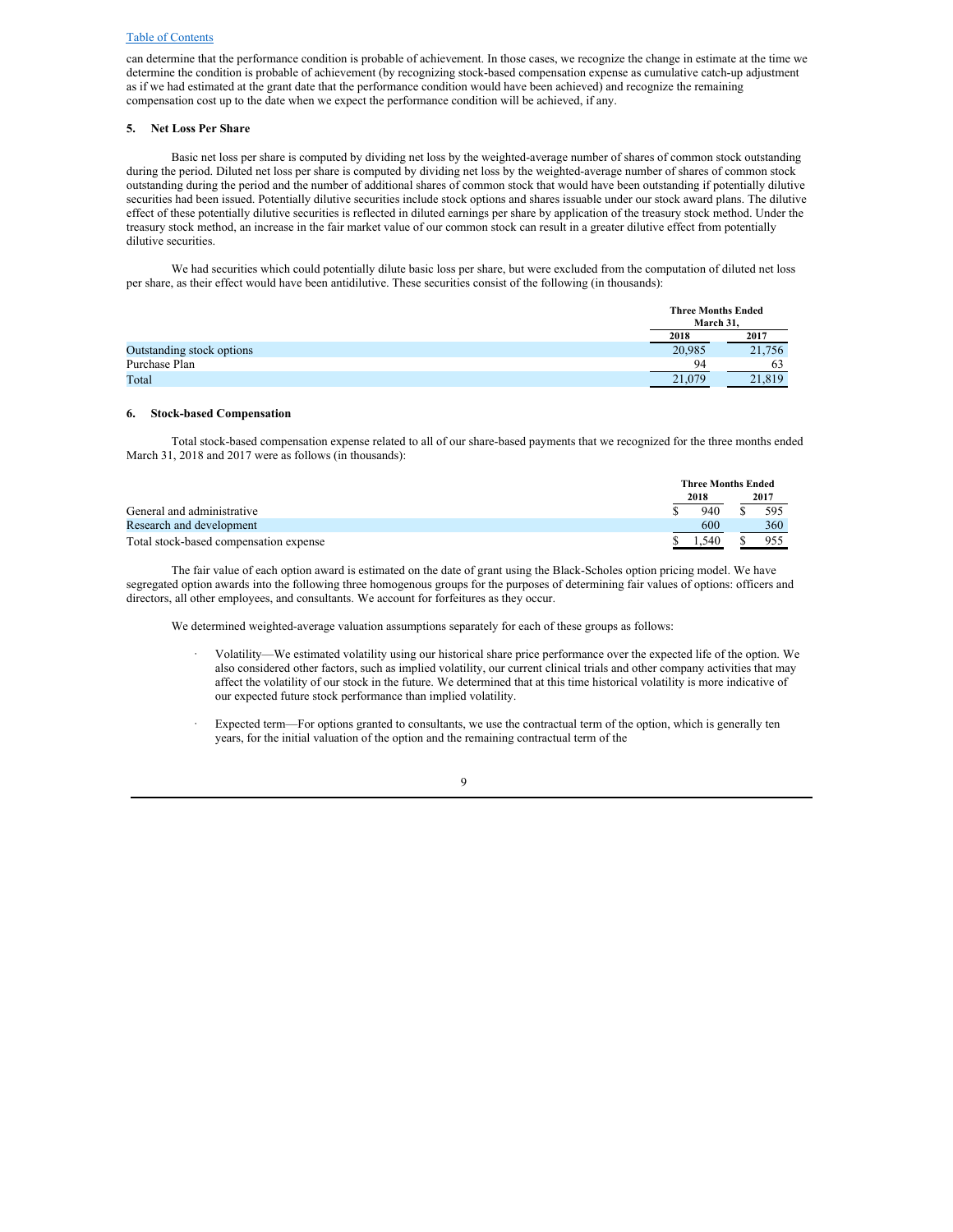option for the succeeding periods. We analyzed various historical data to determine the applicable expected term for each of the other option groups. This data included: (1) for exercised options, the term of the options from option grant date to exercise date; (2) for cancelled options, the term of the options from option grant date to cancellation date, excluding non-vested option forfeitures; and (3) for options that remained outstanding at the balance sheet date, the term of the options from option grant date to the end of the reporting period and the estimated remaining term of the options. The consideration and calculation of the above data gave us reasonable estimates of the expected term for each employee group. We also considered the vesting schedules of the options granted and factors surrounding exercise behavior of the option groups, our current market price and company activity that may affect our market price. In addition, we considered the optionee type (i.e., officers and directors or all other employees) and other factors that may affect the expected term of the options.

- Risk-free interest rate—The risk-free interest rate is based on U.S. Treasury constant maturity rates with similar terms to the expected term of the options for each option group.
- Dividend yield—The expected dividend yield is 0% as we have not paid and do not expect to pay dividends in the future.

The following table summarizes the weighted-average assumptions relating to options granted pursuant to our equity incentive plans for the three months ended March 31, 2018 and 2017:

|                          | <b>Three Months Ended</b><br>March 31, |           |
|--------------------------|----------------------------------------|-----------|
|                          | 2018                                   | 2017      |
| Risk-free interest rate  | $2.7\%$                                | $2.3\%$   |
| Expected term (in years) | 6.7                                    | 6.8       |
| Dividend yield           | $0.0\%$                                | $0.0\%$   |
| Expected volatility      | 64.6 %                                 | $62.9 \%$ |

The exercise price of stock options is at the market price of our common stock on the date immediately preceding the date of grant. Options become exercisable at varying dates and generally expire 10 years from the date of grant.

We granted options to purchase 3,396,975 shares of common stock during the three months ended March 31, 2018 with a grantdate weighted-average fair value of \$2.79 per share. As of March 31, 2018, we have 2,672,500 shares related to outstanding performancebased stock option awards with a grant date fair value of \$5.7 million which will vest upon achievement of certain corporate performancebased milestones. Of this amount, 1,160,000 shares related to performance-based stock option awards wherein the achievement of the corresponding corporate-based milestones was probable. Accordingly, we recognized \$1.6 million in stock-based compensation expense, of which \$402,000 was recorded in the first quarter of 2018. As of March 31, 2018, there was approximately \$4.2 million of unrecognized compensation cost related to these outstanding performance stock options.

As of March 31, 2018, there was approximately \$14.2 million of unrecognized stock-based compensation cost related to all unvested time-based and performance-based stock options granted under our equity incentive plans.

At March 31, 2018, there were 10,544,883 shares of common stock available for future grant under our equity incentive plans and 652,891 options to purchase shares were exercised during the three months ended March 31, 2018.

## *Employee Stock Purchase Plan*

Our Purchase Plan permits eligible employees to purchase common stock at a discount through payroll deductions during defined offering periods. The price at which the stock is purchased is equal to the lesser of 85% of the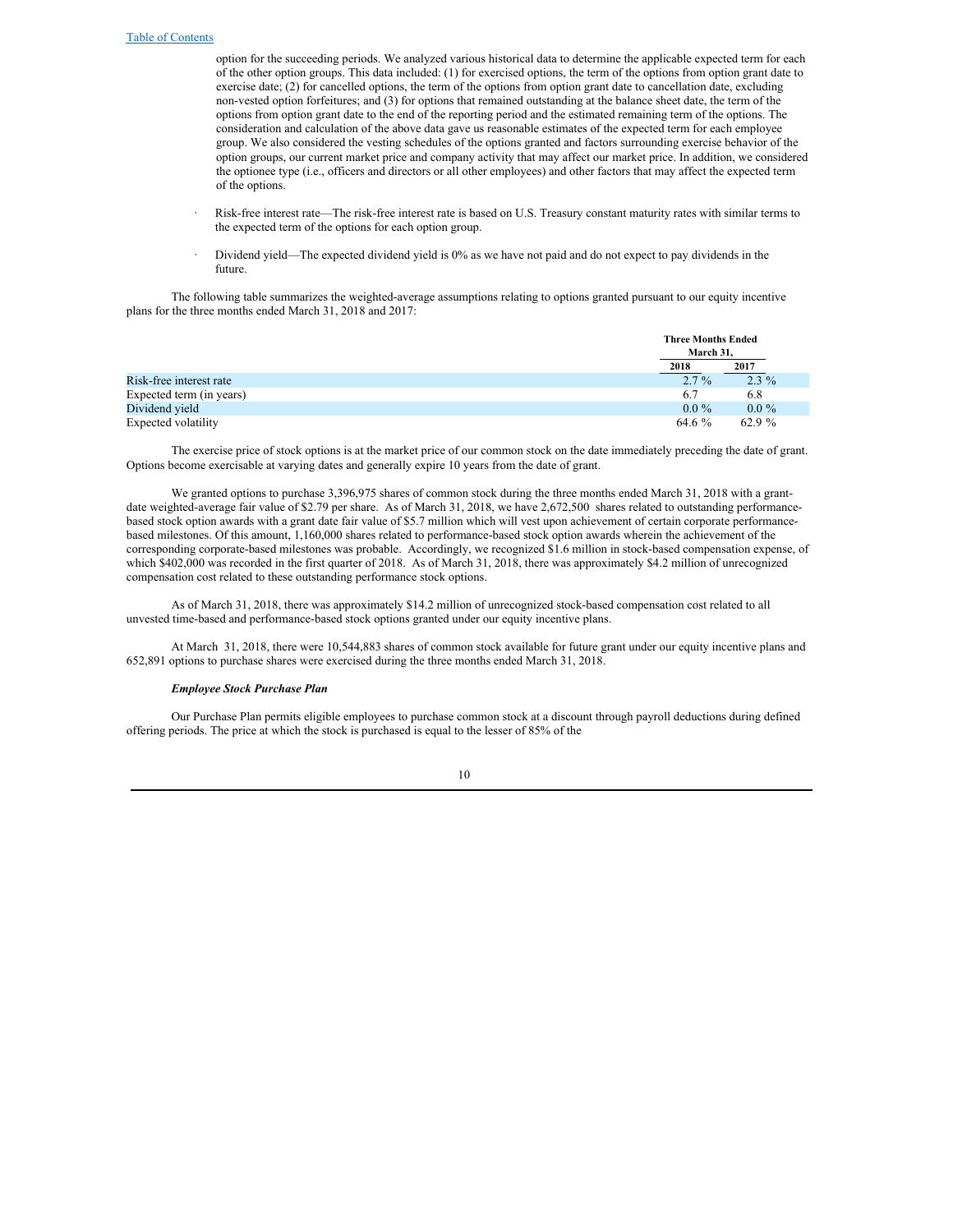fair market value of the common stock on the first day of the offering or 85% of the fair market value of our common stock on the purchase date. The initial offering period commenced on the effective date of our initial public offering.

The fair value of awards granted under our Purchase Plan is estimated on the date of grant using the Black-Scholes option pricing model, which uses weighted-average assumptions. Our Purchase Plan provides for a twenty-four month offering period comprised of four six-month purchase periods with a look-back option. A look-back option is a provision in our Purchase Plan under which eligible employees can purchase shares of our common stock at a price per share equal to the lesser of 85% of the fair market value on the first day of the offering period or 85% of the fair market value on the purchase date. Our Purchase Plan also includes a feature that provides for a new offering period to begin when the fair market value of our common stock on any purchase date during an offering period falls below the fair market value of our common stock on the first day of such offering period. This feature is called a "reset." Participants are automatically enrolled in the new offering period. We had a "reset" on July 1, 2016 because the fair market value of our stock on June 30, 2016 was lower than the fair market value of our stock on January 5, 2015, the first day of the offering period. We applied modification accounting in accordance with ASC Topic No. 718, *Stock Compensation,* to determine the incremental fair value associated with this Purchase Plan "reset" and will recognize the related stock-based compensation expense according to FASB ASC Subtopic No. 718-50, *Employee Share Purchase Plans*. The total incremental fair value for this Purchase Plan "reset" was approximately \$1.0 million and is being recognized as expense from July 1, 2016 to June 30, 2018.

As of March 31, 2018, there were approximately 2,115,568 shares reserved for future issuance under the Purchase Plan. The following table summarizes the weighted-average assumptions related to our Purchase Plan for the three months ended March 31, 2018 and 2017. Expected volatilities for our Purchase Plan are based on the historical volatility of our stock. Expected term represents the weightedaverage of the purchase periods within the offering period. The risk-free interest rate for periods within the expected term is based on U.S. Treasury constant maturity rates.

|                          | <b>Three Months Ended</b><br>March 31. |          |
|--------------------------|----------------------------------------|----------|
|                          | 2018                                   | 2017     |
| Risk-free interest rate  | $0.6\%$                                | $0.5 \%$ |
| Expected term (in years) | 2.0                                    | 1.5      |
| Dividend yield           | $0.0\%$                                | $0.0\%$  |
| Expected volatility      | 63.8 %                                 | 63.1%    |

## **7. Research and Development Accruals**

We have various contracts with third parties related to our research and development activities. Costs that are incurred but not billed to us as of the end of the period are accrued. We make estimates of the amounts incurred in each period based on the information available to us and our knowledge of the nature of the contractual activities generating such costs. Clinical trial contract expenses are accrued based on units of activity. Expenses related to other research and development contracts, such as research contracts, toxicology study contracts and manufacturing contracts are estimated to be incurred generally on a straight-line basis over the duration of the contracts. Raw materials and study materials purchased for us by third parties are expensed at the time of purchase.

## **8. Sponsored Research and License Agreements**

We conduct research and development programs independently and in connection with our corporate collaborators. Currently, we are a party to collaboration agreements, but do not have ongoing performance obligations, with Bristol-Myers Squibb Company (BMS) for the discovery, development and commercialization of cancer immunotherapies based on our small molecule TGF beta receptor kinase inhibitors, Aclaris Therapeutics International Limited (Aclaris) for the development and commercialization of janus kinase (JAK) inhibitors for the treatment of alopecia areata and other dermatological conditions, AstraZeneca (AZ) for the development and commercialization of R256, an inhaled JAK inhibitor, BerGenBio AS (BerGenBio) for the development and commercialization of AXL inhibitors in oncology, and Daiichi Sankyo (Daiichi) to pursue research related to MDM2 inhibitors, a novel class of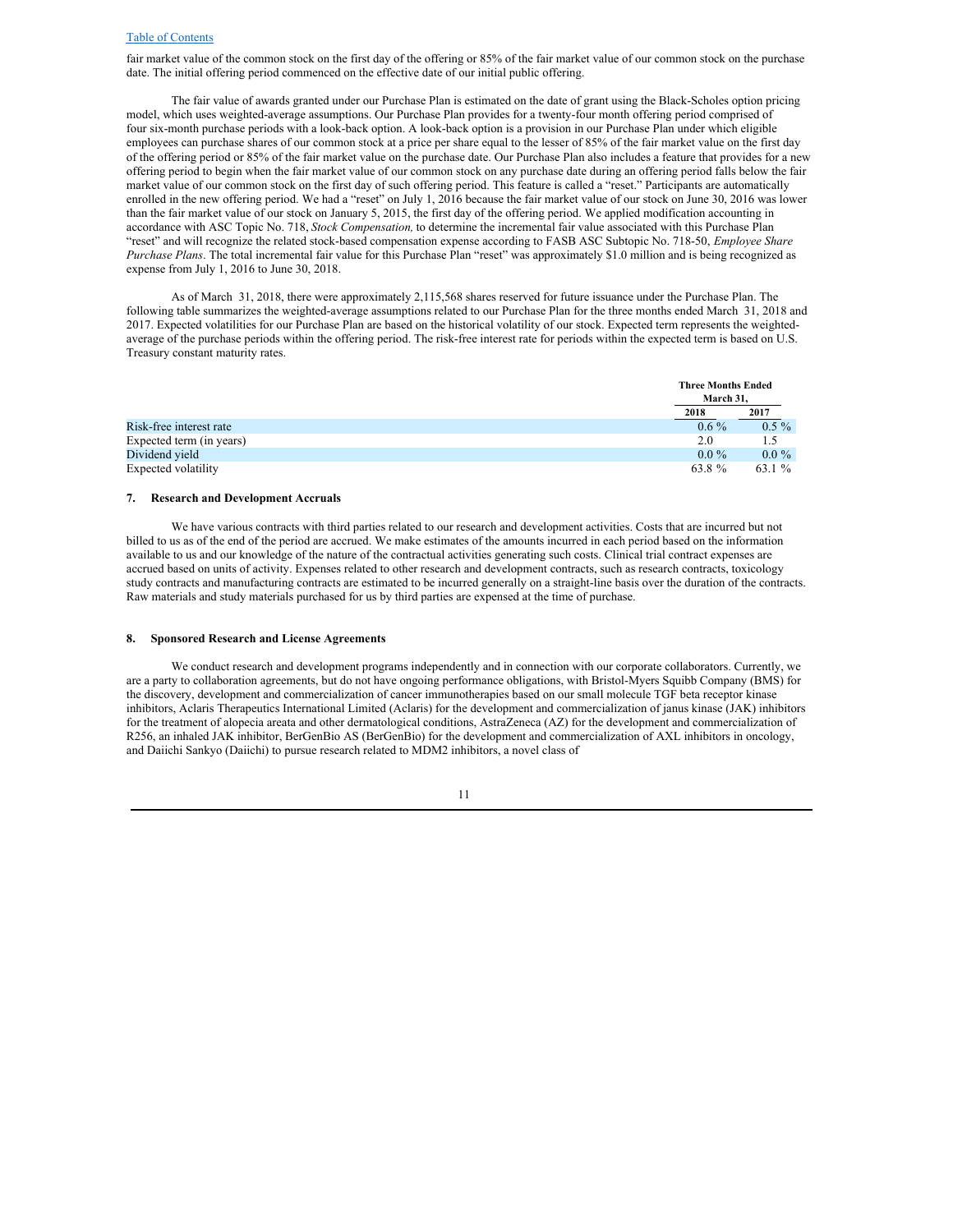drug targets called ligases. Under these agreements, which we entered into in the ordinary course of business, we received or may be entitled to receive upfront cash payments, payments contingent upon specified events achieved by such partners and royalties on any net sales of products sold by such partners under the agreements. Total future contingent payments to us under all of these current agreements could exceed \$532.4 million if all potential product candidates achieved all of the payment triggering events under all of our current agreements (based on a single product candidate under each agreement). Of this amount, up to \$145.5 million relates to the achievement of development events, up to \$345.6 million relates to the achievement of regulatory events and up to \$41.3 million relates to the achievement of certain commercial or launch events. This estimated future contingent amount does not include any estimated royalties that could be due to us if the partners successfully commercialize any of the licensed products. Future events that may trigger payments to us under the agreements are based solely on our partners' future efforts and achievements of specified development, regulatory and/or commercial events.

In June 2011, we entered into an exclusive license agreement with BerGenBio for the development and commercialization of an oncology program. BerGenBio is responsible for all activities it wishes to perform under the license we granted to it. In February 2017, we received \$3.3 million from BerGenBio as a result of BerGenBio advancing BGB324, an AXL kinase inhibitor licensed under the agreement, to a Phase 2 clinical study. All deliverables under the agreement had been previously delivered, as such, the above payments of \$3.3 million was recognized as revenue in the first quarter of 2017.

# **9. Cash, Cash Equivalents and Short-Term Investments**

Cash, cash equivalents and short-term investments consisted of the following (in thousands):

|                                            | March 31,<br>2018 |               | December 31,<br>2017 |
|--------------------------------------------|-------------------|---------------|----------------------|
| Cash                                       |                   | 2.986<br>S.   | 582                  |
| Money market funds                         |                   | 4,686         | 2,795                |
| U.S. treasury bills                        |                   | 6,729         | 6,726                |
| Government-sponsored enterprise securities |                   | 6,179         | 7,826                |
| Corporate bonds and commercial paper       |                   | 73,720        | 97,822               |
|                                            |                   | 94,300        | 115,751              |
| Reported as:                               |                   |               |                      |
| Cash and cash equivalents                  | S                 | 40,125<br>\$. | 38,290               |
| Short-term investments                     |                   | 54,175        | 77,461               |
|                                            |                   | 94.300        | 115.751              |

Cash equivalents and short-term investments include the following securities with gross unrealized gains and losses (in thousands):

| March 31, 2018                             |    | Amortized<br>Cost |   |                              |   |                                      |              |                   |  |  |  |  |  |  |  |  |  |  |  |  |  |  |  |  |  |  |  |  |  |  |  |  |  |  |  |  |  | Gross<br>Unrealized<br>Gains |  | Gross<br>Unrealized<br><b>Losses</b> |  | <b>Fair Value</b> |
|--------------------------------------------|----|-------------------|---|------------------------------|---|--------------------------------------|--------------|-------------------|--|--|--|--|--|--|--|--|--|--|--|--|--|--|--|--|--|--|--|--|--|--|--|--|--|--|--|--|--|------------------------------|--|--------------------------------------|--|-------------------|
| U.S. treasury bills                        | \$ | 6,741             | S |                              | S | (12)                                 | S            | 6,729             |  |  |  |  |  |  |  |  |  |  |  |  |  |  |  |  |  |  |  |  |  |  |  |  |  |  |  |  |  |                              |  |                                      |  |                   |
| Government-sponsored enterprise securities |    | 6,192             |   | _                            |   | (13)                                 |              | 6,179             |  |  |  |  |  |  |  |  |  |  |  |  |  |  |  |  |  |  |  |  |  |  |  |  |  |  |  |  |  |                              |  |                                      |  |                   |
| Corporate bonds and commercial paper       |    | 73,782            |   |                              |   | (63)                                 |              | 73,720            |  |  |  |  |  |  |  |  |  |  |  |  |  |  |  |  |  |  |  |  |  |  |  |  |  |  |  |  |  |                              |  |                                      |  |                   |
| Total                                      |    | 86,715            |   |                              |   | (88)                                 |              | 86,628            |  |  |  |  |  |  |  |  |  |  |  |  |  |  |  |  |  |  |  |  |  |  |  |  |  |  |  |  |  |                              |  |                                      |  |                   |
| December 31, 2017                          |    | Amortized<br>Cost |   | Gross<br>Unrealized<br>Gains |   | Gross<br>Unrealized<br><b>Losses</b> |              | <b>Fair Value</b> |  |  |  |  |  |  |  |  |  |  |  |  |  |  |  |  |  |  |  |  |  |  |  |  |  |  |  |  |  |                              |  |                                      |  |                   |
| U.S. treasury bills                        | \$ | 6,733             | S |                              | S | (7)                                  | <sup>S</sup> | 6,726             |  |  |  |  |  |  |  |  |  |  |  |  |  |  |  |  |  |  |  |  |  |  |  |  |  |  |  |  |  |                              |  |                                      |  |                   |
| Government-sponsored enterprise securities |    | 7,835             |   | $\overline{\phantom{a}}$     |   | (9)                                  |              | 7,826             |  |  |  |  |  |  |  |  |  |  |  |  |  |  |  |  |  |  |  |  |  |  |  |  |  |  |  |  |  |                              |  |                                      |  |                   |
| Corporate bonds and commercial paper       |    | 97.888            |   |                              |   | (67)                                 |              | 97,822            |  |  |  |  |  |  |  |  |  |  |  |  |  |  |  |  |  |  |  |  |  |  |  |  |  |  |  |  |  |                              |  |                                      |  |                   |

12

Total \$ 112,456 \$ 112,374 \$ (83) \$ 112,374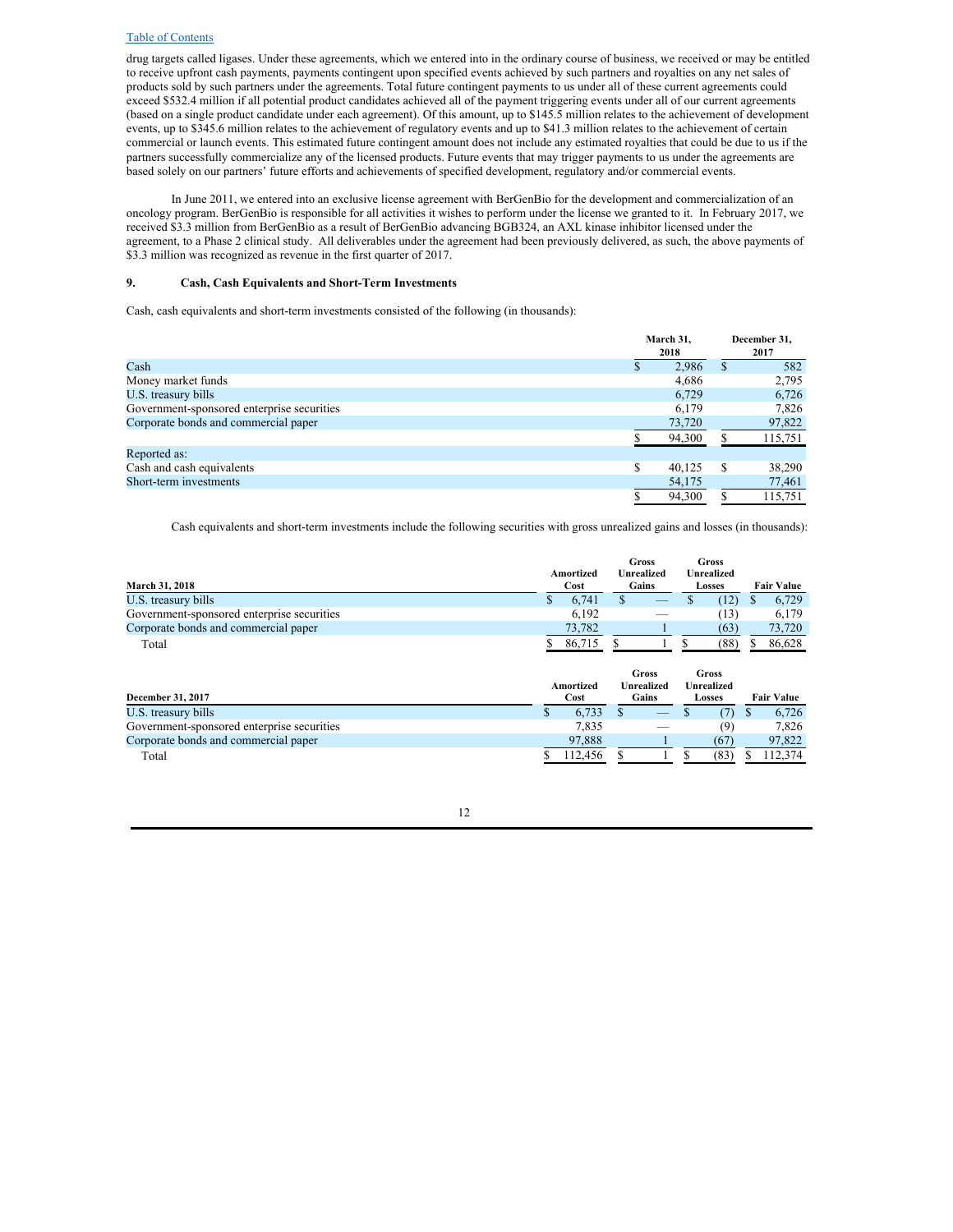As of March 31, 2018, our cash equivalents and short-term investments, which have contractual maturities within one year, had a weighted-average time to maturity of approximately 85 days. We view our short-term investments portfolio as available for use in current operations. We have the ability to hold all investments as of March 31, 2018 through their respective maturity dates. At March 31, 2018, we had no investments that had been in a continuous unrealized loss position for more than 12 months. As of March 31, 2018, a total of 32 individual securities had been in an unrealized loss position for 12 months or less, and the losses were determined to be temporary. The gross unrealized losses above were caused by interest rate increases. No significant facts or circumstances have arisen to indicate that there has been any significant deterioration in the creditworthiness of the issuers of the securities held by us. Based on our review of these securities, including the assessment of the duration and severity of the unrealized losses and our ability and intent to hold the investments until maturity, there were no other-than-temporary impairments for these securities at March 31, 2018.

The following table shows the fair value and gross unrealized losses of our investments in individual securities that are in an unrealized loss position, aggregated by investment category (in thousands):

| March 31, 2018                             |  | <b>Fair Value</b> |  |      |  |  |  | <b>Unrealized Losses</b> |
|--------------------------------------------|--|-------------------|--|------|--|--|--|--------------------------|
| U. S. treasury bills                       |  | 6.729             |  |      |  |  |  |                          |
| Government-sponsored enterprise securities |  | 6.179             |  | (13) |  |  |  |                          |
| Corporate bonds and commercial paper       |  | 35,513            |  | (63) |  |  |  |                          |
| Total                                      |  | 48.421            |  | (88) |  |  |  |                          |

## **10. Fair Value**

Under FASB ASC 820,*Fair Value Measurements and Disclosures*, fair value is defined as the price at which an asset could be exchanged or a liability transferred in a transaction between knowledgeable, willing parties in the principal or most advantageous market for the asset or liability. Where available, fair value is based on observable market prices or parameters or derived from such prices or parameters. Where observable prices or parameters are not available, valuation models are applied.

Assets and liabilities recorded at fair value in our financial statements are categorized based upon the level of judgment associated with the inputs used to measure their fair value. Hierarchical levels directly related to the amount of subjectivity associated with the inputs to fair valuation of these assets and liabilities, are as follows:

Level 1—Inputs are unadjusted, quoted prices in active markets for identical assets at the reporting date. Active markets are those in which transactions for the asset or liability occur in sufficient frequency and volume to provide pricing information on an ongoing basis.

The fair valued assets we hold that are generally included under this Level 1 are money market securities where fair value is based on publicly quoted prices.

Level 2—Inputs, other than quoted prices included in Level 1, that are either directly or indirectly observable for the asset or liability through correlation with market data at the reporting date and for the duration of the instrument's anticipated life.

The fair valued assets we hold that are generally assessed under Level 2 included government-sponsored enterprise securities, U.S. treasury bills and corporate bonds and commercial paper. We utilize third party pricing services in developing fair value measurements where fair value is based on valuation methodologies such as models using observable market inputs, including benchmark yields, reported trades, broker/dealer quotes, bids, offers and other reference data. We use quotes from external pricing service providers and other on-line quotation systems to verify the fair value of investments provided by our third party pricing service providers. We review independent auditor's reports from our third party pricing service providers particularly regarding the controls over pricing and valuation of financial instruments and ensure that our internal controls address certain control deficiencies, if any, and complementary user entity controls are in place.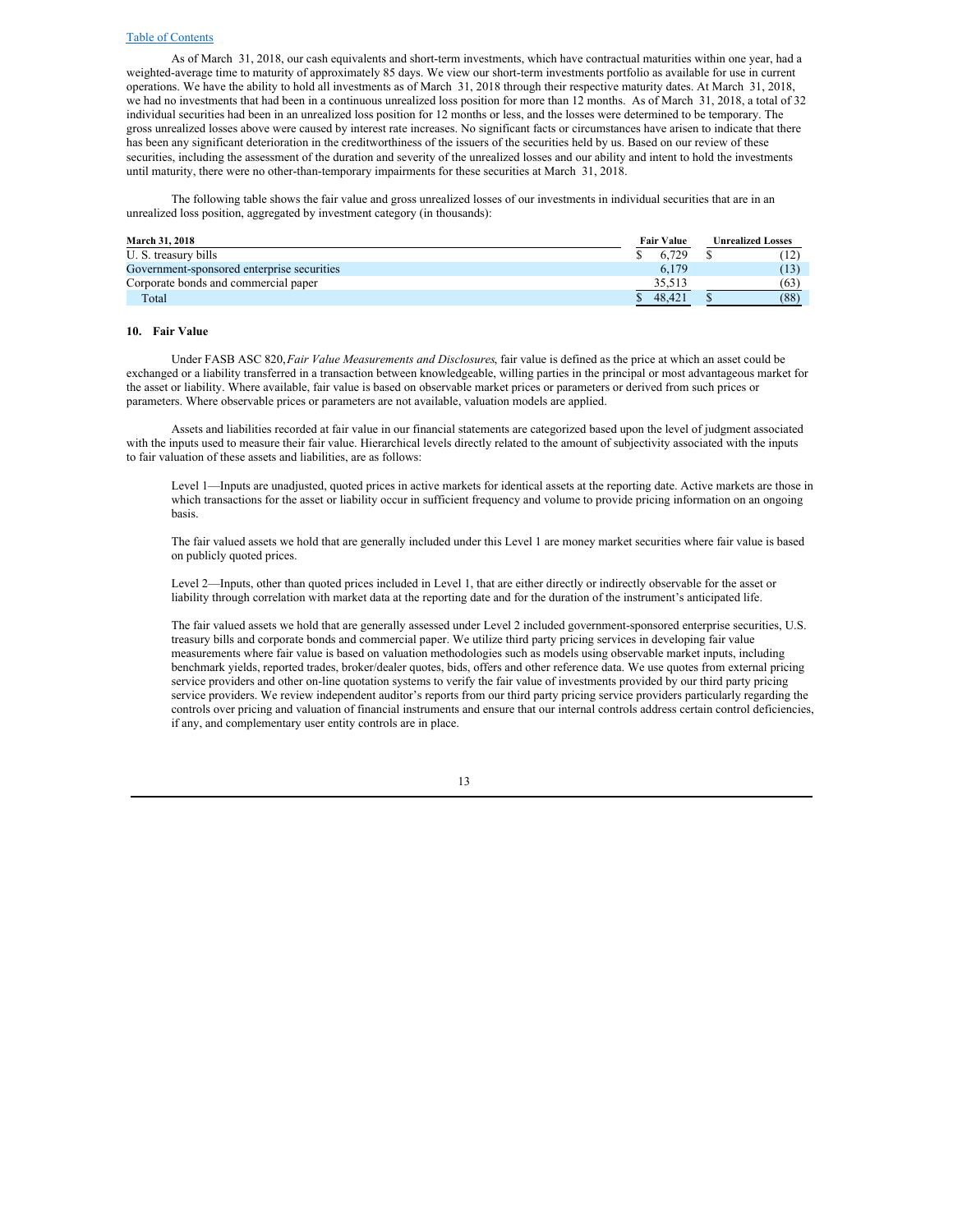Level 3—Unobservable inputs that are supported by little or no market activity and that are significant to the fair value of the assets or liabilities and which reflect management's best estimate of what market participants would use in pricing the asset or liability at the reporting date. Consideration is given to the risk inherent in the valuation technique and the risk inherent in the inputs to the model.

We do not have fair valued assets and liabilities classified under Level 3.

## *Fair Value on a Recurring Basis*

Financial assets measured at fair value on a recurring basis are categorized in the tables below based upon the lowest level of significant input to the valuations (in thousands):

|                                            |   | Assets at Fair Value as of March 31, 2018 |  |         |  |                          |  |        |  |  |  |
|--------------------------------------------|---|-------------------------------------------|--|---------|--|--------------------------|--|--------|--|--|--|
|                                            |   | <b>Level 1</b>                            |  | Level 2 |  | Level 3                  |  | Total  |  |  |  |
| Money market funds                         | a | 4.686                                     |  |         |  |                          |  | 4.686  |  |  |  |
| U.S. treasury bills                        |   |                                           |  | 6.729   |  | $\overline{\phantom{a}}$ |  | 6.729  |  |  |  |
| Government-sponsored enterprise securities |   |                                           |  | 6.179   |  |                          |  | 6.179  |  |  |  |
| Corporate bonds and commercial paper       |   |                                           |  | 73.720  |  | $\overline{\phantom{a}}$ |  | 73.720 |  |  |  |
| Total                                      |   | 4.686                                     |  | 86.628  |  | $-$                      |  | 91.314 |  |  |  |

|                                            |  | Assets at Fair Value as of December 31, 2017 |  |         |  |         |  |         |  |  |
|--------------------------------------------|--|----------------------------------------------|--|---------|--|---------|--|---------|--|--|
|                                            |  | Level 1                                      |  | Level 2 |  | Level 3 |  | Total   |  |  |
| Money market funds                         |  | 2.795                                        |  |         |  | $-$     |  | 2,795   |  |  |
| U.S. treasury bills                        |  |                                              |  | 6.726   |  |         |  | 6.726   |  |  |
| Government-sponsored enterprise securities |  |                                              |  | 7.826   |  |         |  | 7,826   |  |  |
| Corporate bonds and commercial paper       |  |                                              |  | 97.822  |  |         |  | 97.822  |  |  |
| Total                                      |  | 2.795                                        |  | 112.374 |  |         |  | 115.169 |  |  |

# **11. Lease Agreements**

We currently lease our research and office space under a noncancelable lease agreement with our landlord, HCP BTC, LLC (formerly known as Slough BTC, LLC) which was originally set to expire in 2018. The lease term provides for renewal option for up to two additional periods of five years each. In July 2017, we exercised our option to extend the term of our lease for another five years through January 2023 and modified the amount of monthly base rent during such renewal period. We reevaluated our lease classification and continue to classify our lease as an operating lease during the renewal period.

In December 2014, we entered into a sublease agreement, which was amended in 2017, with an unrelated third party to occupy approximately 57,000 square feet of our research and office space. In February 2017, we entered into an amendment to the sublease agreement to increase the subleased research and office space for an additional 9,328 square feet under the same term of the sublease. Effective July 2017, the sublease agreement was amended primarily to extend the term of the sublease through January 2023 and modified the monthly base rent to equal the amount we will pay our landlord. Because the future sublease income under the extended sublease agreement is the same as the amount we will pay our landlord, we did not recognize any loss on sublease relative to this amendment. We expect to receive approximately \$21.2 million in future sublease income (excluding our subtenant's share of facilities operating expenses) through January 2023.

## **12. Subsequent Events**

In April 2018, we completed an underwritten public offering in which we sold 16,000,000 shares of our common stock pursuant to an effective registration statement at a price to the public of \$3.90 per share. We received net proceeds of approximately \$58.4 million after deducting underwriting discounts and commissions and estimated offering expenses payable by us.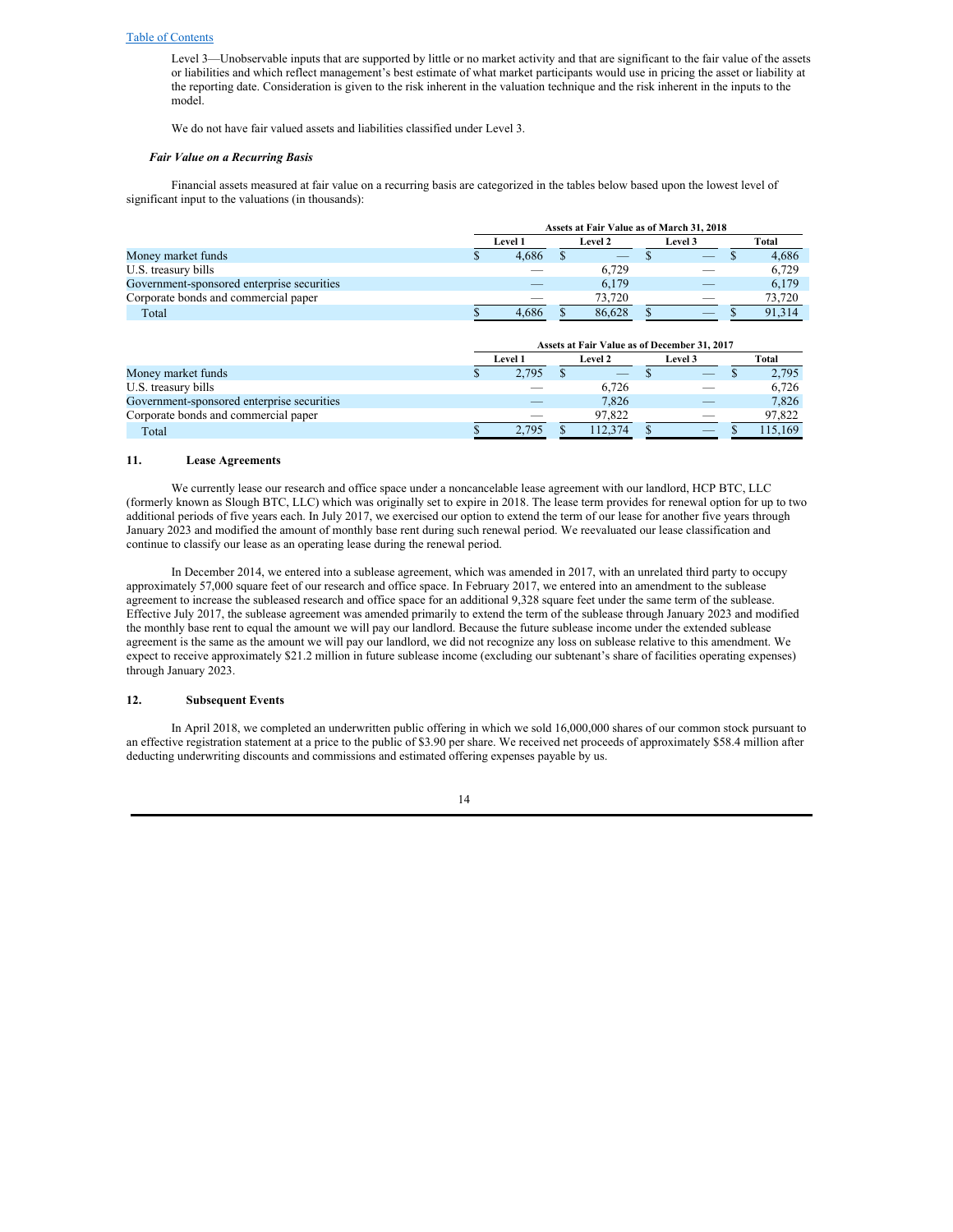## <span id="page-14-0"></span>**Item 2. Management's Discussion and Analysis of Financial Condition and Results of Operations**

This discussion and analysis should be read in conjunction with our financial statements and the accompanying notes included in this report and the audited financial statements and accompanying notes included in our Annual Report on Form 10-K for the year ended December 31, 2017. Operating results for the three months ended March 31, 2018 are not necessarily indicative of results that may occur in *future interim periods or for the full fiscal year.*

This Quarterly Report on Form 10-Q contains statements indicating expectations about future performance and other forwardlooking statements within the meaning of Section 27A of the Securities Act and Section 21E of the Exchange Act, that involve risks and uncertainties. We usually use words such as "may," "will," "should," "could," "expect," "plan," "anticipate," "believe," "estimate," "predict," "intend," or the negative of these terms or similar expressions to identify these forward-looking statements. These statements appear throughout this Quarterly Report on Form 10-Q and are statements regarding our current expectation, belief or intent, primarily with respect to our operations and related industry developments. Examples of these statements include, but are not limited to, statements regarding the following: our ability to successfully launch TAVALISSE in the United States by the end of May 2018; our business and scientific strategies; the progress of our and our collaborators' product development programs, including clinical testing, and the timing of results thereof; our corporate collaborations and revenues that may be received from our collaborations and the timing of those potential payments; our expectations with respect to regulatory submissions and approvals; our drug discovery technologies; our research and development expenses; protection of our intellectual property; sufficiency of our cash and capital resources and the need for additional capital; and our operations and legal risks. You should not place undue reliance on these forward-looking statements. Our actual results could differ materially from those anticipated in these forward-looking statements for many reasons, including as a result of the risks and uncertainties discussed under the heading "Risk Factors" in Item 1A of Part II of this Quarterly Report on Form 10-Q. Any forwardlooking statement speaks only as of the date on which it is made, and we undertake no obligation to update any forward-looking statement to reflect events or circumstances after the date on which the statement is made or to reflect the occurrence of unanticipated events. New factors emerge from time to time, and it is not possible for us to predict which factors will arise. In addition, we cannot assess the impact of each factor on our business or the extent to which any factor, or combination of factors, may cause actual results to differ materially from *those contained in any forward-looking statements.*

## **Overview**

We are a biotechnology company dedicated to discovering, developing and providing novel small molecule drugs that significantly improve the lives of patients with immune and hematologic disorders, cancer and rare diseases. Our pioneering research focuses on signaling pathways that are critical to disease mechanisms. Our first FDA approved product is TAVALISSE™ (fostamatinib disodium hexahydrate), an oral spleen tyrosine kinase (SYK) inhibitor, for the treatment of adult patients with chronic immune thrombocytopenia who have had an insufficient response to a previous treatment. Our current clinical programs include Phase 2 studies of fostamatinib in autoimmune hemolytic anemia and IgA nephropathy. In addition, we have product candidates in development with partners BerGenBio AS, Daiichi Sankyo, and Aclaris Therapeutics.

Since inception, we have financed our operations primarily through the sale of equity securities, and contract payments under our collaboration agreements. Our research and development activities, including preclinical studies and clinical trials, consume substantial amounts of capital. As of March 31, 2018, we had approximately \$94.3 million in cash, cash equivalents and short term investments. In April 2018, we completed an underwritten public offering in which we sold 16,000,000 shares of our common stock pursuant to an effective registration statement at a price to the public of \$3.90 per share. We received net proceeds of approximately \$58.4 million after deducting underwriting discounts and commissions and estimated offering expenses payable by us.

We believe that our existing capital resources will be sufficient to support our current and projected funding requirements, including the commercial launch of TAVALISSE in the U.S., through at least the next 12 months from the Form 10-Q filing date. We also continue to evaluate ex-U.S. partnerships for fostamatinib and other partnering opportunities across our pipelines.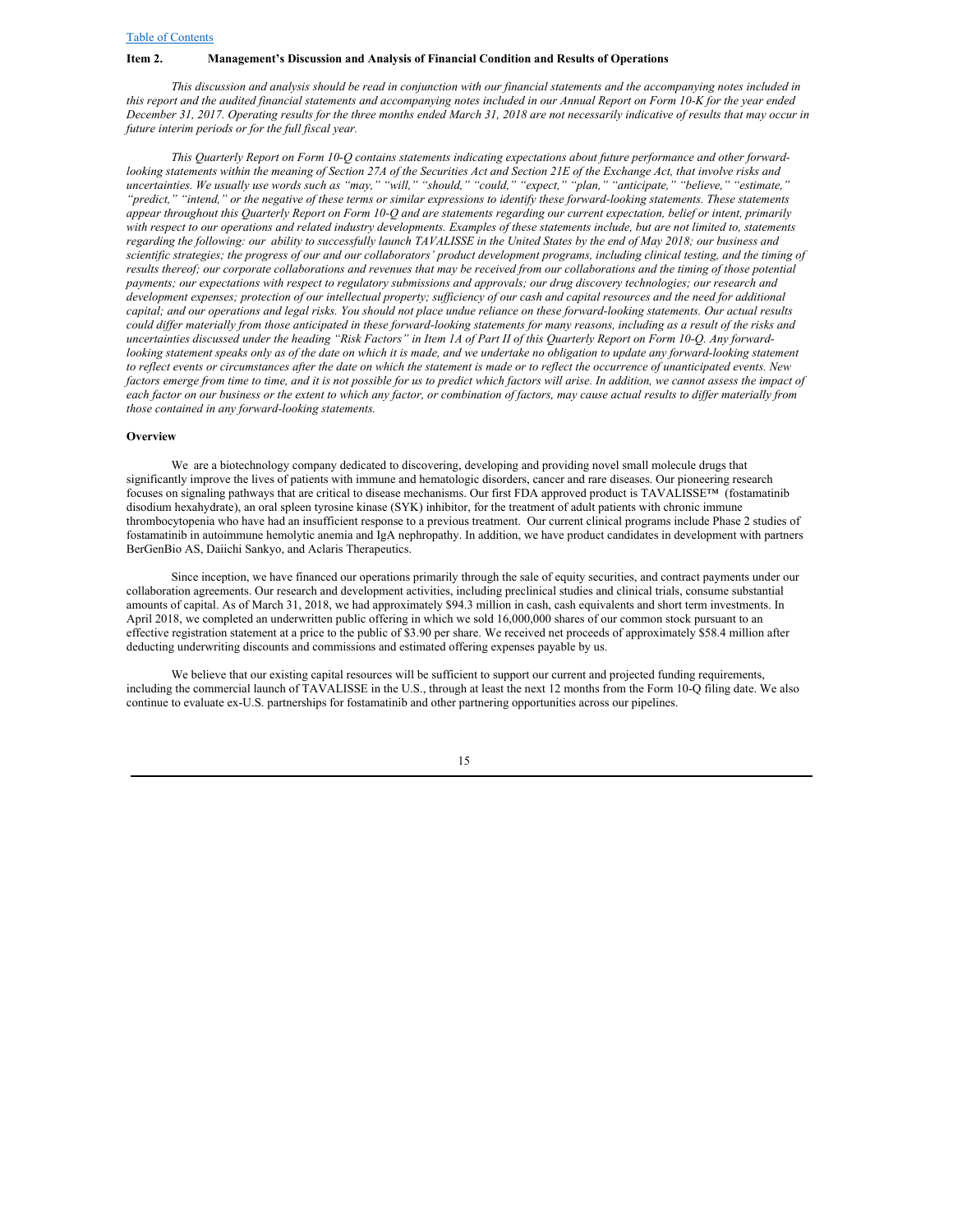Our revenues have consisted primarily of revenues from sponsored research and license agreements with our corporate collaborators. Our potential future revenues may include sales from the launch of TAVALISSE (fostamatinib disodium hexahydrate), payments from our current partners and from new partners with whom we enter into agreements in the future, if any, the timing and amount of which is unknown at this time.

On April 17, 2018, we announced that the FDA had approved fostamatinib for the treatment of thrombocytopenia in adult patients with chronic ITP who have had an insufficient response to a previous treatment. On April 30, 2018, we announced that the American Journal of Hematology published positive results from the FIT Phase 3 clinical program. We expect to launch fostamatinib in the U.S. on our own in late May 2018. We plan to enter into partnership with third parties to commercialize fostamatinib in Europe and Asia.

#### **Fostamatinib—Immune Thrombocytopenic Purpura**

*Disease background.* Chronic ITP affects an estimated 65,000 adult patients in the U.S. In patients with ITP, the immune system attacks and destroys the body's own blood platelets, which play an active role in blood clotting and healing. ITP patients can suffer extraordinary bruising, bleeding and fatigue as a result of low platelet counts. Current therapies for ITP include steroids, blood platelet production boosters that imitate thrombopoietin (TPOs) and splenectomy.

*Orally-available fostamatinib program.* Taken in tablet form, fostamatinib blocks the activation of SYK inside immune cells. ITP is typically characterized by the body producing antibodies that attach to healthy platelets in the blood stream. Immune cells recognize these antibodies and affix to them, which activates the SYK enzyme inside the immune cell, and triggers the destruction of the antibody and the attached platelet. When SYK is inhibited by fostamatinib, it interrupts this immune cell function and allows the platelets to escape destruction. The results of our Phase 2 clinical trial, in which fostamatinib was orally administered to sixteen adults with chronic ITP, published in *Blood*, showed that fostamatinib significantly increased the platelet counts of certain ITP patients, including those who had failed other currently available agents.

We designed a Phase 3 clinical program, called fostamatinib in thrombocytopenia (FIT), in which a total of 150 ITP patients were randomized into two identical multi-center, double-blind, placebo-controlled clinical trials. The patients were diagnosed with persistent or chronic ITP, and had blood platelet counts consistently below 30,000 per microliter of blood. Two-thirds of the subjects received fostamatinib orally at 100 mg bid (twice daily) and the other third received placebo on the same schedule. Subjects were expected to remain on treatment for up to 24 weeks. At week four of treatment, subjects who failed to meet certain platelet count and met certain tolerability thresholds could have their dosage of fostamatinib (or corresponding placebo) increased to 150 mg bid. The primary efficacy endpoint of this program was a stable platelet response by week 24 with platelet counts at or above 50,000 per microliter of blood for at least four of the final six qualifying blood draws. In August 2015, the FDA granted our request for Orphan Drug designation for fostamatinib for the treatment of ITP.

On August 30, 2016, we announced the results of the first study, reporting that fostamatinib met the study's primary efficacy endpoint. The study showed that 18% of patients receiving fostamatinib achieved a stable platelet response compared to none receiving a placebo control (p=0.0261). On October 20, 2016, we announced the results of the second study, reporting that the response rate was 18%, consistent with the first study . However, one patient in the placebo group (4%) achieved a stable platelet response, therefore the difference between those on treatment and those on placebo did not reach statistical significance (p=0.152) and the study did not meet its primary endpoint. Using the most conservative sensitivity analysis, rather than the protocol's prespecified analysis, one more patient in the second study is considered a non-responder, resulting in 8 of 50 (16%) responders on fostamatinib ( $p = 0.256$  vs. placebo). When the data from both studies are combined, however, this difference is statistically significant (p=0.007).

Patients from the FIT studies were given the option to enroll in a long-term open-label extension study and receive treatment with fostamatinib, also a Phase 3 trial. A total of 123 patients enrolled in this study. All the patients who responded to fostamatinib in the FIT studies and enrolled in the long-term open-label extension study maintained a median platelet count of 106,500/uL at a median of 16 months. In addition, there were 44 placebo non-responders that enrolled in the long-term open-label extension study. 41 of these patients had at least 12 weeks of follow-up. Of those, 9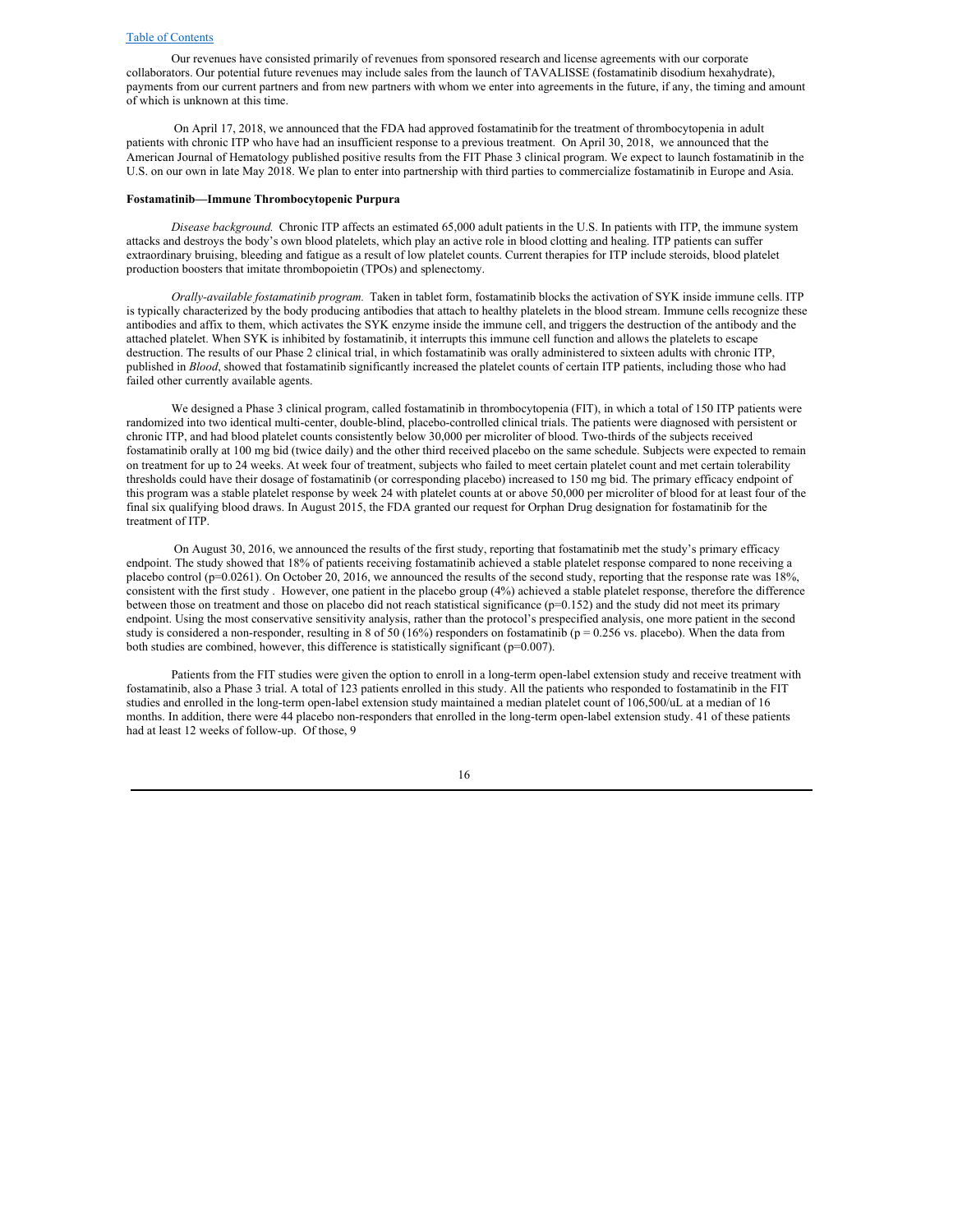patients (22%) have achieved a prospectively defined stable platelet response, which is statistically significant (p=0.0078) and similar to the response rate fostamatinib achieved in the parent studies.

A stable response was defined as a patient achieving platelet counts of greater than 50,000/uL on more than 4 of the 6 visits between weeks 14 and 24, without rescue medication. In the post-study analysis we performed, a clinically-relevant platelet response was defined to include patients achieving one platelet count over 50,000/uL during the first 12 weeks of treatment, in absence of rescue medication, but who did not otherwise meet the stable response criteria. Once the platelet count of greater than 50,000/uL is achieved, a loss of response was defined as two consecutive platelet counts of less than 30,000/uL in any subsequent visits. In the combined dataset of both stable and clinically-relevant platelet responders for the FIT studies, the response rate was 43% (43/101), compared to 14% (7/49) for placebo (p=0.0006).

The most frequent adverse events were gastrointestinal-related, and the safety profile of the product was consistent with prior clinical experience, with no new or unusual safety issues uncovered.

We submitted an NDA for fostamatinib in ITP in April 2017, which was accepted by the FDA in June 2017, with an action date for the FDA to complete its review by April 17, 2018, under the PDUFA. On April 17, 2018, we announced that the FDA had approved TAVALISSE™ (fostamatinib disodium hexahydrate) for the treatment of thrombocytopenia in adult patients with chronic ITP who have had an insufficient response to a previous treatment. On April 30, 2018, we announced that the American Journal of Hematology published positive results from the FIT Phase 3 clinical program. We expect to launch  $TAVALISE^{TM}$  in the U.S. on our own in late May 2018. We plan to enter into partnership with third parties to commercialize fostamatinib in Europe and Asia.

# *Commercial launch activities, including sales and marketing*

We expect to commercialize TAVALISSE in the U.S. onour own in late May 2018. We plan to enter into partnerships with third parties to commercialize fostamatinib in Europe, Asia and rest of the world. A significant portion of our operating expenses in 2018 will be related to our commercial launch activities for TAVALISSE. Specifically, our marketing and sales efforts will be focused on targeting approximately 3,000 hematologists and hematologist-oncologists in the United States, who manage chronic adult ITP patients. We expect to continue to hire and recruit experienced commercial professionals, including sales representatives in the hematology area, and commercial operations, marketing, and market access professionals to support these efforts.

#### *Competitive landscape for TAVALISSE*

Our industry is intensely competitive and subject to rapid and significant technological change. Fostamatinib will be competing with existing therapies. In addition, a number of companies are pursuing the development of pharmaceuticals that target the same diseases and conditions that we are targeting. For example, there are existing therapies and drug candidates in development for the treatment of ITP that may be alternative therapies to fostamatinib.

Currently, corticosteriods remain the most common first line therapy for ITP, occasionally in conjunction with intravenous immuglobulin (IVIg) or anti-Rh(D) as added agents to help further augment platelet count recovery, particularly in emergency situations. However, it has been estimated that frontline agents lead to durable remissions in only a small percentage of newly-diagnosed adults with ITP. Moreover, concerns with steroid-related side effects often restrict therapy to approximately 4 weeks. As such, many patients progress to persistent or chronic ITP, requiring other forms of therapeutic intervention.

Other approaches to treat ITP are varied in their mechanism of action, and there is no consensus about the sequence of their use, according to the most recent ITP guideline from the American Society of Hematology. Options include splenectomy, thrombopoietin receptor agonists (TPO-RAs) and various immunosuppressants (such as rituximab). The response rate criteria of the abovementioned options vary, precluding a comparison of response rates for individual therapies.

Even with the above treatment options, a significant number of patients remain severely thrombocytopenic for long durations and are subject to risk of spontaneous or trauma-induced hemorrhage. The addition of fostamatinib to the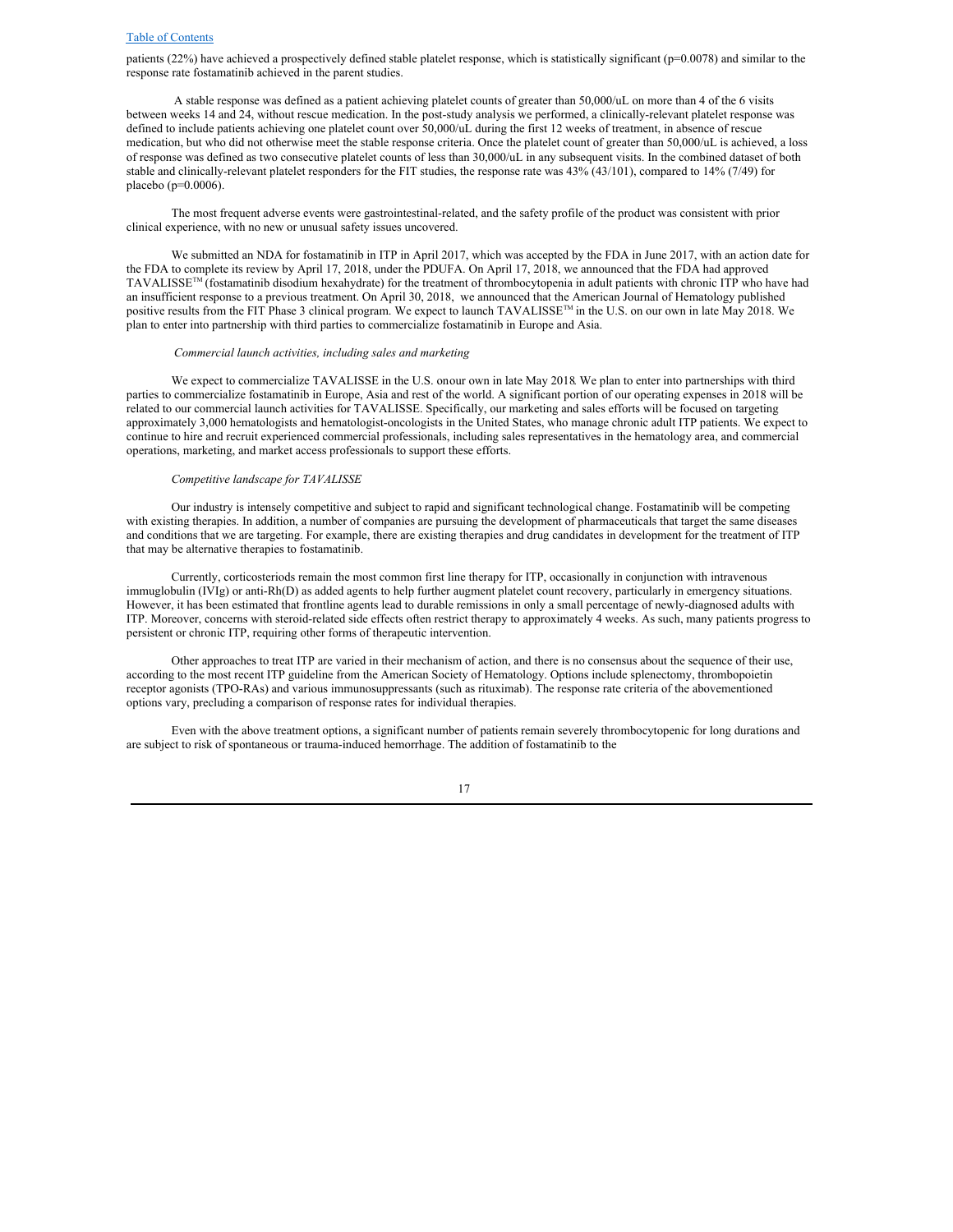treatment options could theoretically be beneficial since it has a different mechanism of action than the thrombopoietin (TPO) agonists. Fostamatinib is a potent and relatively selective SYK inhibitor, and its inhibition of Fc receptors and B-cell receptors signaling pathways make it a potentially broad immunomodulatory agent.

Other products in the U.S. that are approved by the FDA to increase platelet production through binding and TPO receptors on megakaryocyte precursors include PROMACTA® (Novartis) and Nplate® (Amgen, Inc.).

## **Clinical Stage Programs**

## *Fostamatinib—IgAN*

*Disease background.* Immunoglobulin A Nephropathy (IgAN) is an autoimmune disease that severely affects the functioning of the kidneys. An estimated 12,000 Americans are diagnosed with this type of glomerulonephritis each year, with 25% of whom will eventually require dialysis and/or kidney transplantation over time. IgAN is characterized by the deposition of IgA immune complexes in the glomeruli of the kidneys leading to an inflammatory response and subsequent tissue damage that ultimately disrupts the normal filtering function of the kidneys. By inhibiting SYK in kidney cells, fostamatinib may block the signaling of IgA immune complex receptors, reduce the deposition of IgA immune complexes and arrest or slow destruction of the glomeruli.

*Orally-available fostamatinib program.* Our Phase 2 clinical trial in patients with IgAN, called SIGN (SYK Inhibition for Glomerulonephritis) completed enrollment for its first and second cohorts. In January 2017, we announced that the first cohort in the Phase 2 study of fostamatinib in IgAN was completed in various centers throughout Asia, the U.S. and Europe. This cohort evaluated the efficacy, safety, and tolerability of the lower dose of fostamatinib (100mg BID, n=26; placebo n=12) as measured by change in proteinuria, renal function, and histology (comparing the pre- and post-study renal biopsies). The primary efficacy endpoint was the mean change in proteinuria from baseline at 24 weeks. The study found that at 24 weeks, fostamatinib was well tolerated with a good safety profile. The second cohort evaluates a higher dose of fostamatinib (150mg BID) and completed enrollment in August 2017.

On April 3, 2018, we announced that trial did not achieve statistical significance for its primary endpoint, which was mean change in proteinuria comparing fostamatinib dose groups to placebo controls in all patients studied. However, in a pre-specified subgroup analysis of patients with greater than 1 gram/day of proteinuria at baseline, the initial data showed a greater reduction in proteinuria in fostamatinib-treated patients relative to placebo patients (this finding did not reach statistical significance). Patients with greater than 1 gram/day of proteinuria have an increased risk of disease progression and represent an unmet medical need. Current guidance for clinical trials in IgAN recommends studying patients with greater than 1 gram/day of proteinuria at entry. Further analysis, including histology, are expected later in late 2018.

## *Fostamatinib—AIHA*

*Disease background*. AIHA is a rare, serious blood disorder where the immune system produces antibodies that result in the destruction of the body's own red blood cells. Symptoms can include fatigue, shortness of breath, rapid heartbeat, jaundice or enlarged spleen. While no medical treatments are currently approved for AIHA, physicians generally treat acute and chronic cases of the disorder with corticosteroids, other immuno-suppressants, or splenectomy. Research has shown that inhibiting SYK with fostamatinib may reduce the destruction of red blood cells. This disorder affects an estimated 40,000 Americans, for whom no approved treatment options currently exist.

*Orally available fostamatinib program*. Our Phase 2 clinical trial, also known as SOAR study, is currently enrolling patients with warm AIHA in the second stage of the trial. The trial is an open-label, multi-center, two-stage study that will evaluate the efficacy and safety of fostamatinib in patients with warm AIHA who have previously received treatment for the disorder, but have relapsed. Stage 1 completed enrollment for 19 patients (17 patients evaluable for efficacy) who received 150 mg of fostamatinib orally twice a day for a period of 12 weeks, with an option of entering into a long-term extension study. The patients returned to the clinic every two weeks for blood draws and medical assessment. The primary efficacy endpoint of this study was to achieve increased hemoglobin levels by week 12 of greater than 10 g/dL, and greater than or equal to 2 g/dL higher than baseline.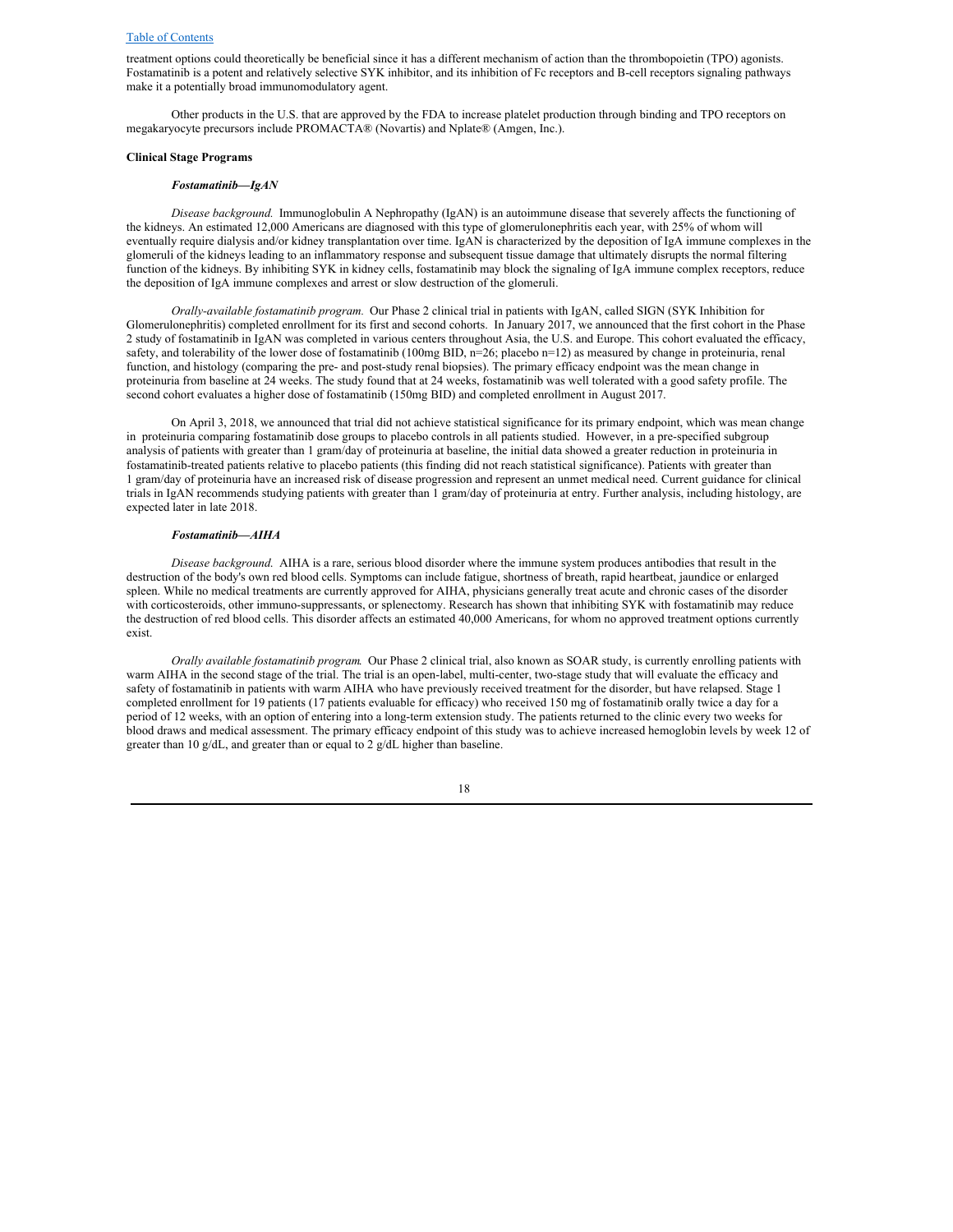In October 2017, we announced that, on a top-line, preliminary basis, Stage 1 of the AIHA study enrolled 17 patients who have had at least one post-baseline hemoglobin measure. In January 2018, we also announced the updated top-line data as of December 2017 for this open-label study of which 47% of these patients (8 patients out of 17) have responded to fostamatinib treatment. Of the 17, six patients, including the last two patients enrolled, responded during the 12-week evaluation period and an additional two patients met the response criteria in the extension study after 12 weeks of dosing. In February 2018, an additional patient in the Stage 1 extension study met the response criteria. As of February 2018, 53% of evaluable patients (9 of 17) have responded to fostamatinib treatment. The safety profile was consistent with the existing fostamatinib safety database. Given that the Stage 1 of the study met its primary efficacy endpoint, we have begun enrollment of Stage 2 of this study, in which 20 patients will be enrolled under the same protocol. In January 2018, the FDA granted our request for Orphan Drug designation for fostamatinib for the treatment of AIHA.

## **Partnered Clinical Programs**

## *R548 (ATI-501 and ATI-502) - Aclaris*

Aclaris is developing ATI-501 and ATI-502 an oral and topical Janus Kinase (JAK) 1/3 inhibitor. ATI- 501 is being developed as an oral treatment for patients with AA, including the more severe forms of AA that result in total scalp hair loss, known as alopecia totalis, and total hair loss on the scalp and body, known as alopecia universalis. This Phase 1 cross-over trial was conducted in 12 healthy volunteers at one investigational center in the U.S. to assess the safety, bioavailability, and pharmacodynamics of ATI-501. Aclaris is expected to initiate Phase 2 trials in the second half of 2018.

In the trial, treatment with ATI-501 capsules was well tolerated, with a safety profile similar to placebo. No clinically significant laboratory abnormalities were observed. These data are consistent with results from an earlier Phase 1 clinical trial in 44 healthy volunteers in which the study drug was well tolerated at all doses, with a safety profile similar to placebo. During the fourth quarter of 2017, three Phase 2 studies with the topical treatment ATI-502 in AA and Vitilago were initiated with initial results expected in 2018.

#### *BGB324 - BerGenBio*

BerGenBio's first-in-class selective AXL kinase inhibitor, BGB324, has demonstrated compelling efficacy as a single agent, and in combination with standard of care cancer therapies and checkpoint inhibitors, thereby supporting clinical utility across multiple cancers in preclinical studies. Early clinical studies in healthy volunteers and cancer patients have shown BGB324 to be well-tolerated with a favorable safety profile, and encouraging evidence of single agent and combination activity in AML and NSCLC. A strong correlation has also been observed with predictive biomarkers and the patients that respond. BGB324 has received Orphan Drug Designation in the U.S. for AML.

BerGenBio initiated Phase 1/2 studies with BGB324 as a single agent in relapsed acute myeloid leukaemia (AML) and myelodysplastic syndrome (MDS); and in combination with erlotinib (Tarceva®) in advanced (EGFR-positive) NSCLC. BerGenBio is also initiating Phase 2 studies with BGB324 in combination with KEYTRUDA® (pembrolizumab) in non-small cell adenocarcinoma of the lung and triple negative breast cancer (TNBC) in collaboration with another company.

## *DS-3032 - Daiichi*

DS-3032 is an investigational oral selective inhibitor of the murine double minute 2 (MDM2) protein currently being investigated by Daiichi in three Phase 1 clinical trials for solid and hematological malignancies including acute myeloid leukemia (AML), acute lymphocytic leukemia (ALL), chronic myeloid leukemia (CML) in blast phase, lymphoma and myelodysplastic syndrome (MDS). DS-3032 has not been approved by any regulatory authority for uses under investigation.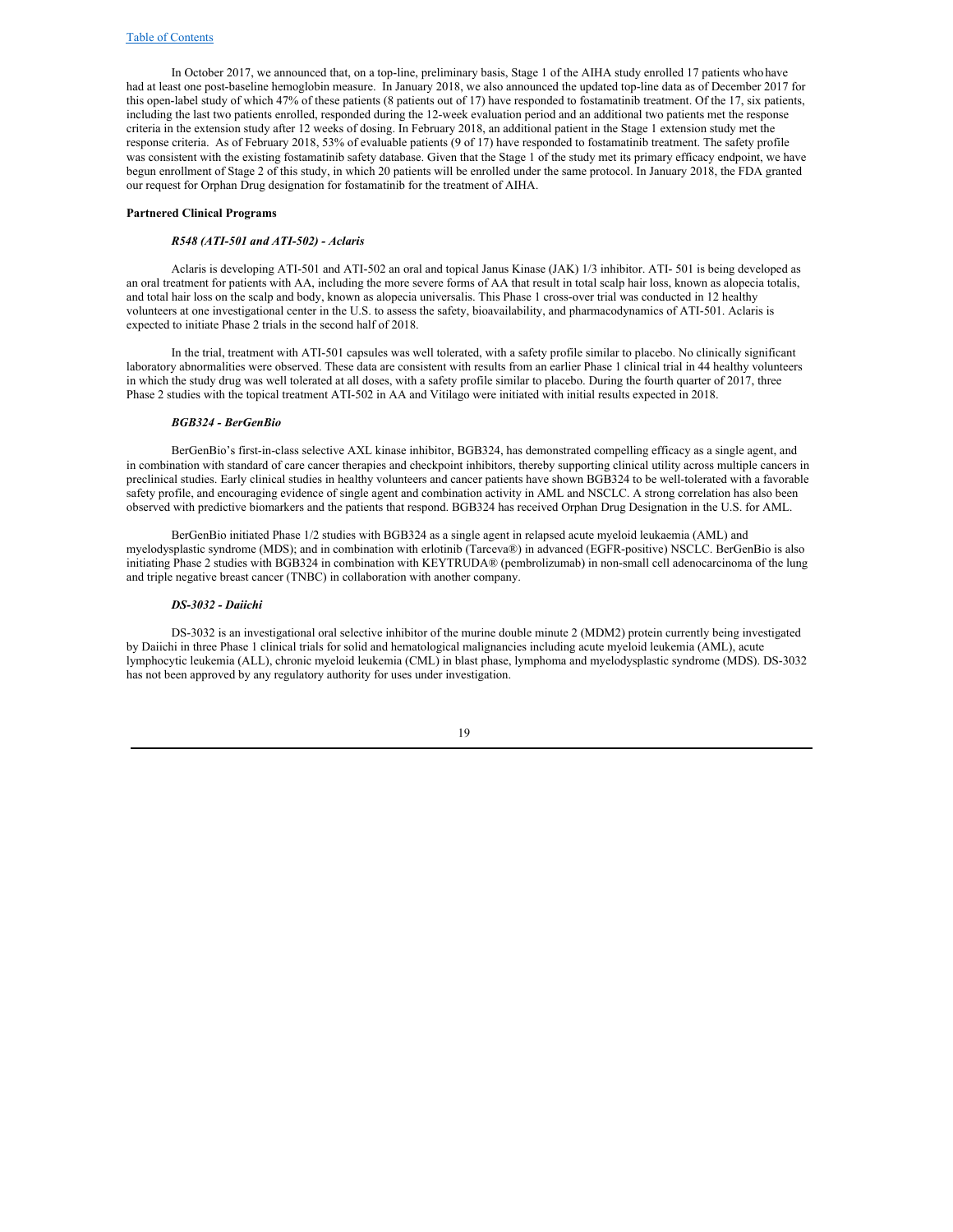Preliminary safety and efficacy data from a Phase 1 study of DS-3032 suggests that DS-3032 may be a promising treatment for hematological malignancies including relapsed/refractory AML and high-risk MDS. Evaluation of additional dosing schedules of DS-3032 is underway and combination studies currently being planned by Daiichi.

#### **Research/Preclinical Programs**

We are conducting proprietary research in the broad disease areas of inflammation/immunology, immuno-oncology and cancers. Within each disease area, our researchers are investigating mechanisms of action as well as screening compounds against potential novel targets and optimizing those leads that appear to have the greatest potential.

During the second quarter of 2017, we selected a molecule from our IRAK program for preclinical development. The molecule was selected for development based on its ability to inhibit both the IRAK 1 and IRAK 4 signaling pathways in preclinical studies, potentially providing a clinical benefit in autoimmune and inflammatory diseases such as psoriasis, lupus, gout, psoriatic arthritis and multiple sclerosis. We expect to initiate clinical trials in the second quarter of 2018.

#### **Sponsored Research and License Agreements**

We conduct research and development programs independently and in connection with our corporate collaborators. Currently, we are a party to collaboration agreements, but do not have ongoing performance obligations, with BMS for the discovery, development and commercialization of cancer immunotherapies based on our small molecule TGF beta receptor kinase inhibitors, Aclaris for the development and commercialization of JAK inhibitors for the treatment of alopecia areata and other dermatological conditions, AZ for the development and commercialization of R256, an inhaled JAK inhibitor, BerGenBio for the development and commercialization of AXL inhibitors in oncology, and Daiichi to pursue research related to MDM2 inhibitors, a novel class of drug targets called ligases. Under these agreements, which we entered into in the ordinary course of business, we received or may be entitled to receive upfront cash payments, payments contingent upon specified events achieved by such partners and royalties on any net sales of products sold by such partners under the agreements. Total future contingent payments to us under all of these current agreements could exceed \$532.4 million if all potential product candidates achieved all of the payment triggering events under all of our current agreements (based on a single product candidate under each agreement). Of this amount, up to \$145.5 million relates to the achievement of development events, up to \$345.6 million relates to the achievement of regulatory events and up to \$41.3 million relates to the achievement of certain commercial or launch events. This estimated future contingent amount does not include any estimated royalties that could be due to us if the partners successfully commercialize any of the licensed products. Future events that may trigger payments to us under the agreements are based solely on our partners' future efforts and achievements of specified development, regulatory and/or commercial events.

In June 2011, we entered into an exclusive license agreement with BerGenBio for the development and commercialization of an oncology program. BerGenBio is responsible for all activities it wishes to perform under the license we granted to it. In February 2017, we received \$3.3 million from BerGenBio as a result of BerGenBio advancing BGB324, an AXL kinase inhibitor licensed under the agreement, to a Phase 2 clinical study. All deliverables under the agreement had been previously delivered, as such, the above payments of \$3.3 million was recognized as revenue in the first quarter of 2017.

## **Research and Development Expenses**

Our research and development expenditures include costs related to preclinical and clinical trials, scientific personnel, supplies, equipment, consultants, sponsored research, stock based compensation, and allocated facility costs.

We do not track fully burdened research and development costs separately for each of our drug candidates. We review our research and development expenses by focusing on three categories: research, development, and other. Our research team is focused on creating a portfolio of product candidates that can be developed into small molecule therapeutics in our own proprietary programs or with potential collaborative partners and utilizes our robust discovery engine to rapidly discover and validate new product candidates in our focused range of therapeutic indications.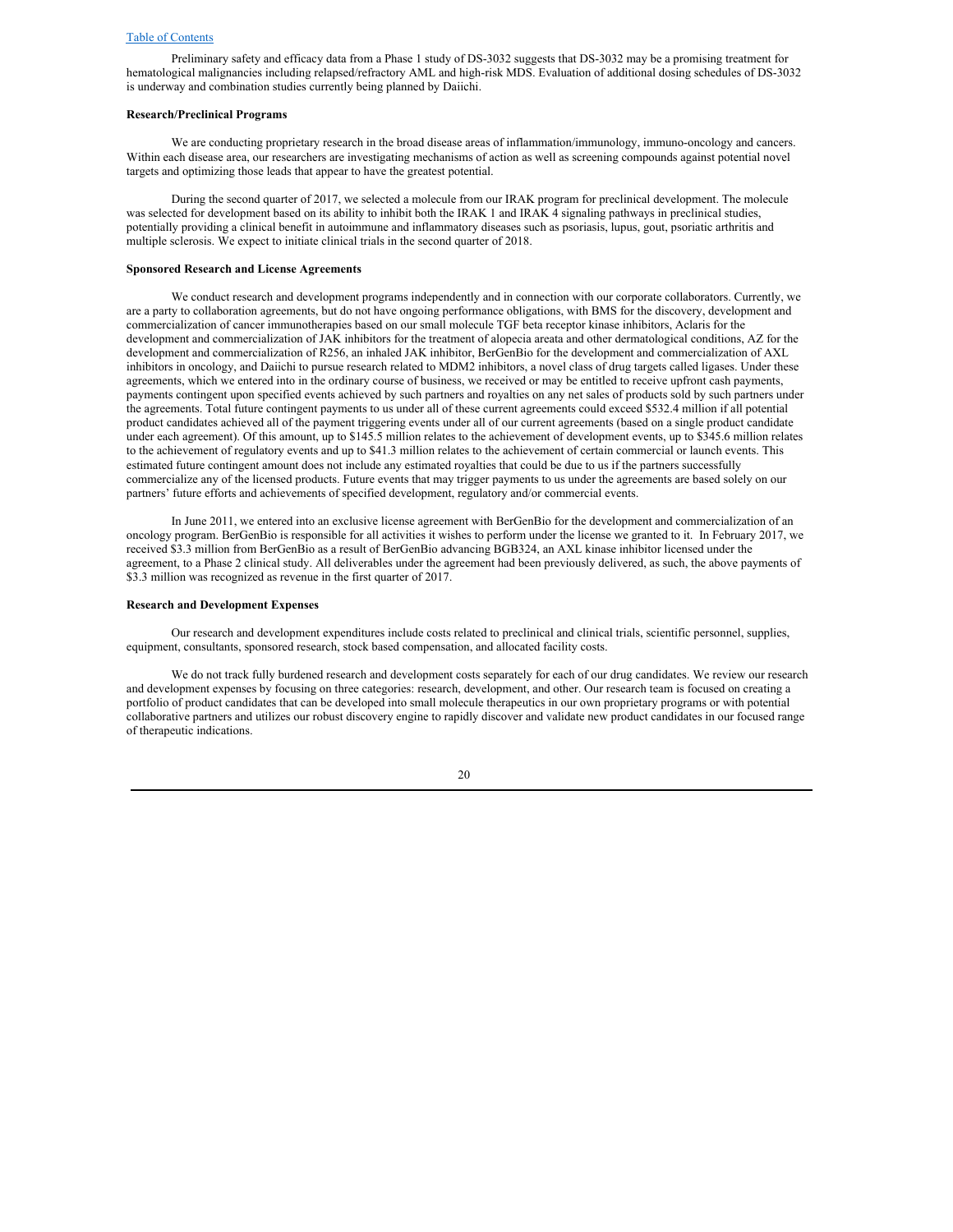"Research" expenses relate primarily to personnel expenses, lab supplies, fees to third party research consultants and compounds. Our development group leads the implementation of our clinical and regulatory strategies and prioritizes disease indications in which our compounds may be studied in clinical trials. "Development" expenses relate primarily to clinical trials, personnel expenses, costs related to the submission and management of our NDA, lab supplies and fees to third party research consultants. "Other" expenses primarily consist of allocated facilities costs and allocated stock based compensation expense relating to personnel in research and development groups.

In addition to reviewing the three categories of research and development expenses described in the preceding paragraph, we principally consider qualitative factors in making decisions regarding our research and development programs, which include enrollment in clinical trials and the results thereof, the clinical and commercial potential for our drug candidates and competitive dynamics. We also make our research and development decisions in the context of our overall business strategy, which includes the evaluation of potential collaborations for the development of our drug candidates.

We do not have reliable estimates regarding the timing of our clinical trials. Preclinical testing and clinical development are long, expensive and uncertain processes. In general, biopharmaceutical development involves a series of steps, beginning with identification of a potential target and including, among others, proof of concept in animals and Phase 1, 2 and 3 clinical trials in humans. Significant delays in clinical testing could materially impact our product development costs and timing of completion of the clinical trials. We do not know whether planned clinical trials will begin on time, will need to be halted or revamped or will be completed on schedule, or at all. Clinical trials can be delayed for a variety of reasons, including delays in obtaining regulatory approval to commence a trial, delays from scale up, delays in reaching agreement on acceptable clinical trial agreement terms with prospective clinical sites, delays in obtaining institutional review board approval to conduct a clinical trial at a prospective clinical site or delays in recruiting subjects to participate in a clinical trial.

We currently do not have reliable estimates of total costs for a particular drug candidate to reach the market. Our potential products are subject to a lengthy and uncertain regulatory process that may involve unanticipated additional clinical trials and may not result in receipt of the necessary regulatory approvals. Failure to receive the necessary regulatory approvals would prevent us from commercializing the product candidates affected. In addition, clinical trials of our potential products may fail to demonstrate safety and efficacy, which could prevent or significantly delay regulatory approval.

The following table presents our total research and development expense by category (in thousands).

|                    | <b>Three Months Ended</b><br>March 31, |   | From January 1, 2007* |                   |         |  |
|--------------------|----------------------------------------|---|-----------------------|-------------------|---------|--|
|                    | 2017<br>2018                           |   |                       | to March 31, 2018 |         |  |
| <b>Categories:</b> |                                        |   |                       |                   |         |  |
| Research           | 2,507                                  | S | 2.627                 |                   | 228,873 |  |
| Development        | 6,638                                  |   | 7,532                 |                   | 348,807 |  |
| Other              | 2,097                                  |   | 2,217                 |                   | 232,423 |  |
|                    | 11.242                                 |   | 12.376                |                   | 810.103 |  |

We started tracking research and development expense by category on January 1, 2007.

"Other" expenses mainly represent allocated facilities costs of approximately \$1.5 million and \$1.9 million for the three months ended March 31, 2018 and 2017, respectively, and allocated stock-based compensation expenses of approximately \$600,000 and \$360,000 for the three months ended March 31, 2018 and 2017, respectively.

For the three months ended March 31, 2018 and 2017, a major portion of our total research and development expense was associated with salaries of our research and development personnel, our ITP, IRAK, IgAN and AIHA programs, and allocated facilities costs.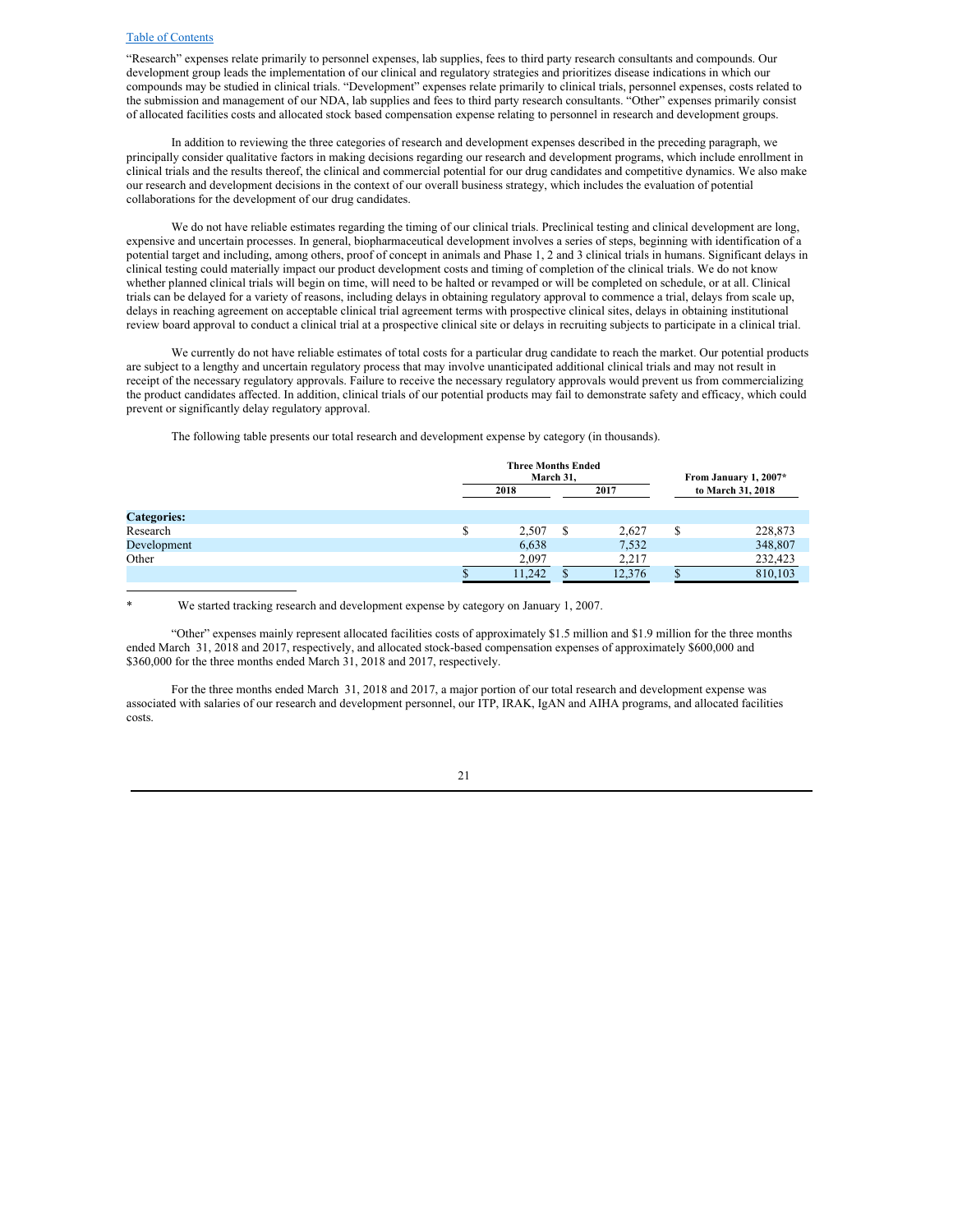For further discussion on research and development activities, see "Research and Development Expense" under "Results of Operations" below.

## **Results of Operations**

## **Three Months Ended March 31, 2018 and 2017**

# **Revenues**

|                                              | <b>Three Months Ended</b> |                |           |         |  |
|----------------------------------------------|---------------------------|----------------|-----------|---------|--|
|                                              | March 31                  |                | Aggregate |         |  |
|                                              | 2018                      | 2017           | Change    |         |  |
|                                              |                           | (in thousands) |           |         |  |
| <b>Contract revenues from collaborations</b> | _                         | 3.584          |           | (3.584) |  |

There were no contract revenues from collaborations during the three months ended March 31, 2018. Contract revenues from collaborations of \$3.6 million during the three months ended March 31, 2017 is comprised primarily of the \$3.3 million payment from BerGenBio as a result of advancing BGB324, a selective, potent and orally available small molecule.

Our potential future revenues may include sales from the launch of fostamatinib in ITP, payments from our current partners and from new partners with whom we enter into agreements in the future, if any, the timing and amount of which is unknown at this time.

## **Research and Development Expense**

|                                                                               | <b>Three Months Ended</b> |       |      |                |           |         |
|-------------------------------------------------------------------------------|---------------------------|-------|------|----------------|-----------|---------|
|                                                                               | March 31.                 |       |      |                | Aggregate |         |
|                                                                               | 2018                      |       | 2017 |                |           | Change  |
|                                                                               |                           |       |      | (in thousands) |           |         |
| Research and development expense                                              |                           | 1.242 |      | 12.376         |           | (1.134) |
| Stock-based compensation expense included in research and development expense |                           | 600   |      | 360            |           | 240     |

The decrease in research and development expense for the three ended March 31, 2018, compared to the same period in 2017, was primarily due to the decreases in 2018 of costs related to clinical trials as well as the submission of our NDA for fostamatinib in ITP of \$2.2 million, allocated facility costs of \$367,000 and research supplies of \$180,000, partially offset by increases in personnel costs.

We expect our research and development expense in 2018 to remain relatively consistent on a quarterly basis.

## **General and Administrative Expense**

|                                                                                 |      | March 31. |      |                |  | Aggregate |
|---------------------------------------------------------------------------------|------|-----------|------|----------------|--|-----------|
|                                                                                 | 2018 |           | 2017 |                |  | Change    |
|                                                                                 |      |           |      | (in thousands) |  |           |
| General and administrative expense                                              |      | 13.492    |      | 7.410          |  | 6.082     |
| Stock-based compensation expense included in general and administrative expense |      | 940       |      | 595            |  | 345       |

The increase in general and administrative expense for the three months ended March 31, 2018, compared to the same period in 2017, was primarily due to the increased expenses related to commercial launch preparation costs of fostamatinib in ITP of \$5.0 million, including personnel costs.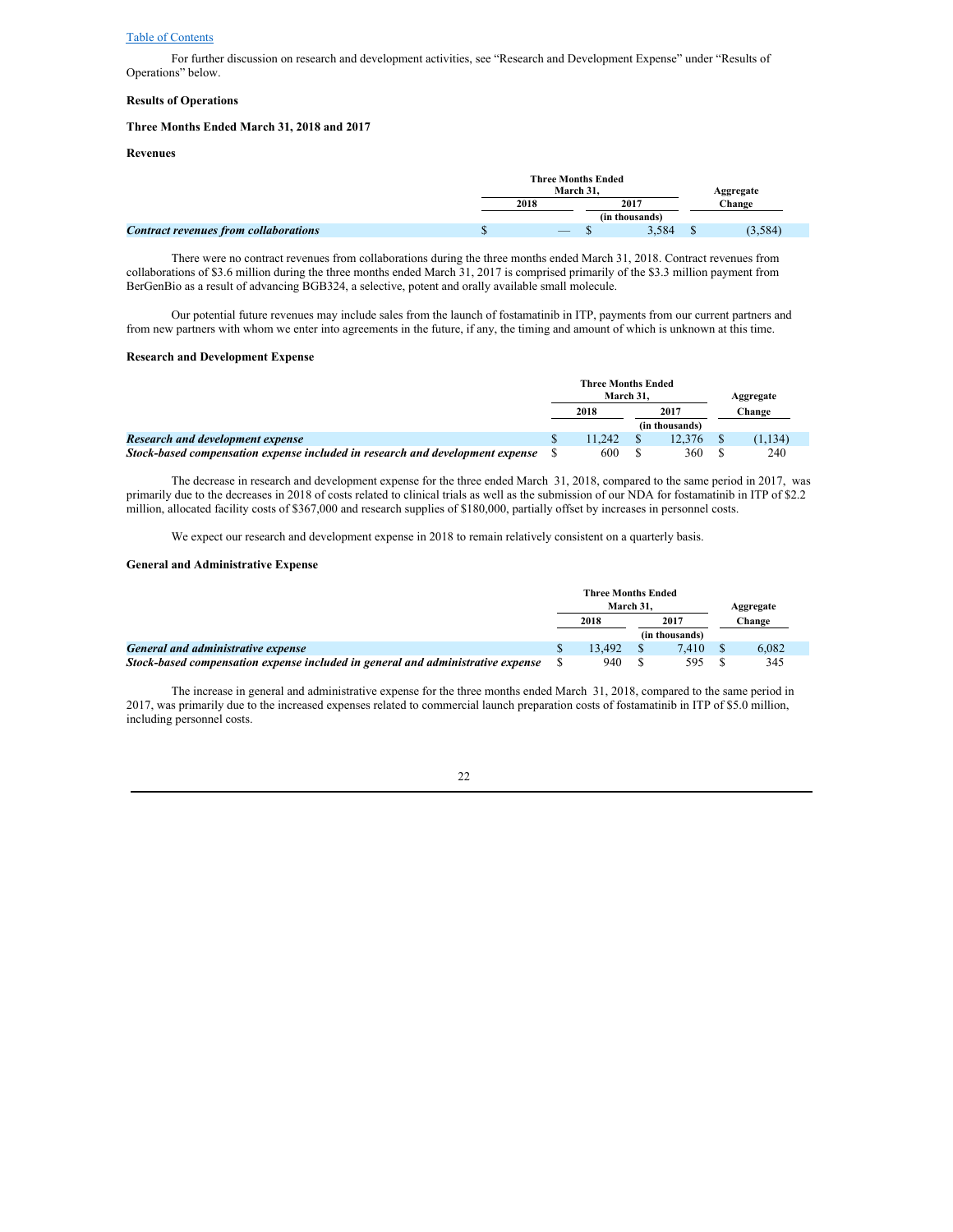We expect our general and administrative expense in 2018 to increase as we as continue our efforts in the commercial launch of TAVALISSE (fostamatinib disodium hexahydrate), including hiring experienced commercial professionals, as well as sales representatives in the hematology and hematology-oncology area.

#### **Interest Income**

|                        |   | <b>Three Months Ended</b><br>March 31. |             |                |  |        |
|------------------------|---|----------------------------------------|-------------|----------------|--|--------|
|                        |   | 2018                                   |             | 2017           |  | Change |
|                        |   |                                        |             | (in thousands) |  |        |
| <b>Interest income</b> | ъ | 349                                    | $\triangle$ | 156            |  | 193    |
|                        |   |                                        |             |                |  |        |

Interest income results from our interest-bearing cash and investment balances. The increases in interest income for the three months ended March 31, 2018, as compared to the same period in 2017 were primarily due to the higher yield on our investments.

#### **Gain on Disposal of Assets**

|                                   | <b>Three Months Ended</b><br>March 31. |      |                        |        |  | Aggregate |
|-----------------------------------|----------------------------------------|------|------------------------|--------|--|-----------|
|                                   |                                        | 2018 | 2017<br>(in thousands) | Change |  |           |
| <b>Gain on disposal of assets</b> |                                        | -    |                        | 732    |  | 732)      |

Gain on disposal of assets during the three months ended March 31, 2017 related to the proceeds from the sale of our fully depreciated property and equipment.

### **Critical Accounting Policies and the Use of Estimates**

Our discussion and analysis of our financial condition and results of operations is based upon our financial statements, which have been prepared in accordance with U.S. GAAP. The preparation of these financial statements requires us to make estimates and assumptions that affect the amounts reported in the financial statements and accompanying notes. We evaluate our estimates, including those related to our stock based compensation and the probability of achievement of corporate performance-based milestone for our performance-based stock option awards, impairment issues, the estimated useful life of assets, and estimated accruals, particularly research and development accruals, on an ongoing basis. We base our estimates on historical experience and on various other assumptions that we believe to be reasonable under the circumstances, the results of which form the basis for making judgments about the carrying values of assets and liabilities that are not readily apparent from other sources. Actual results may differ from these estimates under different assumptions or conditions. We believe that with the exception of adopting ASU 2014-09 as of January 1, 2018, as discussed below, there have been no significant changes in our critical accounting policies and estimates disclosed in our Annual Report on Form 10-K for the year ended December 31, 2017, as filed with the SEC.

#### **Recent Accounting Pronouncements**

In May 2014, the FASB issued ASU No. 2014-09—*Revenue from Contracts with Customers*, which supersedes the revenue recognition requirements under ASC Topic 605, *Revenue Recognition*, and most industry-specific guidance under the ASC. To date, our revenues have been derived from license and collaboration agreements. The consideration we are eligible to receive under these agreements includes upfront payments, progress dependent contingent payments on events achieved by our collaboration partners, and royalties on net sales of products sold by such partners under the agreements. ASU No. 2014-09 differs from the current accounting standard in many respects, such as in the accounting for variable consideration, including milestone payments or contingent payments. Under our previous accounting policy, we recognized contingent payments as revenue in the period that the payment-triggering event occurred or is achieved. However, under the new accounting standard, it is possible to start to recognize contingent payments before the payment-triggering event is completely achieved, subject to management's assessment of whether it is probable that a significant reversal in the amount of cumulative revenue recognized will not occur when the uncertainty associated with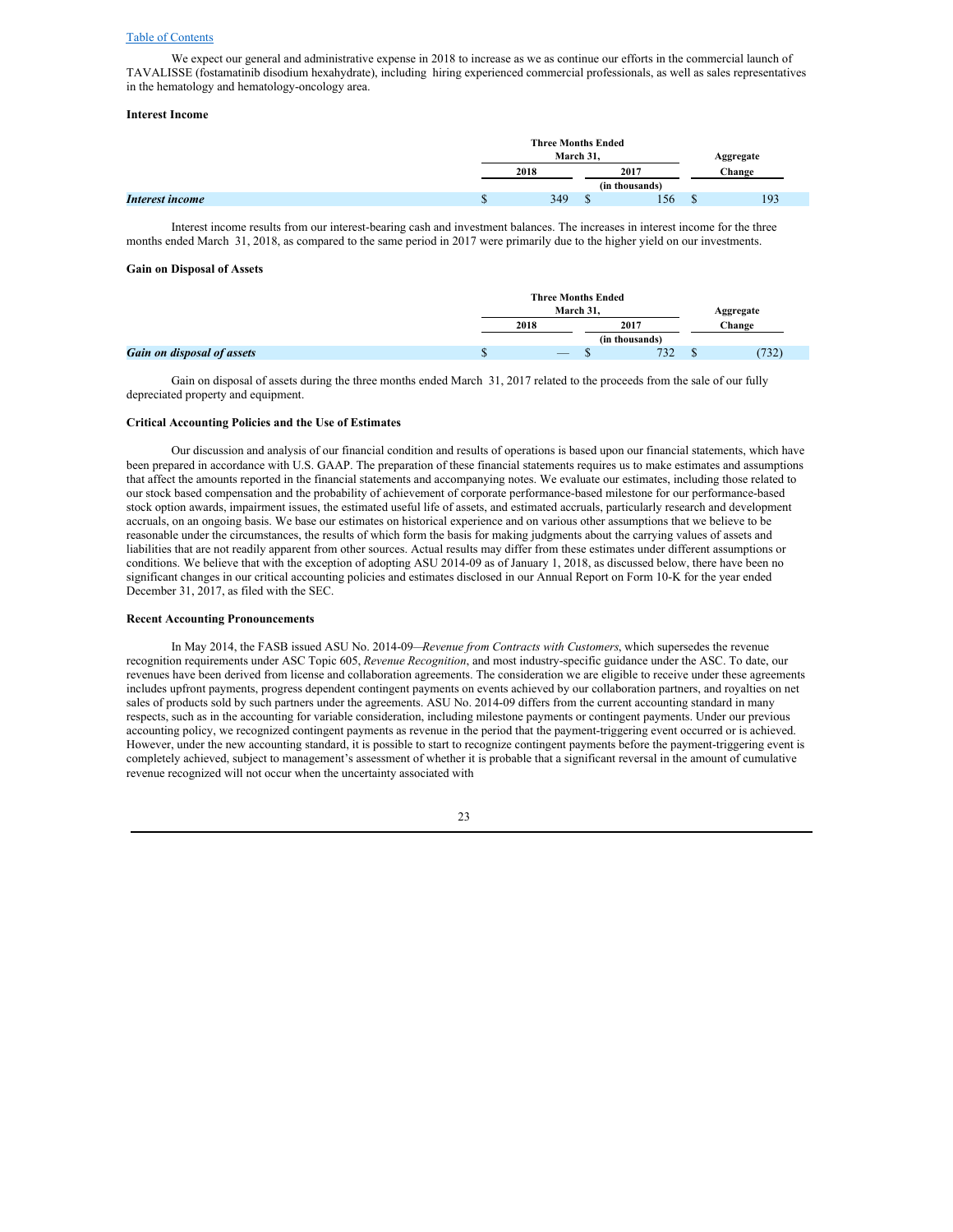the variable consideration is subsequently resolved. We adopted this new standard on January 1, 2018 using the modified retrospective approach. Because all of the performance obligations for our outstanding collaboration agreements had been completed prior to December 31, 2017, we did not record any adjustment on the opening balance of Accumulated Deficit as of January 1, 2018.

Under this new guidance, the Company recognizes revenue when its customer obtains control of promised goods or services, in an amount that reflects the consideration which the Company expects to receive in exchange for those goods or services. To determine whether arrangements are within the scope of this new guidance, the Company performs the following five steps: (i) identify the contract(s) with a customer; (ii) identify the performance obligations in the contract; (iii) determine the transaction price; (iv) allocate the transaction price to the performance obligations in the contract; and (v) recognize revenue when (or as) the Company satisfies its performance performance obligation. The Company applies the five-step model to contracts when it is probable that the entity will collect the consideration it is entitled to in exchange for the goods or services it transfers to the customer. At contract inception, once the contract is determined to be within the scope of this new guidance, we assess the goods or services promised within each contract and identify, as a performance obligation, and assess whether each promised good or service is distinct. The Company then recognizes as revenue the amount of the transaction price that is allocated to the respective performance obligation when (or as) the performance obligation is satisfied.

In February 2016, the FASB issued ASU No. 2016-02—*Leases*, which is aimed at making leasing activities more transparent, and requires substantially all leases be recognized by lessees on their balance sheet as a right-of-use asset and corresponding lease liability, including leases currently accounted for as operating leases. The guidance is effective for all interim and annual reporting periods beginning after December 15, 2018. Early adoption is permitted. We plan to adopt this new standard on January 1, 2019. We are currently evaluating the potential impact of the adoption of ASU No. 2016-02 on our financial statements and cannot estimate the impact of adoption at this time.

## **Liquidity and Capital Resources**

## **Cash Requirements**

From inception, we have financed our operations primarily through sales of equity securities and contract payments under our collaboration agreements. We have consumed substantial amounts of capital to date as we continue our research and development activities, including preclinical studies and clinical trials and our preparation for commercial launch of TAVALISSE (fostamatinib disodium hexahydrate).

As of March 31, 2018, we had approximately \$94.3 million in cash, cash equivalents and short-term investments, as compared to approximately \$115.8 million as of December 31, 2017, a decrease of approximately \$21.5 million. The decrease was primarily attributable to the payments associated with funding our operating expenses during the three months ended March 31, 2018, partially offset by the \$2.0 million proceeds from issuances of common stock upon exercise of options.

In December 2014, we entered into a sublease agreement with an unrelated third party to occupy a portion of our research and office space. This sublease agreement was amended in February 2017 to sublease additional research and office space. Effective July 2017, the sublease agreement was amended primarily to extend the term of the sublease through January 2023. During the three months ended March 31, 2018, we received approximately \$1.4 million of sublease income and reimbursements. We expect to receive approximately \$21.2 million in future sublease income (excluding our subtenant's share of facility's operating expenses) through January 2023. In April 2018, we completed an underwritten public offering in which we sold 16,000,000 shares of our common stock pursuant to an effective registration statement at a price to the public of \$3.90 per share. We received net proceeds of approximately \$58.4 million after deducting underwriting discounts and commissions and estimated offering expenses payable by us.

We believe that our existing capital resources will be sufficient to support our current and projected funding requirements, including the commercial launch of TAVALISSE in the U.S., through at least the next 12 months from the Form 10-Q filing date. We also continue to evaluate ex-U.S. partnerships for fostamatinib and other partnering opportunities across our pipelines. We have based this estimate on assumptions that may prove to be wrong, and we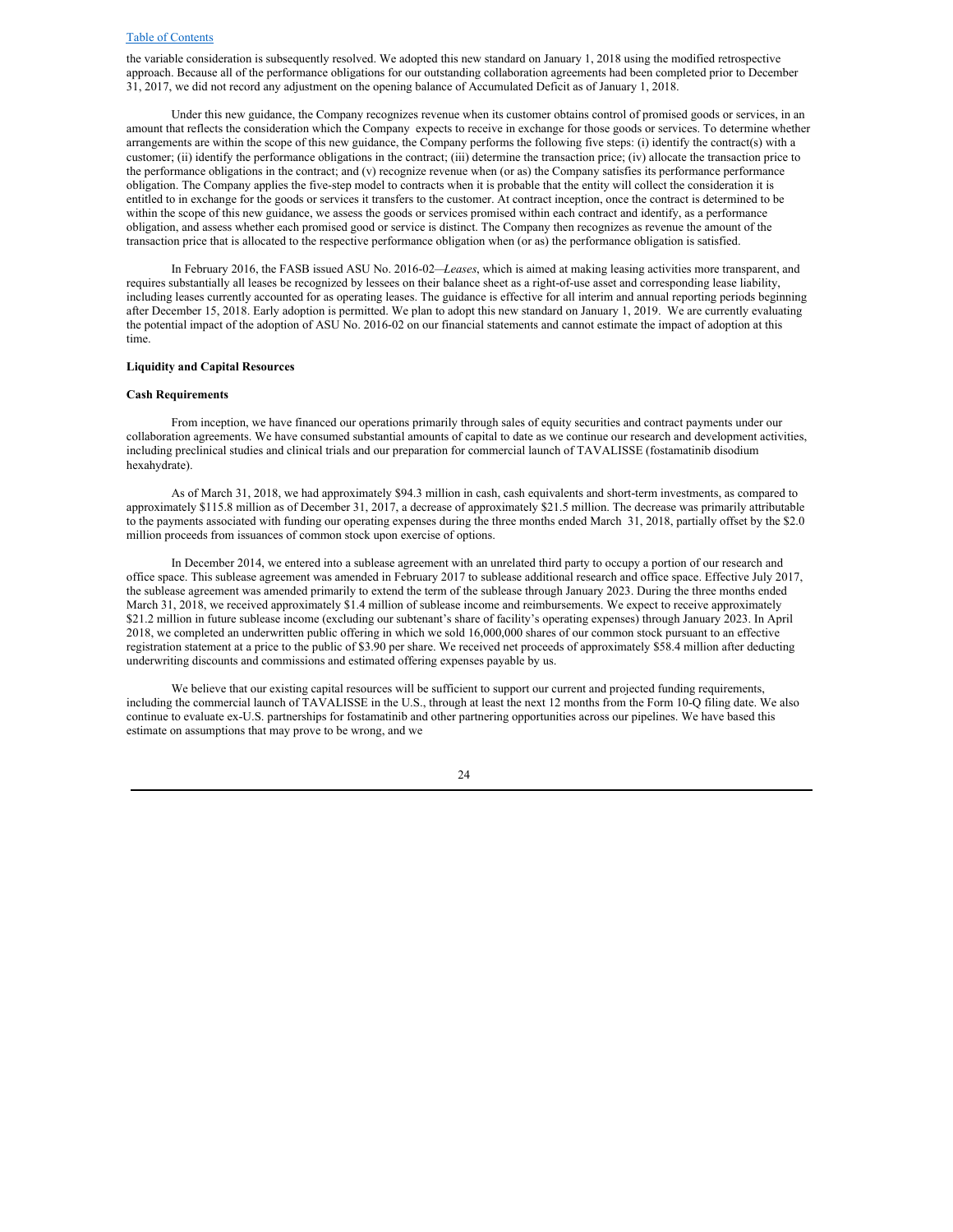could utilize our available capital resources sooner than we currently expect. Because of the numerous risks and uncertainties associated with commercial launch, the development of our product candidates and other research and development activities, we are unable to estimate with certainty our future product revenues, our revenues from our current and future collaborative partners, the amounts of increased capital outlays and operating expenditures associated with our current and anticipated clinical trials and other research and development activities.

Our operations will require significant additional funding for the foreseeable future. Unless and until we are able to generate a sufficient amount of product, royalty or milestone revenue, we expect to finance future cash needs through public and/or private offerings of equity securities, debt financings and/or collaboration and licensing arrangements, and to a much lesser extent through the proceeds from exercise of stock options and interest income earned on the investment of our excess cash balances and short-term investments. With the exception of contingent and royalty payments that we may receive under our existing collaborations, we do not currently have any committed future funding. To the extent we raise additional capital by issuing equity securities, our stockholders could at that time experience substantial dilution. Any debt financing that we are able to obtain may involve operating covenants that restrict our business. To the extent that we raise additional funds through collaboration and licensing arrangements, we may be required to relinquish some of our rights to our technologies or product candidates, or grant licenses on terms that are not favorable to us.

Our future funding requirements will depend upon many factors, including, but not limited to:

- the costs to commercialize TAVALISSE for the treatment of ITP in the United States, or any other future product candidates, if any such candidate receives regulatory approval for commercial sale;
- the progress and success of our clinical trials and preclinical activities (including studies and manufacture of materials) of our product candidates conducted by us;
- the costs and timing of regulatory filings and approvals by us and our collaborators;
- the progress of research and development programs carried out by us and our collaborative partners;
- any changes in the breadth of our research and development programs;
- the ability to achieve the events identified in our collaborative agreements that may trigger payments to us from our collaboration partners;
- our ability to acquire or license other technologies or compounds that we may seek to pursue;
- our ability to manage our growth;
- competing technological and market developments;
- the costs and timing of obtaining, enforcing and defending our patent and other intellectual property rights; and
- expenses associated with any unforeseen litigation, including any securities class action lawsuits.

Insufficient funds may require us to delay, scale back or eliminate some or all of our commercial efforts and/or research or development programs, to lose rights under existing licenses or to relinquish greater or all rights to product candidates at an earlier stage of development or on less favorable terms than we would otherwise choose or may adversely affect our ability to operate as a going concern.

For the three months ended March 31, 2018 and 2017, we maintained an investment portfolio primarily in money market funds, U. S. treasury bills, government‑sponsored enterprise securities, and corporate bonds and commercial paper. Cash in excess of immediate requirements is invested with regard to liquidity and capital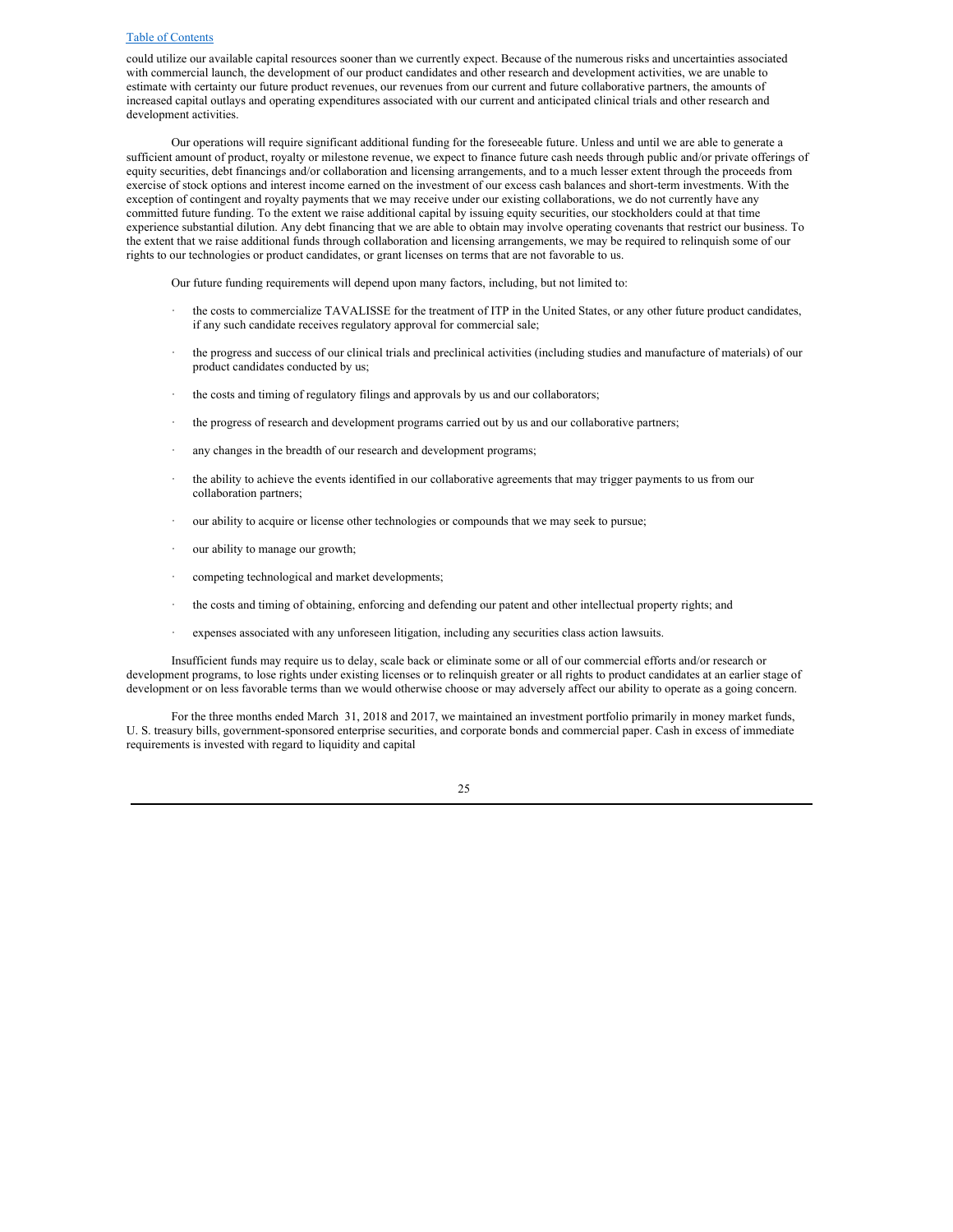preservation. Wherever possible, we seek to minimize the potential effects of concentration and degrees of risk. We will continue to monitor the impact of the changes in the conditions of the credit and financial markets to our investment portfolio and assess if future changes in our investment strategy are necessary.

## **Cash Flows from Operating, Investing and Financing Activities**

|                                           | Three Months Ended March 31. |  |           |  |  |  |
|-------------------------------------------|------------------------------|--|-----------|--|--|--|
|                                           | 2018                         |  | 2017      |  |  |  |
|                                           | (in thousands)               |  |           |  |  |  |
| Net cash provided by (used in):           |                              |  |           |  |  |  |
| Operating activities                      | (23, 394)                    |  | (20, 762) |  |  |  |
| Investing activities                      | 23,218                       |  | (150)     |  |  |  |
| Financing activities                      | 2.011                        |  | 43.424    |  |  |  |
| Net increase in cash and cash equivalents | 1.835                        |  | 22.512    |  |  |  |

Net cash used in operating activities was approximately \$23.4 million for the three months ended March 31, 2018, compared to approximately \$20.8 million for the three months ended March 31, 2017. Net cash used in operating activities for the three months ended March 31, 2018 was primarily due to the cash payments related to our research and development programs and commercial launch preparation costs. Net cash used in operating activities for the three months ended March 31, 2017 was primarily due to the cash payments related to our research and development programs, partially offset by the \$3.3 million payment we received from BerGenBio. The timing of cash requirements may vary from period to period depending on our commercial launch activities related to TAVALISSE (fostamatinib disodium hexahydrate), our research and development activities, including our planned preclinical and clinical trials, and future requirements to establish commercial capabilities for any products that we may develop.

Net cash provided by investing activities was approximately \$23.2 million for the three months ended March 31, 2018, compared net cash used in investing activites of approximately \$150,000 for the three months ended March 31, 2017. Net cash provided by investing activities during the three months ended March 31, 2018 related to net maturities of short-term investments, partially offset by capital expenditures. Net cash used in investing activities during the three months ended March 31, 2017 related to net purchases of short-term investments as well as capital expenditures, partially offset by the proceeds from disposal of property and equipment. Capital expenditures were approximately \$197,000 for the three months ended March 31, 2018, compared to approximately \$41,000 for the same period in 2017.

Net cash provided by financing activities was approximately \$2.0 million for the three months ended March 31, 2018, compared to approximately \$43.4 million for the three months ended March 31, 2017. Net cash provided by financing activities for the three months ended March 31, 2018 related to the cash proceeds received from the exercise of stock options. Net cash provided by financing activities for the three months ended March 31, 2017 consisted of net proceeds of \$43.0 million from issuance of common stock pursuant to the underwritten public offering, as well as proceeds from exercise of stock options.

#### **Off-Balance Sheet Arrangements**

As of March 31, 2018, we had no off-balance sheet arrangements (as defined in Item 303(a)(4)(ii) of Regulation S-K under the Exchange Act).

# **Contractual Obligations**

We conduct our research and development programs internally and through third parties that include, among others, arrangements with universities, consultants and contract research organizations (CRO). We have contractual arrangements with these parties, however our contracts with them are cancelable generally on reasonable notice within one year and our obligations under these contracts are primarily based on services performed. We do not have any purchase commitments under any collaboration arrangements.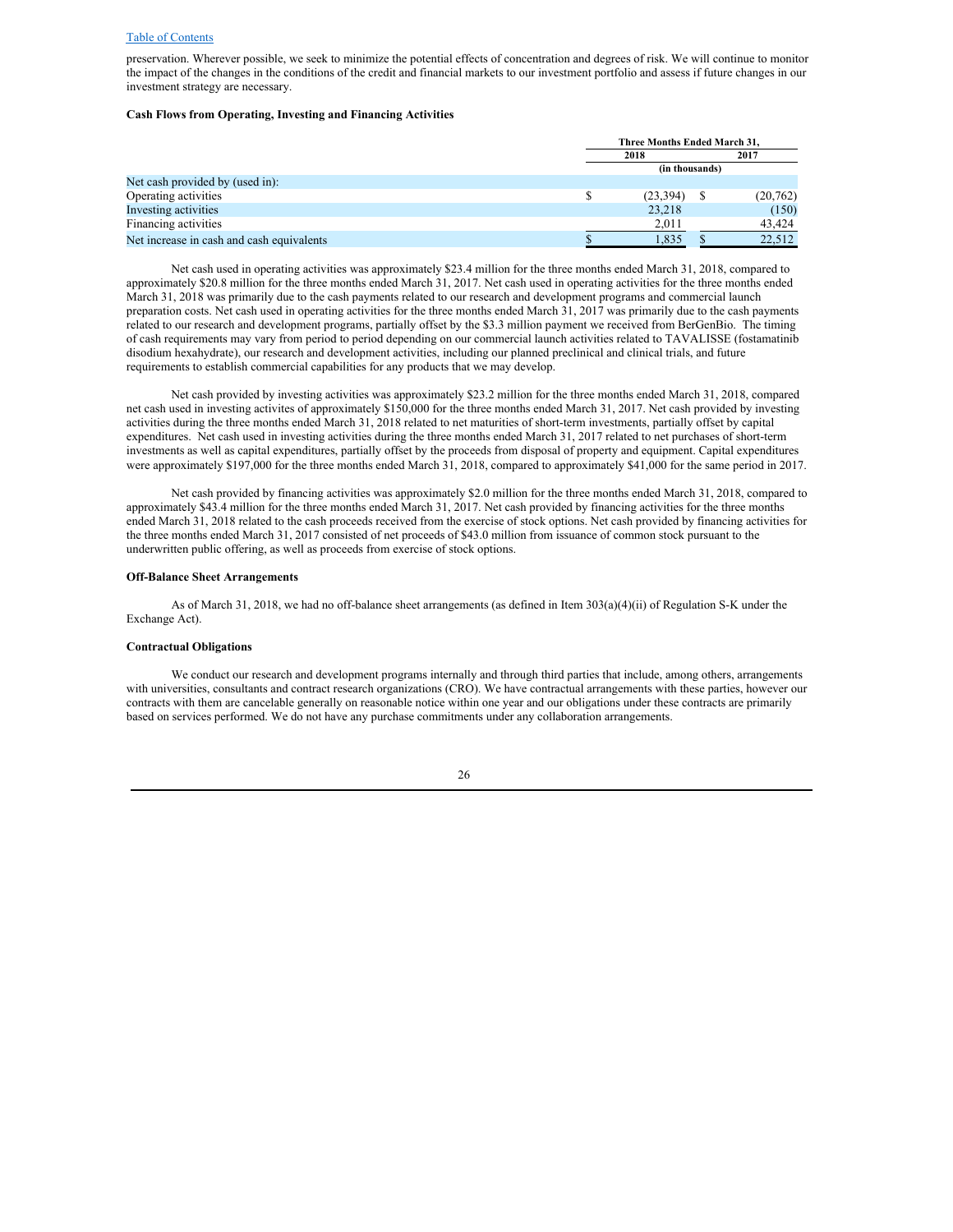We have agreements with certain CROs to conduct our clinical trials and with third parties relative to our commercial launch of fostamatinib. The timing of payments for any amounts owed under the respective agreements will depend on various factors including, but not limited to, patient enrollment and other progress of the clinical trial and various activities related to commercial launch. We will continue to enter into contracts in the normal course of business with various third parties who support our clinical trials, support our preclinical research studies, and provide other services related to our operating purposes as well as our commercial launch of TAVALISSE (fostamatinib disodium hexahydrate). We can terminate these agreements at any time, and if terminated, we would not be liable for the full amount of the respective agreements. Instead, we will be liable for services provided through the termination date plus certain cancellation charges, if any, as defined in each of the respective agreements. In addition, these agreements may, from time to time, be subjected to amendments as a result of any change orders executed by the parties. As of March 31, 2018, we had the following contractual commitments:

|                      |        | Less than |                        | <b>Payment Due By Period</b> | More than |
|----------------------|--------|-----------|------------------------|------------------------------|-----------|
|                      | Total  | Year      | 1 - 3 Years            | 3 - 5 Years                  | 5 Years   |
|                      |        |           | (in thousands)         |                              |           |
| Facilities lease (1) | 47.203 | 9.052     | 19.204<br><sup>S</sup> | 18.947                       |           |

(1) In December 2014, we entered into a sublease agreement, which was amended in 2017, with an unrelated third party to lease up a portion of the research and office space. The facilities lease obligations above do not include the sublease income of approximately \$21.2 million which we expect to receive over the term of the sublease through January 2023.

We are also subject to claims related to the patent protection of certain of our technologies, as well as purported securities class action lawsuit, other litigations, and other contractual agreements. We are required to assess the likelihood of any adverse judgments or outcomes to these matters as well as potential ranges of probable losses. A determination of the amount of reserves required, if any, for these contingencies is made after careful analysis of each individual matter.

In the first quarter of 2017, we entered into a consulting agreement with a third party, pursuant to which we may be required to pay amounts ranging from \$1.5 million to \$4.0 million if certain future milestone events occur. As of March 31, 2018, we concluded that certain future milestone events are probable of achievement. Accordingly, we recorded a contingent liability of \$3.0 million as of March 31, 2018. Of this amount, \$1.5 million was recognized as expense during the three months ended March 31, 2018 and was recorded as part of general and administrative expenses in the Statements of Operations.

## **Item 3. Quantitative and Qualitative Disclosures About Market Risk**

<span id="page-26-0"></span>During the three months ended March 31, 2018, there were no material changes to our market risk disclosures as set forth in Part II, Item 7A, "Quantitative and Qualitative Disclosures About Market Risk," of our Annual Report on Form 10-K for the year ended December 31, 2017.

#### <span id="page-26-1"></span>**Item 4. Controls and Procedures**

*Evaluation of Disclosure Controls and Procedures.*Based on the evaluation of our disclosure controls and procedures (as defined in Rules 13a-15(e) and 15d-15(e) under the Exchange Act), our chief executive officer and principal accounting officer have concluded that, as of the end of the period covered by this report, our disclosure controls and procedures were effective.

*Changes in Internal Controls.* Effective March 2018, we implemented a new accounting system to support our financial reporting (as defined in Rule 13a-15(f). Therefore, modifications to the design and documentation of internal control processes and procedures relating to the new systems to replace and supplement existing internal controls over financial reporting were made as appropriate. The changes were undertaken to enhance our system and reporting capabilities to support our growth, and were not undertaken in response to any actual or perceived deficiencies in our internal control over financial reporting.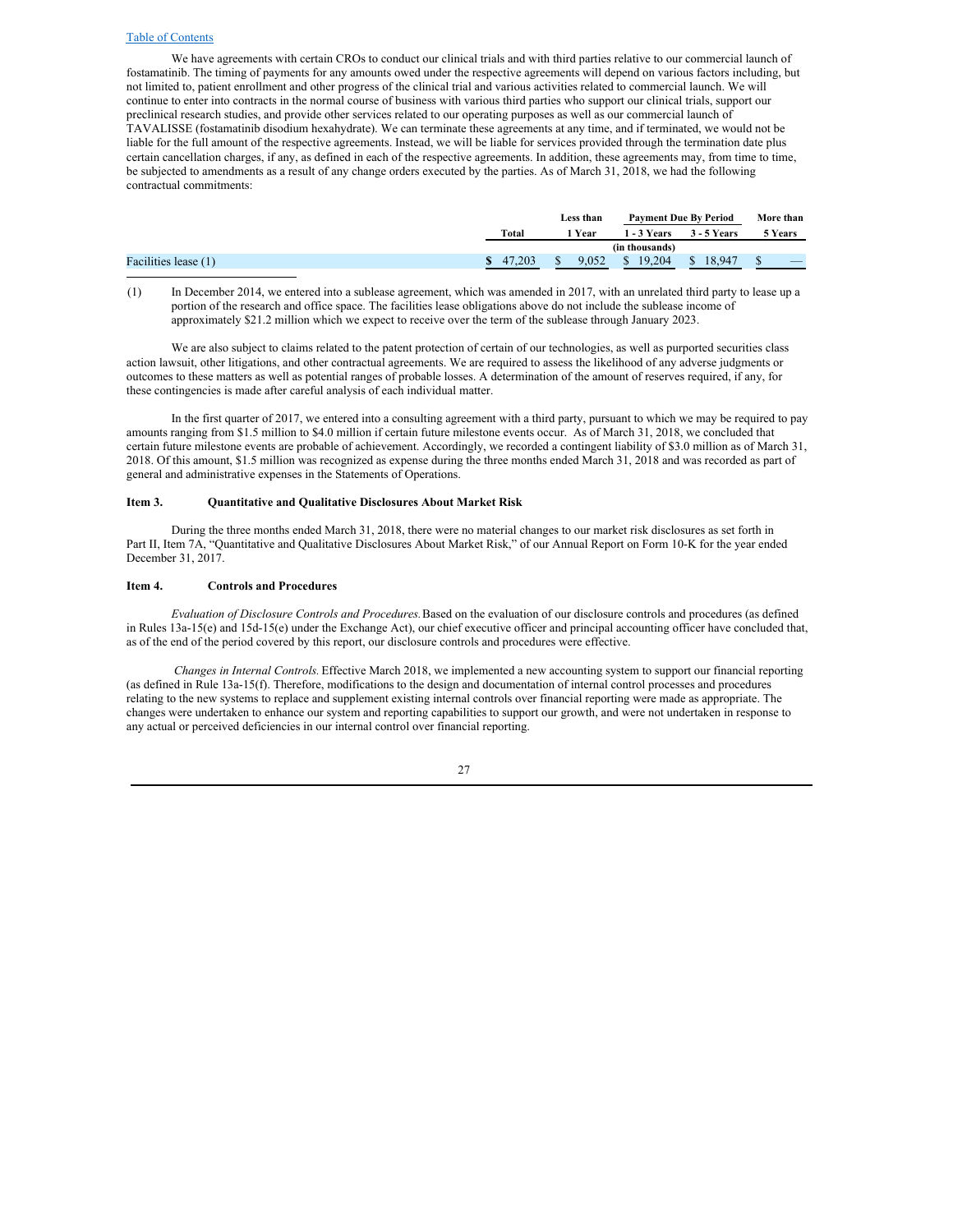*Limitations on the Ef ectiveness of Controls.* A control system, no matter how well conceived and operated, can provide only reasonable, not absolute, assurance that the objectives of the controls are met. Because of the inherent limitations in all control systems, no evaluation of controls can provide absolute assurance that all control issues, if any, within a company have been detected. Accordingly, our disclosure controls and procedures are designed to provide reasonable, not absolute, assurance that the objectives of our disclosure control system are met and, as set forth above, our chief executive officer and chief financial officer have concluded, based on their evaluation as of the end of the period covered by this report, that our disclosure controls and procedures were sufficiently effective to provide reasonable assurance that the objectives of our disclosure control system were met.

# <span id="page-27-0"></span>**PART II. OTHER INFORMATION**

## <span id="page-27-1"></span>**Item 1. Legal Proceedings**

None.

### <span id="page-27-2"></span>**Item 1A. Risk Factors**

In evaluating our business, you should carefully consider the following risks, as well as the other information contained in this Quarterly Report on Form 10-Q. These risk factors could cause our actual results to differ materially from those contained in forwardlooking statements we have made in this Quarterly Report on Form 10-Q and those we may make from time to time. If any of the following risks actually occurs, our business, financial condition and operating results could be harmed. The risks and uncertainties described below are not the only ones facing us. Additional risks and uncertainties not presently known to us, or that we currently see as immaterial, may *also harm our business.*

We have marked with an asterisk (\*) those risk factors below that reflect a substantive change from the risk factors included in our *Annual Report on Form 10-K filed with the Securities and Exchange Commission on March 6, 2018.*

## Even if we, or any of our collaborative partners, are able to commercialize TAVALISSE(fostamatinib disodium hexahydrate) or any product candidate that we, or they, develop, the product may become subject to unfavorable pricing regulations, third-party payor *reimbursement practices or labeling restrictions, any of which could harm our business.\**

The commercial success of any product for which we have obtained regulatory approval, or for which we obtain regulatory approval in the future will depend substantially on the extent to which the costs of our product candidates will be paid by third-party payors, including government health care programs and private health insurers. If coverage is not available, or reimbursement is limited, we, or any of our collaborative partners, may not be able to successfully commercialize TAVALISSE or any of our product candidates. Even if coverage is provided, the approved reimbursement amount may not be high enough to allow us, or any of our collaborative partners, to establish or maintain pricing sufficient to realize a sufficient return on our or their investments. In the United States, no uniform policy of coverage and reimbursement for products exists among third-party payors and coverage and reimbursement levels for products can differ significantly from payor to payor. As a result, the coverage determination process is often a time consuming and costly process that may require us to provide scientific and clinical support for the use of our products to each payor separately, with no assurance that coverage and adequate reimbursement will be applied consistently or obtained in the first instance.

There is significant uncertainty related to third-party payor coverage and reimbursement of newly approved drugs. Marketing approvals, pricing and reimbursement for new drug products vary widely from country to country. Some countries require approval of the sale price of a drug before it can be marketed. In many countries, the pricing review period begins after marketing or product licensing approval is granted. In some foreign markets, prescription pharmaceutical pricing remains subject to continuing governmental control even after initial approval is granted. As a result, we, or any of our collaborative partners, might obtain marketing approval for a product in a particular country, but then be subject to price regulations that delay commercial launch of the product, possibly for lengthy time periods, which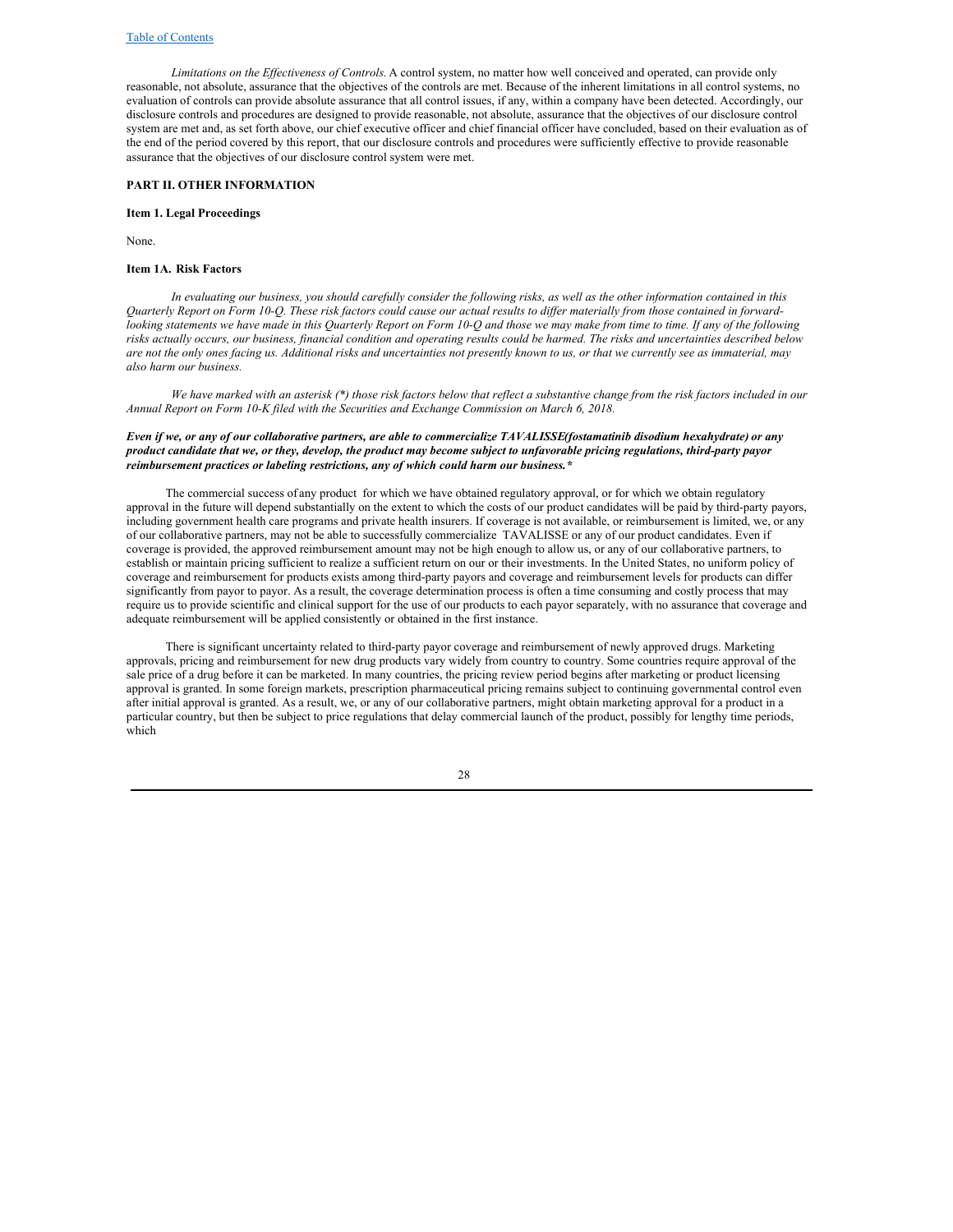may negatively impact the revenues we are able to generate from the sale of the product in that country. Adverse pricing limitations may hinder our ability or the ability of any future collaborators to recoup our or their investment in one or more product candidates, even if our product candidates obtain marketing approval.

Patients who are provided medical treatment for their conditions generally rely on third-party payors to reimburse all or part of the costs associated with their treatment. Therefore, our ability, and the ability of any of our collaborative partners, to successfully commercialize fostamatinib or any of our product candidates will depend in part on the extent to which coverage and adequate reimbursement for these products and related treatments will be available from third-party payors.

Additionally, the approved labeling ultimately approved for any of our product candidates for which we have or may obtain regulatory approval may include restrictions on their uses and may be subject to ongoing FDA requirements governing the labeling, packaging, storage, distribution, safety surveillance, advertising, promotion, record-keeping and reporting of safety and other post-market information. If we or any of our collaborative partners do not timely obtain or comply with the labeling approval by the FDA on any of our product candidates, it may delay or inhibit our ability to successfully commercialize our products and generate revenues.

## Our prospects are highly dependent on the successful commercialization of TAVALISSE<sup>TM</sup> (fostamatinib disodium hexahydrate), which received approval in April 2018 from the FDA for patients with chronic ITP who have had an insufficient response to a previous treatment. To the extent that TAVALISSE is not commercially successful, our business, financial condition and results of operations *may be materially adversely af ected and the price of our common stock may decline. \**

TAVALISSE is our only drug that has been approved for sale and it has only been approved in the United States for patients with chronic ITP who have had an insufficient response to a previous treatment. We are focusing a significant portion of our activities and resources on fostamatinib, and we believe our prospects are highly dependent on, and a significant portion of the value of our Company relates to, our ability to successfully commercialize TAVALISSE in the United States.

Successful commercialization of TAVALISSE is subject to many risks. We have never, as an organization, launched or commercialized a product, and there is no guarantee that we will be able to do so successfully with fostamatinib for its approved indication. There are numerous examples of unsuccessful product launches and failures to meet high expectations of market potential, including by pharmaceutical companies with more experience and resources than us.

Market acceptance of fostamatinib and any our or collaborative partners' future product candidates that may receive approval, will depend on a number of factors, including:

- the efficacy and safety as demonstrated in clinical trials;
- the timing of market introduction of the product as well as competitive products;
- the clinical indications for which the product is approved;
- acceptance by physicians, the medical community and patients of the product as a safe and effective treatment;
- the ability to distinguish safety and efficacy from existing, less expensive generic alternative therapies, if any;
- the convenience of prescribing, administrating and initiating patients on the product;
- the potential and perceived advantages of the product over alternative treatments;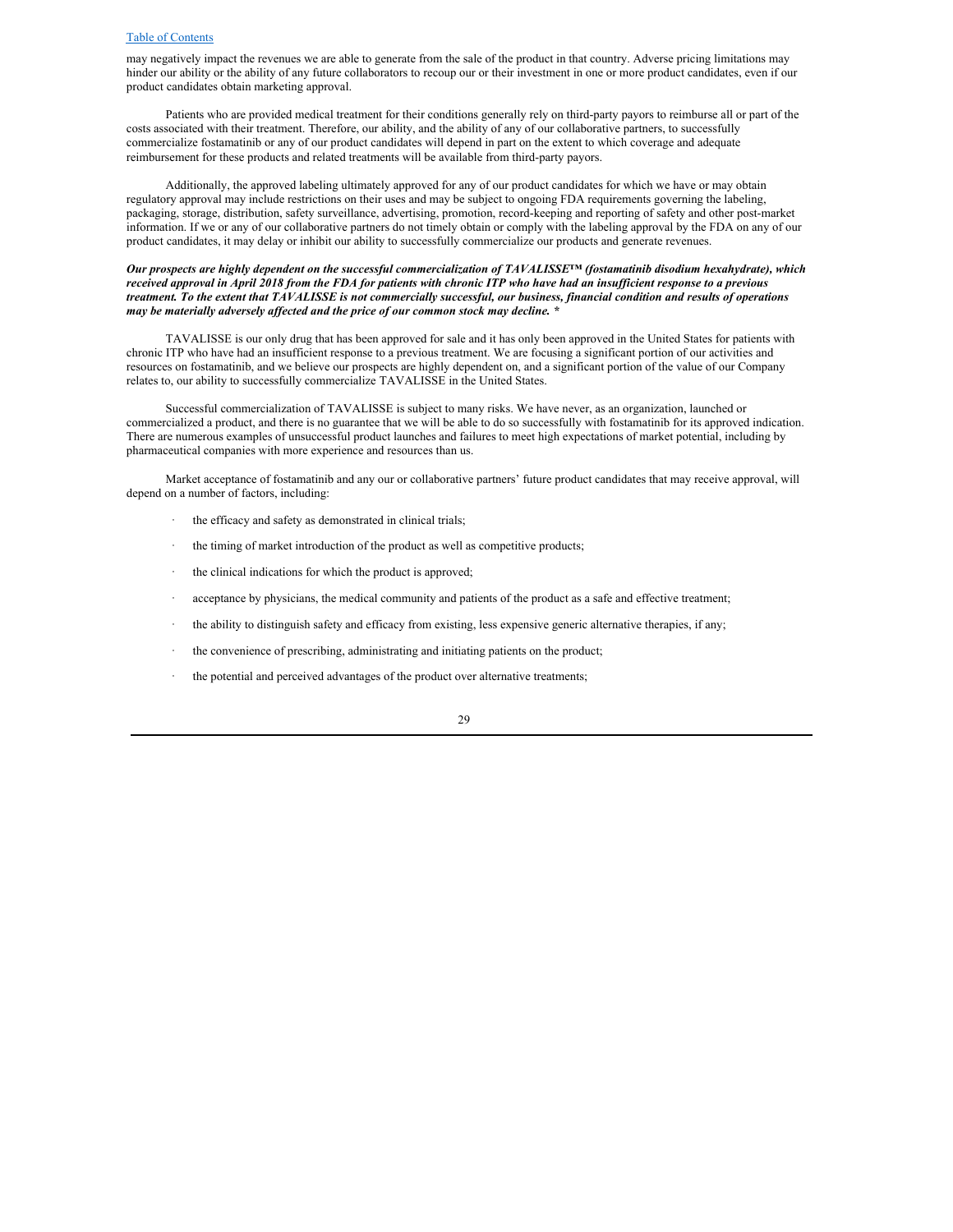- the potential and perceived value of the product over alternative treatments;
- the cost of treatment in relation to alternative treatments, including any similar generic treatments;
- the availability of coverage and adequate reimbursement and pricing by third-party payors and government authorities;
- the prevalence and severity of adverse side effects; and
- the effectiveness of sales and marketing efforts.

Even if we are successful in building out our commercial team, there are many factors that could cause the launch and commercialization of TAVALISSE to be unsuccessful, including a number of factors that are outside our control. The commercial success of TAVALISSE depends on the extent to which patients and physicians accept and adoptTAVALISSE for patients with chronic ITP who have had an insufficient response to a previous treatment. We also do not know how physicians, patients and payors will respond to the pricing of fostamatinib. In particular, our insight into pricing sensitivity may be delayed because as part of our initial launch strategy, we intend to provide some free product as samples during a trial period, and do not know whether physicians that initially use TAVALISSE will continue to do so after using the free product samples.

Physicians may not prescribe TAVALISSE and patients may be unwilling to useTAVALISSE if coverage is not provided or reimbursement is inadequate to cover a significant portion of the cost. Additionally, any negative development for fostamatinib in clinical development in additional indications, may adversely impact the commercial results and potential of fostamatinib. Thus, significant uncertainty remains regarding the commercial potential of fostamatinib.

If the launch or commercialization of TAVALISSE is unsuccessful or perceived as disappointing, our stock price could decline significantly and the long-term success of the product and our company could be harmed.

We also may not be successful entering into arrangements with third parties to sell and market one or more of our product candidates or may be unable to do so on terms that are favorable to us. We likely will have little control over such third parties, and any of them may fail to devote the necessary resources and attention to sell and market one or more of our product candidates effectively, which could damage our reputation. If we do not establish sales and marketing capabilities successfully, either on our own or in collaboration with third parties, we will not be successful in commercializing our product candidates.

## If we are unable to effectively train and equip our sales force, our ability to successfully commercialize TAVALISSE (fostamatinib *disodium hexahydrate) will be harmed.\**

TAVALISSE will be a newly-marketed drug and, therefore, none of the members of our sales force will have ever promoted TAVALISSE prior to its launch. As a result, we will be required to expend significant time and resources to train our sales force to be credible, persuasive and compliant with applicable laws in marketing TAVALISSE for patients with chronic ITP who have had an insufficient response to a previous treatment. In addition, we must train our sales force to ensure that an appropriate and compliant message about TAVALISSE is being delivered. If we are unable to effectively train our sales force and equip them with compliant and effective materials, including medical and sales literature to help them appropriately inform and educate regarding its potential benefits and proper administration, our efforts to successfully commercialize TAVALISSE could be put in jeopardy, which would negatively impact our ability to generate product revenues.

Enacted or future legislation, including potentially unfavorable pricing regulations or other healthcare reform initiatives, may increase the difficulty and cost for us to obtain regulatory approval of our product candidates and /or commercialize fostamatinib or our product *candidates, once approved, and af ect the prices we may set or obtain.\**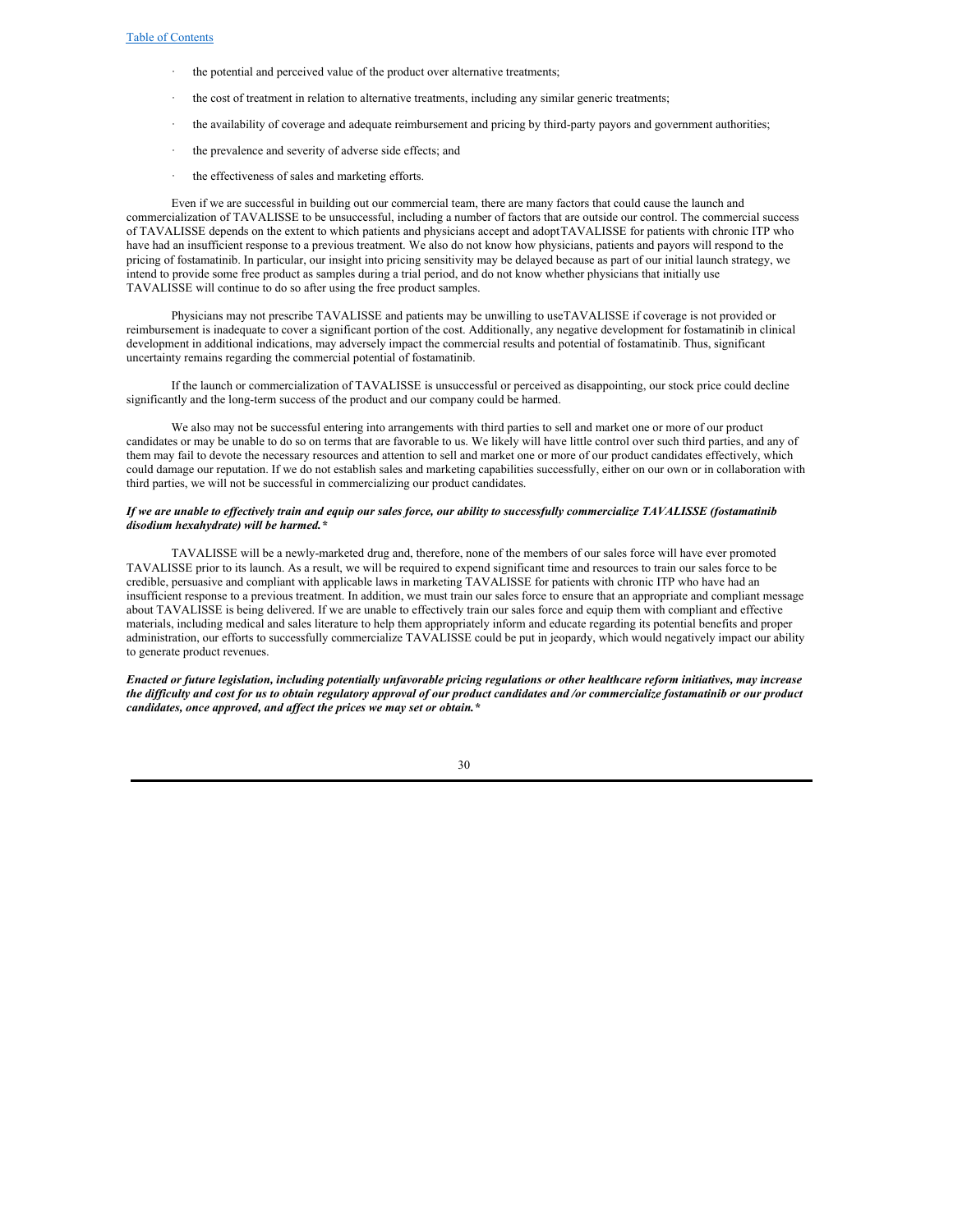The regulations that govern, among other things, regulatory approvals, coverage, pricing and reimbursement for new drug products vary widely from country to country. In the United States and some foreign jurisdictions, there have been a number of legislative and regulatory changes and proposed changes regarding the healthcare system that could prevent or delay regulatory approval of our product candidates, restrict or regulate post-approval activities and affect our ability to successfully sell fostamatinib or any product candidates for which we obtain regulatory approval in the future. In particular, in March 2010, the Patient Protection and Affordable Care Act, as amended by the Health Care and Education Reconciliation Act, collectively, the Affordable Care Act, was enacted, which substantially changes the way health care is financed by both governmental and private insurers, and significantly impacts the U.S. pharmaceutical industry. The Affordable Care Act and its implementing regulations, among other things, addressed a new methodology by which rebates owed by manufacturers under the Medicaid Drug Rebate Program are calculated for certain drugs and biologics, including our approved product and product candidates, that are inhaled, infused, instilled, implanted or injected, increased the minimum Medicaid rebates owed by manufacturers under the Medicaid Drug Rebate Program, extended the Medicaid Drug Rebate Program to utilization of prescriptions of individuals enrolled in Medicaid managed care organizations, subjected manufacturers to new annual fees and taxes for certain branded prescription drugs, provided incentives to programs that increase the federal government's comparative effectiveness research and established a new Medicare Part D coverage gap discount program, in which manufacturers must agree to offer 50% (and 70% starting January 1, 2019) point-of-sale discounts off negotiated prices of applicable brand drugs to eligible beneficiaries during their coverage gap period, as a condition for the manufacturer's outpatient drugs to be covered under Medicare Part D.

Other legislative changes have been proposed and adopted in the United States since the Affordable Care Act was enacted. In August 2011, the Budget Control Act of 2011, among other things, created measures for spending reductions by Congress. A Joint Select Committee on Deficit Reduction, tasked with recommending a targeted deficit reduction of at least \$1.2 trillion for the years 2013 through 2021, was unable to reach required goals, thereby triggering the legislation's automatic reduction to several government programs. This includes aggregate reductions of Medicare payments to providers of 2% per fiscal year, which went into effect in April 2013, and , due to subsequent legislative amendments, will remain in effect through 202 7 , unless additional Congressional action is taken. In January 2013, President Obama signed into law the American Taxpayer Relief Act of 2012, or the ATRA, which, among other things, further reduced Medicare payments to several providers, including hospitals and cancer treatment centers, and increased the statute of limitations period for the government to recover overpayments to providers from three to five years.

There have been, and likely will continue to be, legislative and regulatory proposals at the foreign, federal and state levels directed at broadening the availability of healthcare and containing or lowering the cost of healthcare. We cannot predict the initiatives that may be adopted in the future. The continuing efforts of the government, insurance companies, managed care organizations and other payors of healthcare services to contain or reduce costs of healthcare and/or impose price controls may adversely affect:

- the demand for fostamatinib or our product candidates, if we obtain regulatory approval;
- our ability to set a price that we believe is fair for our products;
- our ability to generate revenue and achieve or maintain profitability;
- the level of taxes that we are required to pay; and
- · the availability of capital.

Any reduction in reimbursement from Medicare or other government programs may result in a similar reduction in payments from private payors, which may adversely affect our future profitability.

Since its enactment, there have been judicial and Congressional challenges to numerous provisions of the Affordable Care Act, as well as recent efforts by the Trump administration to repeal or replace certain aspects of the Affordable Care Act. Since January 2017, President Trump has signed two Executive Orders designed to delay the implementation of certain provisions of the Affordable Care Act or otherwise circumvent some of the requirements for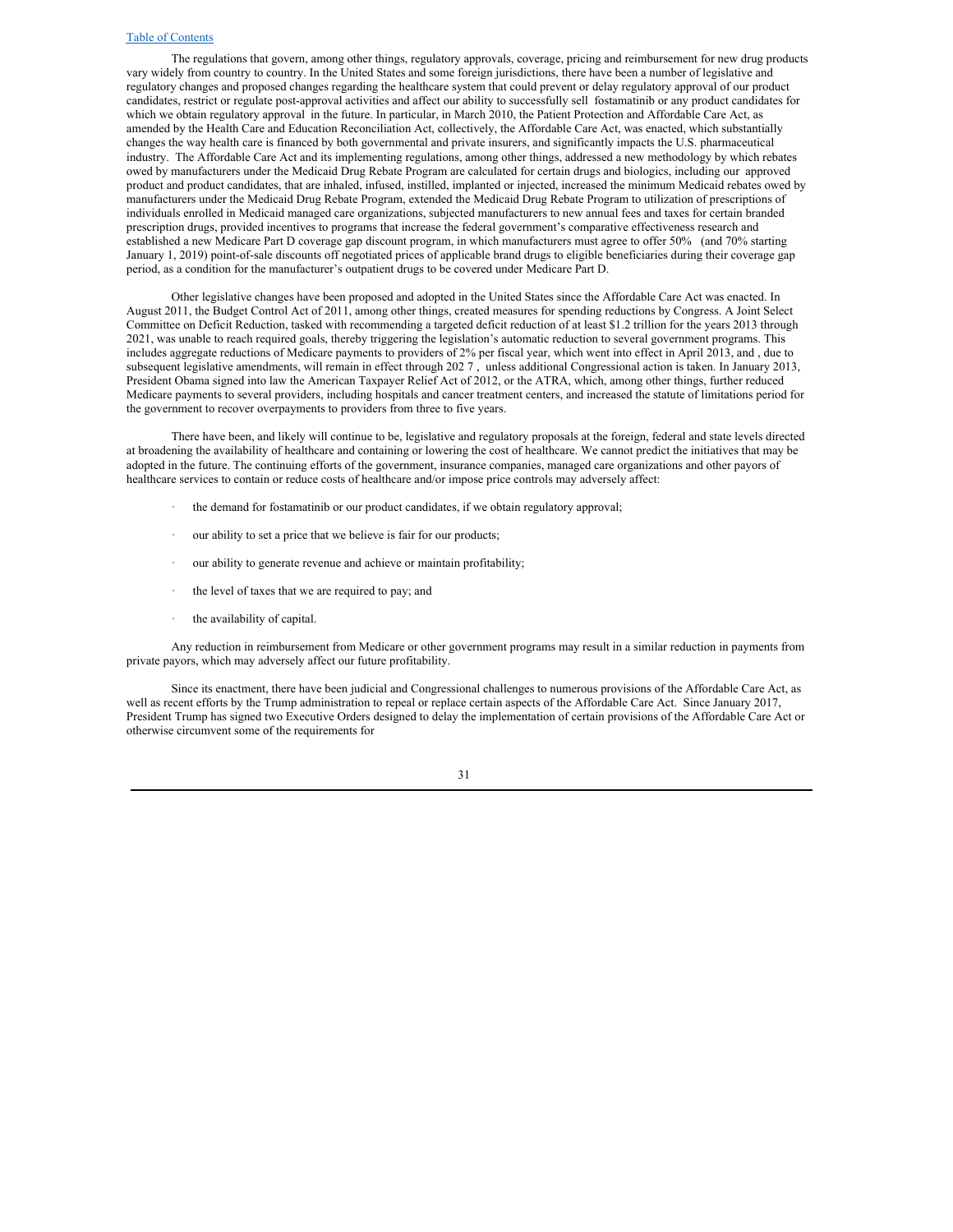health insurance mandated by the Affordable Care Act. Concurrently, Congress has considered legislation that would repeal or repeal and replace all or part of the Affordable Care Act. While Congress has not passed comprehensive repeal legislation, two bills affecting the implementation of certain taxes under the Affordable Care Act have been enacted. The Tax Cuts and Jobs Act of 2017 includes a provision repealing, effective January 1, 2019, the tax-based shared responsibility payment imposed by the Affordable Care Act on certain individuals who fail to maintain qualifying health coverage for all or part of a year that is commonly referred to as the "individual mandate". Additionally, on January 22, 2018, President Trump signed a continuing resolution on appropriations for fiscal year 2018 that delayed the implementation of certain mandated fees under the Affordable Care Act, including the so-called "Cadillac" tax on certain high cost employer-sponsored insurance plans, the annual fee imposed on certain health insurance providers based on market share, and the medical device excise tax on non-exempt medical devices. Further, the Bipartisan Budget Act of 2018, among other things, amends the Affordable Care Act, effective January 1, 2019, to increase from 50 percent to 70 percent the point-of-sale discount that is owed by pharmaceutical manufacturers who participate in Medicare Part D and to close the coverage gap in most Medicare drug plans, commonly referred to as the "donut hole". Congress may consider other legislation to repeal and replace elements of the Affordable Care Act. Any repeal and replace legislation may have the effect of limiting the amounts that government agencies will pay for healthcare products and services, which could result in reduced demand for our products or additional pricing pressure, or may lead to significant deregulation, which could make the introduction of competing products and technologies much easier. Policy changes, including potential modification or repeal of all or parts of the Affordable Care Act or the implementation of new health care legislation could result in significant changes to the health care system, which could have a material adverse effect on our business, results of operations and financial condition.

Legislative and regulatory proposals have been made to expand post-approval requirements and restrict sales and promotional activities for pharmaceutical products. We cannot be sure whether additional legislative changes will be enacted, or whether the FDA regulations, guidance or interpretations will be changed, or what the impact of such changes on the regulatory approvals of our product candidates, if any, may be.

In the United States, the European Union and other potentially significant markets for our current and future products, government authorities and third-party payors are increasingly attempting to limit or regulate the price of medical products and services, particularly for new and innovative products and therapies, which has resulted in lower average selling prices. For example, in the United States, there have been several recent Congressional inquiries and proposed and enacted federal and state legislation designed to, among other things, bring more transparency to drug pricing, review the relationship between pricing and manufacturer patient programs, and reform government program reimbursement methodologies for drugs. At the federal level, the Trump administration's budget proposal for fiscal year 2019 contains further drug price control measures that could be enacted during the 2019 budget process or in other future legislation, including, for example, measures to permit Medicare Part D plans to negotiate the price of certain drugs under Medicare Part B, to allow some states to negotiate drug prices under Medicaid, and to eliminate cost sharing for generic drugs for low-income patients. While any proposed measures will require authorization through additional legislation to become effective, Congress and the Trump administration have each indicated that it will continue to seek new legislative and/or administrative measures to control drug costs. At the state level, legislatures have increasingly passed legislation and implemented regulations designed to control pharmaceutical and biological product pricing, including price or patient reimbursement constraints, discounts, restrictions on certain product access and marketing cost disclosure and transparency measures, and, in some cases, to encourage importation from other countries and bulk purchasing. Furthermore, the increased emphasis on managed healthcare in the United States and on country and regional pricing and reimbursement controls in the European Union will put additional pressure on product pricing, reimbursement and usage, which may adversely affect our sales and results of operations. These pressures can arise from rules and practices of managed care groups, judicial decisions and governmental laws and regulations related to Medicare, Medicaid and healthcare reform, pharmaceutical reimbursement policies and pricing in general.

We may be subject, directly or indirectly, to federal and state healthcare fraud and abuse laws, false claims laws and other federal and state healthcare laws, and the failure to comply with such laws could result in substantial penalties. Our employees, independent contractors, consultants, principal investigators, CROs, commercial partners and vendors may engage in misconduct or other improper *activities, including noncompliance with regulatory standards and requirements.\**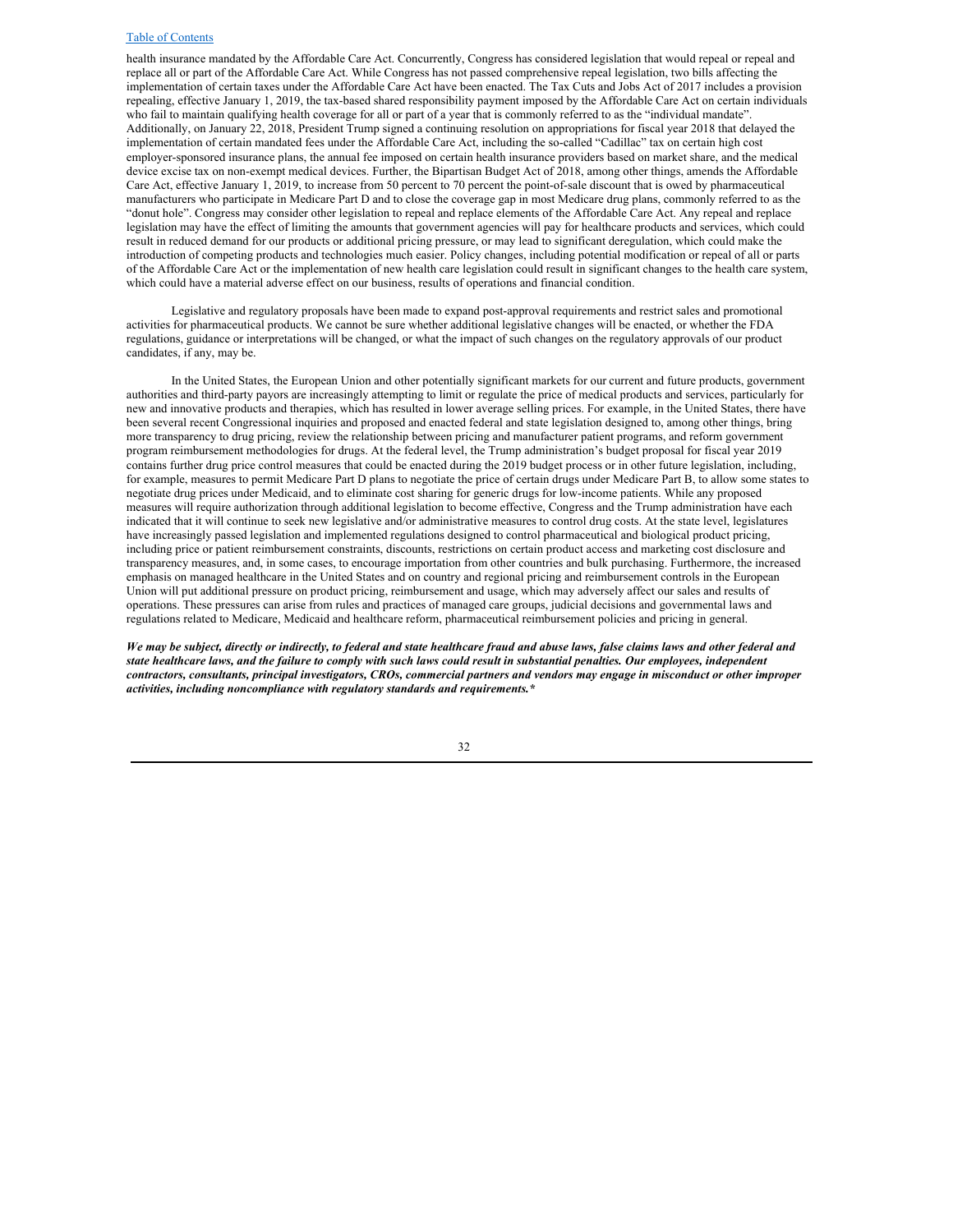Our business operations and current and future arrangements with investigators, healthcare professionals, consultants, third-party payers and customers, may expose us to broadly applicable fraud and abuse and other healthcare laws and regulations. These laws may constrain the business or financial arrangements and relationships through which we conduct our operations, including how we research, market, sell and distribute any product for which we have obtained regulatory approval, or for which we obtain regulatory approval in the future. In particular, the promotion, sales and marketing of healthcare items and services, as well as certain business arrangements in the healthcare industry, are subject to extensive laws and regulations intended to prevent fraud, misconduct, kickbacks, self-dealing and other abusive practices. These laws and regulations may restrict or prohibit a wide range of pricing, discounting, marketing and promotion, including off-label uses of our products, structuring and commission(s), certain customer incentive programs and other business arrangements generally. Activities subject to these laws also involve the improper use or misrepresentation of information obtained in the course of patient recruitment for clinical trials, creating fraudulent data in our preclinical studies or clinical trials or illegal misappropriation of drug product, which could result in regulatory sanctions and cause serious harm to our reputation. The laws that may affect our ability to operate include, but are not limited to:

- the Federal Anti-Kickback Statute, which prohibits, among other things, individuals and entities from knowingly and willfully soliciting, receiving, offering or paying any remuneration (including any kickback, bribe, or rebate), directly or indirectly, overtly or covertly, in cash or in kind, to induce, or in return for, either the referral of an individual for, or the purchase, lease, order or recommendation of, any good, facility, item or service for which payment may be made, in whole or in part, under a federal healthcare program, such as the Medicare and Medicaid programs. A person or entity does not need to have actual knowledge of the statute or specific intent to violate it in order to have committed a violation;
- federal civil and criminal false claims laws and civil monetary penalty laws, including the federal civil False Claims Act, which impose criminal and civil penalties, through government or civil whistleblower, or qui tam, actions, on individuals and entities for, among other things, knowingly presenting, or causing to be presented, claims for payment or approval from the federal government, including federal healthcare programs, such as Medicare, Medicaid that are false, fictitious or fraudulent, or knowingly making, using or causing to be made or used, a false statement to avoid, decrease or conceal an obligation to pay money to the federal government. Entities can be held liable under the federal civil False Claims Act if they are deemed to "cause" the submission of false or fraudulent claims by, for example, providing inaccurate billing or coding information to customers, promoting a product off label, or for providing medically unnecessary services or items. In addition, the government may assert that a claim including items and services resulting from a violation of the federal Anti-Kickback Statute constitutes a false or fraudulent claim for purposes of the False Claims Act;
- the Federal Health Insurance Portability and Accountability Act of 1996, or HIPAA, which imposes criminal and civil liability for, among other things, knowingly and willfully executing, or attempting to execute, a scheme to defraud or to obtain any healthcare benefit program or obtain, by means of false or fraudulent pretenses, representations, or promises, any of the money or property owned by, or under the custody or control of, any healthcare benefit program, regardless of the payor (e.g., public or private), willfully obstructing a criminal investigation of a healthcare offense, and knowingly and willfully falsifying, concealing or covering up by any trick or device a material fact or making any materially false, fictitious or fraudulent statements in connection with the delivery of, or payment for, healthcare benefits, items or services relating to healthcare matters. Similar to the federal Anti-Kickback Statute, a person or entity does not need to have actual knowledge of the healthcare fraud statute implemented under HIPAA or specific intent to violate it in order to have committed a violation;
- · HIPAA, as amended by the Health Information Technology for Economic and Clinical Health Act of 2009, or HITECH, and their respective implementing regulations, which impose requirements on certain covered healthcare providers, health plans, and healthcare clearinghouses, as well as their respective business associates that perform services for them that involve the creation, use, maintenance or disclosure of, individually identifiable health information, relating to the privacy, security and transmission of individually identifiable health information without appropriate authorization;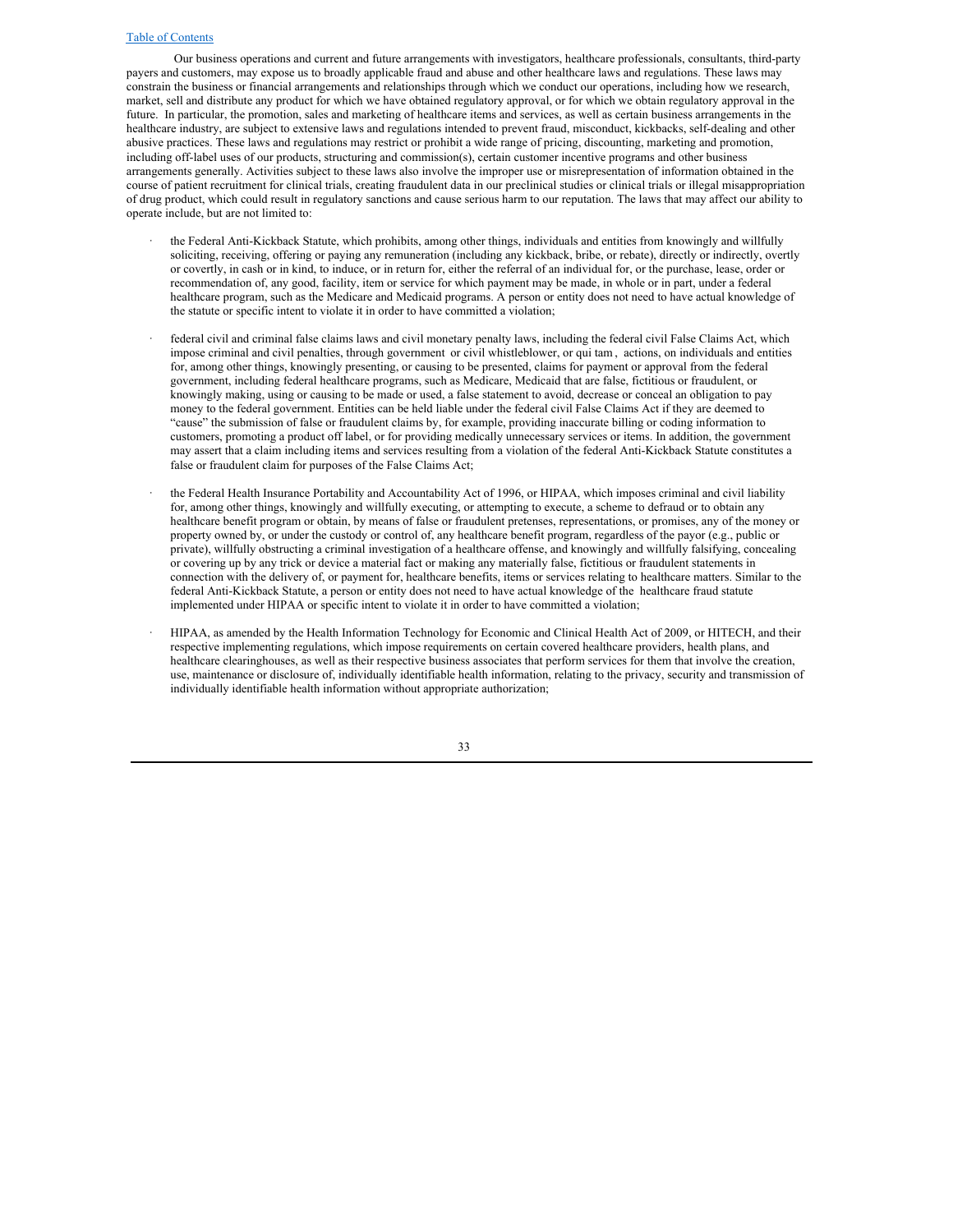- the federal physician payment transparency requirements, sometimes referred to as the "Physician Payments Sunshine Act," created under the Affordable Care Act, and its implementing regulations, which require certain manufacturers of drugs, devices, biologics and medical supplies for which payment is available under Medicare, Medicaid or the Children's Health Insurance Program (with certain exceptions) to report annually to the United States Department of Health and Human Services, or HHS, information related to payments or other transfers of value made to physicians (defined to include doctors, dentists, optometrists, podiatrists and chiropractors) and teaching hospitals, as well as ownership and investment interests held by physicians and their immediate family members;
- the U.S. Federal Food, Drug and Cosmetic Act, or FDCA, which prohibits, among other things, the adulteration or misbranding of drugs and medical devices; and
- federal consumer protection and unfair competition laws, which broadly regulate marketplace activities and activities that potentially harm consumers.

Additionally, we are subject to state and foreign equivalents of each of the healthcare fraud and abuse laws described above, among others, some of which may be broader in scope and may apply regardless of the payor. We may also be subject to : state laws that require pharmaceutical companies to comply with the pharmaceutical industry's voluntary compliance guidelines and the relevant compliance guidance promulgated by the federal government; state laws that e restrict payments that may be made to healthcare providers; state laws that require pharmaceutical manufacturers to report information related to payments and other transfers of value to physicians and other healthcare providers or marketing expenditures; state and local laws that require the registration of pharmaceutical sales representatives; and equivalent foreign laws and regulations. Further, we may be subject to state and foreign laws governing the privacy and security of health information in certain circumstances, many of which differ from each other in significant ways and often are not preempted by HIPAA, thus complicating compliance efforts.

We are also exposed to the risk of fraud, misconduct or other illegal activity by our employees, independent contractors, consultants, principal investigators, CROs, commercial partners and vendors. Misconduct by these parties could include intentional, reckless and/or negligent conduct that fails to: comply with the laws of the FDA and other similar foreign regulatory bodies; provide true, complete and accurate information to the FDA and other similar foreign regulatory bodies; comply with manufacturing standards we have established; comply with federal and state data privacy, security, fraud and abuse and other healthcare laws and regulations in the United States and similar foreign fraudulent misconduct laws; or report financial information or data accurately or to disclose unauthorized activities to us. It is not always possible to identify and deter employee misconduct, and the precautions we take to detect and prevent inappropriate conduct may not be effective in controlling unknown or unmanaged risks or losses or in protecting us from governmental investigations or other actions or lawsuits stemming from a failure to be in compliance with such laws or regulations.

We are also subject to the risk that a person or government could allege such fraud or other misconduct, even if none occurred. Efforts to ensure that our business arrangements will comply with applicable healthcare laws and regulations will involve substantial costs. It is possible that governmental and enforcement authorities will conclude that our business practices may not comply with current or future statutes, regulations or case law interpreting applicable fraud and abuse or other healthcare laws and regulations. If any such actions are instituted against us, and we are not successful in defending ourselves or asserting our rights, those actions could have a significant impact on our business, including the imposition of civil, criminal and administrative penalties, damages, disgorgement, monetary fines, individual imprisonment, additional reporting obligations and oversight if we become subject to a corporate integrity agreement or other agreement to resolve allegations of non-compliance with these laws, possible exclusion from participation in Medicare, Medicaid and other federal healthcare programs, contractual damages, reputational harm, diminished profits and future earnings, and curtailment or restructuring of our operations, any of which could adversely affect our ability to operate our business and our results of operations. In addition, the approval and commercialization of any of our product candidates outside the United States will also likely subject us to foreign equivalents of the healthcare laws mentioned above, among other foreign laws.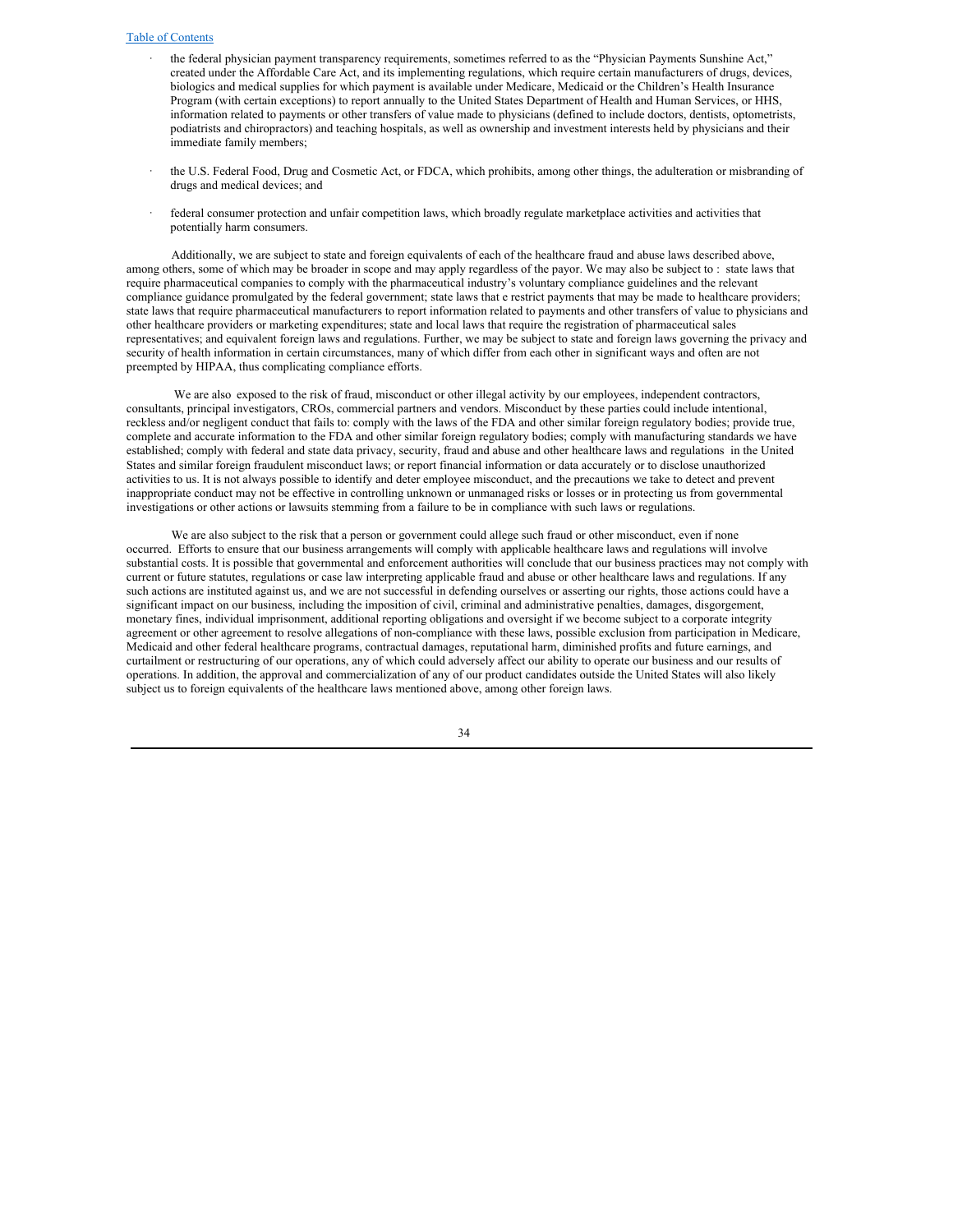## Even for those product candidates that have or may receive regulatory approval, they may fail to achieve the degree of market acceptance by physicians, patients, healthcare payors and others in the medical community necessary for commercial success, in which *case we may not generate significant revenues or become profitable. \**

For our product candidates that haave or may receive regulatory approval, they may nonetheless fail to gain sufficient market acceptance by physicians, hospital administrators, patients, healthcare payors and others in the medical community. The degree of market acceptance of our product candidates, if approved for commercial sale, will depend on a number of factors, including the following:

- relative convenience and ease of administration;
- the willingness of the target patient population to try new therapies and of physicians to prescribe these therapies;
- the willingness of physicians to change their current treatment practices;
- the willingness of hospitals and hospital systems to include our product candidates as treatment options;
- demonstration of efficacy and safety in clinical trials;
- the prevalence and severity of any side effects;
- the ability to offer product candidates for sale at competitive prices;
- · the price we charge for our product candidates;
- the strength of marketing and distribution support; and
- · the availability of third-party coverage or reimbursement.

Efforts to educate the physicians, patients, healthcare payors and others in the medical community on the benefits of our product candidates may require significant resources and may not be successful. If any of our product candidates are approved, if at all, but do not achieve an adequate level of acceptance, we may not generate significant product revenue and we may not become profitable on a sustained basis.

## We may be relying on a single distribution facility for the potential sale of any of our product candidates. $*$

Our distribution operations, if and when we launch any of our product candidate, may be concentrated in a single distribution center owned by a third party logistics provider. Any significant disruption in the operation of the facility due to natural disaster or severe weather, or events such as fire, accidents, power outages, system failures, or other unforeseen causes, could devalue or damage a significant portion of our inventory and could adversely affect our product distribution and sales until such time as we could secure an alternative facility. If we encounter difficulties with our distribution facility or other problems or disasters arise, we cannot ensure that critical systems and operations will be restored in a timely manner or at all, and this would have a material adverse effect on our business. In addition, growth could require us to further expand our current facility, which could affect us adversely in ways that we cannot predict.

## We lack the capability to manufacture compounds for clinical development and we intend to rely on third parties for commercial supply, manufacturing and distribution if any of our product candidates which receive regulatory approval and we may be unable to obtain required material or product in a timely manner, at an acceptable cost or at a quality level required to receive regulatory approval.

We currently do not have the manufacturing capabilities or experience necessary to produceTAVALISSE (fostamatinib disodium hexahydrate) or any product candidates for clinical trials, including fostamatinib in AIHA and

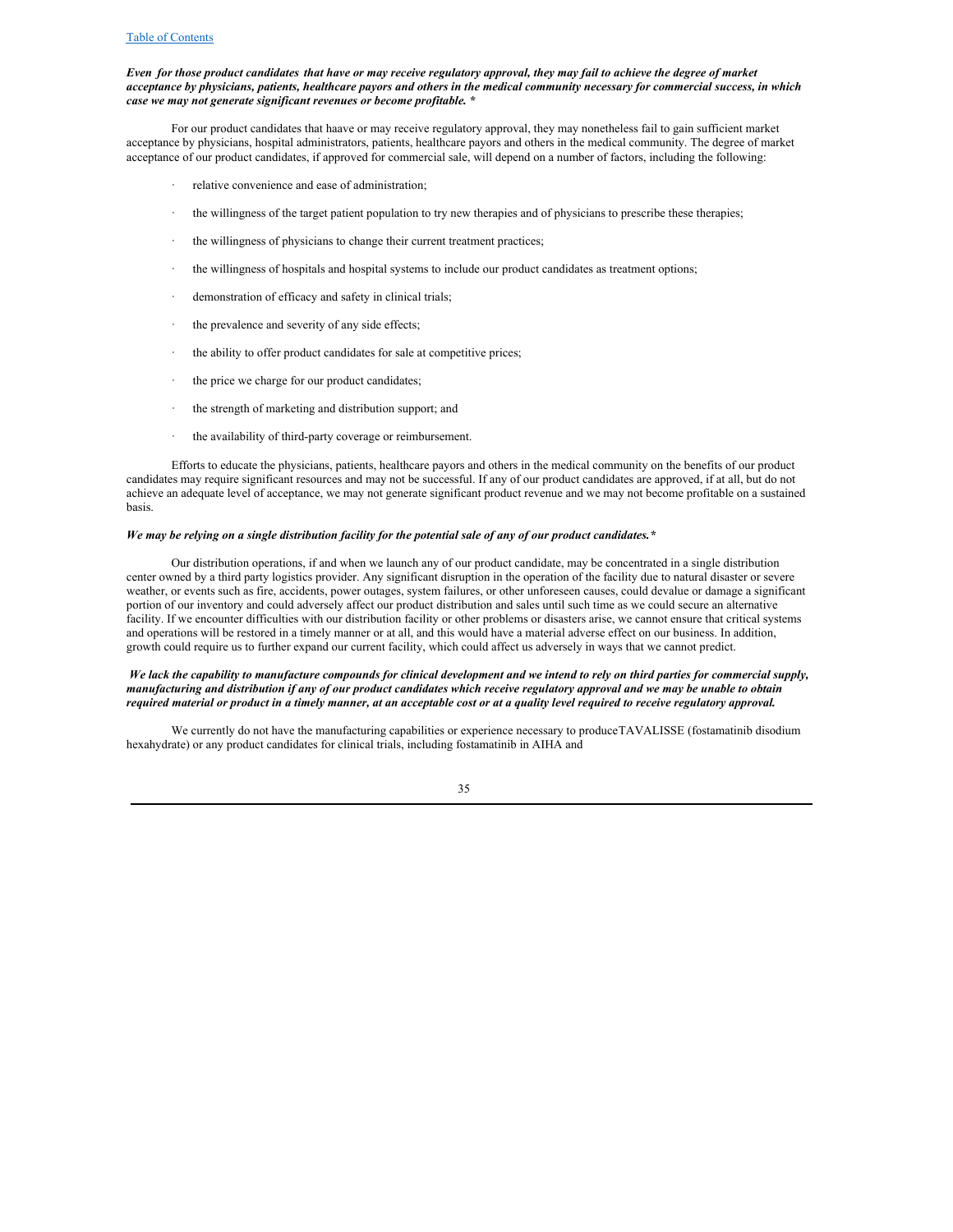IgAN. We currently use one manufacturer of fostamatinib. We do not currently have, nor do we plan to acquire the infrastructure or capability to supply, manufacture or distribute preclinical, clinical or commercial quantities of drug substances or products. For each clinical trial of our unpartnered product candidates, we rely on third-party manufacturers for the active pharmaceutical ingredients, as well as various manufacturers to manufacture starting components, excipients and formulated drug products. Our ability to develop our product candidates, and our ability to commercially supply our products will depend, in part, on our ability to successfully obtain the APIs and other substances and materials used in our product candidates from third parties and to have finished products manufactured by third parties in accordance with regulatory requirements and in sufficient quantities for preclinical and clinical testing and commercialization. If we fail to develop and maintain supply relationships with these third parties, we may be unable to continue to develop or commercialize our product candidates.

We rely and will continue to rely on certain third parties as the sole source of the materials they supply or the finished products they manufacture. The drug substances and other materials used in our product candidates are currently available only from one supplier and one manufacturer and certain of our finished product candidates are manufactured by one or a limited number of contract manufacturers. Any of these existing supplier or manufacturer may:

- fail to supply us with product on a timely basis or in the requested amount due to unexpected damage to or destruction of facilities or equipment or otherwise;
- fail to increase manufacturing capacity and produce drug product and components in larger quantities and at higher yields in a timely or cost-effective manner, or at all, to sufficiently meet our commercial needs;
- be unable to meet our production demands due to issues related to their reliance on sole-source suppliers and manufacturers;
- supply us with product that fails to meet regulatory requirements;
- become unavailable through business interruption or financial insolvency;
- lose regulatory status as an approved source;
- be unable or unwilling to renew current supply agreements when such agreements expire on a timely basis, on acceptable terms or at all; or
- discontinue production or manufacturing of necessary drug substances or products.

Our current and anticipated future dependence upon these third-party manufacturers may adversely affect our ability to develop and commercialize product candidates on a timely and competitive basis, which could have a material adverse effect on sales, results of operations and financial condition. If we were required to transfer manufacturing processes to other third-party manufacturers and we were able to identify an alternative manufacturer, we would still need to satisfy various regulatory requirements. Satisfaction of these requirements could cause us to experience significant delays in receiving an adequate supply of our products and products in development and could be costly. Moreover, we may not be able to transfer processes that are proprietary to the manufacturer, if any. These manufacturers may not be able to produce material on a timely basis or manufacture material at the quality level or in the quantity required to meet our development timelines and applicable regulatory requirements and may also experience a shortage in qualified personnel. We may not be able to maintain or renew our existing third-party manufacturing arrangements, or enter into new arrangements, on acceptable terms, or at all. Our third-party manufacturers could terminate or decline to renew our manufacturing arrangements based on their own business priorities, at a time that is costly or inconvenient for us. If we are unable to contract for the production of materials in sufficient quantity and of sufficient quality on acceptable terms, our planned clinical trials may be significantly delayed. Manufacturing delays could postpone the filing of our IND applications and/or the initiation or completion of clinical trials that we have currently planned or may plan in the future.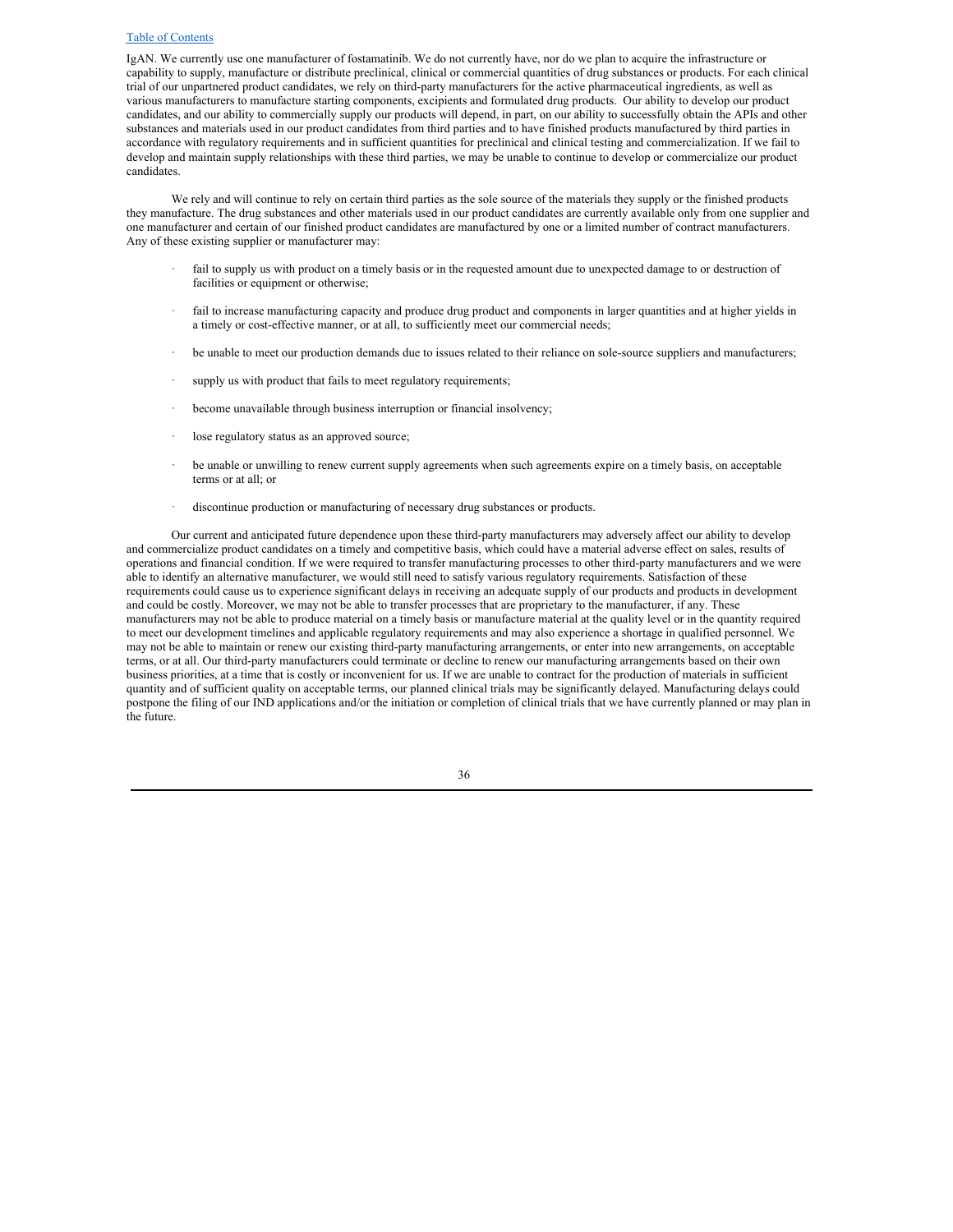Drug manufacturers are subject to ongoing periodic unannounced inspection by the FDA, the Drug Enforcement Administration, and other federal and state agencies to ensure strict compliance with cGMP and other government regulations and corresponding foreign standards. We do not have control over third-party manufacturers' compliance with these regulations and standards and they may not be able to comply. Switching manufacturers may be difficult because the number of potential manufacturers is limited. It may be difficult or impossible for us to find a replacement manufacturer quickly on acceptable terms, or at all. Additionally, if we are required to enter into new supply arrangements, we may not be able to obtain approval from the FDA of any alternate supplier in a timely manner, or at all, which could delay or prevent the clinical development and commercialization of any related product candidates. Failure of our third-party manufacturers or us to comply with applicable regulations could result in sanctions being imposed on us, including fines, civil penalties, delays in or failure to grant marketing approval of our product candidates, injunctions, delays, suspension or withdrawal of approvals, license revocation, seizures or recalls of products and compounds, operating restrictions and criminal prosecutions, any of which could significantly and adversely affect our business.

## Forecasting potential sales for any of our product candidates will be difficult, and if our projections are inaccurate, our business may *be harmed and our stock price may be adversely af ected.*

Our business planning requires us to forecast or make assumptions regarding product demand and revenues for any of our product candidates if they are approved despite numerous uncertainties. These uncertainties may be increased if we rely on our collaborators or other third parties to conduct commercial activities in certain geographies and provide us with accurate and timely information. Actual results may differ materially from projected results for various reasons, including the following, as well as risks identified in other risk factors:

- the efficacy and safety of any of our product candidates, including as relative to marketed products and product candidates in development by third parties;
- pricing (including discounting or other promotions), reimbursement, product returns or recalls, competition, labeling, adverse events and other items that impact commercialization;
- the rate of adoption in the particular market, including fluctuations in demand for various reasons;
- lack of patient and physician familiarity with the drug;
- lack of patient use and physician prescribing history;
- lack of commercialization experience with the drug;
- actual sales to patients may significantly differ from expectations based on sales to wholesalers; and
- · uncertainty relating to when the drug may become commercially available to patients and rate of adoption in other territories.

We expect that our revenues from sales of any of our product candidates will continue to be based in part on estimates, judgment and accounting policies. Any incorrect estimates or disagreements with regulators or others regarding such estimates or accounting policies may result in changes to our guidance, projections or previously reported results. Expected and actual product sales and quarterly and other results may greatly fluctuate, including in the near-term, and such fluctuations can adversely affect the price of our common stock, perceptions of our ability to forecast demand and revenues, and our ability to maintain and fund our operations.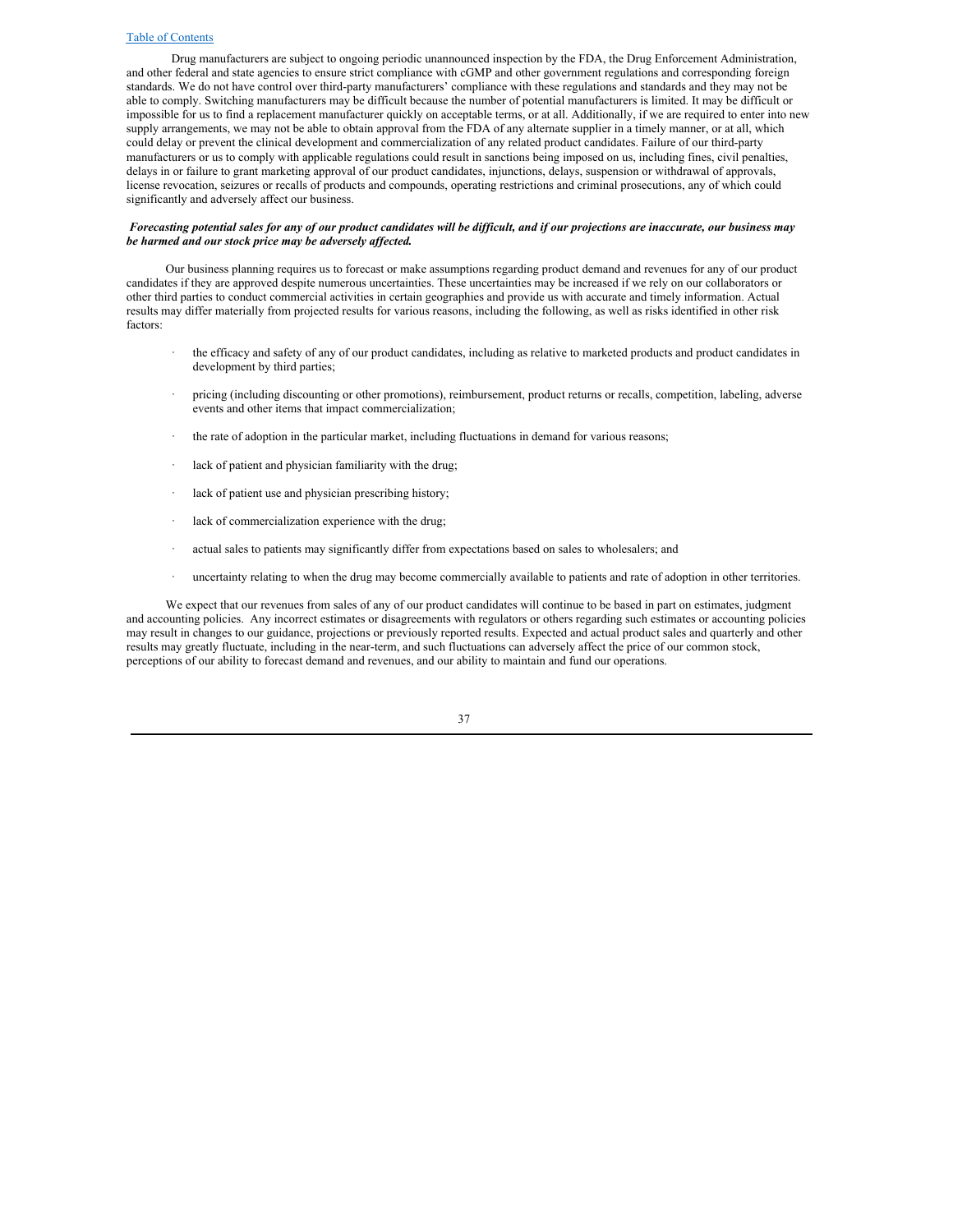## We might not be able to commercialize our product candidates successfully if problems arise in the clinical testing and approval *process.\**

Commercialization of our product candidates depends upon successful completion of extensive preclinical studies and clinical trials to demonstrate their safety and efficacy for humans. Preclinical testing and clinical development are long, expensive and uncertain processes.

In connection with clinical trials of our product candidates, we face the risks that:

- the product candidate may not prove to be effective;
- the product candidate may cause harmful side effects;
- the clinical results may not replicate the results of earlier, smaller trials;
- we, or the FDA or similar foreign regulatory authorities, may terminate or suspend the trials;
- our results may not be statistically significant;
- patient recruitment and enrollment may be slower than expected;
- patients may drop out of the trials; and
- · regulatory and clinical trial requirements, interpretations or guidance may change.

We do not know whether we will be permitted to undertake clinical trials of potential products beyond the trials already concluded and the trials currently in process. It will take us, or our collaborative partners several years to complete any such testing, and failure can occur at any stage of testing. Interim results of trials do not necessarily predict final results, and acceptable results in early trials may not be repeated in later trials. A number of companies in the pharmaceutical industry, including biotechnology companies, have suffered significant setbacks in advanced clinical trials, even after achieving promising results in earlier trials. For example, in April 2018, we announced that our Phase 2 clinical trial in patients with IgAN did not achieve statistical significance for its primary endpoint, which was mean change in proteinuria comparing fostamatinib dose groups to placebo controls in all patients studied.

We cannot assure you that we will be able to successfully complete the clinical development of our product candidates or receive regulatory approval to ultimately commercialize any of our other product candidates. For example, if we are unable to successfully commercialize fostamatinib, our business will be harmed.

## Any product for which we have obtained regulatory approval, or for which we obtain approval in the future, is subject to, or will be subject to, extensive ongoing regulatory requirements by the FDA, EMA and other comparable regulatory authorities, and if we fail to comply with regulatory requirements or if we experience unanticipated problems with our products, we may be subject to penalties, we will be unable to generate revenue from the sale of such products, our potential for generating positive cash flow will be diminished, and *the capital necessary to fund our operations will be increased.\**

In April 2018, we announced that the FDA had approved TAVALISSE™ (fostamatinib disodium hexahydrate) for the treatment of thrombocytopenia in adult patients with chronic ITP who have had insufficient response to previous treatment. We expect to launch fostamatinib in the United States on our own in late May 2018. We plan to enter into partnerships with third parties to commercialize fostamatinib in Europe and Asia. To date, none of our other product candidates have received regulatory approval. Any product for which we have obtained regulatory approval, or for which we obtain regulatory approval in the future, along with the manufacturing processes and practices, post-approval clinical research, product labeling, advertising and promotional activities for such product, are subject to continual requirements of, and review by, the FDA, the EMA and other comparable international regulatory authorities. These requirements include submissions of safety and other post-marketing information and reports, registration and listing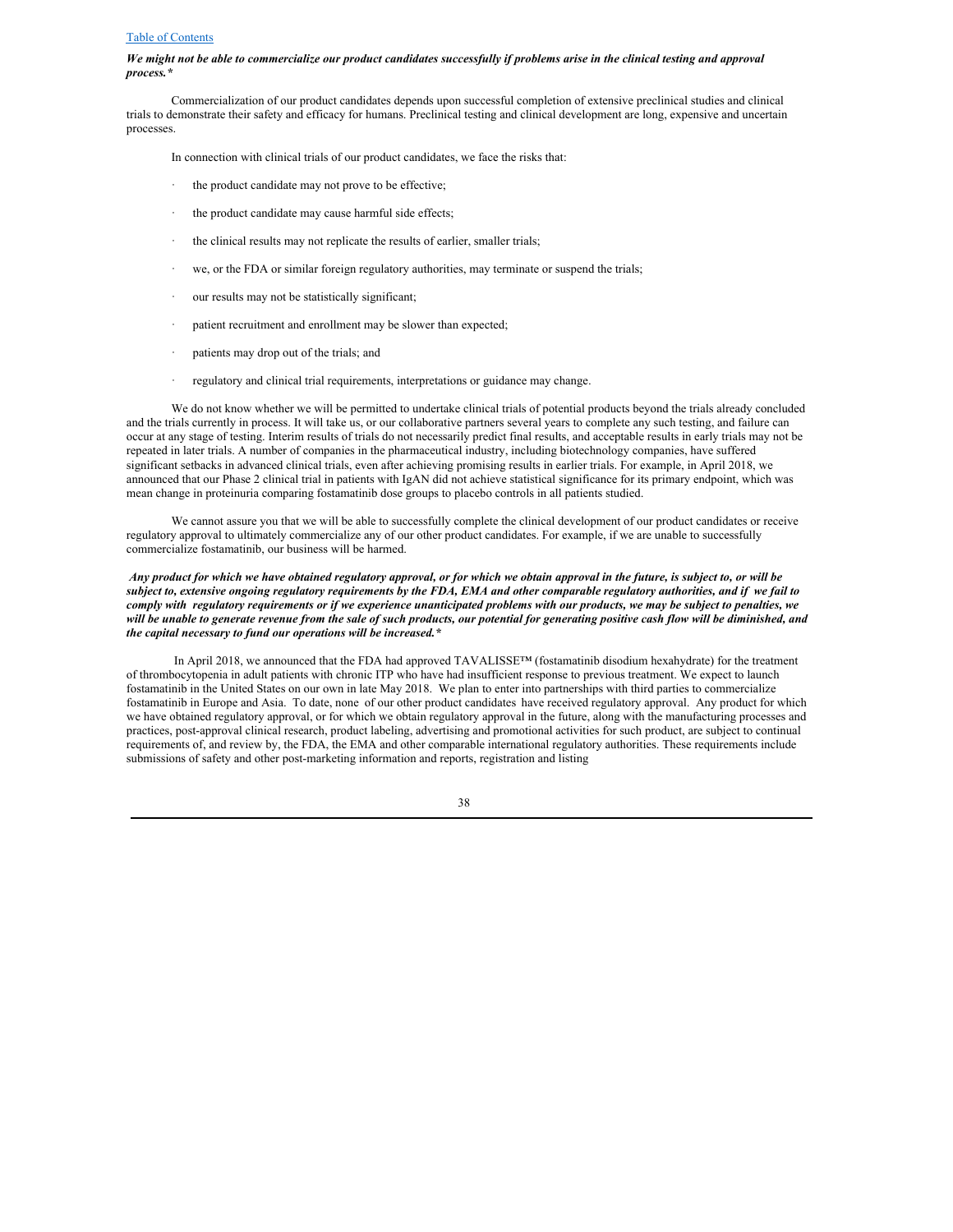requirements, current good manufacturing practices (cGMP) requirements relating to manufacturing, quality control, quality assurance and corresponding maintenance of records and documents, requirements regarding the distribution of samples to physicians, import and export requirements and recordkeeping.

Promotional communications with respect to prescription drugs are subject to a variety of legal and regulatory restrictions and must be consistent with the information in the product's approved labeling. Thus, we will not be able to promote any products we develop for indications or uses for which they are not approved.

In addition, the FDA often requires post-marketing testing and surveillance to monitor the effects of products. The FDA, the EMA and other comparable international regulatory agencies may condition approval of our product candidates on the completion of such postmarketing clinical studies. These post-marketing studies may suggest that a product causes undesirable side effects or may present a risk to the patient . Additionally, the FDA may require Risk Evaluation and Mitigation Strategies, or REMS, to help ensure that the benefits of the drug outweigh its risks. A REMS may be required to include various elements, such as a medication guide or patient package insert, a communication plan to educate healthcare providers of the drug's risks, limitations on who may prescribe or dispense the drug, requirements that patients enroll in a registry or undergo certain health evaluations or other measures that the FDA deems necessary to ensure the safe use of the drug.

Discovery after approval of previously unknown problems with any of our products, manufacturers or manufacturing processes, or failure to comply with regulatory requirements, may result in actions such as:

- restrictions on our ability to conduct clinical trials, including full or partial clinical holds on ongoing or planned trials;
- restrictions on product manufacturing processes;
- restrictions on the marketing of a product;
- restrictions on product distribution;
- · requirements to conduct post-marketing clinical trials;
- untitled or warning letters or other adverse publicity;
- withdrawal of products from the market;
- · refusal to approve pending applications or supplements to approved applications that we submit;
- recall of products;
- refusal to permit the import or export of our products;
- product seizure;
- fines, restitution or disgorgement of profits or revenue;
- refusal to allow us to enter into supply contracts, including government contracts;
- injunctions; or
- imposition of civil or criminal penalties.
- 39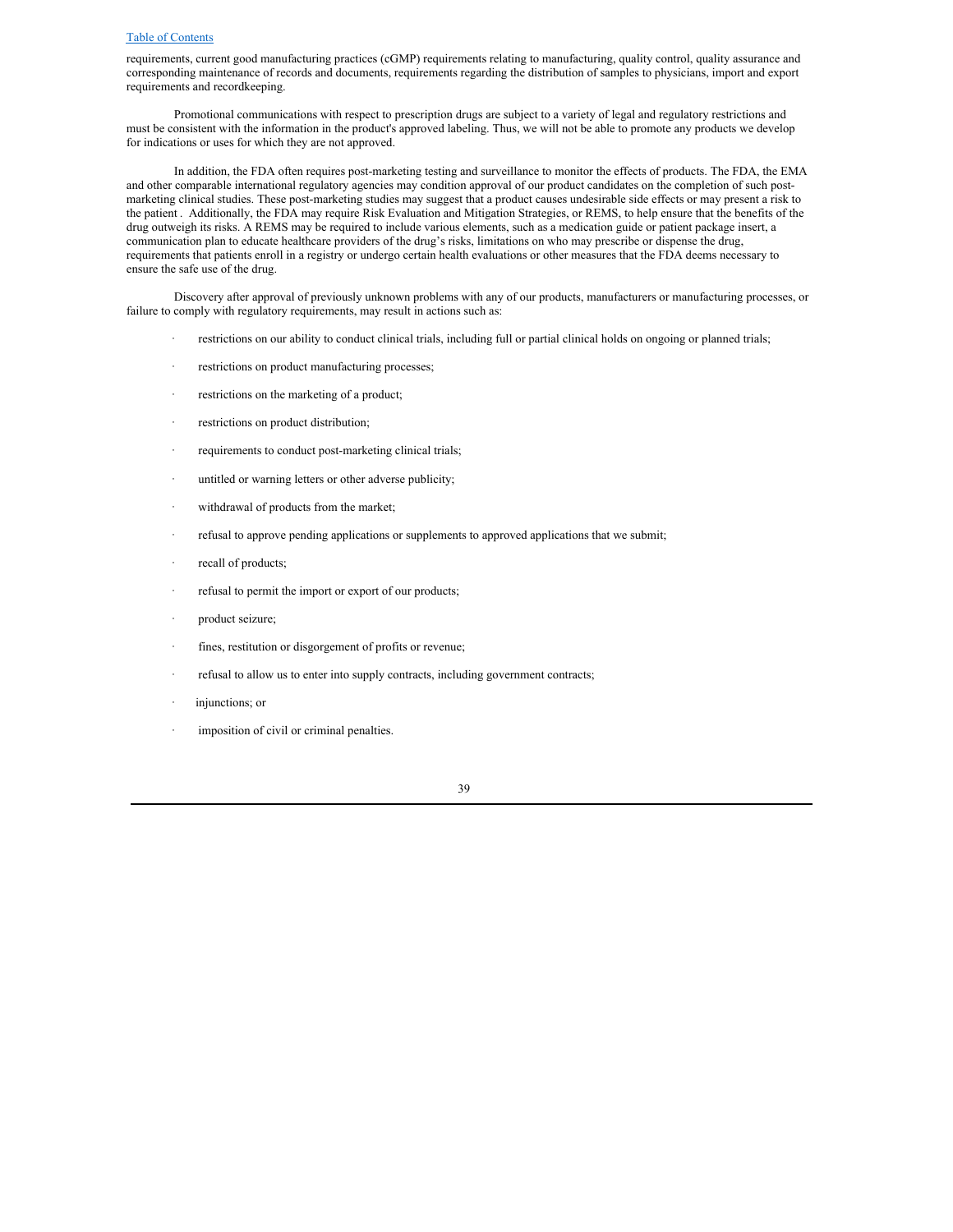If such regulatory actions are taken, the value of our company and our operating results will be adversely affected. Additionally, if the FDA, the EMA or any other comparable international regulatory agency withdraws its approval of a product that is or may be approved, we will be unable to generate revenue from the sale of that product in the relevant jurisdiction, our potential for generating positive cash flow will be diminished and the capital necessary to fund our operations will be increased. Accordingly, we continue to expend significant time, money and effort in all areas of regulatory compliance, including manufacturing, production, product surveillance, post-marketing studies and quality control.

## If we are unable to obtain regulatory approval to market products in the United States and foreign jurisdictions, we will not be permitted *to commercialize products we or our collaborative partners may develop.*

We cannot predict whether regulatory clearance will be obtained for any product that we, or our collaborative partners, hope to develop. Satisfaction of regulatory requirements typically takes many years, is dependent upon the type, complexity and novelty of the product and requires the expenditure of substantial resources. Of particular significance to us are the requirements relating to research and development and testing.

Before commencing clinical trials in humans in the United States, we, or our collaborative partners, will need to submit and receive approval from the FDA of an IND. Clinical trials are subject to oversight by institutional review boards and the FDA and:

- must be conducted in conformance with the FDA's good clinical practices and other applicable regulations;
- must meet requirements for institutional review board oversight;
- must meet requirements for informed consent;
- are subject to continuing FDA and regulatory oversight;
- may require large numbers of test subjects; and
- may be suspended by us, our collaborators or the FDA at any time if it is believed that the subjects participating in these trials are being exposed to unacceptable health risks or if the FDA finds deficiencies in the IND or the conduct of these trials.

While we have stated that we intend to file additional INDs for future product candidates, this is only a statement of intent, and we may not be able to do so because we may not be able to identify potential product candidates. In addition, the FDA may not approve any IND we or our collaborative partners may submit in a timely manner, or at all.

Before receiving FDA approval to market a product, we must demonstrate with substantial clinical evidence that the product is safe and effective in the patient population and the indication that will be treated. Data obtained from preclinical and clinical activities are susceptible to varying interpretations that could delay, limit or prevent regulatory approvals. In addition, delays or rejections may be encountered based upon additional government regulation from future legislation or administrative action or changes in FDA policy during the period of product development, clinical trials and FDA regulatory review. Failure to comply with applicable FDA or other applicable regulatory requirements may result in criminal prosecution, civil penalties, recall or seizure of products, total or partial suspension of production or injunction, adverse publicity, as well as other regulatory action against our potential products or us. Additionally, we have limited experience in conducting and managing the clinical trials necessary to obtain regulatory approval.

If regulatory approval of a product is granted, this approval will be limited to those indications or disease states and conditions for which the product is demonstrated through clinical trials to be safe and efficacious. We cannot assure you that any compound developed by us, alone or with others, will prove to be safe and efficacious in clinical trials and will meet all of the applicable regulatory requirements needed to receive marketing approval.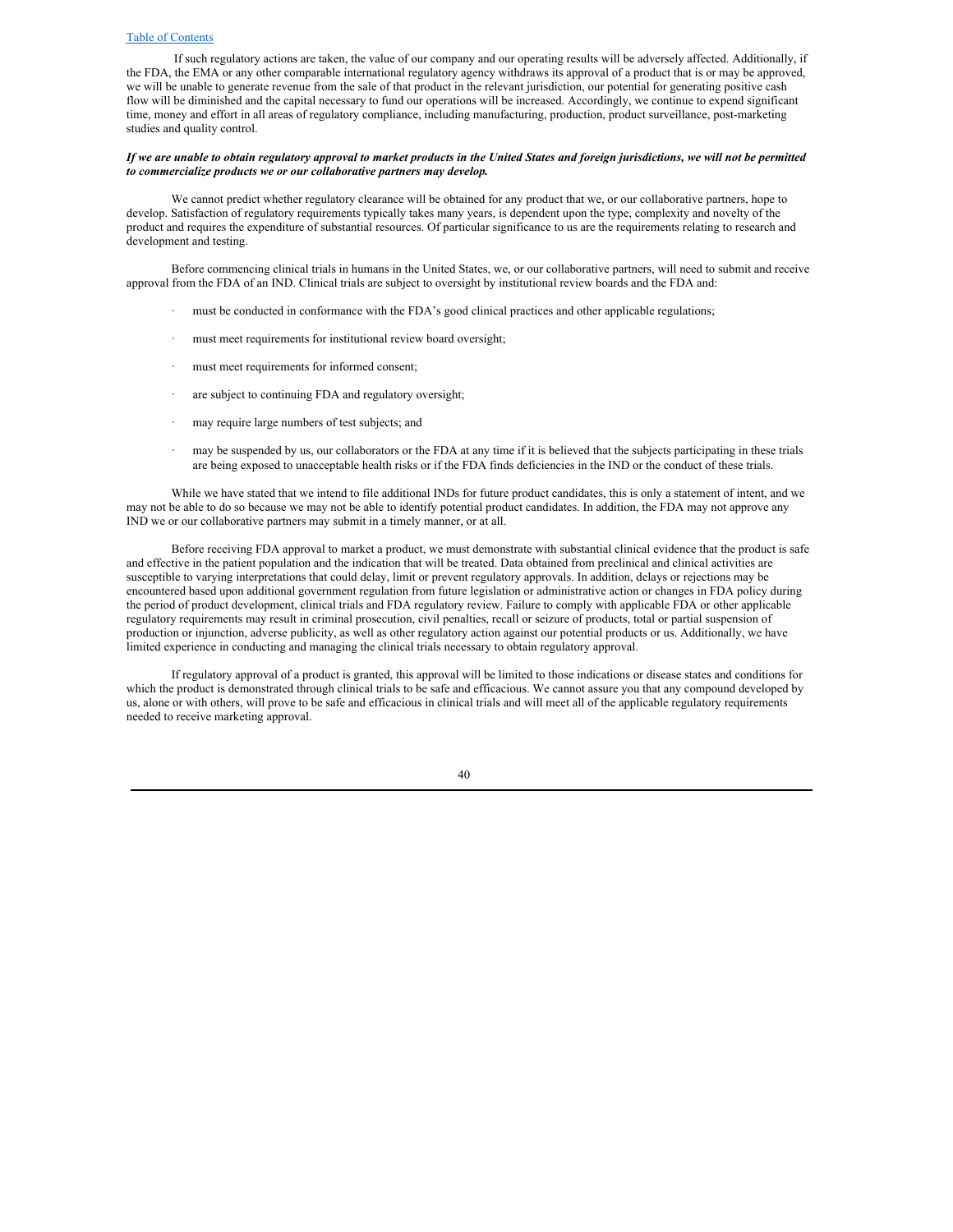Outside the United States, our ability, or that of our collaborative partners, to market a product is contingent upon receiving a marketing authorization from the appropriate regulatory authorities. This foreign regulatory approval process typically includes all of the risks and costs associated with FDA approval described above and may also include additional risks and costs, such as the risk that such foreign regulatory authorities, which often have different regulatory and clinical trial requirements, interpretations and guidance from the FDA, may require additional clinical trials or results for approval of a product candidate, any of which could result in delays, significant additional costs or failure to obtain such regulatory approval. For example, there can be no assurance that we or our collaborative partners will not have to provide additional information or analysis, or conduct additional clinical trials, before receiving approval to market product candidates.

## *We will need additional capital in the future to suf iciently fund our operations and research.\**

We have consumed substantial amounts of capital to date as we continue our research and development activities, including preclinical studies and clinical trials and our preparation for the commercial launch of TAVALISSE (fostamatinib disodium hexahydrate). We may seek another collaborator or licensee in the future for further clinical development and commercialization of fostamatinib, as well as our other clinical programs, which we may not be able to obtain on commercially reasonable terms or at all. We also continue to evaluate ex-U.S. partnerships for fostamatinib and other partnering opportunities across our pipeline. We believe that our existing capital resources will be sufficient to support our current and projected funding requirements, including the commercial launch of TAVALISSE in the U.S. in late May 2018, through at least the next 12 months from the Form 10-Q filing date. We have based this estimate on assumptions that may prove to be wrong, and we could utilize our available capital resources sooner than we currently expect. Because of the numerous risks and uncertainties associated with commercial launch, the development of our product candidates and other research and development activities, we are unable to estimate with certainty our future product revenues, our revenues from our current and future collaborative partners, the amounts of increased capital outlays and operating expenditures associated with our current and anticipated clinical trials and other research and development activities.

We will continue to need additional capital and the amount of future capital needed will depend largely on the success of our commercial launch of TAVALISSE and the success of our internally developed programs as they proceed in later and more expensive clinical trials, including any additional clinical trials that we may decide to conduct with respect to fostamatinib. Unless and until we are able to generate a sufficient amount of product, royalty or milestone revenue, which may never occur, we expect to finance future cash needs through public and/or private offerings of equity securities, debt financings or collaboration and licensing arrangements, as well as through proceeds from exercise of stock options and interest income earned on the investment of our cash balances and short-term investments. With the exception of contingent and royalty payments that we may receive under our existing collaborations, we do not currently have any commitments for future funding. We do not know whether additional financing will be available when needed, or that, if available, we will obtain financing on reasonable terms. To the extent we raise additional capital by issuing equity securities in the future, our stockholders could at that time experience substantial dilution. In addition, we have a significant number of stock options outstanding. To the extent that outstanding stock options have been or may be exercised or other shares issued, our stockholders may experience further dilution. Further, we may choose to raise additional capital due to market conditions or strategic considerations even if we believe we have sufficient funds for our current or future operating plans, including through an "at-the-market" equity offering program. Any debt financing that we are able to obtain may involve operating covenants that restrict our business. To the extent that we raise additional funds through any new collaboration and licensing arrangements, we may be required to relinquish some rights to our technologies or product candidates, or grant licenses on terms that are not favorable to us.

## *Our future funding requirements will depend on many uncertain factors.\**

Our future funding requirements will depend upon many factors, many of which are beyond our control, including, but not limited

to:

the costs to commercialize fostamatinib for the treatment of ITP in the United States, or any other future product candidates, if any such candidate receives regulatory approval for commercial sale;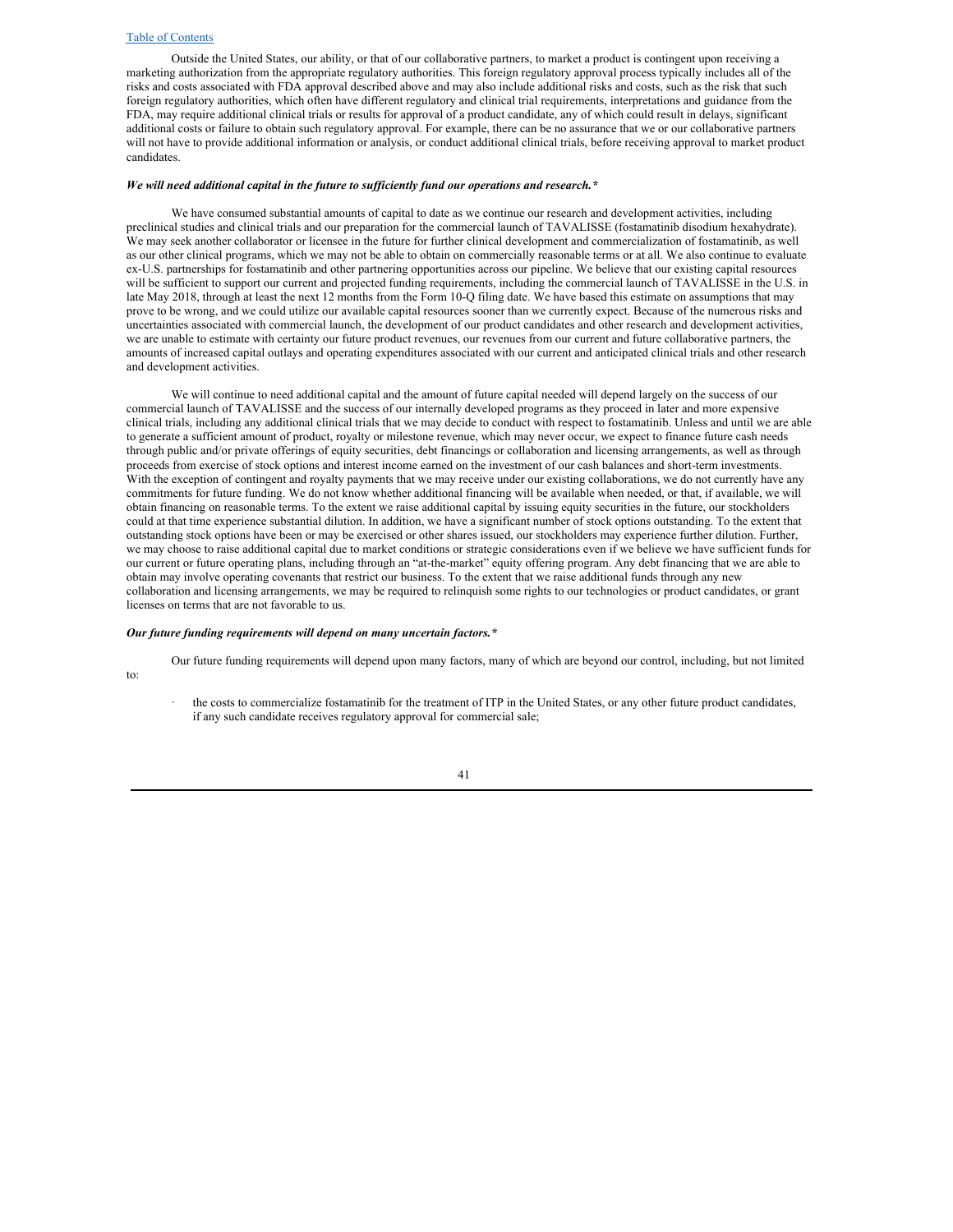- · the progress and success of clinical trials and preclinical activities (including studies and manufacture of materials) of our product candidates conducted by us;
- the costs and timing of regulatory filings and approvals by us and our collaborators;
- the progress of research and development programs carried out by us and our collaborative partners;
- any changes in the breadth of our research and development programs;
- · the ability to achieve the events identified in our collaborative agreements that may trigger payments to us from our collaboration partners;
- our ability to acquire or license other technologies or compounds that we may seek to pursue;
- our ability to manage our growth;
- competing technological and market developments;
- · the costs and timing of obtaining, enforcing and defending our patent and other intellectual property rights; and
- expenses associated with any unforeseen litigation, including any securities class action lawsuits.

Insufficient funds may require us to delay, scale back or eliminate some or all of our commercial efforts and/or research and development programs, to reduce personnel and operating expenses, to lose rights under existing licenses or to relinquish greater or all rights to product candidates at an earlier stage of development or on less favorable terms than we would otherwise choose or may adversely affect our ability to operate as a going concern.

## There is a high risk that drug discovery and development efforts might not generate successful product candidates.

At the present time, a significant portion of our operations are focused on various stages of drug identification and development. We currently have various product candidates in the clinical testing stage. In our industry, it is statistically unlikely that the limited number of compounds that we have identified as potential product candidates will actually lead to successful product development efforts. We have invested a significant portion of our efforts and financial resources into the development of fostamatinib. Our ability to generate product revenue, which will not occur until after regulatory approval, if ever, will depend on the successful development, regulatory approval and eventual commercialization of one of our product candidates.

Our compounds in clinical trials and our future leads for potential drug compounds are subject to the risks and failures inherent in the development of pharmaceutical products. These risks include, but are not limited to, the inherent difficulty in selecting the right drug and drug target and avoiding unwanted side effects, as well as unanticipated problems relating to product development, testing, enrollment, obtaining regulatory approvals, maintaining regulatory compliance, manufacturing, competition and costs and expenses that may exceed current estimates. In future clinical trials, we or our partners may discover additional side effects and/or higher frequency of side effects than those observed in previously completed clinical trials. The results of preliminary and mid-stage clinical trials do not necessarily predict clinical or commercial success, and larger later-stage clinical trials may fail to confirm the results observed in the previous clinical trials. Similarly, a clinical trial may show that a product candidate is safe and effective for certain patient populations in a particular indication, but other clinical trials may fail to confirm those results in a subset of that population or in a different patient population, which may limit the potential market for that product candidate. With respect to our own compounds in development, we have established anticipated timelines with respect to the initiation of clinical trials based on existing knowledge of the compounds. However, we cannot provide assurance that we will meet any of these timelines for clinical development. Additionally, the initial results of a completed earlier clinical trial of a product candidate do not necessarily predict final results and the results may not be repeated in later clinical trials.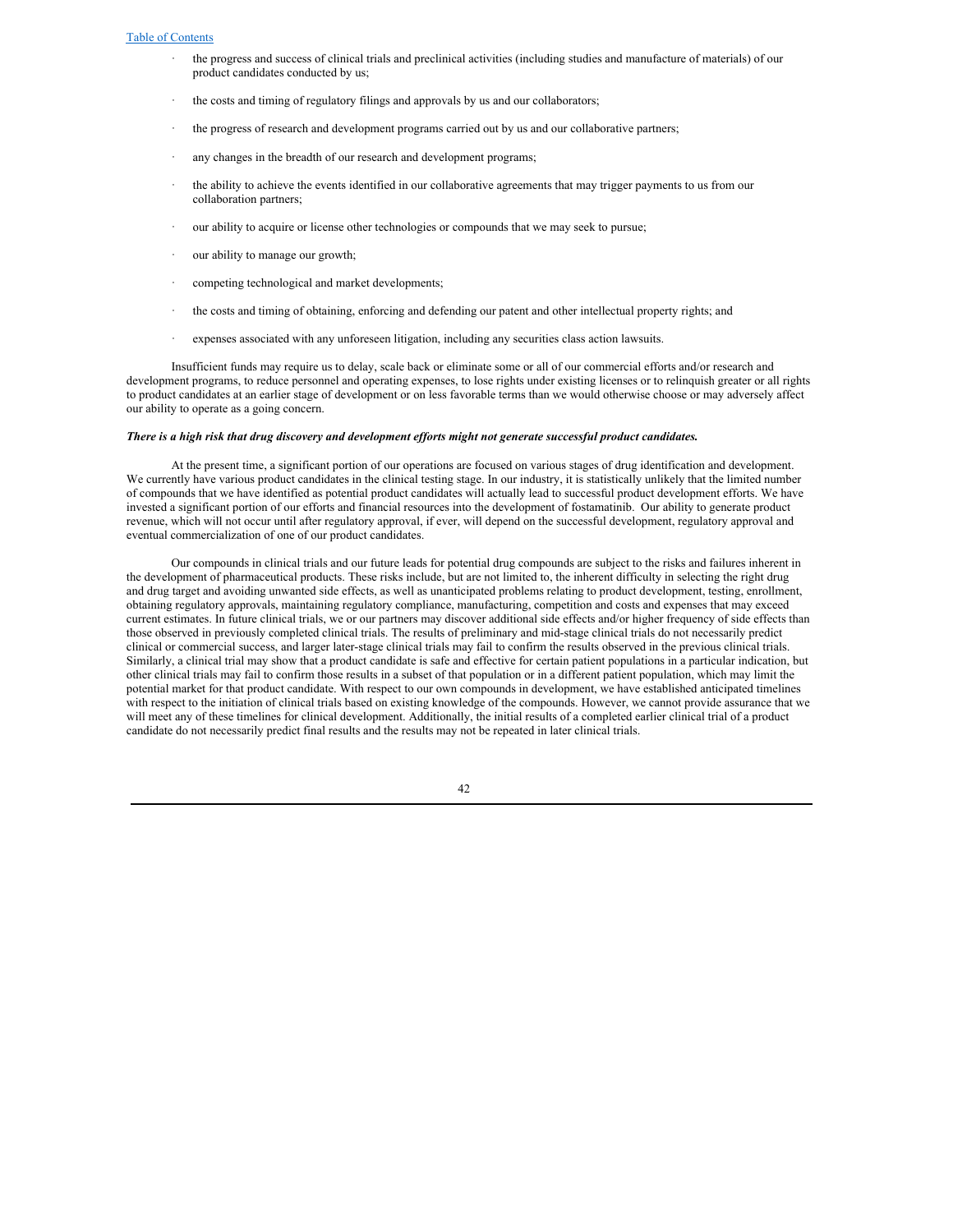Because of the uncertainty of whether the accumulated preclinical evidence (pharmacokinetic, pharmacodynamic, safety and/or other factors) or early clinical results will be observed in later clinical trials, we can make no assurances regarding the likely results from our future clinical trials or the impact of those results on our business. If our clinical trials fail to meet the primary efficacy endpoints, the commercial prospects of our business may be harmed, our ability to generate product revenues may be delayed or eliminated or we may be forced to undertake other strategic alternatives that are in our shareholders' best interests, including cost reduction measures. If we are unable to obtain adequate financing or engage in a strategic transaction on commercially reasonable terms or at all, we may be required to implement further cost reduction strategies which could significantly impact activities related to our commercial efforts and/or research and development of our future product candidates, and could significantly harm our business, financial condition and results of operations. In addition, these cost reduction strategies could cause us to further curtail our operations or take other actions that would adversely impact our shareholders.

## *Delays in clinical testing could result in increased costs to us.*

We may not be able to initiate or continue clinical studies or trials for our product candidates if we are unable to locate and enroll a sufficient number of eligible patients to participate in these clinical trials as required by the FDA or other regulatory authorities. Even if we are able to enroll a sufficient number of patients in our clinical trials, if the pace of enrollment is slower than we expect, the development costs for our product candidates may increase and the completion of our clinical trials may be delayed or our clinical trials could become too expensive to complete. Significant delays in clinical testing could materially impact our product development costs and timing. Our estimates regarding timing are based on a number of assumptions, including assumptions based on past experience with our other clinical programs. If we are unable to enroll the patients in these trials at the projected rate, the completion of the clinical program could be delayed and the costs of conducting the program could increase, either of which could harm our business.

Clinical trials can be delayed for a variety of reasons, including delays in obtaining regulatory approval to commence a study, delays from scaling up of a study, delays in reaching agreement on acceptable clinical trial agreement terms with prospective clinical sites, delays in obtaining institutional review board approval to conduct a study at a prospective clinical site or delays in recruiting subjects to participate in a study. In addition, we typically rely on third-party clinical investigators to conduct our clinical trials and other third-party organizations to oversee the operations of such trials and to perform data collection and analysis. The clinical investigators are not our employees, and we cannot control the amount or timing of resources that they devote to our programs. Failure of the third-party organizations to meet their obligations could adversely affect clinical development of our products. As a result, we may face additional delaying factors outside our control if these parties do not perform their obligations in a timely fashion. For example, any number of those issues could arise with our clinical trials causing a delay. Delays of this sort could occur for the reasons identified above or other reasons. If we have delays in conducting the clinical trials or obtaining regulatory approvals, our product development costs will increase. For example, we may need to make additional payments to third-party investigators and organizations to retain their services or we may need to pay recruitment incentives. If the delays are significant, our financial results and the commercial prospects for our product candidates will be harmed, and our ability to become profitable will be delayed. Moreover, these third-party investigators and organizations may also have relationships with other commercial entities, some of which may compete with us. If these third-party investigators and organizations assist our competitors at our expense, it could harm our competitive position.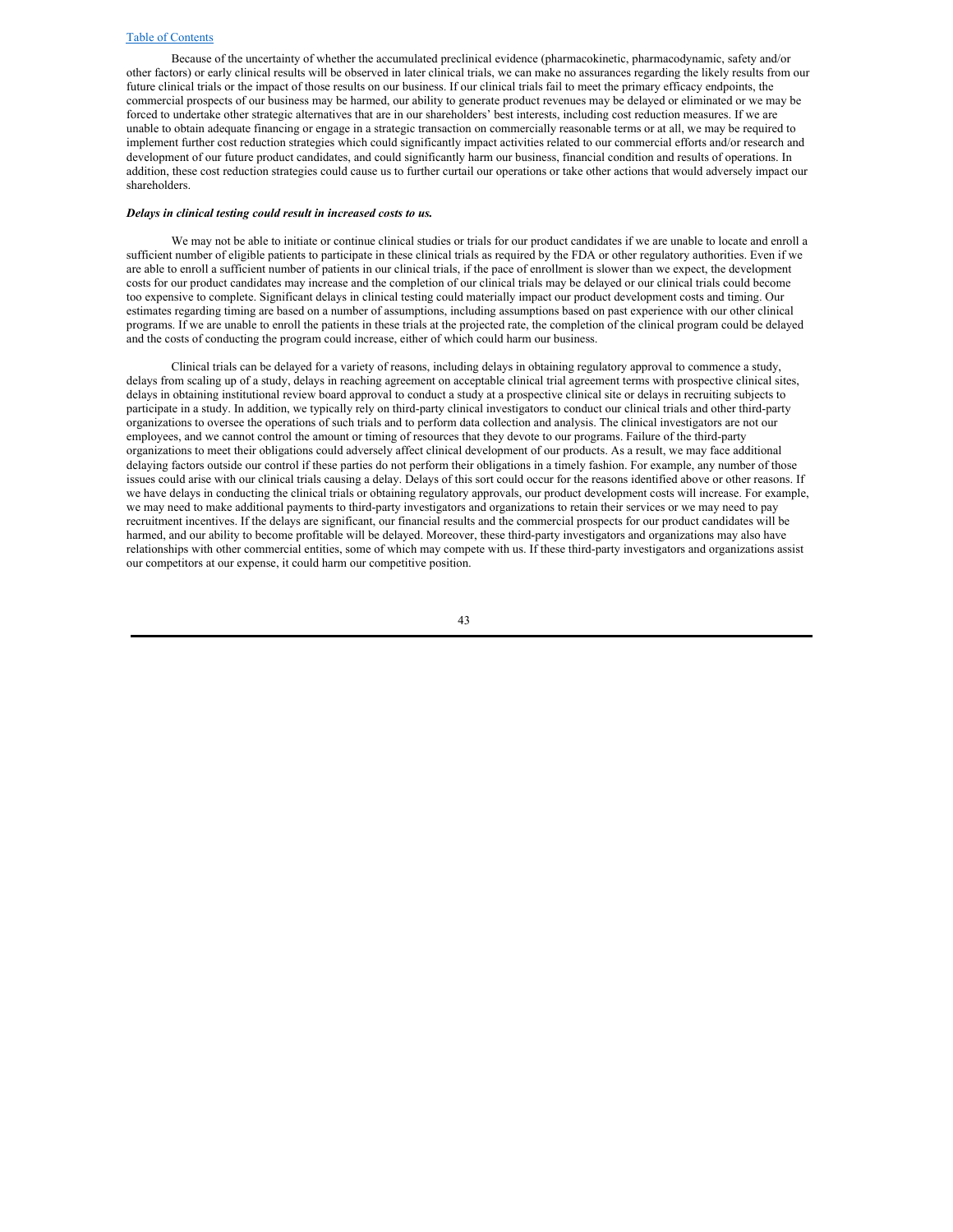We have obtained orphan drug designation from the FDA for fostamatinib for the treatment of ITP and AIHA, but we may not be able to obtain or maintain orphan drug designation or exclusivity for fostamatinib for the treatment of ITP, warm AIHA or our other product candidates, or we may be unable to maintain the benefits associated with orphan drug designation, including the potential for market *exclusivity.*

We have obtained orphan drug designation in the United States for fostamatinib for the treatment of ITP and AIHA. We may seek orphan drug designation for other product candidates in the future. Under the Orphan Drug Act, the FDA may grant orphan drug designation to a drug or biologic intended to treat a rare disease or condition, which is defined as one occurring in a patient population of fewer than 200,000 in the United States, or a patient population greater than 200,000 in the United States where there is no reasonable expectation that the cost of developing the drug will be recovered from sales in the United States. In the United States, orphan drug designation entitles a party to financial incentives such as opportunities for grant funding towards clinical trial costs, tax advantages and user-fee waivers. In addition, if a product that has orphan drug designation subsequently receives the first FDA approval for the disease for which it has such designation, the product is entitled to orphan drug exclusivity, which means that the FDA may not approve any other applications, including a full NDA, to market the same drug for the same indication for seven years, except in limited circumstances, such as a showing of clinical superiority to the product with orphan drug exclusivity or where the manufacturer is unable to assure sufficient product quantity.

We cannot assure you that any future application for orphan drug designation with respect to any other product candidate will be granted. If we are unable to obtain orphan drug designation with respect to other product candidates in the United States, we will not be eligible to obtain the period of market exclusivity that could result from orphan drug designation or be afforded the financial incentives associated with orphan drug designation. Even though we have received orphan drug designation for fostamatinib for the treatment of ITP and warm AIHA, we may not be the first to obtain marketing approval for the orphan-designated indication due to the uncertainties associated with developing pharmaceutical products. In addition, exclusive marketing rights in the United States for fostamatinib for the treatment of ITP, AIHA or any future product candidate may be limited if we seek approval for an indication broader than the orphandesignated indication or may be lost if the FDA later determines that the request for designation was materially defective or if the manufacturer is unable to assure sufficient quantities of the product to meet the needs of patients with the rare disease or condition. Further, even if we obtain orphan drug exclusivity for a product, that exclusivity may not effectively protect the product from competition because different drugs with different active moieties can be approved for the same condition. Even after an orphan product is approved, the FDA can subsequently approve the same drug with the same active moiety for the same condition if the FDA concludes that the later drug is safer, more effective, or makes a major contribution to patient care. Orphan drug designation neither shortens the development time or regulatory review time of a drug nor gives the drug any advantage in the regulatory review or approval process.

## Our research and development efforts will be seriously jeopardized if we are unable to attract and retain key employees and *relationships.*

As a small company, our success depends on the continued contributions of our principal management and scientific personnel and on our ability to develop and maintain important relationships with leading academic institutions, scientists and companies in the face of intense competition for such personnel. In particular, our research programs depend on our ability to attract and retain highly skilled chemists, other scientists, and development, regulatory and clinical personnel. If we lose the services of any of our key personnel, our research and development efforts could be seriously and adversely affected. Our employees can terminate their employment with us at any time.

# Our success as a company is uncertain due to our history of operating losses and the uncertainty of any future profitability.\*

We incurred a loss from operations of approximately \$24.4 million for the three months ended March 31, 2018. Other than for 2010, we have historically incurred losses from operations each year since we were incorporated in June 1996, due in large part to the significant research and development expenditures required to identify and validate new product candidates and pursue our development efforts, and recently our significant expenses related to the costs in preparation for the commercial launch of TAVALISSE (fostamatinib disodium hexahydrate). We expect to continue to incur losses from operations, at least in the next twelve months, and there can be no assurance that we will generate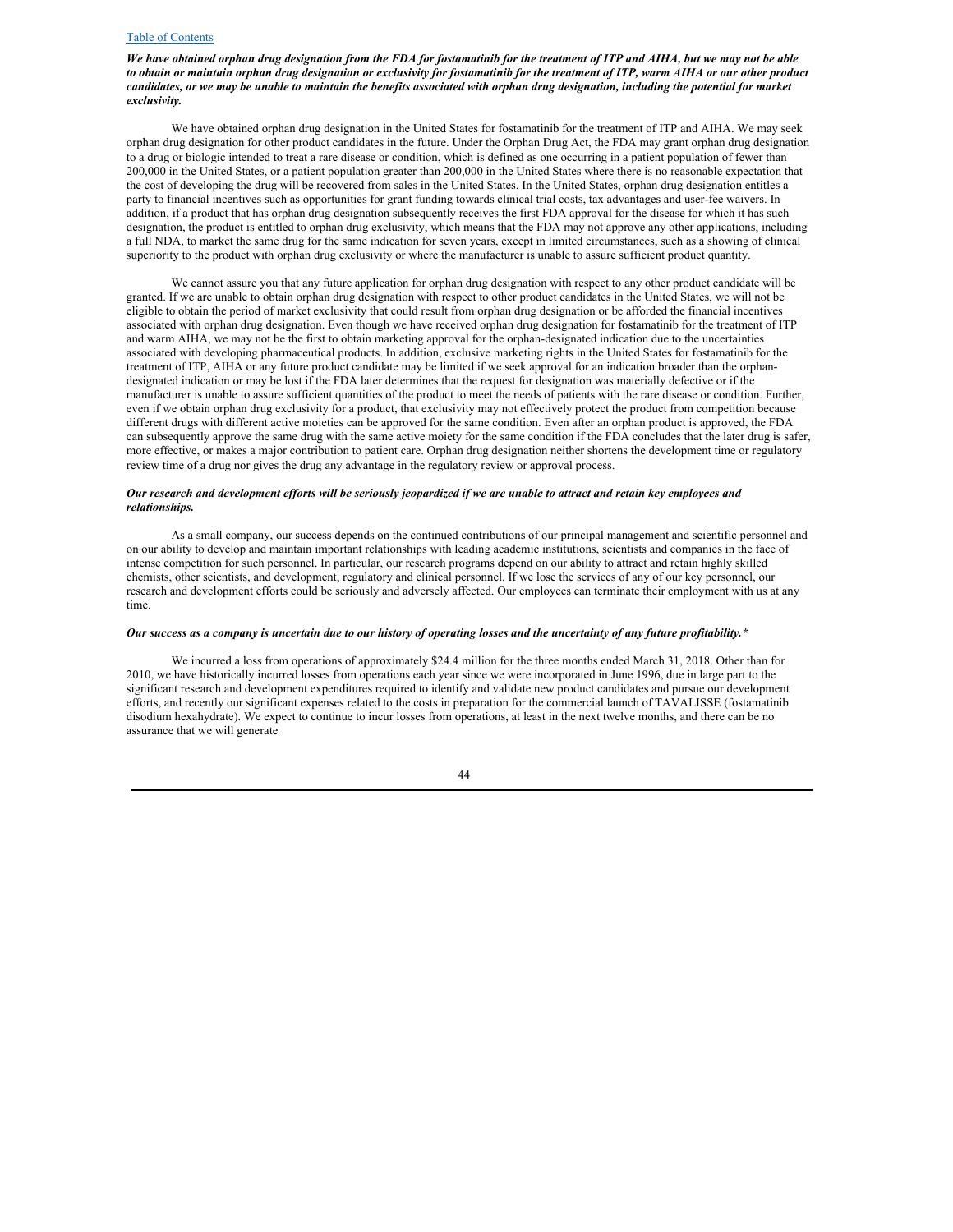operating income in the foreseeable future. Currently, our only potential sources of revenues are upfront payments, research and development contingent payments and royalty payments pursuant to our collaboration arrangements, which may never materialize if our collaborators do not achieve certain events or generate net sales to which these contingent payments are dependent on. If our future drug candidates fail or do not gain regulatory approval, or if our drugs do not achieve market acceptance, we may not be profitable. As of March 31, 2018, we had an accumulated deficit of approximately \$1.2 billion. The extent of our future losses or profitability, if any, is highly uncertain.

#### If our corporate collaborations or license agreements are unsuccessful, or if we fail to form new corporate collaborations or license *agreements, our research and development ef orts could be delayed.*

Our strategy depends upon the formation and sustainability of multiple collaborative arrangements and license agreements with third parties now and in the future. We rely on these arrangements for not only financial resources, but also for expertise we need now and in the future relating to clinical trials, manufacturing, sales and marketing, and for licenses to technology rights. To date, we have entered into several such arrangements with corporate collaborators; however, we do not know if these collaborations or additional collaborations with third parties, if any, will dedicate sufficient resources or if any development or commercialization efforts by third parties will be successful. In addition, our corporate collaborators may delay clinical trials, provide insufficient funding for a clinical trial program, stop a clinical trial or abandon a drug candidate or development program. Should a collaborative partner fail to develop or commercialize a compound or product to which it has rights from us for any reason, including corporate restructuring, such failure might delay our ongoing research and development efforts, because we might not receive any future payments, and we would not receive any royalties associated with such compound or product. We conducted a Phase 3 clinical program to study fostamatinib in ITP on our own. We may seek another collaborator or licensee in the future for clinical development and commercialization of fostamatinib, as well as our other clinical programs, which we may not be able to obtain on commercially reasonable terms or at all. If we are unable to form new collaborations or enter into new license agreements, our research and development efforts could be delayed. In addition, the continuation of some of our partnered drug discovery and development programs may be dependent on the periodic renewal of our corporate collaborations.

Each of our collaborations could be terminated by the other party at any time, and we may not be able to renew these collaborations on acceptable terms, if at all, or negotiate additional corporate collaborations on acceptable terms, if at all. If these collaborations terminate or are not renewed, any resultant loss of revenues from these collaborations or loss of the resources and expertise of our collaborative partners could adversely affect our business.

Conflicts also might arise with collaborative partners concerning proprietary rights to particular compounds. While our existing collaborative agreements typically provide that we retain milestone payments and royalty rights with respect to drugs developed from certain derivative compounds, any such payments or royalty rights may be at reduced rates, and disputes may arise over the application of derivative payment provisions to such drugs, and we may not be successful in such disputes. Additionally, the management teams of our collaborators may change for various reasons including due to being acquired. Different management teams or an acquiring company of our collaborators may have different priorities which may have adverse results on the collaboration with us.

We are also a party to various license agreements that give us rights to use specified technologies in our research and development processes. The agreements pursuant to which we have in-licensed technology permit our licensors to terminate the agreements under certain circumstances. If we are not able to continue to license these and future technologies on commercially reasonable terms, our product development and research may be delayed or otherwise adversely affected.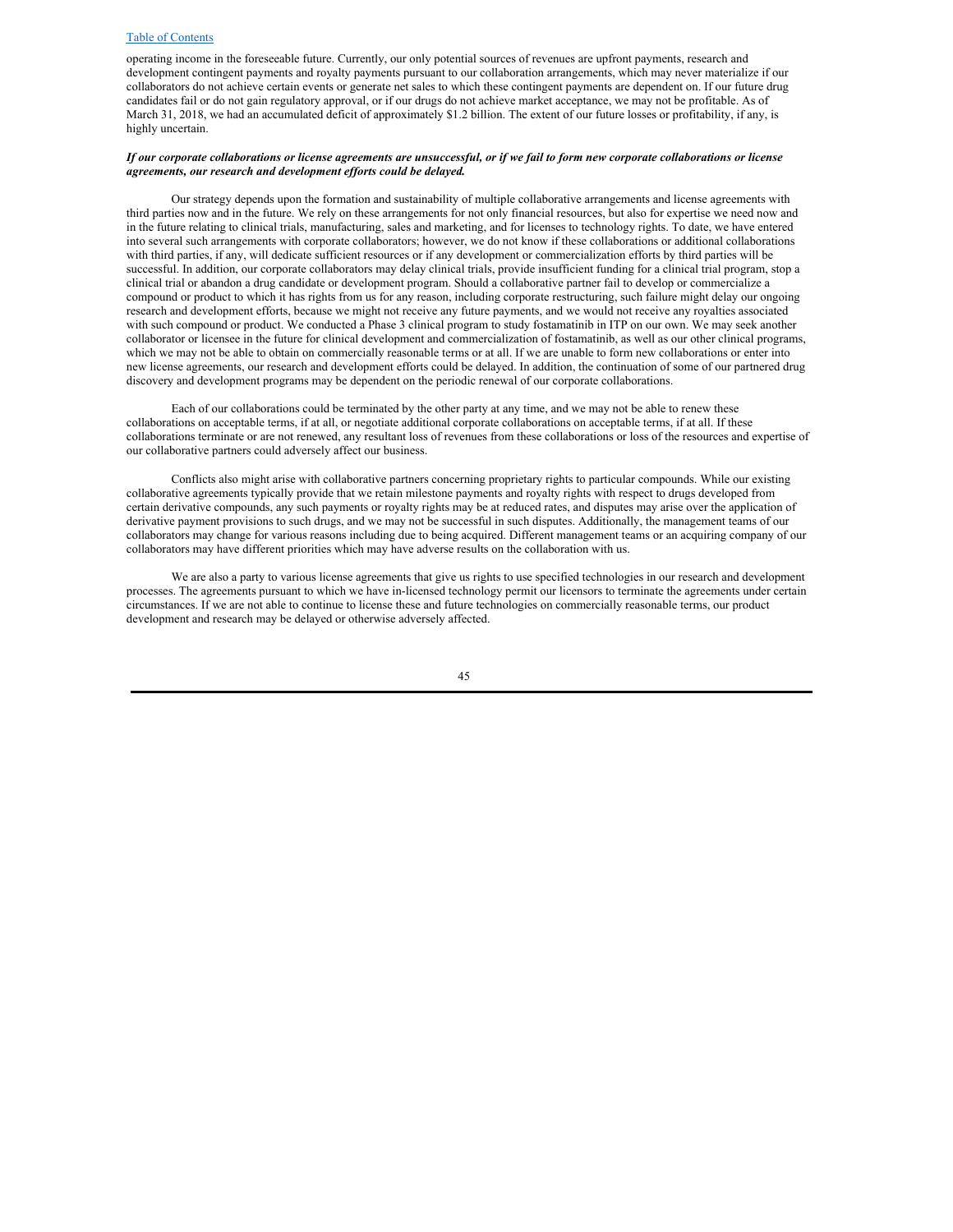#### If conflicts arise between our collaborators or advisors and us, any of them may act in their self-interest, which may be adverse to our *stockholders' interests.*

If conflicts arise between us and our corporate collaborators or scientific advisors, the other party may act in its self-interest and not in the interest of our stockholders. Some of our corporate collaborators are conducting multiple product development efforts within each disease area that is the subject of the collaboration with us or may be acquired or merged with a company having a competing program. In some of our collaborations, we have agreed not to conduct, independently or with any third party, any research that is competitive with the research conducted under our collaborations. Our collaborators, however, may develop, either alone or with others, products in related fields that are competitive with the products or potential products that are the subject of these collaborations. Competing products, either developed by our collaborators or to which our collaborators have rights, may result in their withdrawal of support for our product candidates.

If any of our corporate collaborators were to breach or terminate its agreement with us or otherwise fail to conduct the collaborative activities successfully and in a timely manner, the preclinical or clinical development or commercialization of the affected product candidates or research programs could be delayed or terminated. We generally do not control the amount and timing of resources that our corporate collaborators devote to our programs or potential products. We do not know whether current or future collaborative partners, if any, might pursue alternative technologies or develop alternative products either on their own or in collaboration with others, including our competitors, as a means for developing treatments for the diseases targeted by collaborative arrangements with us.

## Our success is dependent on intellectual property rights held by us and third parties, and our interest in such rights is complex and *uncertain.\**

Our success will depend to a large part on our own, our licensees' and our licensors' ability to obtain and defend patents for each party's respective technologies and the compounds and other products, if any, resulting from the application of such technologies. As of March 31, 2018, we had 58 pending patent applications and 377 issued and active patents in the United States, as well as corresponding pending foreign patent applications and issued foreign patents. In the future, our patent position might be highly uncertain and involve complex legal and factual questions. For example, we may be involved in post-grant proceedings before the United States Patent and Trademark Office. Post-grant proceedings are complex and expensive legal proceedings and there is no assurance we will be successful in any such proceedings. A post-grant proceeding could result in our losing our patent rights and/or our freedom to operate and/or require us to pay significant royalties. Additional uncertainty may result because no consistent policy regarding the breadth of legal claims allowed in biotechnology patents has emerged to date. Accordingly, we cannot predict the breadth of claims allowed in our or other companies' patents.

Because the degree of future protection for our proprietary rights is uncertain, we cannot assure you that:

- we were the first to make the inventions covered by each of our pending patent applications;
- we were the first to file patent applications for these inventions;
- · others will not independently develop similar or alternative technologies or duplicate any of our technologies;
- any of our pending patent applications will result in issued patents;
- any patents issued to us or our collaborators will provide a basis for commercially-viable products or will provide us with any competitive advantages or will not be challenged by third parties;
- we will develop additional proprietary technologies that are patentable; or
- the patents of others will not have a negative effect on our ability to do business.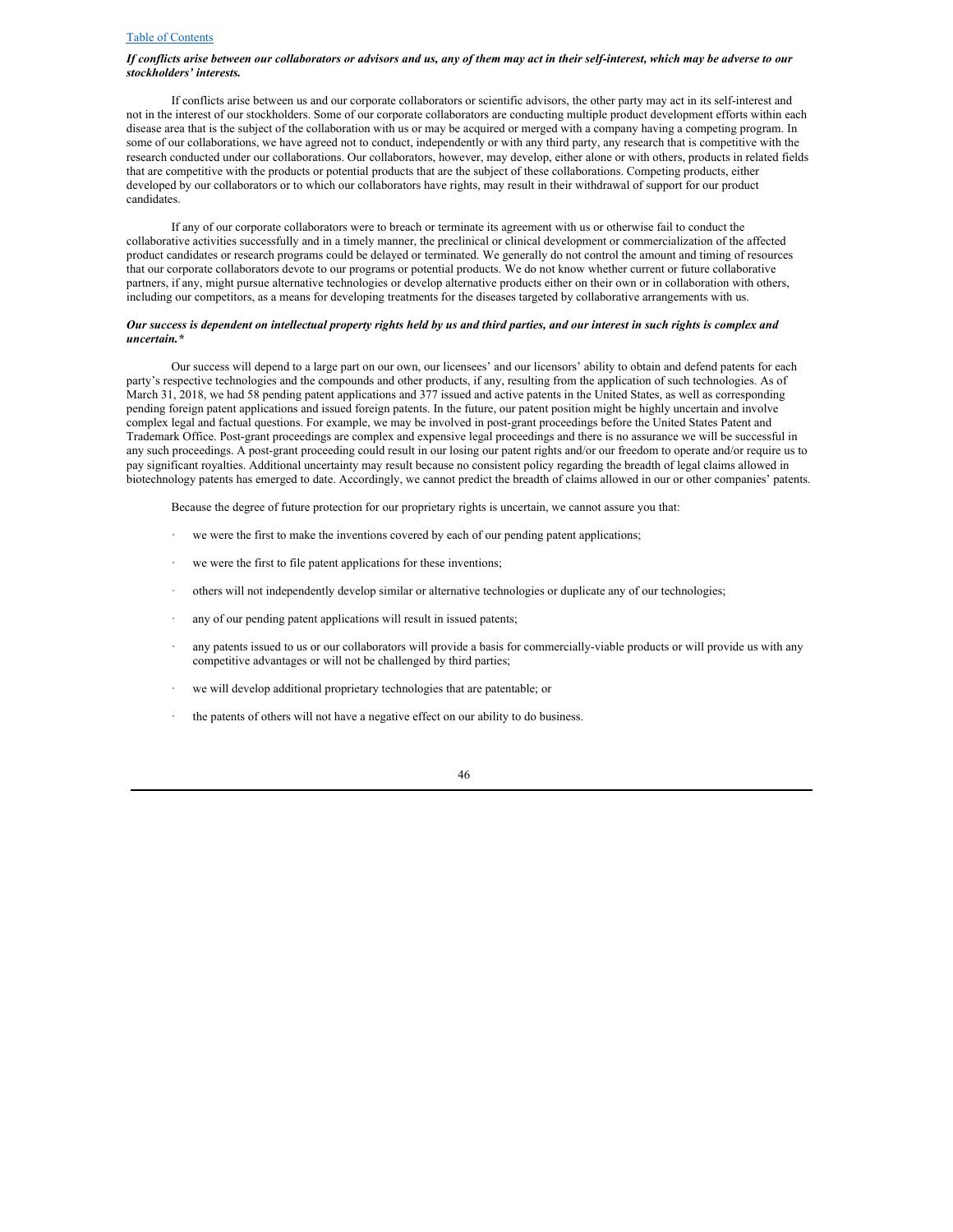We rely on trade secrets to protect technology where we believe patent protection is not appropriate or obtainable; however, trade secrets are difficult to protect. While we require employees, collaborators and consultants to enter into confidentiality agreements, we may not be able to adequately protect our trade secrets or other proprietary information in the event of any unauthorized use or disclosure or the lawful development by others of such information.

We are a party to certain in-license agreements that are important to our business, and we generally do not control the prosecution of in-licensed technology. Accordingly, we are unable to exercise the same degree of control over this intellectual property as we exercise over our internally-developed technology. Moreover, some of our academic institution licensors, research collaborators and scientific advisors have rights to publish data and information in which we have rights. If we cannot maintain the confidentiality of our technology and other confidential information in connection with our collaborations, our ability to receive patent protection or protect our proprietary information may otherwise be impaired. In addition, some of the technology we have licensed relies on patented inventions developed using U.S. government resources.

The U.S. government retains certain rights, as defined by law, in such patents, and may choose to exercise such rights. Certain of our in-licenses may be terminated if we fail to meet specified obligations. If we fail to meet such obligations and any of our licensors exercise their termination rights, we could lose our rights under those agreements. If we lose any of our rights, it may adversely affect the way we conduct our business. In addition, because certain of our licenses are sublicenses, the actions of our licensors may affect our rights under those licenses.

## If a dispute arises regarding the infringement or misappropriation of the proprietary rights of others, such dispute could be costly and *result in delays in our research and development activities and partnering.*

Our success will depend, in part, on our ability to operate without infringing or misappropriating the proprietary rights of others. There are many issued patents and patent applications filed by third parties relating to products or processes that are similar or identical to our licensors or ours, and others may be filed in the future. There may also be copyrights or trademarks that third parties hold. There can be no assurance that our activities, or those of our licensors, will not violate intellectual property rights of others. We believe that there may be significant litigation in the industry regarding patent and other intellectual property rights, and we do not know if our collaborators or we would be successful in any such litigation. Any legal action against our collaborators or us claiming damages or seeking to enjoin commercial activities relating to the affected products, our methods or processes could:

- require our collaborators or us to obtain a license to continue to use, manufacture or market the affected products, methods or processes, which may not be available on commercially reasonable terms, if at all;
- prevent us from using the subject matter claimed in the patents held by others;
- subject us to potential liability for damages;
- · consume a substantial portion of our managerial and financial resources; and
- result in litigation or administrative proceedings that may be costly, whether we win or lose.

# *The recently passed comprehensive tax reform bill could adversely af ect our business and financial condition.*

On December 22, 2017, President Trump signed into law new tax legislation, or the Tax Act, which significantly reforms the Internal Revenue Code of 1986, as amended. The Tax Act, among other things, contains significant changes to corporate taxation, including reduction of the corporate tax rate from a top marginal rate of 35% to a flat rate of 21%; limitation of the tax deduction for interest expense to 30% of adjusted earnings (except for certain small businesses); limitation of the deduction for net operating losses generated after 2017 to 80% of current year taxable income , indefinite carryforward of net operating losses and elimination of net operating loss carrybacks; changes in the treatment of offshore earnings regardless of whether they are repatriated; mandatory capitalization of research and development expenses beginning in 2022; immediate deductions for certain new investments instead of deductions for depreciation expense over time ; further deduction limits on executive compensation; and modifying, repealing and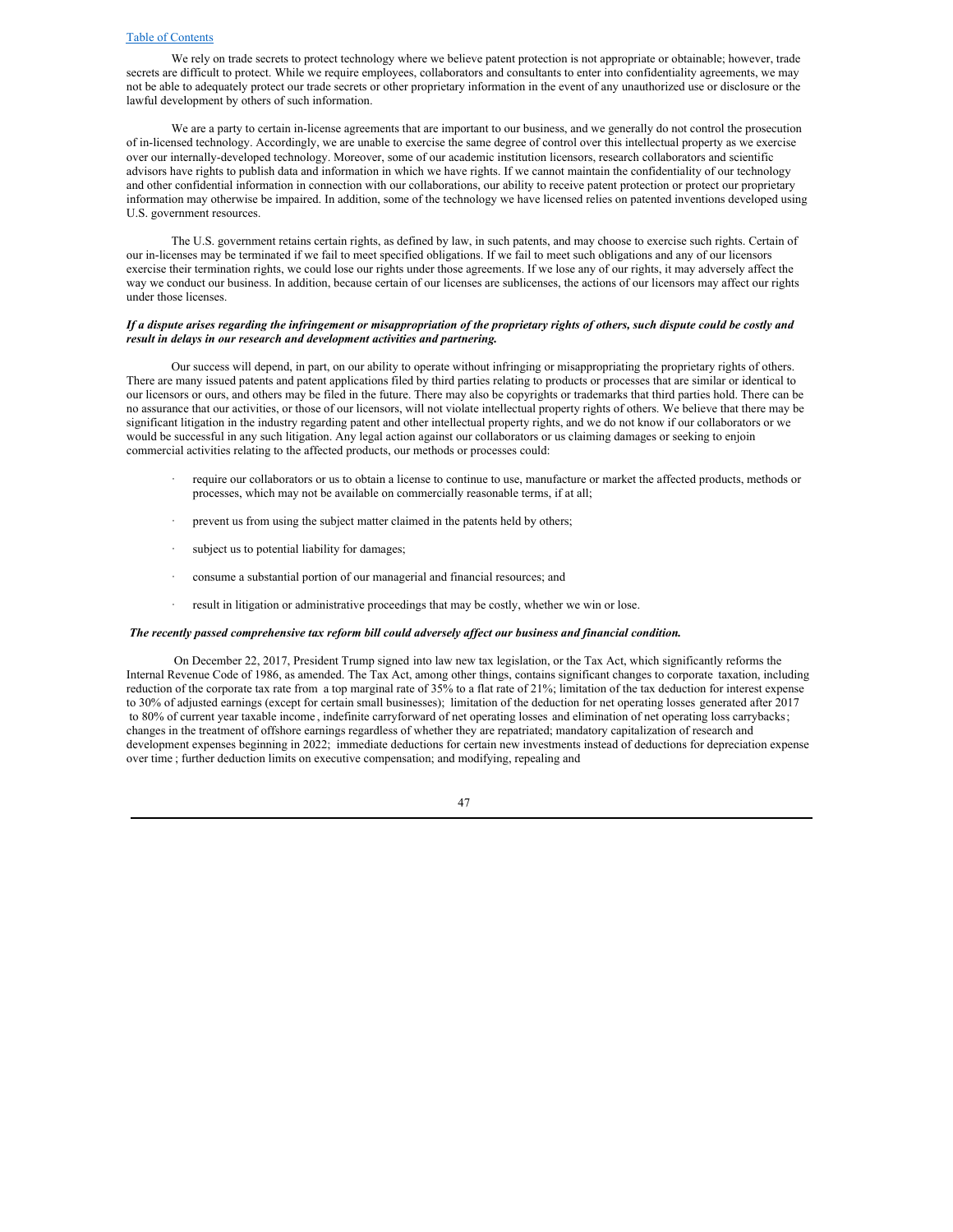creating many other business deductions and credits, including the reduction in the orphan drug credit from 50% to 25% of qualifying expenditures. Our federal net operating loss carryovers will be carried forward indefinitely pursuant to the Tax Act. We continue to examine the impact this tax reform legislation may have on our business. Notwithstanding the reduction in the corporate income tax rate, the overall impact of the Tax Act is uncertain and our business and financial condition could be adversely affected. The impact of this tax reform on holders of our common stock is also uncertain and could be adverse. This periodic report does not discuss any such tax legislation or the manner in which it might affect us or our stockholders in the future. We urge our stockholders to consult with their legal and tax advisors with respect to such legislation.

#### Our ability to use net operating losses and certain other tax attributes is uncertain and may be limited.

Our ability to use our federal and state net operating losses to offset potential future taxable income and related income taxes that would otherwise be due is dependent upon our generation of future taxable income before the expiration dates of the net operating losses, and we cannot predict with certainty when, or whether, we will generate sufficient taxable income to use all of our net operating losses. Federal net operating losses generated prior to 2018 will continue to be governed by the net operating loss tax rules as they existed prior to the adoption of the new Tax Act, which means that generally they will expire 20 years after they were generated if not used prior thereto. Many states have similar laws. Accordingly, our federal and state net operating losses could expire unused and be unavailable to offset future income tax liabilities. Under the newly enacted Tax Act, federal net operating losses incurred in 2018 and in future years may be carried forward indefinitely, but the deductibility of such federal net operating losses is limited to 80% of current year taxable income. It is uncertain if and to what extent various states will conform to the newly enacted federal tax law. In addition, utilization of net operating losses to offset potential future taxable income and related income taxes that would otherwise be due is subject to annual limitations under the "ownership change" provisions of Sections 382 and 383 of the Internal Revenue Code of 1986, as amended (Internal Revenue Code) and similar state provisions, which may result in the expiration of net operating losses before future utilization. In general, under the Code, if a corporation undergoes an "ownership change," generally defined as a greater than 50% change (by value) in its equity ownership over a three-year period, the corporation's ability to use its pre-change net operating losses and other pre-change tax attributes (such as research and development credit carryforwards) to offset its post-change taxable income or taxes may be limited. Our equity offerings and other changes in our stock ownership, some of which are outside of our control, may have resulted or could in the future result in an ownership change. Although we have completed studies to provide reasonable assurance that an ownership change limitation would not apply, we cannot be certain that a taxing authority would reach the same conclusion. If, after a review or audit, an ownership change limitation were to apply, utilization of our domestic net operating losses and tax credit carryforwards could be limited in future periods and a portion of the carryforwards could expire before being available to reduce future income tax liabilities.

#### Because we expect to be dependent upon collaborative and license agreements, we might not meet our strategic objectives.

Our ability to generate revenue in the near term depends on the timing of recognition of certain upfront payments, achievement of certain payment triggering events with our existing collaboration agreements and our ability to enter into additional collaborative agreements with third parties. Our ability to enter into new collaborations and the revenue, if any, that may be recognized under these collaborations is highly uncertain. If we are unable to enter into one or more new collaborations, our business prospects could be harmed, which could have an immediate adverse effect on our ability to continue to develop our compounds and on the trading price of our stock. Our ability to enter into a collaboration may be dependent on many factors, such as the results of our clinical trials, competitive factors and the fit of one of our programs with another company's risk tolerance, including toward regulatory issues, patent portfolio, clinical pipeline, the stage of the available data, particularly if it is early, overall corporate goals and financial position.

To date, a portion of our revenues have been related to the research or transition phase of each of our collaborative agreements. Such revenues are for specified periods, and the impact of such revenues on our results of operations is at least partially offset by corresponding research costs. Following the completion of the research or transition phase of each collaborative agreement, additional revenues may come only from payments triggered by milestones and/or the achievement of other contingent events, and royalties, which may not be paid, if at all, until certain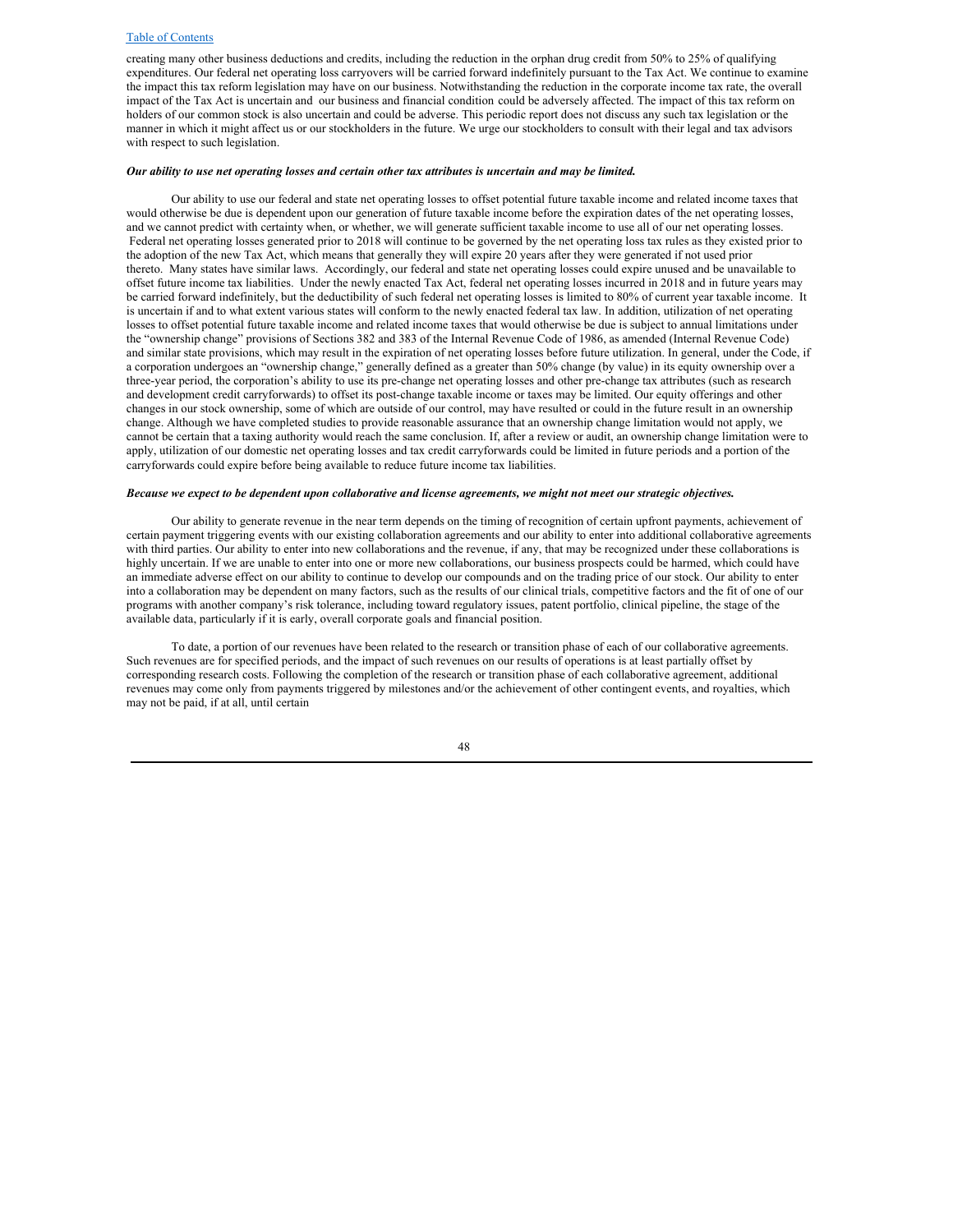conditions are met. This risk is heightened due to the fact that unsuccessful research efforts may preclude us from receiving any contingent payments under these agreements. Our receipt of revenues from collaborative arrangements is also significantly affected by the timing of efforts expended by us and our collaborators and the timing of lead compound identification. We have received payments from our collaborations with Aclaris, BMS, AZ, BerGenBio, Janssen Pharmaceutica N.V., a division of Johnson & Johnson, Novartis Pharma A.G., Daiichi, Merck & Co., Inc., Merck Serono and Pfizer. Under many agreements, future payments may not be earned until the collaborator has advanced product candidates into clinical testing, which may never occur or may not occur until some time well into the future. If we are not able to generate revenue under our collaborations when and in accordance with our expectations or the expectations of industry analysts, this failure could harm our business and have an immediate adverse effect on the trading price of our common stock.

Our business requires us to generate meaningful revenue from royalties and licensing agreements. To date, we have not received any revenue from royalties for the commercial sale of drugs, and we do not know when we will receive any such revenue, if at all.

## Securities class action lawsuits or other litigation could result in substantial damages and may divert management's time and attention *from our business.*

We have been subject to class action lawsuits in the past, including a securities class action lawsuit commenced in the United States District Court for the Northern District of California in February 2009, that was ultimately dismissed in November 2012. However, we may be subject to similar or completely unrelated claims in the future, such as those that might occur if there was to be a change in our corporate strategy. These and other lawsuits are subject to inherent uncertainties, and the actual costs to be incurred relating to the lawsuit will depend upon many unknown factors. The outcome of litigation is necessarily uncertain, and we could be forced to expend significant resources in the defense of such suits, and we may not prevail. Monitoring and defending against legal actions is time-consuming for our management and detracts from our ability to fully focus our internal resources on our business activities. In addition, we may incur substantial legal fees and costs in connection with any such litigation. We have not established any reserves for any potential liability relating to any such potential lawsuits. It is possible that we could, in the future, incur judgments or enter into settlements of claims for monetary damages. A decision adverse to our interests on any such actions could result in the payment of substantial damages, or possibly fines, and could have a material adverse effect on our cash flow, results of operations and financial position.

#### *Global economic conditions could adversely impact our business.\**

The U.S. government has indicated its intent to alter its approach to international trade policy and in some cases to renegotiate, or potentially terminate, certain existing bilateral or multi-lateral trade agreements and treaties with foreign countries, including the North American Free Trade Agreement ("NAFTA"). In addition, the U.S. government has initiated or is considering imposing tariffs on certain foreign goods. Related to this action, certain foreign governments, including China, have instituted or are considering imposing tariffs on certain U.S. goods. It remains unclear what the U.S. Administration or foreign governments will or will not do with respect to tariffs, NAFTA or other international trade agreements and policies. A trade war or other governmental action related to tariffs or international trade agreements or policies has the potential to disrupt our research activities, affect our suppliers and/or the U.S. economy or certain sectors thereof and, thus, could adversely impact our businesses.

## If our competitors develop technologies that are more effective than ours, our commercial opportunity will be reduced or eliminated.

The biotechnology and pharmaceutical industries are intensely competitive and subject to rapid and significant technological change. Many of the drugs that we are attempting to discover will be competing with existing therapies. In addition, a number of companies are pursuing the development of pharmaceuticals that target the same diseases and conditions that we are targeting. For example, there are existing therapies and drug candidates in development for the treatment of ITP that may be alternative therapies to fostamatinib. We face, and will continue to face, intense competition from pharmaceutical and biotechnology companies, as well as from academic and research institutions and government agencies, both in the United States and abroad. Some of these competitors are pursuing the development of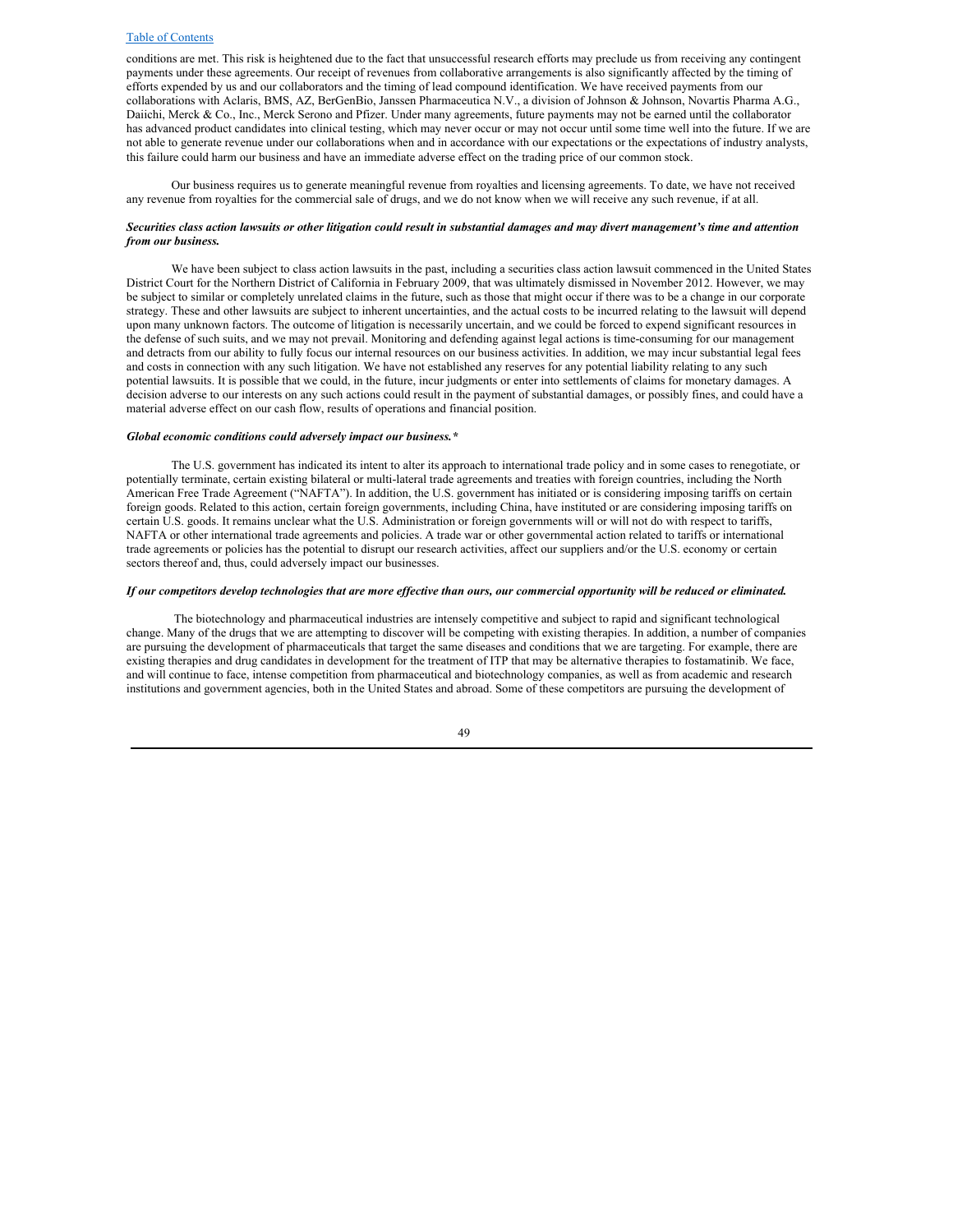pharmaceuticals that target the same diseases and conditions as our research programs. Our major competitors include fully integrated pharmaceutical companies that have extensive drug discovery efforts and are developing novel small-molecule pharmaceuticals. We also face significant competition from organizations that are pursuing the same or similar technologies, including the discovery of targets that are useful in compound screening, as the technologies used by us in our drug discovery efforts.

Competition may also arise from:

- new or better methods of target identification or validation;
- · other drug development technologies and methods of preventing or reducing the incidence of disease;
- new small molecules; or
- other classes of therapeutic agents.

Our competitors or their collaborative partners may utilize discovery technologies and techniques or partner with collaborators in order to develop products more rapidly or successfully than we or our collaborators are able to do. Many of our competitors, particularly large pharmaceutical companies, have substantially greater financial, technical and human resources and larger research and development staffs than we do. In addition, academic institutions, government agencies and other public and private organizations conducting research may seek patent protection with respect to potentially competitive products or technologies and may establish exclusive collaborative or licensing relationships with our competitors.

We believe that our ability to compete is dependent, in part, upon our ability to create, maintain and license scientifically-advanced technology and upon our and our collaborators' ability to develop and commercialize pharmaceutical products based on this technology, as well as our ability to attract and retain qualified personnel, obtain patent protection or otherwise develop proprietary technology or processes and secure sufficient capital resources for the expected substantial time period between technological conception and commercial sales of products based upon our technology. The failure by any of our collaborators or us in any of those areas may prevent the successful commercialization of our potential drug targets.

Many of our competitors, either alone or together with their collaborative partners, have significantly greater experience than we do in:

- identifying and validating targets;
- screening compounds against targets; and
- undertaking preclinical testing and clinical trials.

Accordingly, our competitors may succeed in obtaining patent protection, identifying or validating new targets or discovering new drug compounds before we do.

Our competitors might develop technologies and drugs that are more effective or less costly than any that are being developed by us or that would render our technology and product candidates obsolete and noncompetitive. In addition, our competitors may succeed in obtaining the approval of the FDA or other regulatory agencies for product candidates more rapidly. Companies that complete clinical trials, obtain required regulatory agency approvals and commence commercial sale of their drugs before us may achieve a significant competitive advantage, including certain patent and FDA marketing exclusivity rights that would delay or prevent our ability to market certain products. Any drugs resulting from our research and development efforts, or from our joint efforts with our existing or future collaborative partners, might not be able to compete successfully with competitors' existing or future products or obtain regulatory approval in the United States or elsewhere.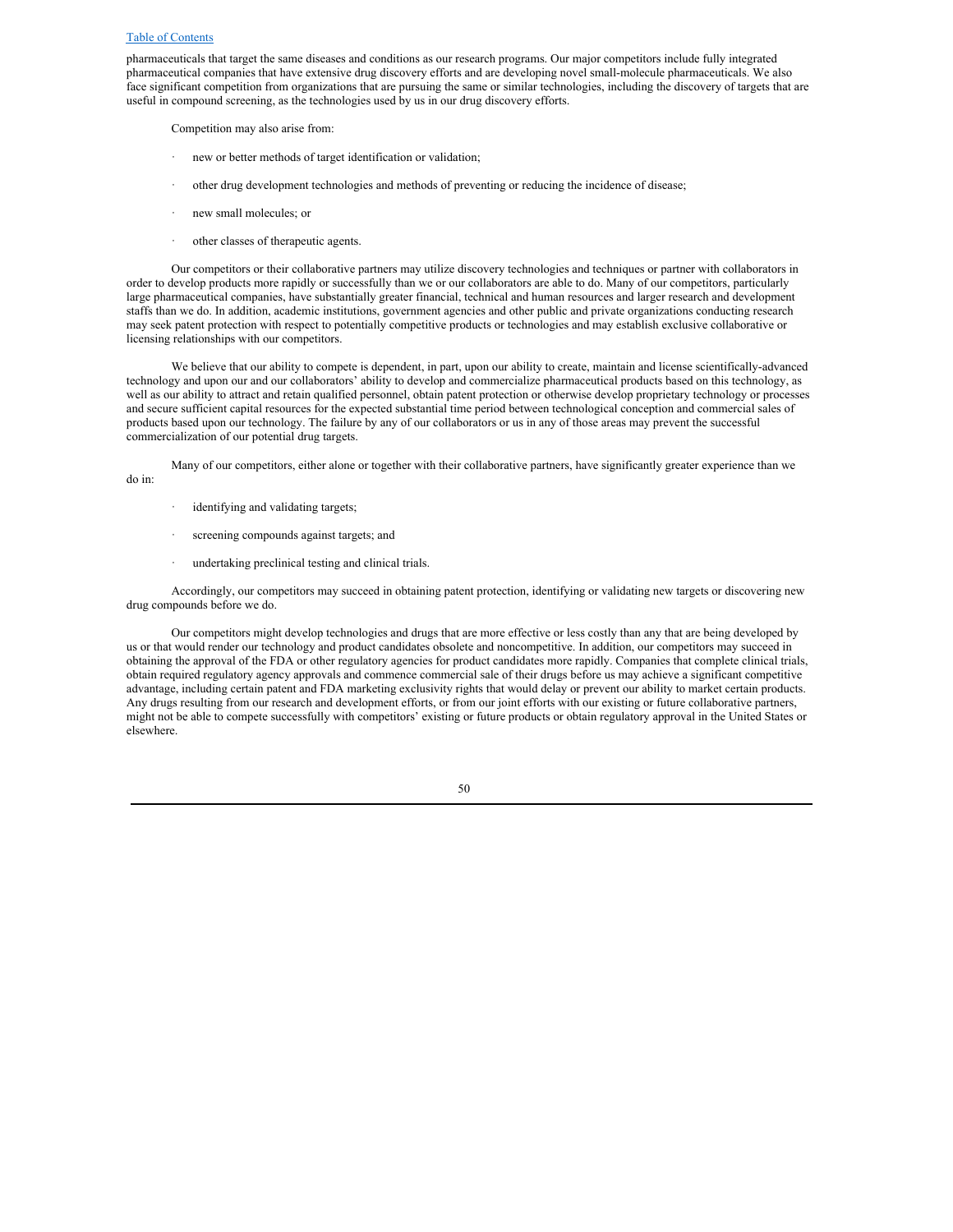We face and will continue to face intense competition from other companies for collaborative arrangements with pharmaceutical and biotechnology companies, for establishing relationships with academic and research institutions and for licenses to additional technologies. These competitors, either alone or with their collaborative partners, may succeed in developing technologies or products that are more effective than ours.

Our ability to compete successfully will depend, in part, on our ability to:

- identify and validate targets;
- · discover candidate drug compounds that interact with the targets we identify;
- · attract and retain scientific and product development personnel;
- · obtain patent or other proprietary protection for our new drug compounds and technologies; and
- enter commercialization agreements for our new drug compounds.

#### Our stock price may be volatile, and our stockholders' investment in our common stock could decline in value.\*

The market prices for our common stock and the securities of other biotechnology companies have been highly volatile and may continue to be highly volatile in the future. The following factors, in addition to other risk factors described in this section, may have a significant impact on the market price of our common stock:

- the progress and success of our clinical trials and preclinical activities (including studies and manufacture of materials) of our product candidates conducted by us;
- the receipt or failure to receive the additional funding necessary to conduct our business;
- selling by large stockholders;
- presentations of detailed clinical trial data at medical and scientific conferences and investor perception thereof;
- · announcements of technological innovations or new commercial products by our competitors or us;
- developments concerning proprietary rights, including patents;
- developments concerning our collaborations;
- publicity regarding actual or potential medical results relating to products under development by our competitors or us;
- regulatory developments in the United States and foreign countries;
- litigation or arbitration;
- economic and other external factors or other disaster or crisis; and
- period-to-period fluctuations in financial results.

## If we fail to continue to meet the listing standards of Nasdaq, our common stock may be delisted, which could have a material adverse *ef ect on the liquidity of our common stock.*

Our common stock is currently listed on the Nasdaq Global Market. The Nasdaq Stock Market LLC has requirements that a company must meet in order to remain listed on Nasdaq. In particular, Nasdaq rules require us to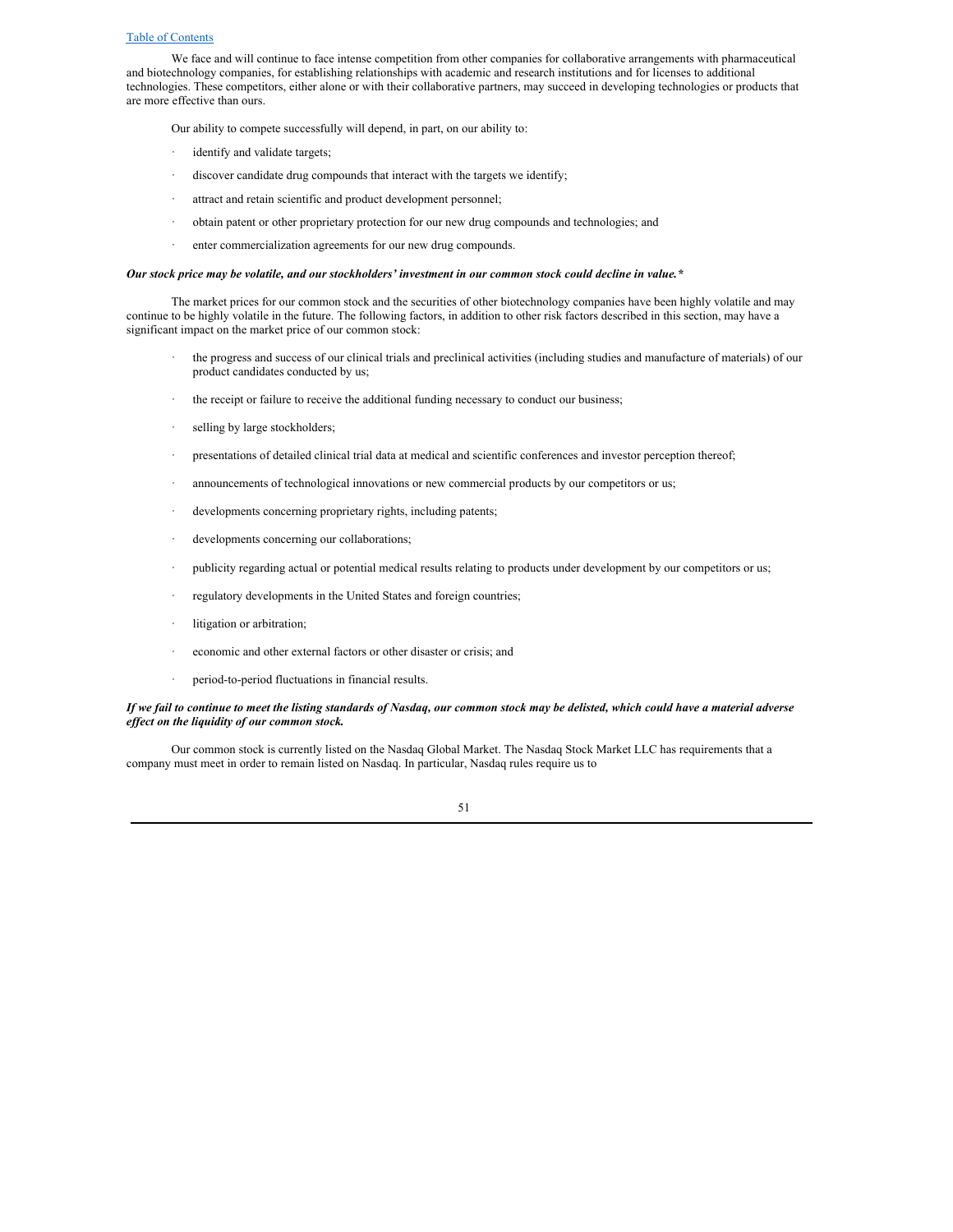maintain a minimum bid price of \$1.00 per share of our common stock. If the closing bid price of our common stock were to fall below \$1.00 per share for 30 consecutive trading days or we do not meet other listing requirements, we would fail to be in compliance with Nasdaq listing standards. There can be no assurance that we will continue to meet the minimum bid price requirement, or any other requirement in the future. If we fail to meet the minimum bid price requirement, The Nasdaq Stock Market LLC may initiate the delisting process with a notification letter. If we were to receive such a notification, we would be afforded a grace period of 180 calendar days to regain compliance with the minimum bid price requirement. In order to regain compliance, shares of our common stock would need to maintain a minimum closing bid price of at least \$1.00 per share for a minimum of 10 consecutive trading days. In addition, we may be unable to meet other applicable Nasdaq listing requirements, including maintaining minimum levels of stockholders' equity or market values of our common stock in which case, our common stock could be delisted. If our common stock were to be delisted, the liquidity of our common stock would be adversely affected and the market price of our common stock could decrease.

# The vote by the United Kingdom (U.K.) electorate in favor of the U.K.'s exit from the European Union (E.U.) could adversely impact our *business, results of operations and financial condition.*

The passage of the referendum on the U.K.'s membership in the E.U., referred to as "Brexit," in June 2016 resulted in a determination that the U.K. should exit the E.U. In March 2017, the U.K. government initiated the withdrawal process, with the U.K. scheduled to exit the E.U. by April 2019. Such an exit from the E.U. could cause uncertainty in the credit markets and financial services industry which could result to lower interest paid on certain of our investments and the value of certain securities we hold may decline in the future, which could negatively affect our financial condition, results of operations and cash flow, as well as limit our future access to the capital markets. The Brexit could also cause disruptions to and create uncertainty surrounding the business environment in which we operate. For example, we conduct clinical trials in the U.K. and other E.U. member states. Although the terms of U.K.'s exit from and its future relationship with E.U. are unknown, it is possible that there will be increased regulatory complexities which can disrupt the timing of our clinical trials and regulatory approvals, if any, of our current and future product candidates.

#### If product liability lawsuits are successfully brought against us, we may incur substantial liabilities and may be required to limit *commercialization of our products.*

The testing and marketing of medical products and the sale of any products for which we obtain marketing approval exposes us to the risk of product liability claims. Product liability claims might be brought against us by consumers, health care providers, pharmaceutical companies or others selling or otherwise coming into contact with our products. If we cannot successfully defend ourselves against product liability claims, we may incur substantial liabilities or be required to limit commercialization of our products. We carry product liability insurance that is limited in scope and amount and may not be adequate to fully protect us against product liability claims. If and when we obtain marketing approval for our product candidates, we intend to expand our insurance coverage to include the sale of commercial products; however, we may be unable to obtain product liability insurance on commercially reasonable terms or in adequate amounts. Our inability to obtain sufficient product liability insurance at an acceptable cost to protect against potential product liability claims could prevent or inhibit the commercialization of pharmaceutical products we develop, alone or with corporate collaborators. We, or our corporate collaborators, might not be able to obtain insurance at a reasonable cost, if at all. While under various circumstances we are entitled to be indemnified against losses by our corporate collaborators, indemnification may not be available or adequate should any claim arise.

## We depend on various scientific consultants and advisors for the success and continuation of our research and development efforts.

We work extensively with various scientific consultants and advisors. The potential success of our drug discovery and development programs depends, in part, on continued collaborations with certain of these consultants and advisors. We, and various members of our management and research staff, rely on certain of these consultants and advisors for expertise in our research, regulatory and clinical efforts. Our scientific advisors are not our employees and may have commitments to, or consulting or advisory contracts with, other entities that may limit their availability to us. We do not know if we will be able to maintain such consulting agreements or that such scientific advisors will not enter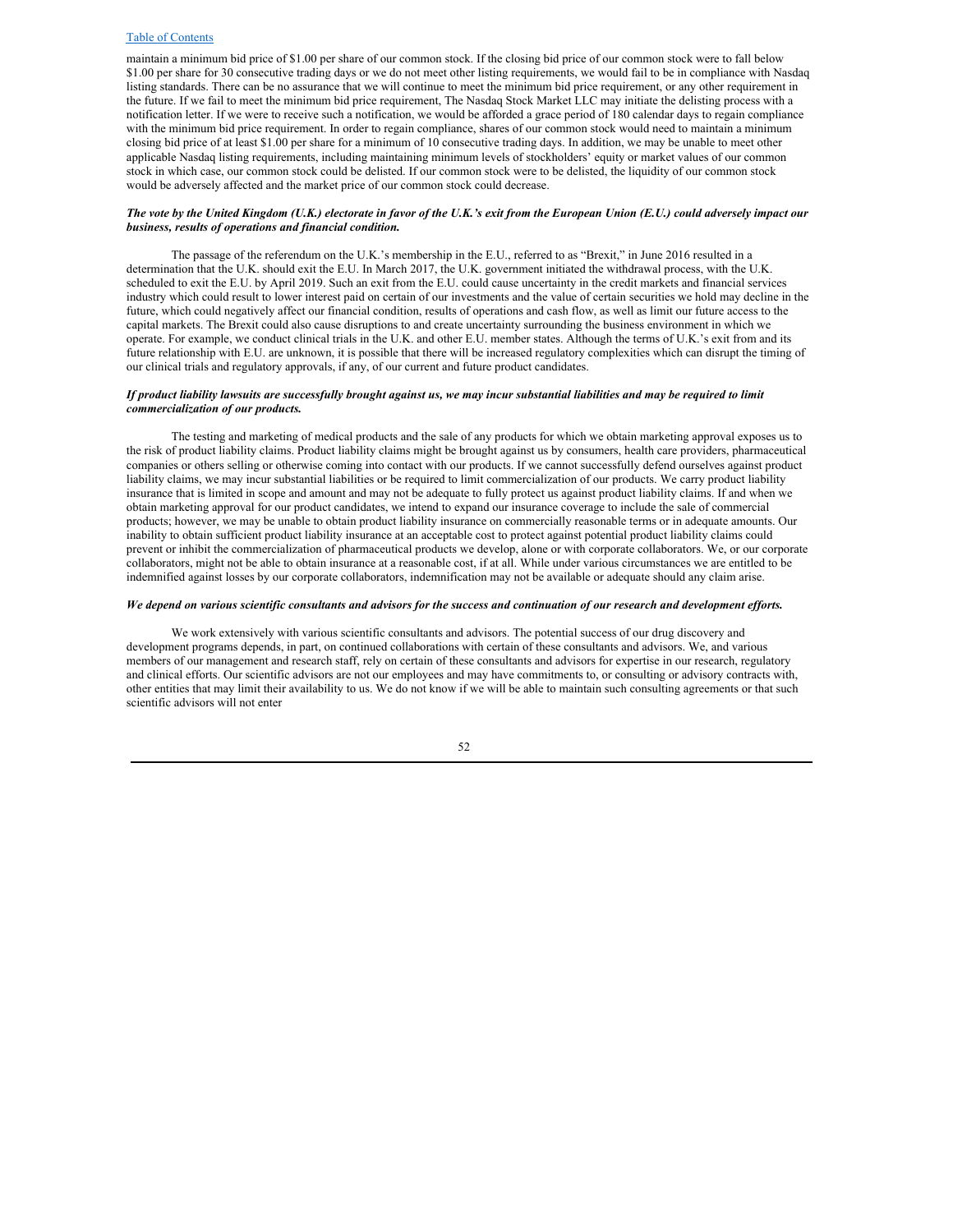into consulting arrangements, exclusive or otherwise, with competing pharmaceutical or biotechnology companies, any of which would have a detrimental impact on our research objectives and could have a material adverse effect on our business, financial condition and results of operations.

#### If we use biological and hazardous materials in a manner that causes injury or violates laws, we may be liable for damages, penalties or *fines.*

Our research and development activities involve the controlled use of potentially harmful biological materials as well as hazardous materials, chemicals and various radioactive compounds. We cannot completely eliminate the risk of accidental contamination or injury from the use, storage, handling or disposal of these materials. In the event of contamination or injury, we could be held liable for damages that result or for penalties or fines that may be imposed, and such liability could exceed our resources. We are also subject to federal, state and local laws and regulations governing the use, storage, handling and disposal of these materials and specified waste products. The cost of compliance with, or any potential violation of, these laws and regulations could be significant.

# Our internal computer systems, or those used by our contract research organizations or other contractors or consultants, may fail or *suf er security breaches.*

Despite the implementation of security measures, our internal computer systems and those of our contract research organizations and other contractors and consultants are vulnerable to damage from computer viruses, unauthorized access, natural disasters, terrorism, war and telecommunication and electrical failures. While we have not experienced any such system failure, accident or security breach to date, if such an event were to occur and cause interruptions in our operations, it could result in a disruption of our drug development programs. For example, the loss of clinical trial data from completed or ongoing clinical trials for a product candidate could result in delays in our regulatory approval efforts and significantly increase our costs to recover or reproduce the data. To the extent that any disruption or security breach were to result in a loss of or damage to our data or applications, or inappropriate disclosure of confidential or proprietary information, we could incur liability and the further development of any product candidates could be delayed.

## Our facilities are located near known earthquake fault zones, and the occurrence of an earthquake or other catastrophic disaster could *cause damage to our facilities and equipment, which could require us to cease or curtail operations.*

Our facilities are located in the San Francisco Bay Area near known earthquake fault zones and are vulnerable to significant damage from earthquakes. We are also vulnerable to damage from other types of disasters, including fires, floods, power loss, communications failures and similar events. If any disaster were to occur, our ability to operate our business at our facilities would be seriously, or potentially completely, impaired, and our research could be lost or destroyed. In addition, the unique nature of our research activities and of much of our equipment could make it difficult for us to recover from a disaster. The insurance we maintain may not be adequate to cover our losses resulting from disasters or other business interruptions.

# Future equity issuances or a sale of a substantial number of shares of our common stock may cause the price of our common stock to *decline.\**

Because we will continue to need additional capital in the future to continue to expand our business and our research and development activities, among other things, we may conduct additional equity offerings. For example, under the universal shelf registration statement filed by us in March 2018 and declared effective by the SEC in April 2018, we may offer and sell any combination of common stock, preferred stock, debt securities and warrants in one or more offerings, up to a cumulative value of \$200 million. To date, we have \$137.6 million remaining under such universal shelf registration statement. If we or our stockholders sell, or if it is perceived that we or they will sell, substantial amounts of our common stock (including shares issued upon the exercise of options and warrants) in the public market, the market price of our common stock could fall. A decline in the market price of our common stock could make it more difficult for us to sell equity or equity-related securities in the future at a time and price that we deem appropriate. Furthermore, if we obtain funds through a credit facility or through the issuance of debt or preferred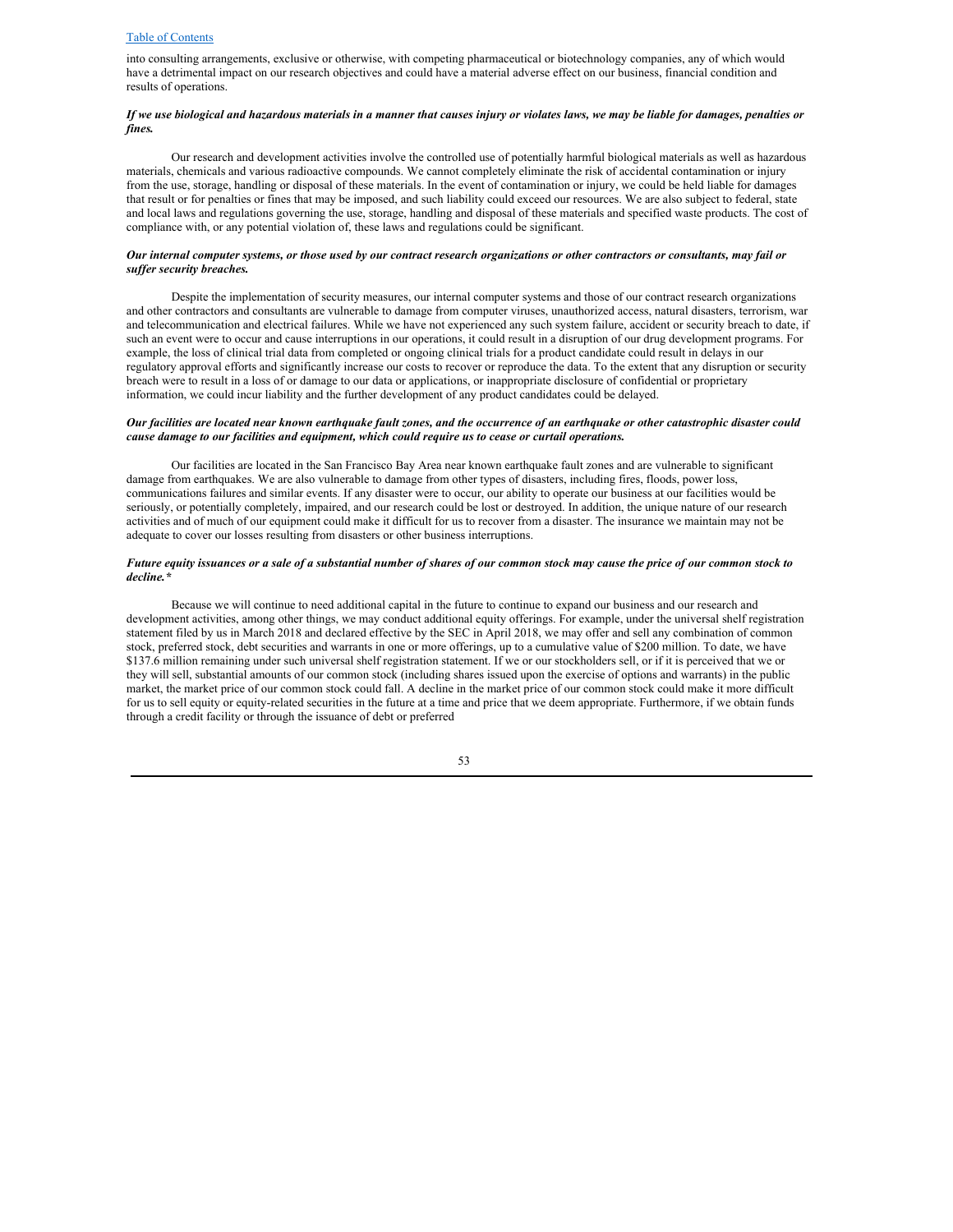securities, these securities would likely have rights senior to the rights of our common stockholders, which could impair the value of our common stock.

## Anti-takeover provisions in our charter documents and under Delaware law may make an acquisition of us, which may be beneficial to *our stockholders, more dif icult.*

Provisions of our amended and restated certificate of incorporation and bylaws, as well as provisions of Delaware law, could make it more difficult for a third party to acquire us, even if doing so would benefit our stockholders. These provisions:

- establish that members of the board of directors may be removed only for cause upon the affirmative vote of stockholders owning a majority of our capital stock;
- authorize the issuance of "blank check" preferred stock that could be issued by our board of directors to increase the number of outstanding shares and thwart a takeover attempt;
- · limit who may call a special meeting of stockholders;
- · prohibit stockholder action by written consent, thereby requiring all stockholder actions to be taken at a meeting of our stockholders;
- · establish advance notice requirements for nominations for election to the board of directors or for proposing matters that can be acted upon at stockholder meetings;
- · provide for a board of directors with staggered terms; and
- provide that the authorized number of directors may be changed only by a resolution of our board of directors.

In addition, Section 203 of the Delaware General Corporation Law, which imposes certain restrictions relating to transactions with major stockholders, may discourage, delay or prevent a third party from acquiring us.

## **Item 2. Unregistered Sales of Equity Securities and Use of Proceeds**

None.

| Item 3.         | <b>Defaults Upon Senior Securities</b> |
|-----------------|----------------------------------------|
| None.           |                                        |
| Item 4.         | <b>Mine Safety Disclosures</b>         |
| Not applicable. |                                        |
| Item 5.         | <b>Other Information</b>               |
| None.           |                                        |
|                 |                                        |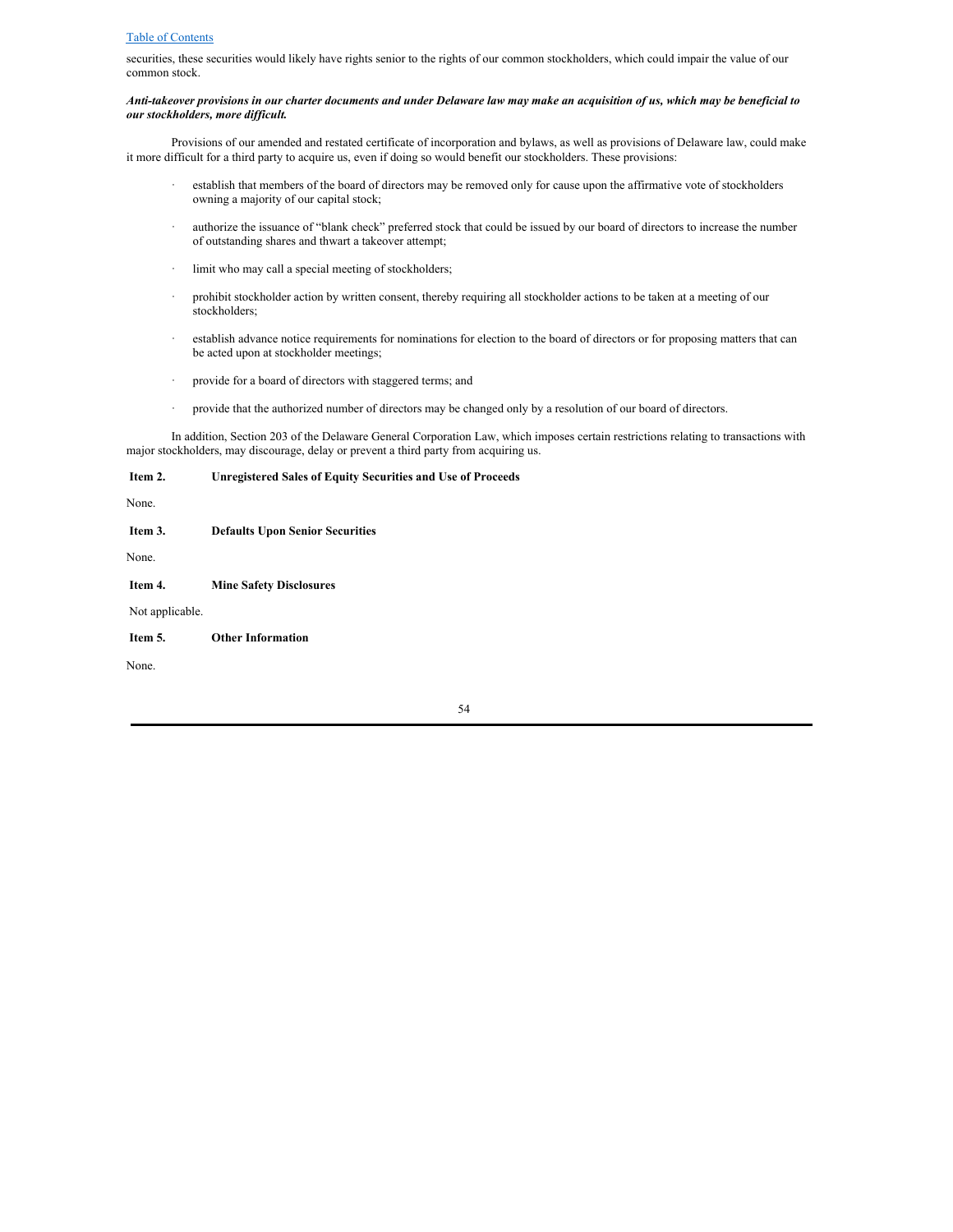# **Item 6. Exhibits**

The exhibits listed on the accompanying index to exhibits are filed or incorporated by reference (as stated therein) as part of this Quarterly Report on Form 10-Q.

| Exhibit<br><b>Number</b> | <b>Description of Document</b>                                                                                                                                           |
|--------------------------|--------------------------------------------------------------------------------------------------------------------------------------------------------------------------|
| 3.1                      | Amended and Restated Certificate of Incorporation. (1)                                                                                                                   |
| 3.2                      | Amended and Restated Bylaws. (2)                                                                                                                                         |
| 4.1                      | Form of warrant to purchase shares of common stock. (3)                                                                                                                  |
| 4.2                      | Specimen Common Stock Certificate. (4)                                                                                                                                   |
| 4.3                      | Warrant issued to HCP BTC, LLC for the purchase of shares of common stock. (5)                                                                                           |
| $10.1 + \#$              | <b>Executive Severance Plan</b>                                                                                                                                          |
| 31.1#                    | Certification required by Rule 13a-14(a) or Rule 15d-14(a) of the Exchange Act.                                                                                          |
| 31.2#                    | Certification required by Rule 13a-14(a) or Rule 15d-14(a) of the Exchange Act.                                                                                          |
| 32.1#                    | Certification required by Rule 13a-14(b) or Rule 15d-14(b) of the Exchange Act and Section 1350 of Chapter 63 of Title<br>18 of the United States Code (18 U.S.C. 1350). |
| 101.INS                  | <b>XBRL</b> Instance Document                                                                                                                                            |
| 101.SCH                  | XBRL Taxonomy Extension Schema Document                                                                                                                                  |
| 101.CAL                  | XBRL Taxonomy Extension Calculation Linkbase Document                                                                                                                    |
| 101.LAB                  | XBRL Taxonomy Extension Labels Linkbase Document                                                                                                                         |
| 101.PRE                  | XBRL Taxonomy Extension Presentation Linkbase Document                                                                                                                   |
| 101.DEF                  | XBRL Taxonomy Extension Definition Linkbase Document                                                                                                                     |
| $^{+}$<br>$-1$           | Management contract or compensatory plan.                                                                                                                                |

# Filed herewith

(1) Filed as an exhibit to Rigel's Current Report on Form 8-K (No. 000-29889) filed on May 29, 2012, and incorporated herein by reference.

- (2) Filed as an exhibit to Rigel's Current Report on Form 8-K (No. 000-29889) filed on February 2, 2007, and incorporated herein by reference.
- (3) Filed as an exhibit to Rigel's Registration Statement on Form S-1 (No. 333-45864), as amended, and incorporated herein by reference.
- (4) Filed as an exhibit to Rigel's Current Report on Form 8-K (No. 000-29889) filed on June 24, 2003, and incorporated herein by reference.
- (5) Filed as an exhibit to Rigel's Quarterly Report on Form 10-Q (No. 000-29889) for the quarter ended March 31, 2009, and incorporated herein by reference.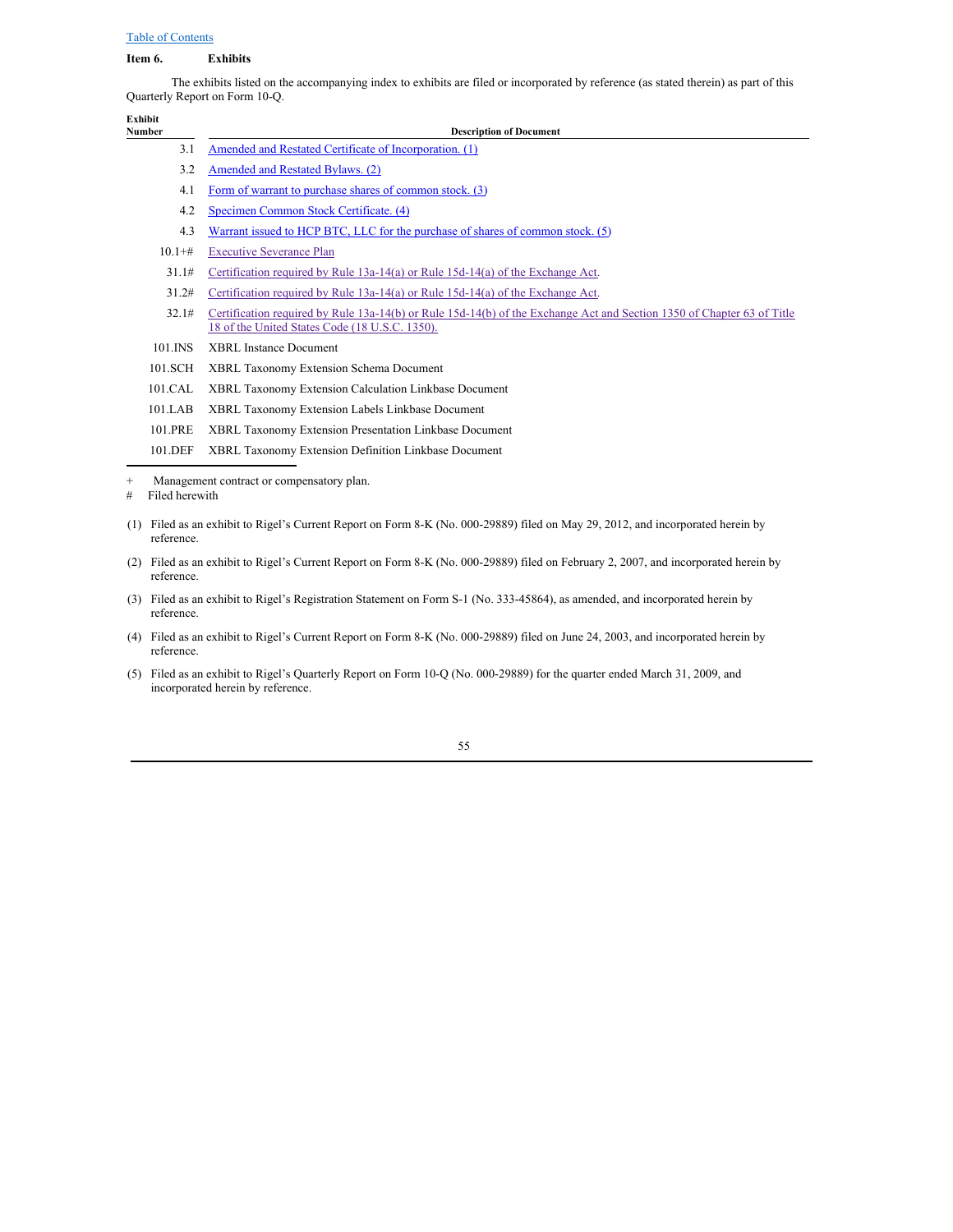# **SIGNATURES**

Pursuant to the requirements of the Securities Exchange Act of 1934, as amended, the registrant has duly caused this report to be signed on its behalf by the undersigned, thereunto duly authorized.

RIGEL PHARMACEUTICALS, INC.

| By: | /s/ RAUL R. RODRIGUEZ         |
|-----|-------------------------------|
|     | Raul R. Rodriguez             |
|     | Chief Executive Officer       |
|     | (Principal Executive Officer) |
|     | Date: May 1, 2018             |

By: /s/ NELSON D. CABATUAN Nelson D. Cabatuan Interim Principal Accounting Officer

Date: May 1, 2018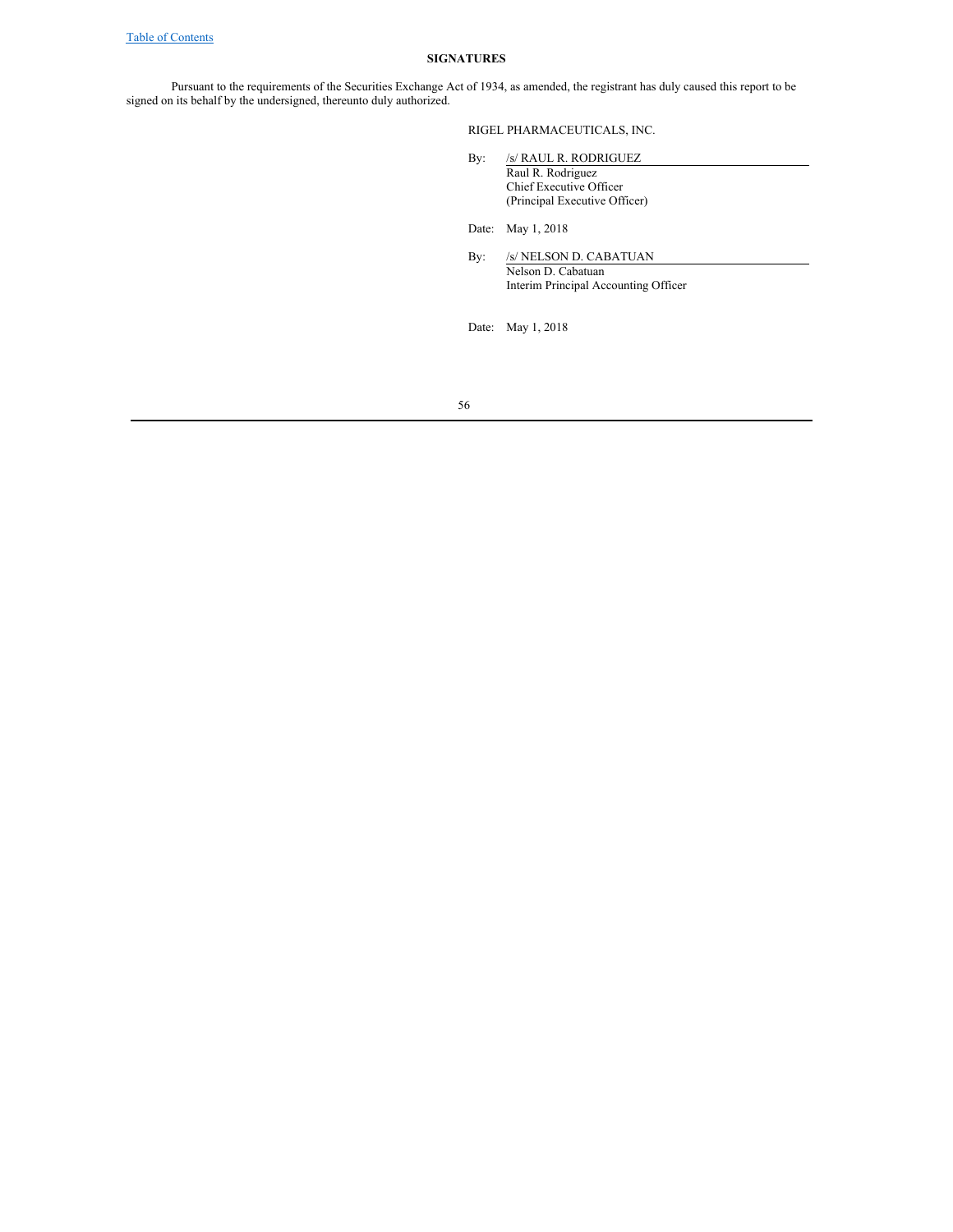#### **RIGEL PHARMACEUTICALS, INC.**

### **EXECUTIVE SEVERANCE PLAN**

#### **Section 1. Introduction.**

The Rigel Pharmaceuticals, Inc. Executive Severance Plan (the "*Plan*") is established effective January 24, 2018. The purpose of the Plan is to provide for the payment of severance benefits to certain eligible executives of Rigel Pharmaceuticals, Inc. (the "Company") who meet the eligibility criteria set forth in Section 2(a) below. This with respect to COC Qualifying Terminations or Non-COC Qualifying Terminations (as defined below), whether formal or informal, written or unwritten, previously announced or maintained by the Company. This Plan document also is the Summary Plan Description for the Plan.

#### **Section 2. Eligibility For Benefits.**

**(a) General Rules.** Subject to the requirements of the Plan, the Company will grant the severance benefits described in Section 3 to Eligible Employees.

**(1) Definition of "Eligible Employee."** For purposes of this Plan, an Eligible Employee is an employee of the Company serving as an Executive Officer (as defined in 3b-7 of the General Rules and Regulations promulgated under the Securities Exchange Act of 1934, as amended, and qualifying for treatment as an officer under Section 16 of the Security Exchange Act of 1934, as amended) at the time he or she suffers a "Qualifying Termination" (as defined below). The Plan Administrator shall make the determination of whether an employee is an Eligible Employee, and such determination shall be binding and conclusive on all persons. Temporary employees and independent contractors are not eligible for severance benefits under the Plan.

**(2) Obligations of Eligible Employees.** In order to receive any benefits under the Plan:

**(i)** the Eligible Employee must remain on the job and satisfactorily provide services to the Company until his or her date of termination;

**(ii)** the Eligible Employee must execute and return to the Company a general waiver and release in substantially the form attached hereto as Exhibit A, Exhibit B or Exhibit C, as applicable, within the time frame set forth therein (the "Release") and such release must become effective in accordance with its terms but not later than the 60th day following the termination of employment (with the Company having the authority, in its discretion, to modify the form of the required release to comply with applicable law and to determine the form of the required release, which may be incorporated into a termination agreement or other agreement with the Eligible Employee) and notwithstanding the payment schedules set forth in Appendix A and Appendix B, no benefits will be paid prior to the effective date of the Release (th payment related to the effectiveness of the Release, with the balance of the benefits being paid as originally scheduled; and

**(iii)** the Eligible Employee must remain in compliance with his or her continuing obligations to the Company, including obligations under his or her Employee Proprietary Information and Inventions Assignment Agreement (such form, or any similar form, the "*Proprietary Agreement*").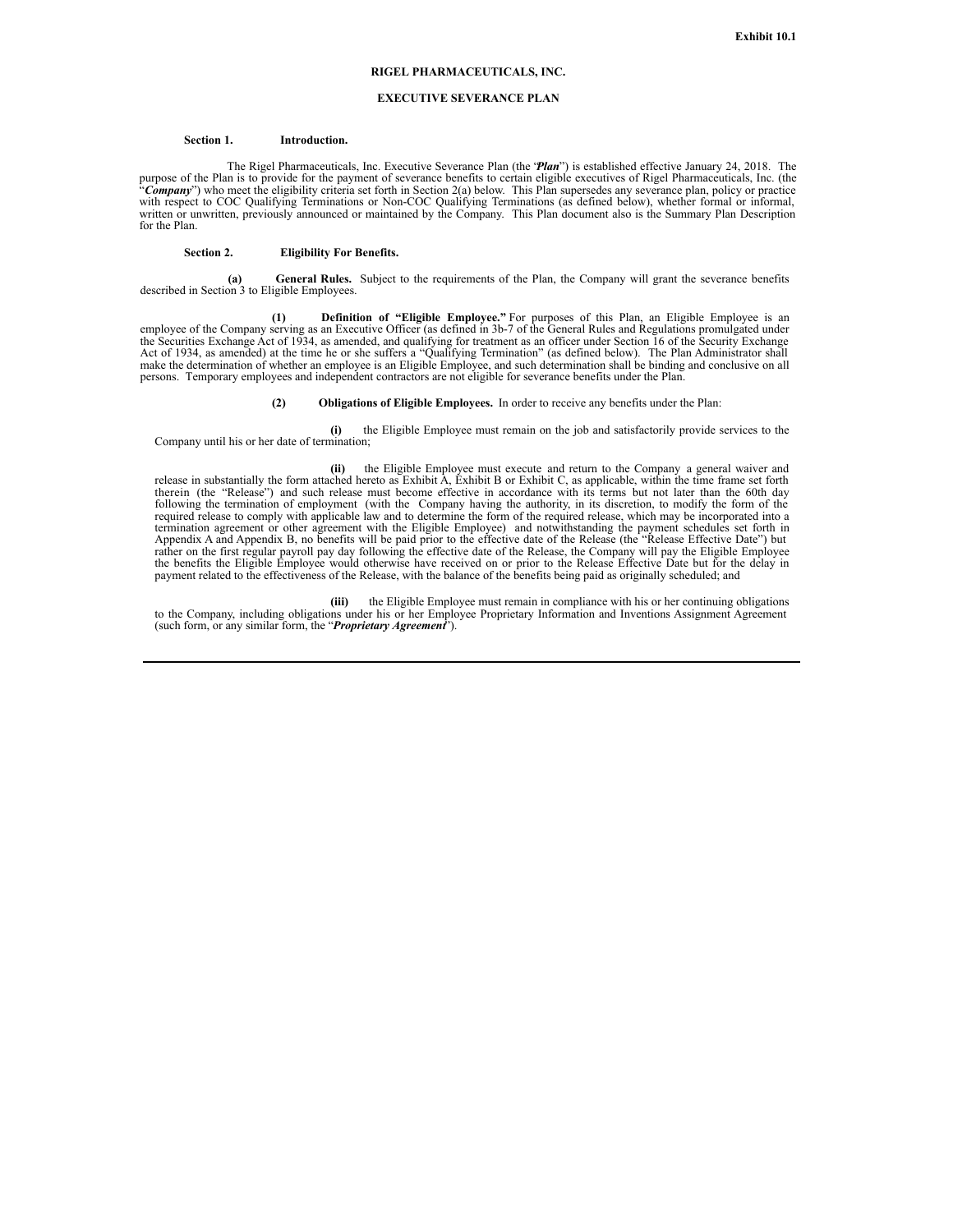**(b) Exceptions to Benefit Entitlement.** An employee who otherwise is an Eligible Employee will not receive benefits under the Plan (or will receive reduced benefits under the Plan) in the following circumstances, as determined by the Company in its sole discretion:

**(1)** The employee is covered by any other severance or separation pay plan, policy or practice of the Company or has executed an individually negotiated employment contract or agreement with the Company relating to severance benefits, in either case with respect to severance benefits payable upon an event that constitutes a Qualifying Termination (used herein as defined herein), and such agreement, plan, policy or practice is in effect on his or her termination date. In such case, the employee's severance benefit upon a Qualifying Termination, if any, shall be governed by the t practice and shall be governed by this Plan only to the extent that (i) the employee elects to waive and release all claims and rights the employee has to severance pay or benefits upon a Qualifying Termination under such other agreement, plan, policy, or practice or (ii) the reduction pursuant to Section 3(c) below does not entirely eliminate benefits under this Plan.

**(2)** The employee's employment terminates other than as a result of a Qualifying Termination (including a termination for Cause prior to the effective date of a previously scheduled Qualifying Termination, a termination as a result<br>of death or disability, or the employee voluntarily terminates employment with the Reason). Voluntary terminations include, but are not limited to, resignation, retirement, failure to return from a leave of absence on the scheduled date and/or termination in order to accept employment with another entity (including but not limited to any entity that is wholly or partly owned (directly or indirectly) by the Company or an affiliate of the Com

(3) The employee has not signed an enforceable Proprietary Agreement covering the employee's period of employment with the Company (and with any predecessor) and does not confirm in writing that he or she is and shall rema subject to the terms of that Proprietary Agreement.

**(4)** Following notice of a Qualifying Termination, the employee's behavior rises to level of Cause for termination.

**(c)** An involuntary termination without "*Cause*" means an involuntary termination of an employee's employment by the Company other than as a result of death or disability and other than for one of the following reasons:

**(1)** an intentional action or intentional failure to act by the employee that was performed in bad faith and to the material detriment of the business of the Company or an Employer;

**(2)** an employee's intentional refusal or intentional failure to act in accordance with any lawful and reasonable order of his or her superiors that has not been cured within ten (10) days after written notice from the Company, or that has caused irreparable damage incapable of cure;

**(3)** an employee's habitual or gross neglect of the duties of employment that has not been cured within ten (10) days after written notice from the Company, or that has caused irreparable damage incapable of cure;

**(4)** an employee's indictment, charge, or conviction of a felony or any crime involving moral turpitude, or participation in any act of theft or dishonesty, in each case, that has had or could reasonably be expected to have a material detrimental effect on the business of the Company; or

**(5)** an employee's violation of any material provision of the Proprietary Agreement or violation of any material provision of any other written Company policy or procedure.

**(d)** A "*Change of Control*" means the consummation, in a single transaction or in a series of related transactions, of any one or more of the following events: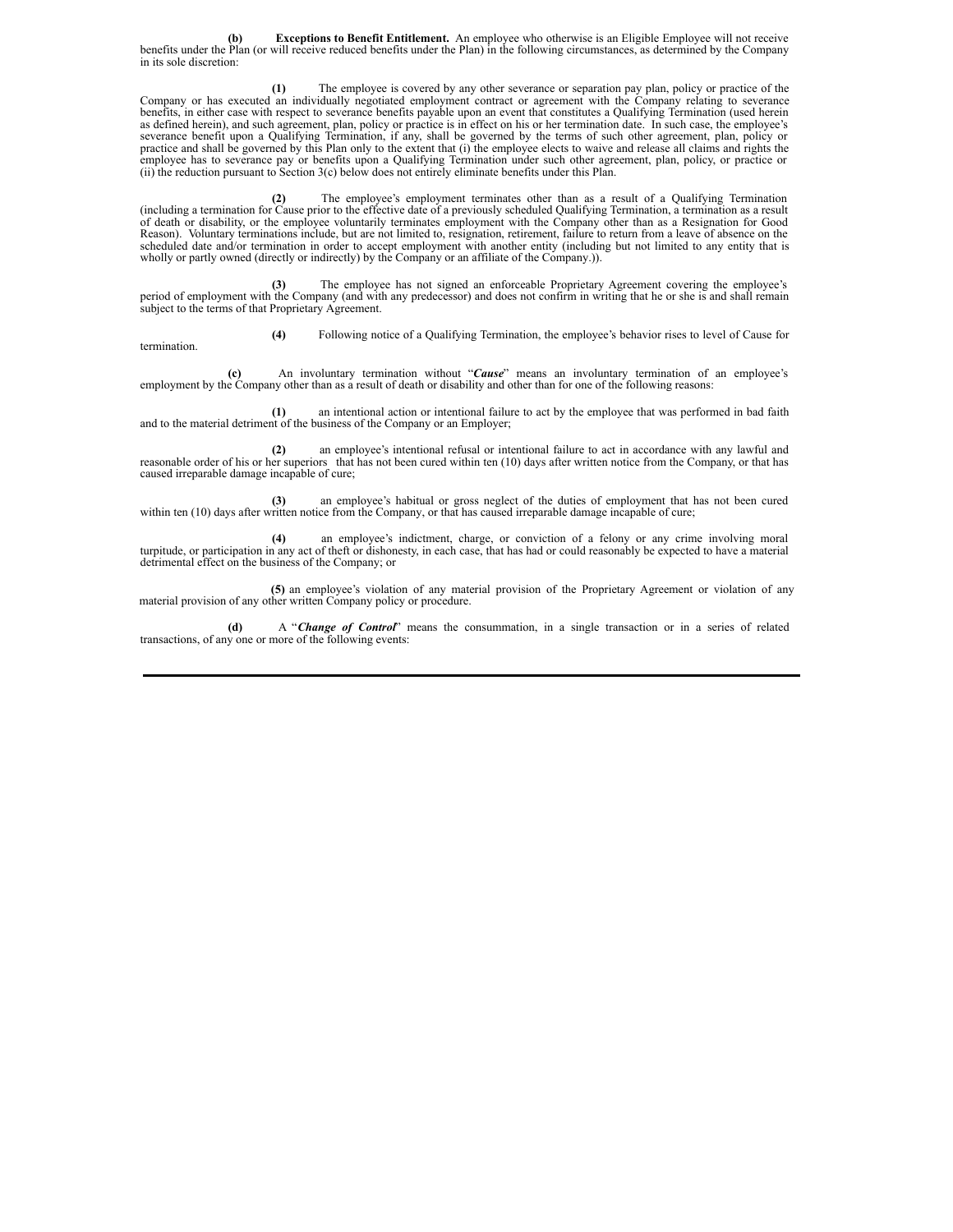**(1)** a sale, lease or other disposition of all or substantially all of the assets of the Company, other than a sale, lease or other disposition of all or substantially all of the assets of the Company to an entity, more than fifty percent  $(50%)$  of the combined voting power of the voting securities of which are owned by stockholders of the Company in substantially the same<br>proportions as their ownership of the outstanding voting securities of the Company immediately prio

immediately after the consummation of such merger, consolidation or similar transaction involving (directly or indirectly) the Company and,<br>immediately after the consummation of such merger, consolidation or similar transa prior thereto do not own, directly or indirectly, either (A) outstanding voting securities representing more than fifty percent (50%) of the combined outstanding voting power of the surviving entity in such merger, consolidation or similar transaction or (B) more than fifty percent (50%) of the combined outstanding voting power of the parent of the surviving entity in such merger, consolidation or similar<br>transaction, in each case in substantially the same proportions as their ownership of th immediately prior to such transaction; or

 $(3)$  any "Exchange Act Person" becomes the owner, directly or indirectly, of securities of the Company representing more than fifty percent  $(50\%)$  of the combined voting power of the Company's then outstanding securitie

**(e)** A "*COC Qualifying Termination*" means an involuntary termination without Cause or a Resignation for Good Reason and in either case provided such termination is a separation from service" (as such term is defined in Section 1.409A-1(h) of the Treasury Regulations) and such termination occurs on or within eighteen (18) mon of Control.

(f) An "*Exchange Act Person*" means any natural person, entity or "group" (within the meaning of Section 13(d) or 14(d) of the Securities Exchange Act of 1934, as amended), except that "Exchange Act Person" shall not incl Company or any subsidiary of the Company, (2) any employee benefit plan of the Company or any subsidiary of the Company or any trustee or other fiduciary holding securities under an employee benefit plan of the Company or any subsidiary of the Company, (3) an<br>underwriter temporarily holding securities pursuant to an offering of such securities, (4 the effective date of this Plan, is the owner, directly or indirectly, of securities of the Company representing more than fifty percent (50%) of the combined voting power of the Company's then outstanding securities.

**(g)** A " *Non-COC Qualifying Termination*" means an involuntary termination without Cause or a Resignation for Good Reason and in either case provided such termination is a separation from service" (as such term is defined in Section 1.409A-<br>1(h) of the Treasury Regulations) and such termination occurs before, or more than eigh of the Change of Control.

**(h)** A "*Qualifying Termination*" means either a COC Qualifying Termination, or Non-COC Qualifying Termination.

**(g)** A "*Resignation for Good Reason*" means the Eligible Employee has resigned from all positions he (g) A "Resignation for Good<br>or she then-holds with the Company (or any successor thereto):

**(1)** one of the following actions has been taken:

**(i)** there is a material diminution of Eligible Employee's authority**,** including but not limited to decision-making authority**,** duties, or responsibilities;

**(ii)** there is a material reduction in the Eligible Employee's annual base compensation (including the base salary and target bonus opportunity), where material is considered greater than 5%;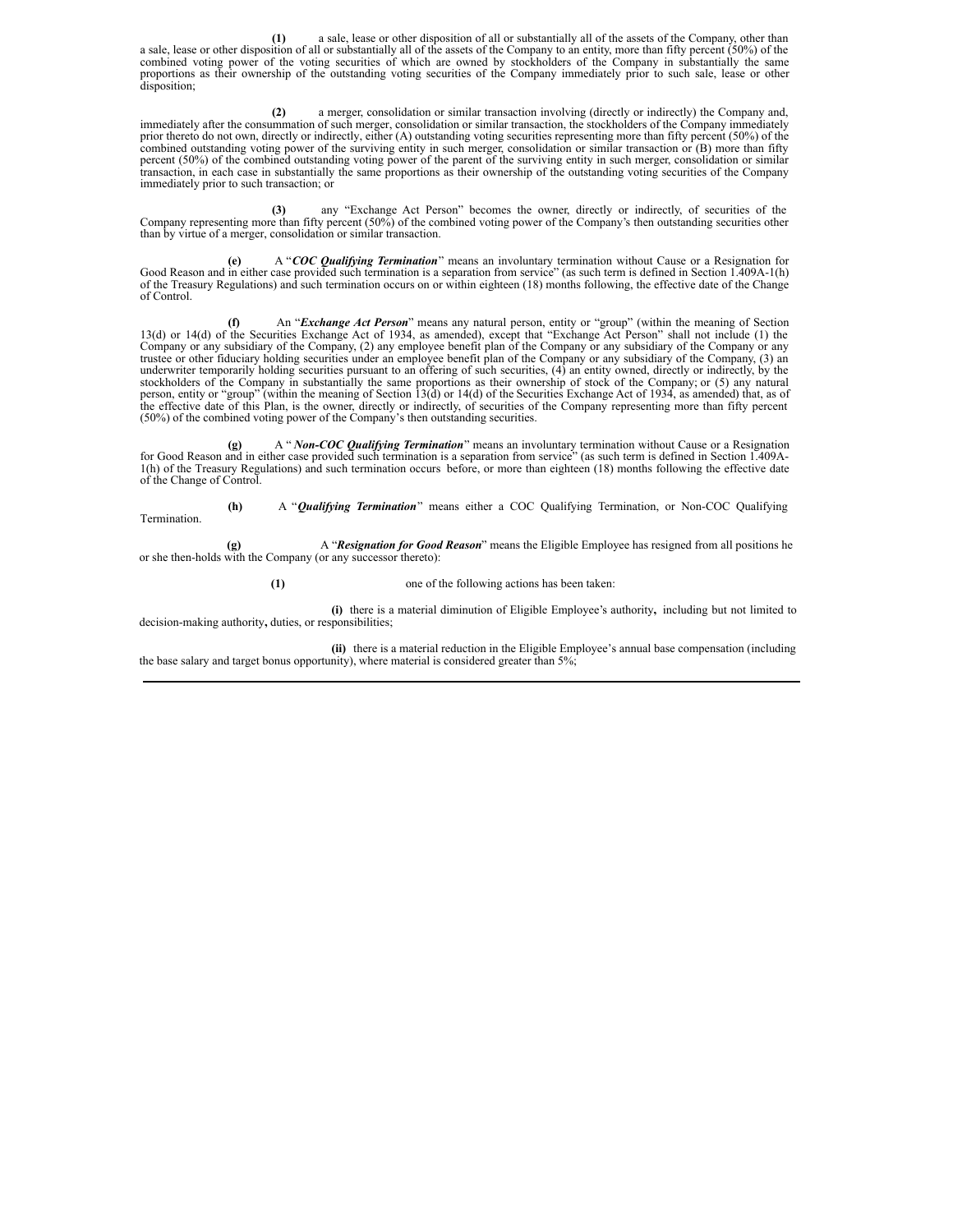(iii)the Eligible Employee is required to relocate his or her primary work location to a facility or location that would increase the Eligible Employee's one way commute distance by more than twenty (20) miles from the Eligible Employee's primary work location as of immediately prior to such change;

(iv) A material diminution in the authority, duties, or responsibilities of the supervisor to whom the Eligible Employee is required to report, including a requirement that the Eligible Employee report to a corporate officer or employee instead of reporting directly to the board of directors of a corporation (or similar governing body with respect to an entity other than a corporation);

(v) A material diminution in the budget over which the Eligible Employee retains authority;

(vi)the Eligible Employee is required, as a condition to continued service, to enter into any agreement with the Company or a successor thereto regarding confidentiality, non-competition, non-solicitation or other similar restrictive covenant that is materially more restrictive than under the Proprietary Agreement;

(vii)the Company materially breaches its obligations under this Plan or any then-effective written employment agreement with the Eligible Employee; or

(viii) any acquirer, successor or assign of the Company fails to assume and perform, in all material respects, the obligations of the Company hereunder; and

(2) the Eligible Employee provides written notice to the Company's General Counsel within the 60-day period immediately following such action; and

(3) such action is not remedied by the Company within thirty (30) days following the Company's receipt of such written notice; and

(4)the Eligible Employee's resignation is effective no later than sixty (60) days after the expiration of such thirty (30) day cure period.

# **Section 3. Amount Of Benefit.**

**(a) Severance Benefits.** Subject to the terms and conditions of the Plan, the severance benefits that shall be provided to Eligible Employees under the Plan are set forth in Appendix A ("COC Qualifying Termination"), and Appendix B ("Non-COC Qualifying Termination"),.

**(b) Additional Benefits.** Notwithstanding the foregoing, the Company may, in its sole discretion, authorize benefits in an amount in addition to those benefits set forth in Section 3(a) to an Eligible Employee. The provision of any such benefits to an Eligible Employee shall in no way obligate the Company to provide such benefits to any other Eligible Employee or to any other employee, even if similarly situated. Receipt of benefits under this Plan pursuant to such exceptions may be subject to a covenant of confidentiality and non-disclosure.

**(c) Certain Reductions.** Except with respect to any bonus amount that may be payable to the Eligible Employee upon such Eligible Employee's Qualifying Termination pursuant to the terms of the Company's bonus policy, the Company<br>shall reduce an Eligible Employee's severance benefits under this Plan, in whole or in part, by of notice, or other similar benefits payable to the Eligible Employee by the Company in connection with the Eligible Employee's Qualifying Termination, including but not limited to any payments or benefits that are due pursuant to (i) any other severance plan, policy or practice, or any individually negotiated employment contract or agreement with each case, as is in effect on the Eligible Employee's termination date, (ii) any applicable legal requirement, including, without limitation,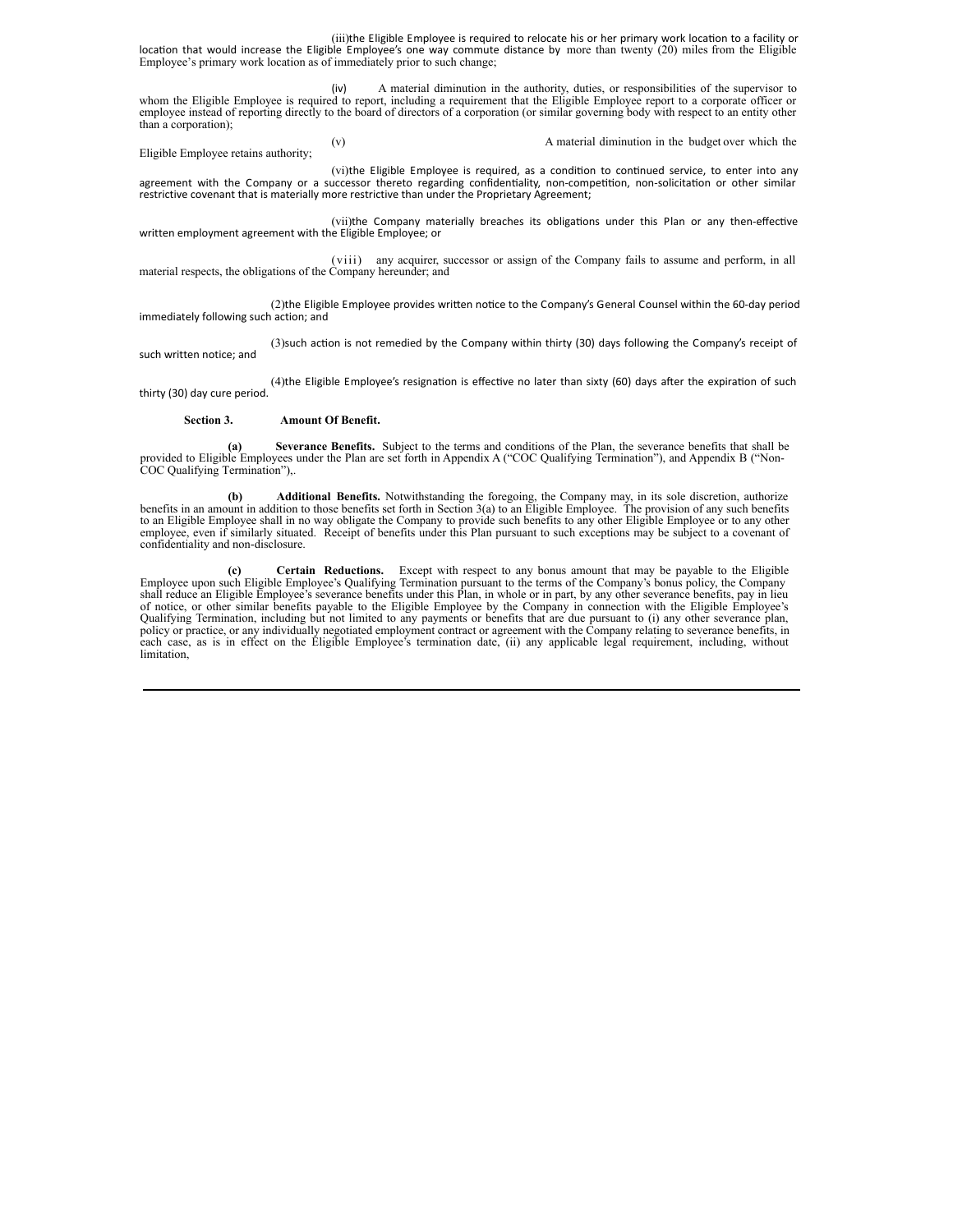the Worker Adjustment and Retraining Notification Act (the " *WARN Act*"), or (iii) any Company policy or practice providing for the Eligible Employee to remain on the payroll without being in active service for a limited period of time after being given notice of the termination of the Eligible Employee's employment. The benefits provided under this Plan are intended to satisfy, to the greatest extent<br>possible, any and all statutory obligations that may arise out of an Eligible Employe Administrator shall so construe and implement the terms of the Plan. In the Company's sole discretion, such reductions may be applied on a retroactive basis, with severance benefits previously paid being recharacterized as payments pursuant to the Company's statutory obligation.

**(d) Parachute Payments.** If any payment or benefit an Eligible Employee would receive pursuant to a Change in Control from the Company or otherwise ("*Payment*") would (i) constitute a "parachute payment" within the meaning of Section 280G of the Internal Revenue Code of 1986, as amended (the "Code"), and (ii) but for this sentence, be subject to the excise tax<br>imposed by Section 4999 of the Code (the "Excise Tax"), then such Payment shall be eq *Amount*' shall be either (x) the largest portion of the Payment that would result in no portion of the Payment being subject to the Excise Tax or (y) the largest portion, up to and including the total, of the Payment, whi federal, state and local employment taxes, income taxes, and the Excise Tax (all computed at the highest applicable marginal rate), results in the Eligible Employee's receipt, on an after-tax basis, of the greater economic of the Payment may be subject to the Excise Tax. If a reduction in payments or benefits constituting "parachute payments" is necessary so that the Payment equals the Reduced Amount, reduction shall occur in the manner that results in the greatest economic benefit for the Eligible Employee. If more than one method of reduction will result in the same economic benefit, the items so reduced will be reduced pro rata.

In the event it is subsequently determined by the Internal Revenue Service that some portion of the Reduced Amount as determined pursuant to clause (x) in the preceding paragraph is subject to the Excise Tax, the Eligible Employee agrees to promptly return to the Company a sufficient amount of the Payment so that no portion of the Reduced Amount is subject to the Excise Tax. For the avoidance of doubt, if the Reduced Amount is determined pursuant to clause (y) in the preceding paragraph, the Eligible Employee will have no obligation to return any portion of the Payment pursuant to the preceding sentence.

Unless the Eligible Employee and the Company agree on an alternative accounting firm or law firm, the accounting firm engaged by the<br>Company for general tax compliance purposes as of the day prior to the effective date of group effecting the Change in Control, the Company shall appoint a nationally recognized accounting or law firm to make the determinations required hereunder. The Company shall bear all expenses with respect to the determinations by such accounting or law firm required to be made hereunder.

The Company shall use commercially reasonable efforts to cause the accounting or law firm engaged to make the determinations hereunder to provide its calculations, together with detailed supporting documentation, to the El fifteen (15) calendar days after the date on which the Eligible Employee's right to a Payment is triggered (if requested at that time by the Eligible Employee or the Company) or such other time as requested by the Eligible

**(e) Code Section 409A.** If the Company (or, if applicable, the successor entity thereto) determines that the payments and benefits provided under the Plan (the "*Plan Payments*") constitute "deferred compensation" under Code Section 409A<br>(together, with any state law of similar effect, "*Section 409A*") and an Eligible Employee i be delayed as follows: on the earliest to occur of (1) the date that is six months and one day after a "separation from service" (as such term is defined in Section 1.409A-1(h) of the Treasury Regulations), and (2) the date of the Eligible Employee's death (such earliest date, the "**Delayed Initial Payment Date**"), and the Company (or the successor entity thereto, as applicable) shall then (i) pay to the Eligible Employee a lump sum amount equal to the sum of the Plan Payments that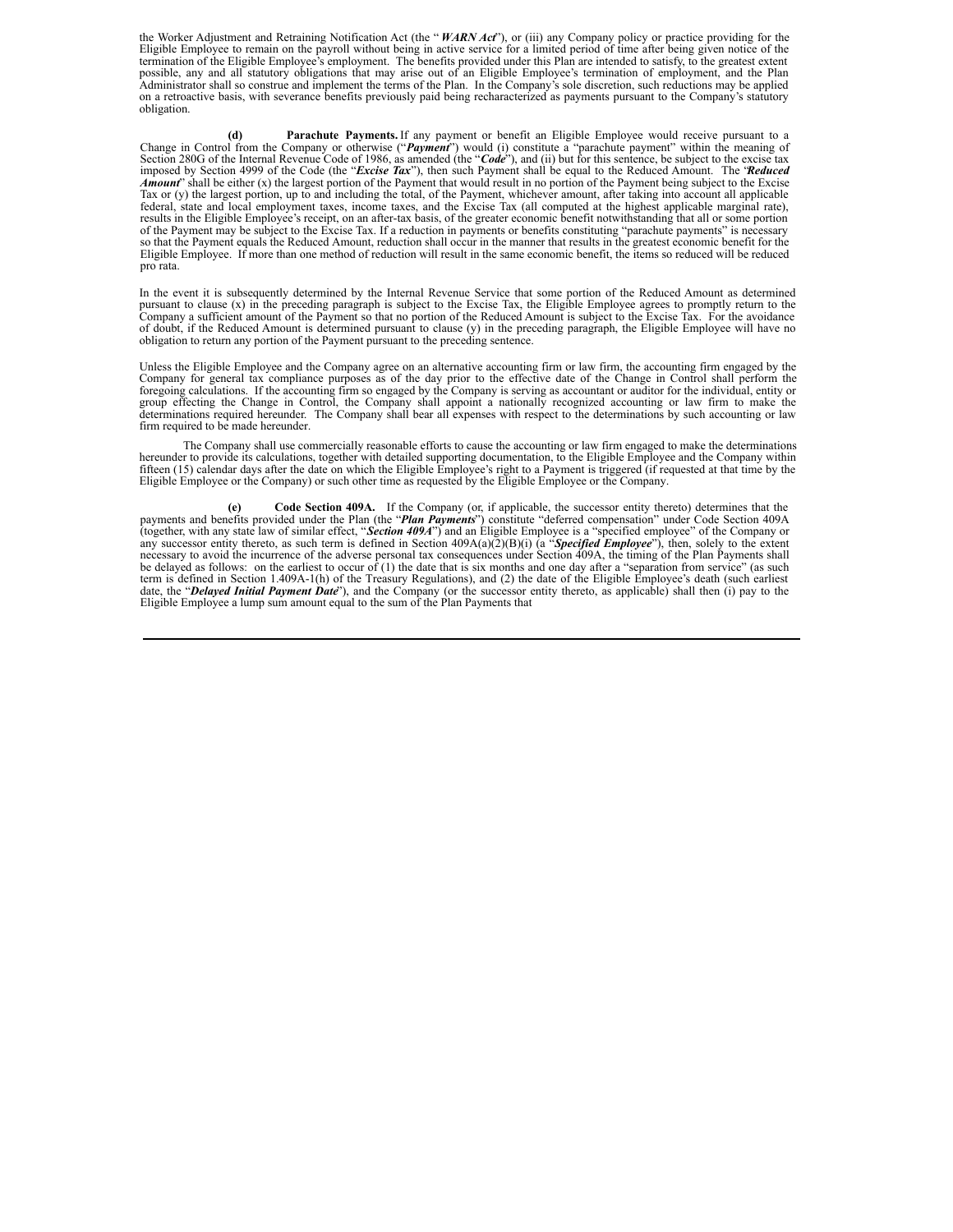the Eligible Employee would otherwise have received through the Delayed Initial Payment Date if the commencement of the payment of the Plan Payments had not been delayed pursuant to this Section 3(e) and (ii) commence paying the balance of the Plan Payments in accordance with the applicable payment schedules set forth in on Appendix A and Appendix B. Prior to the imposition of any delay on the Plan Payments as set forth above, it is intended that (A) each installment of the Plan Payments provided in Appendix A and Appendix B be regarded as a separate "payment" for purposes of Treasury Regulations Section 1.409A-2(b)(2)(i), (B) all Plan Payments provided in Appendix A and Appendix B satisfy, to the greatest extent possible, the exemp provided under Treasury Regulations Sections 1.409A-1(b)(4) and 1.409A-1(b)(9)(iii), and (C) the Plan Payments consisting of COBRA premiums also satisfy, to the greatest extent possible, the exemption from the application applicable Release spans two calendar years, payment of the applicable severance payments shall not commence until the beginning of the second calendar year.

## **Section 4. Company Property.**

**(a) Return of Company Property.** An Eligible Employee will not be entitled to any severance under the Plan unless and until the Eligible Employee returns all Company Property. For this purpose, "*Company Property*" means all paper and electronic company documents (and all copies thereof) created and/or received by the Eligible Employee during his or her period of employment with the Company and other Company Property which the Eligible Employee had in his or her possession or control at any time, including, but not limited to, Company and/or Employer files, notes, drawings records, plans, forecasts, reports, studies, analyses, proposals, agreements, financial information, research and development information, sales and marketing information, operational and<br>personnel information, specifications, code, software, databases, computer-recorded infor (including, but not limited to, leased vehicles, computers, computer equipment, software programs, facsimile machines, mobile telephones, servers), credit and calling cards, entry cards, identification badges and keys; and any materials of any kind which contain or embody any proprietary or confidential information of the Company and/or an Employer (and all reproductions thereof in whole or in part). As a condition to receiving benefits under the Plan, Eligible Employees must not make or retain copies, reproductions or<br>summaries of any such Company Property. However, an Eligible Employee is not required to retur documents evidencing the Eligible Employee's hire, termination, compensation, benefits and stock options and any other documentation received as a shareholder of the Company.

**(b) Transition of Work.** An Eligible Employee will not be entitled to any severance benefit under the Plan unless and until the Eligible Employee (1) has satisfactorily transitioned his or her work and information concerning his or her work to the Company to the extent reasonably requested in writing by the Company and (2) has provided the Company with all logins, passwords, passcodes and similar information created by the Eligible Employee for documents, email and electronic files that the Eligible Employee created or used on Company systems.

# **Section 5. Time Of Payment And Form Of Benefit.**

Except as otherwise provided in Section 3, all severance benefits under the Plan shall be paid at the time and in the form provided in Appendix A and Appendix B following the Eligible Employee's satisfaction of all of the requirements under the<br>Plan. All payments under the Plan will be subject to applicable withholding for federal, state indebted to the Company at his or her termination date, the Company reserves the right to offset any severance payments under the Plan<br>by the amount of such indebtedness. Additionally, if an Eligible Employee is subject to benefits, the Company may offset any severance payments under the Plan by the amount of such withholding taxes. However, payments under the Plan will not be subject to any other deductions such as, but not limited to, 401(k) plan contributions and/or 401(k) loan repayments or other employee benefit and benefit plan contributions.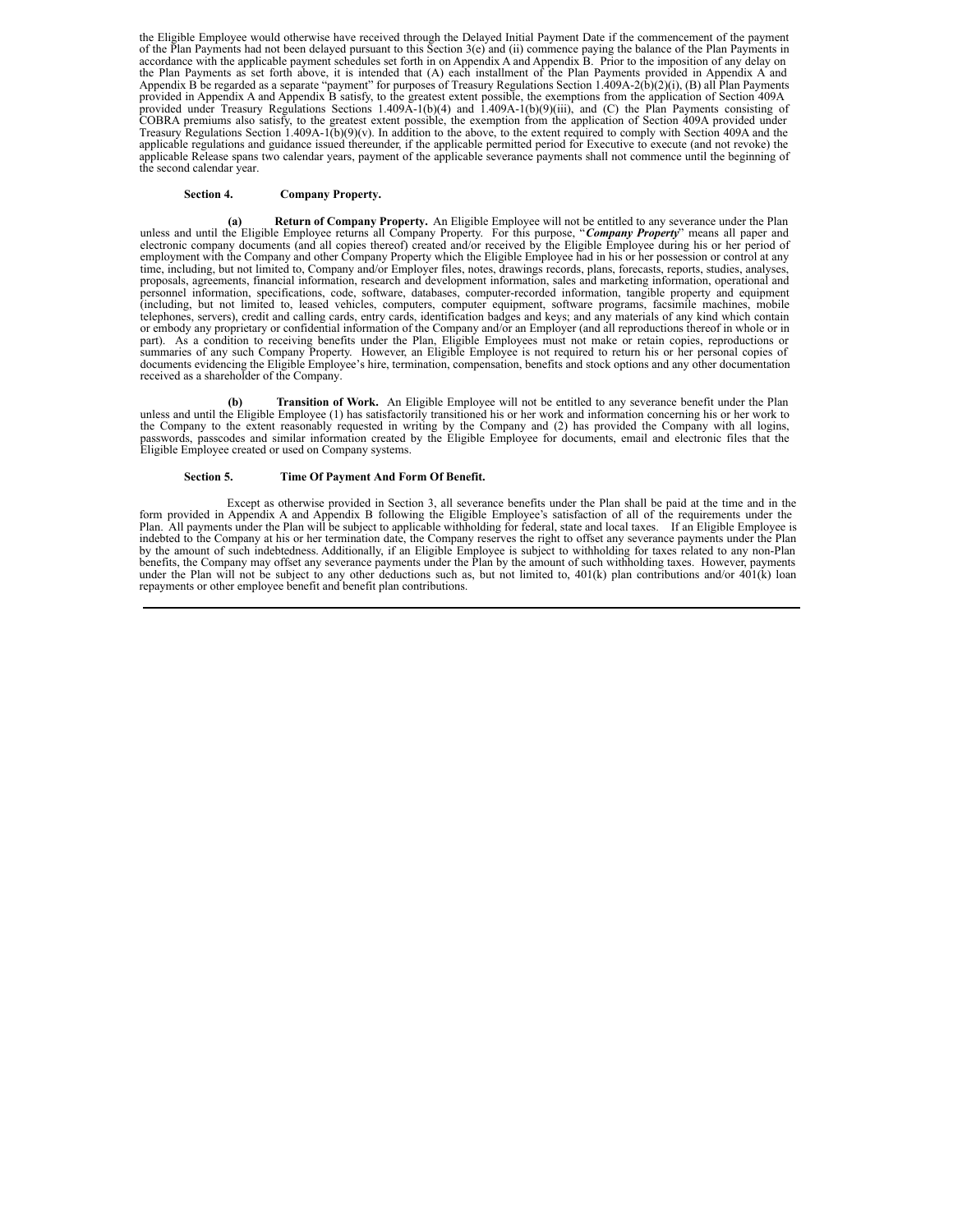#### **Section 6. Right To Interpret Plan; Amendment and Termination.**

**(a) Exclusive Discretion.** The Plan Administrator is the Company. As Plan Administrator, the Company is the named fiduciary charged with the responsibility for administering the Plan. The Plan Administrator shall have the exclusive discretion and authority to establish rules, forms, and procedures for the administration of the Plan and to construe and interpret the Plan and to decide any and all questions of fact, interpretation, definition, computation or administration arising in connection with the operation of the Plan, including, but not limited to, the eligibility to participate in the Plan and amount of benefits paid under the<br>Plan. The Plan Administrator may delegate any or all of its administrative duties to an Plan Administrator shall indemnify and hold harmless any person to whom it delegated its responsibilities; *provided*, *however*, such person does not act with gross negligence or willful misconduct. The rules, interpretations, computations and other actions of the Plan Administrator or its delegate shall be binding and conclusive on all persons.

**(b) Termination; Amendment.** The Company reserves the right to amend or terminate this Plan (including the exhibits and appendices hereto) and the benefits provided hereunder at any time prior to a Change of Control of the Company, provided, however, that no such annendment or termination shall affect the right to any unpai

(c) Any purported amendment or termination of this Plan (and the exhibits and appendices hereto) upon or following a Change of Control of the Company will not be effective as to any Eligible Employee who has not consented, executive officer of the Company.

## **Section 7. No Implied Employment Contract.**

The Plan shall not be deemed (i) to give any employee or other person any right to be retained in the employ of the Company or (ii) to interfere with the right of the Company to discharge any employee or other person at any time, with or without cause, which right is hereby reserved.

# **Section 8. Legal Construction.**

This Plan is intended to be governed by and shall be construed in accordance with the Employee Retirement Income Security Act of 1974 ("ERISA") and, to the extent not preempted by ERISA, the laws of the State of California(without regard to principles of conflict of laws).

# **Section 9. Claims, Inquiries And Appeals.**

(a) **Applications for Benefits and Inquiries.** Any application for benefits, inquiries about the Plan or inquiries about present or future rights under the Plan must be submitted to the Plan Administrator in writing by an

Rigel Pharmaceuticals, Inc. Attn: General Counsel 1180 Veterans Boulevard South San Francisco, CA 94080

(b) **Denial of Claims.** In the event that any application for benefits is denied in whole or in part, the Plan Administrator must provide the applicant with written or electronic notice of the denial of the application, an review the denial. Any electronic notice will comply with the regulations of the U.S.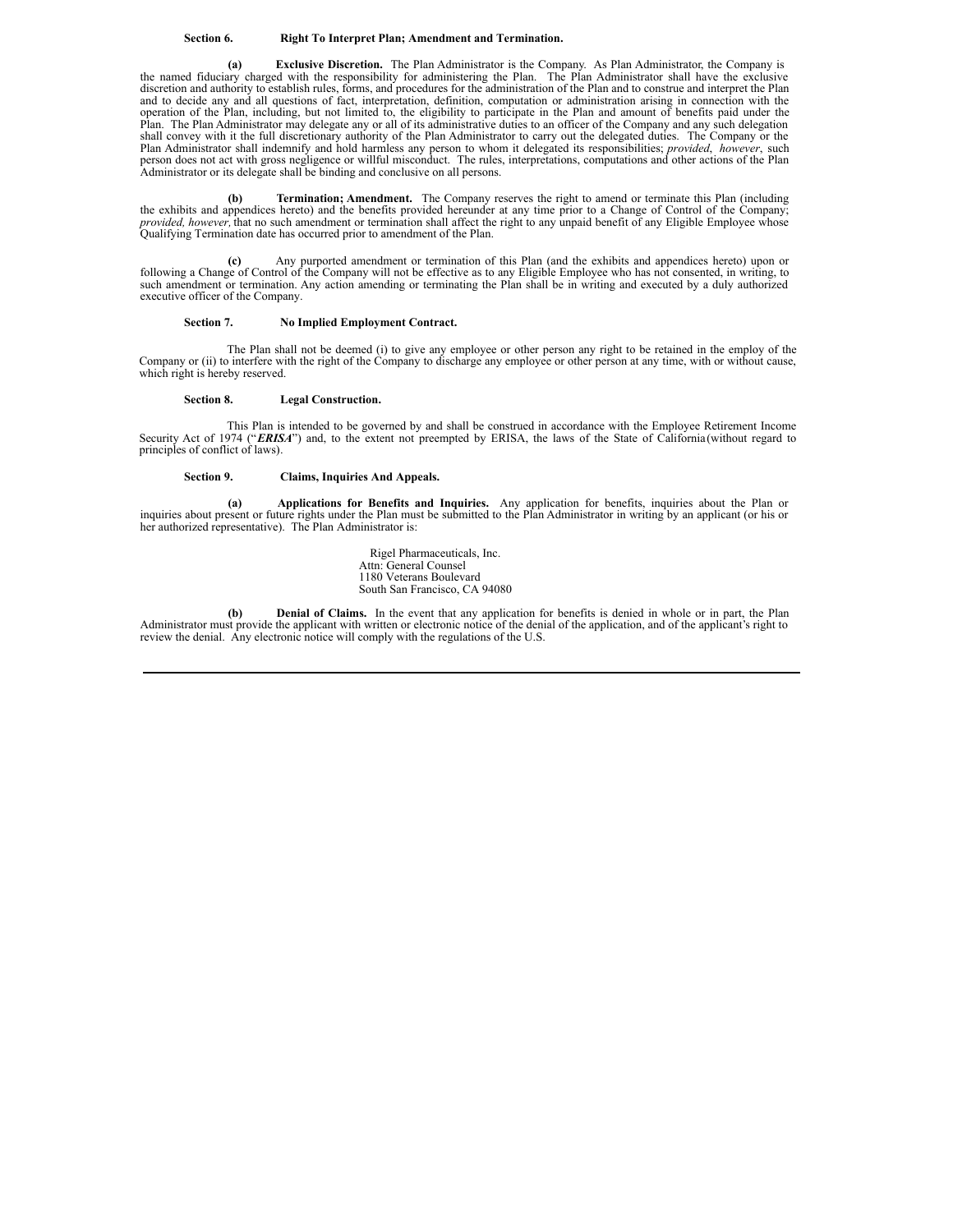Department of Labor. The notice of denial will be set forth in a manner designed to be understood by the applicant and will include the following:

- **(1)** the specific reason or reasons for the denial;
- **(2)** references to the specific Plan provisions upon which the denial is based;

**(3)** a description of any additional information or material that the Plan Administrator needs to complete the review and an explanation of why such information or material is necessary; and

**(4)** an explanation of the Plan's review procedures and the time limits applicable to such procedures, including a statement of the applicant's right to bring a civil action under Section 502(a) of ERISA following a denial on review of the claim, as described in Section 10(d) below.

This notice of denial will be given to the applicant within ninety (90) days after the Plan Administrator receives the application, unless special circumstances require an extension of time, in which case, the Plan Administrator has up to an additional ninety (90) days for processing the application. If an extension of time for processing is required, written notice of the extension will be furnished to the applicant before the end of the initial ninety (90) day period.

This notice of extension will describe the special circumstances necessitating the additional time and the date by which the Plan Administrator is to render its decision on the application.

(c) **Request for a Review.** Any person (or that person's authorized representative) for whom an application for benefits is denied, in whole or in part, may appeal the denial by submitting a request for a review to the Pla sixty (60) days after the application is denied. A request for a review shall be in writing and shall be addressed to:

> Rigel Pharmaceuticals, Inc. Attn: General Counsel 1180 Veterans Boulevard South San Francisco, CA 94080

A request for review must set forth all of the grounds on which it is based, all facts in support of the request and any other matters that the applicant feels are pertinent. The applicant (or his or her representative) shall have the opportunity to submit (or the Plan Administrator may require the applicant to submit) written comments, documents, records, and other information relating to his or her claim. The applicant (or his or her representative) shall be provided, upon request and free of charge, reasonable access to, and copies of, all documents, records and other information relevant to his or her claim. The review shall take into account all comments, documents, records and other information submitted by the applicant (or his or her representative) relating to the claim, without regard to whether such information was submitted or considered in the initial benefit determination.

**(d) Decision on Review.** The Plan Administrator will act on each request for review within sixty (60) days after receipt of the request, unless special circumstances require an extension of time (not to exceed an additional sixty (60) days), for processing the request for a review. If an extension for review is required, written notice of the extension will be furnished to the applicant within the initial sixty (60) day period. This notice of extension will describe the special circumstances necessitating the additional time and the date by which the Plan Administrator is to render its decision prompt, written or electronic notice of its decision to the applicant. Any electronic notice will comply with the regulations of the U.S.<br>Department of Labor. In the event that the Plan Administrator confirms the denial of notice will set forth, in a manner calculated to be understood by the applicant, the following:

**(1)** the specific reason or reasons for the denial;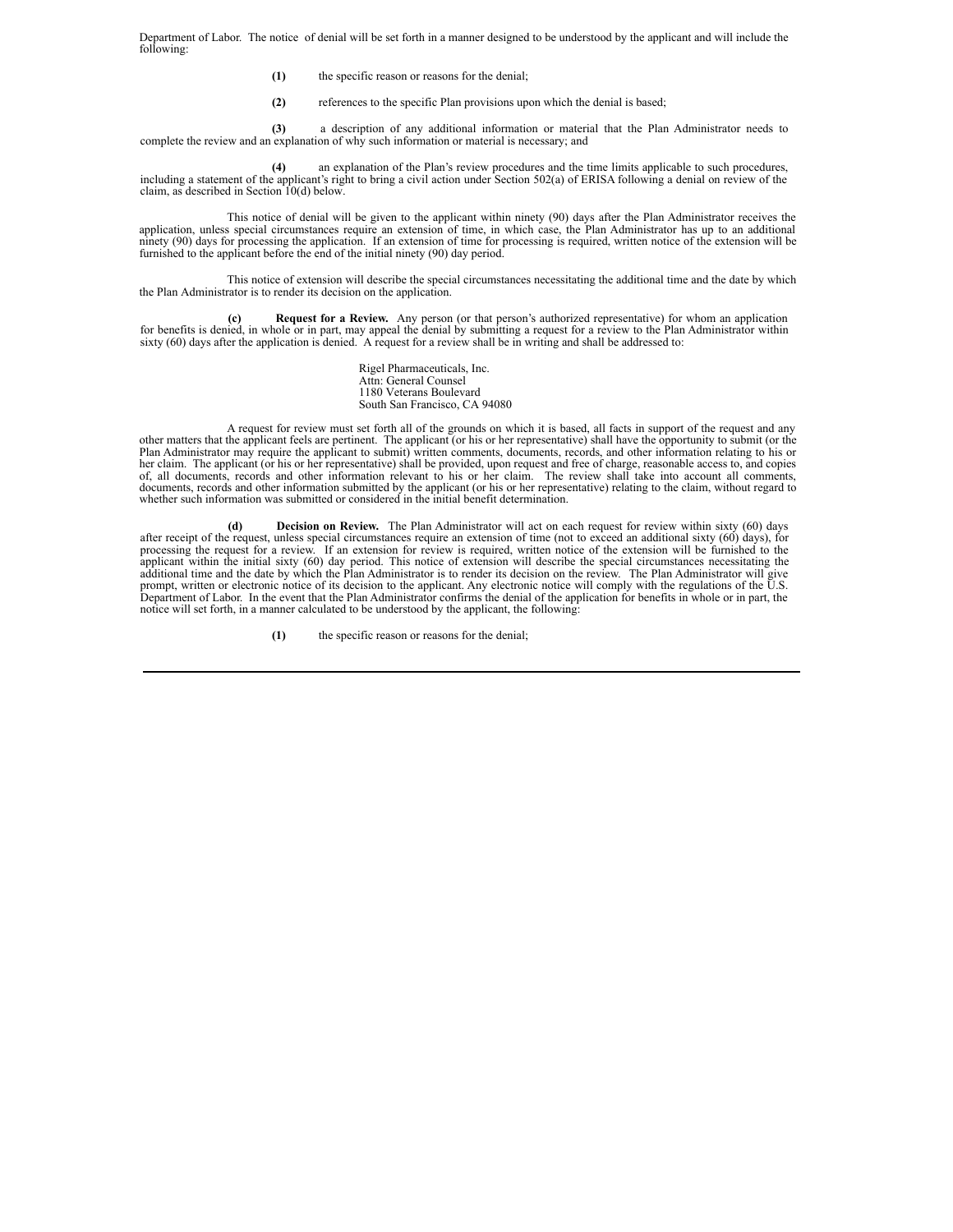**(2)** references to the specific Plan provisions upon which the denial is based;

**(3)** a statement that the applicant is entitled to receive, upon request and free of charge, reasonable access to, and copies of, all documents, records and other information relevant to his or her claim; and

**(4)** a statement of the applicant's right to bring a civil action under Section 502(a) of ERISA.

**(e) Rules and Procedures.** The Plan Administrator will establish rules and procedures, consistent with the Plan and with ERISA, as necessary and appropriate in carrying out its responsibilities in reviewing benefit claims. The Plan<br>Administrator may require an applicant who wishes to submit additional information in connection benefits to do so at the applicant's own expense.

**(f) Exhaustion of Remedies.** No legal action for benefits under the Plan may be brought until the applicant (i) has submitted a written application for benefits in accordance with the procedures described by Section  $10(a)$  above, (ii) has been notified by the Plan Administrator that the application is denied, (iii) has filed a written request for a review of the application in accordance with the appeal procedure described in Section 10(c) above, and (iv) has been notified that the Plan Administrator has denied the appeal. Notwithstanding the foregoing, if the Plan Administrator does not respond to an applicant's claim or appeal within<br>the relevant time limits specified in this Section 10, the applicant may bring legal act 502(a) of ERISA.

#### **Section 10. Basis Of Payments To And From Plan.**

The Plan shall be unfunded, and all benefits under the Plan shall be paid only from the general assets of the Company. An Eligible Employee's right to receive payments under the Plan is no greater than that of the Company's unsecured general creditors. Therefore, if the Company were to become insolvent, the Eligible Employee might not receive benefits under the Plan.

#### **Section 11. Other Plan Information.**

(a) Employer and Plan Identification Numbers. The Employer Identification Number assigned to the Company (which is the "*Plan Sponsor*" as that term is used in ERISA) by the Internal Revenue Service is 94-3248524. The Plan

**(b) Ending Date for Plan's Fiscal Year and Type of Plan.** The date of the end of the fiscal year for the purpose of maintaining the Plan's records is December 31. The Plan is a welfare benefit plan.

is:

**(c) Agent for the Service of Legal Process.** The agent for the service of legal process with respect to the Plan

Rigel Pharmaceuticals, Inc. Attn: General Counsel 1180 Veterans Boulevard South San Francisco, CA 94080

**(d) Plan Sponsor and Administrator.** The Plan Sponsor and the "*Plan Administrator*" of the Plan is: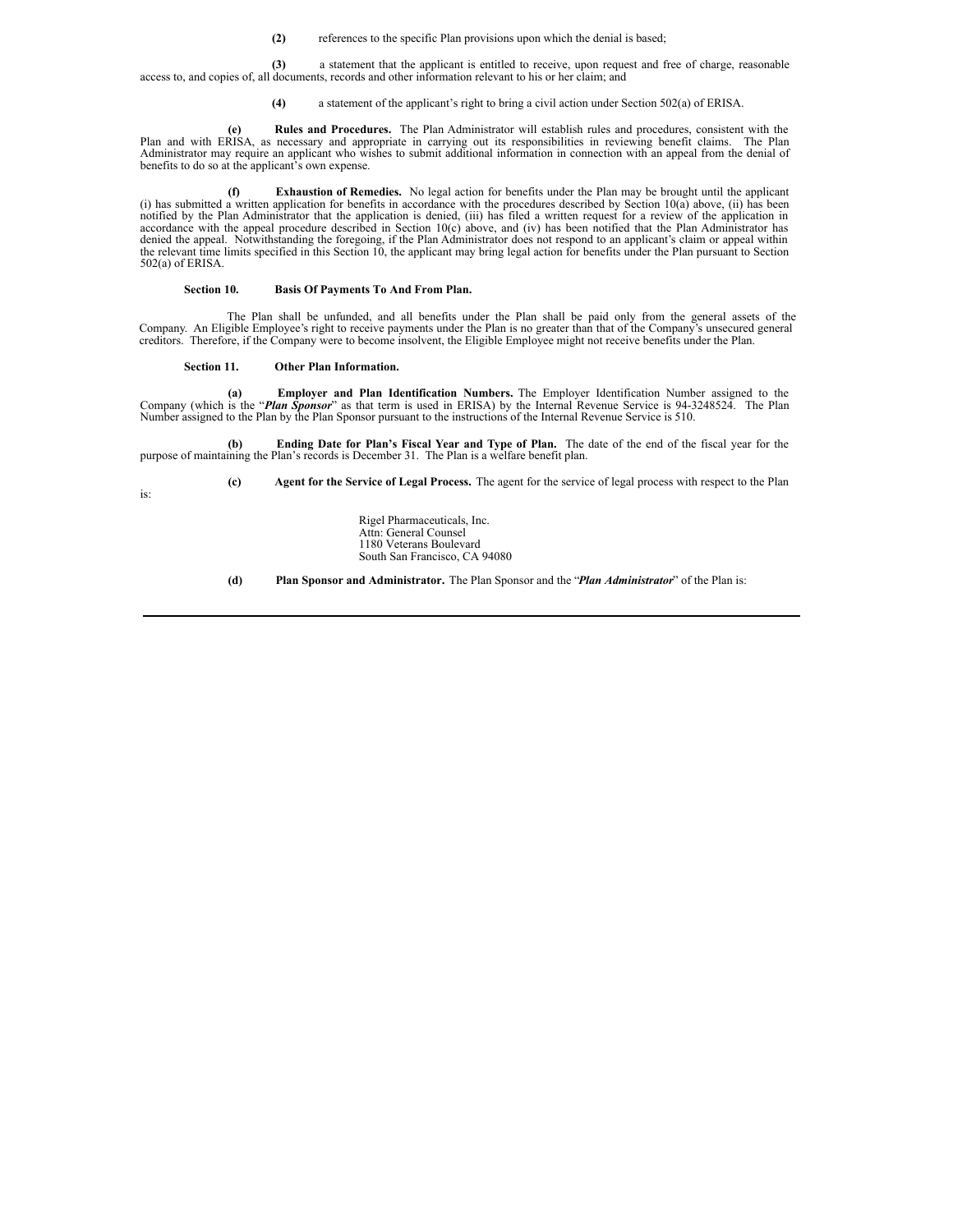Rigel Pharmaceuticals, Inc. Attn: General Counsel 1180 Veterans Boulevard South San Francisco, CA 94080

The Plan Sponsor's and Plan Administrator's telephone number is (650) 624-1100 and facsimile number is (650) 624‑1101.

# **Section 12. Statement Of ERISA Rights.**

Participants in this Plan are entitled to certain rights and protections under ERISA. If you are an Eligible Employee, you are considered a participant in the Plan and, under ERISA, you are entitled to:

#### **(a) Receive Information About Your Plan and Benefits**

**(1)** Examine, without charge, at the Plan Administrator's office and at other specified locations, such as worksites, all documents governing the Plan and a copy of the latest annual report (Form 5500 Series), if applicable, filed by the Plan<br>with the U.S. Department of Labor and available at the Public Disclosure Room of th

(2) Obtain, upon written request to the Plan Administrator, copies of documents governing the operation of the Plan and copies of the latest annual report (Form 5500 Series), if applicable, and an updated (as necessary) Su

Receive a summary of the Plan's annual financial report, if applicable. The Plan Administrator is **(3)** Receive a summary of the Plan's annual financia required by law to furnish each participant with a copy of this summary annual report.

(b) **Prudent Actions by Plan Fiduciaries.** In addition to creating rights for Plan participants, ERISA imposes duties upon the people who are responsible for the operation of the employee benefit plan. The people who opera including your employer, your union or any other person, may fire you or otherwise discriminate against you in any way to prevent you from obtaining a Plan benefit or exercising your rights under ERISA.

**(c) Enforce Your Rights.** If your claim for a Plan benefit is denied or ignored, in whole or in part, you have a right to know why this was done, to obtain copies of documents relating to the decision without charge, and to appeal any denial, all within certain time schedules as set forth in detail in Section 10 herein.

Under ERISA, there are steps you can take to enforce the above rights. For instance, if you request a copy of Plan documents or the latest annual report from the Plan, if applicable, and do not receive them within 30 days, you may file suit in a<br>Federal court and you are not required to follow the claims procedure set forth in Sec the Plan Administrator to provide the materials and pay you up to \$110 a day until you receive the materials, unless the materials were not sent because of reasons beyond the control of the Plan Administrator.

If you have completed the claims and appeals procedure described in Section 10 and have a claim for benefits which is denied or ignored, in whole or in part, you may file suit in a state or Federal court.

If you are discriminated against for asserting your rights, you may seek assistance from the U.S. Department<br>of Labor, or you may file suit in a Federal court. The court will decide who should pay court costs and legal fee the court may order the person you have sued to pay these costs and fees. If you lose, the court may order you to pay these costs and fees, for example, if it finds your claim is frivolous.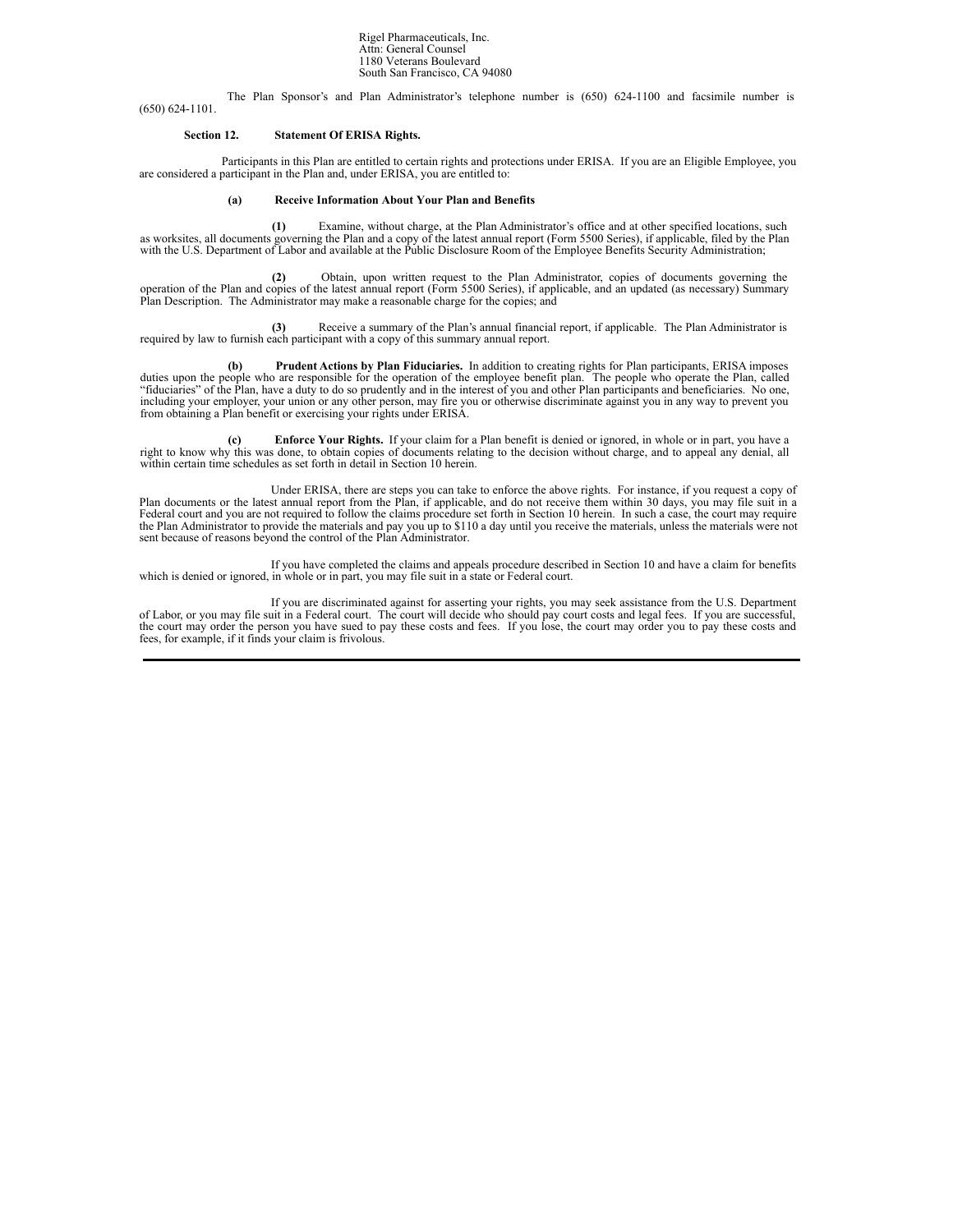(d) **Assistance with Your Questions.** If you have any questions about the Plan, you should contact the Plan Administrator. If you have any questions about this statement or about your rights under ERISA, or if you need ass documents from the Plan Administrator, you should contact the nearest office of the Employee Benefits Security Administration, U.S. Department of Labor, listed in your telephone directory or the Division of Technical Assistance and Inquiries, Employee Benefits<br>Security Administration, U.S. Department of Labor, 200 Constitution Avenue N.W., Washington, certain publications about your rights and responsibilities under ERISA by calling the publications hotline of the Employee Benefits Security Administration or accessing its website at http://www.dol.gov/ebsa/.

## **Section 13. GENERAL PROVISIONS.**

**(a) Notices.** Any notice, demand or request required or permitted to be given by either the Company or an Eligible Employee pursuant to the terms of this Plan shall be in writing and shall be deemed given when delivered personally or<br>deposited in the U.S. mail, with postage prepaid, and addressed to the parties, in the case of Eligible Employee as previously furnished by the Eligible Employee or such other address as a party may request by notifying the other in writing.

**(b) Transfer and Assignment.** The rights and obligations of an Eligible Employee under this Plan may not be transferred or assigned without the prior written consent of the Company. This Plan shall be binding upon any person who is a<br>successor by merger, acquisition, consolidation or otherwise to the business formerly carried on "Company" in this Plan shall be deemed to be references also to any successor to the company.

(c) Waiver. Any party's failure to enforce any provision or provisions of this Plan shall not in any way be construed as a waiver of any such provision or provisions, nor prevent any party from thereafter enforcing each an provision of this Plan. The rights granted the parties herein are cumulative and shall not constitute a waiver of any party's right to assert all other legal remedies available to it under the circumstances.

**(d) Severability.** Should any provision of this Plan be declared or determined to be invalid, illegal or unenforceable, the validity, legality and enforceability of the remaining provisions shall not in any way be affected or impaired.

**(e) Section Headings.** Section headings in this Plan are included for convenience of reference only and shall not be considered part of this Plan for any other purpose.

#### **Section 14. Execution.**

To record the adoption of the Plan as set forth herein, effective as of January 24, 2018, Rigel Pharmaceuticals, Inchas caused its duly authorized officer to execute the same this 25th day of April, 2018.

#### **Rigel Pharmaceuticals, Inc.**

By:  $/s/Dolly$  Vance

Title: EVP, General Counsel, Corporate Secretary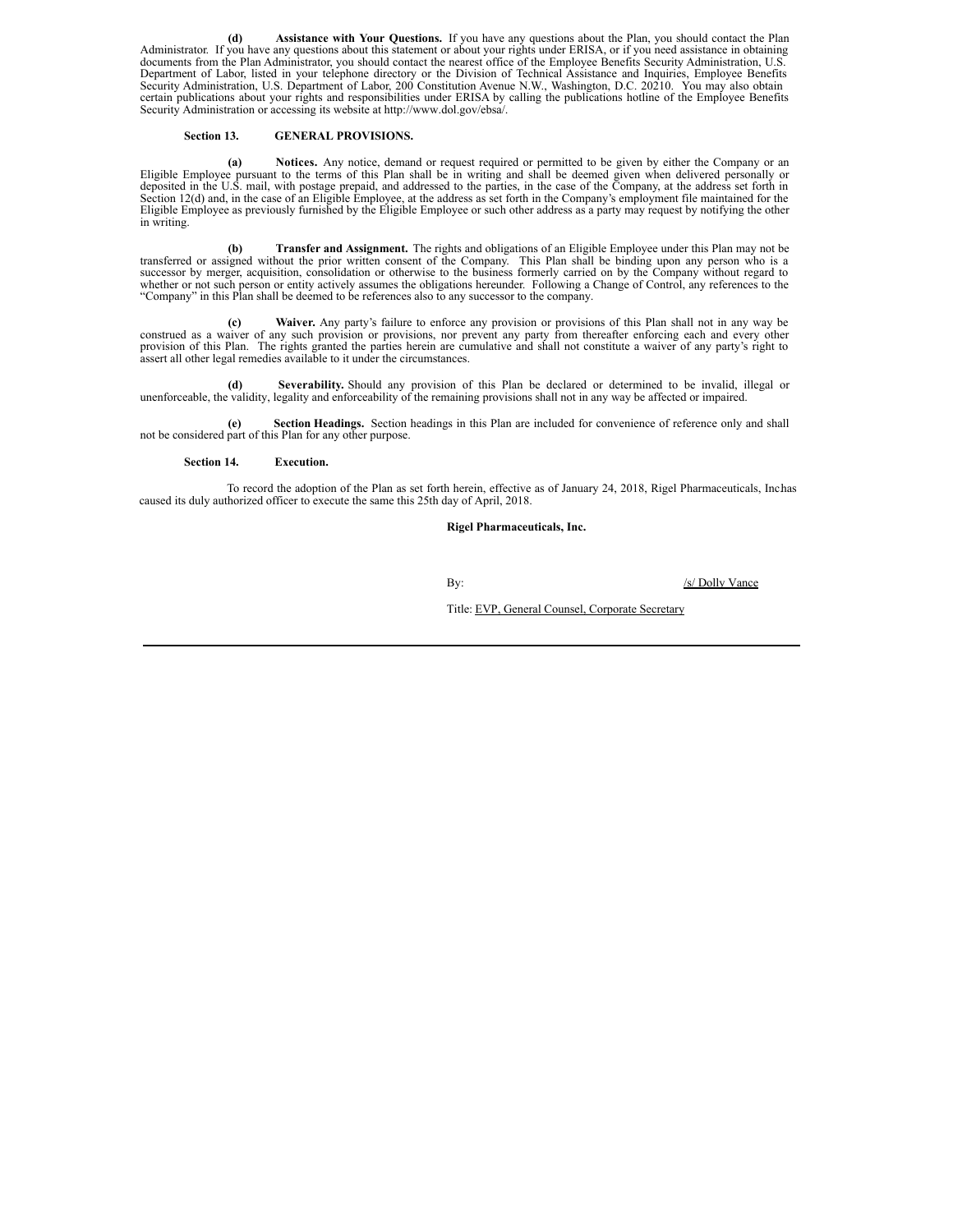# <span id="page-67-0"></span>**Exhibit A**

## **RELEASE AGREEMENT**

#### I understand and agree completely to the terms set forth in the Rigel Pharmaceuticals, Inc. Executive Severance Plan **(the "Plan").**

I understand that this Release, together with the Plan, constitutes the complete, final and exclusive embodiment of the entire agreement between the Company, affiliates of the Company and me with regard to the subject matter hereof. I am not relying on any promise or representation by the Company or the Employers that is not expressly stated therein. Certain capitalized terms used in this Release are defined in the Plan.

I hereby confirm my obligations under my Proprietary Agreement with the Company and/or the Employer.

Except as otherwise set forth in this Release, I hereby generally and completely release the Company, the Employers, and their<br>current and former directors, officers, employees, stockholders, shareholders, partners, agents obligations, both known and unknown, that arise out of or are in any way related to events, acts, conduct, or omissions occurring prior to my signing this Agreement (collectively, the "**Released Claims**"). The Released Cla employment; (2) all claims related to my compensation or benefits, including salary, bonuses, commissions, vacation pay, expense reimbursements, severance pay, fringe benefits, stock, stock options, or any other ownership interests in the Company, the Employers, or their affiliates; (3) all claims for breach of contract, wrongful termination, and breach of the implied covenant of good faith and fair dealing; (4) all tort claims, including claims for fraud, defamation, emotional distress, and discharge in violation of public policy; and (5) all federal, state, and local statutory claims, including claims for discrimination, harassment, retaliation, attorneys' fees, or other claims<br>arising under the federal Civil Rights Act of 1964 (as amended), the federal Am amended), and the California Fair Employment and Housing Act (as amended). Notwithstanding the foregoing, the following are not included in the Released Claims (the "*Excluded Claims*"): (1) any rights or claims for indemnification I may have pursuant to any written indemnification agreement with the Company to which I am a party, the charter, bylaws, or operating agreements of the Company, or under applicable law; or (2) any rights which are not waivable as a matter of law. In addition, I understand that nothing in this Release limits my ability to file a charge or complaint with the Equal Employment Opportunity Commission, the Department of Labor, the<br>National Labor Relations Board, the Occupational Safety and Health Administration, the Securiti other federal, state or local governmental agency or commission ("*Government Agencies*"). I further understand that this Release does not limit my ability to communicate with any Government Agencies or otherwise participate in any investigation or proceeding that may<br>be conducted by any Government Agency, including providing documents or other informatio Commission, I understand and agree that, to maximum extent permitted by law, I am otherwise waiving any and all rights I may have to individual relief based on any claims that I have released and any rights I have waived by signing this Release. I hereby represent and warrant that, other than the Excluded Claims, I am not aware of any claims I have or might have against any of the Released Parties that are not included in the Released Claims.

I acknowledge that I am knowingly and voluntarily waiving and releasing any rights I may have under the ADEA. I also acknowledge that the consideration given for the Released Claims is in addition to anything of value to which I was already entitled. I further acknowledge that I have been advised by this writing, as required by the ADEA, that: (a) the Released Claims do not apply to any rights or claims that arise after the date I sign this Release; (b) I should consult with an attorney prior to signing this Release (although I may choose voluntarily not to do so); (c) I have twenty-one (21) days to consider this Release (although I may choose to voluntarily to sign it sooner); (d) I have seven (7) days following the date I sign this Release to revoke the Release by providing written notice to an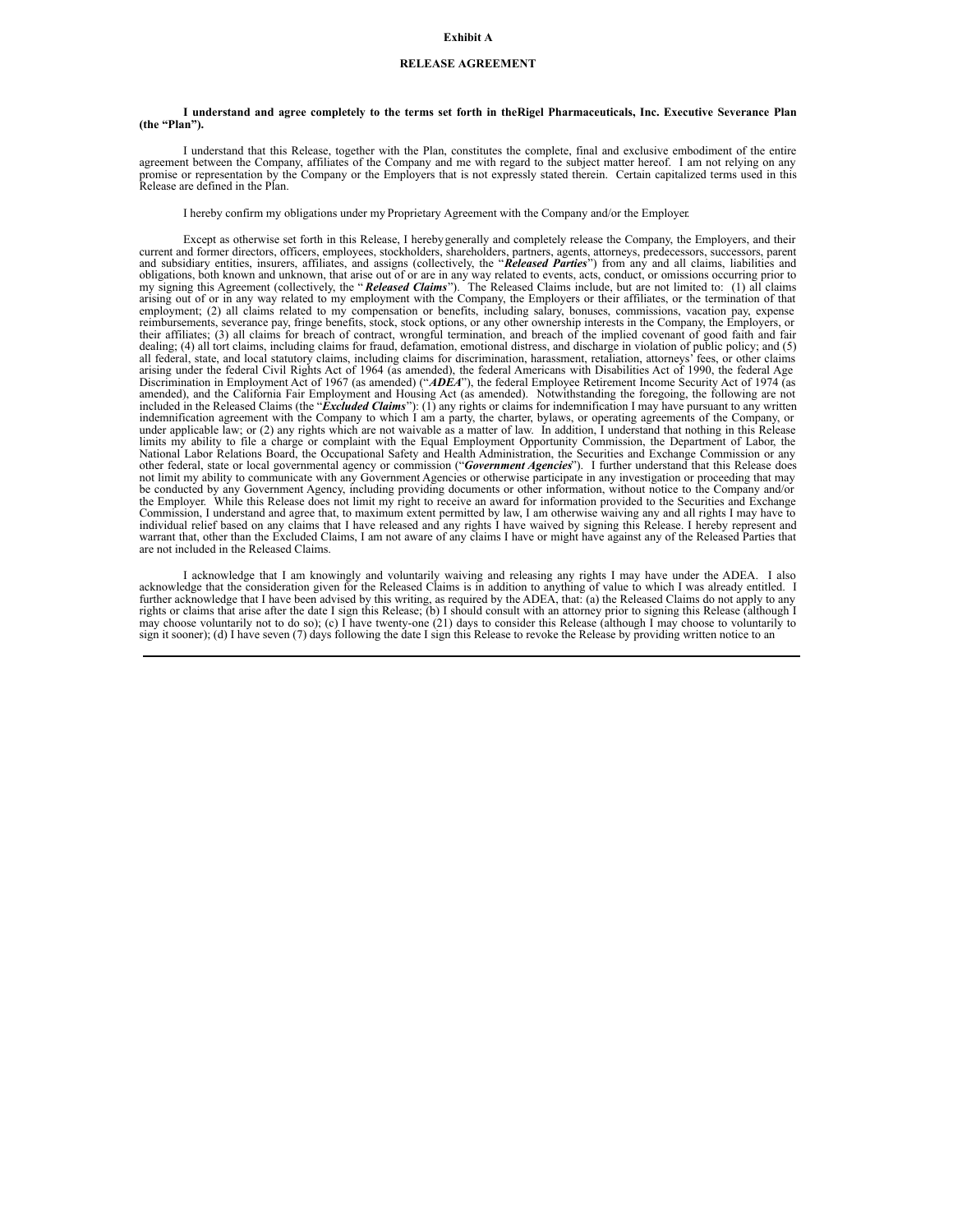officer of the Company; and (e) the Release will not be effective until the date upon which the revocation period has expired unexercised, which will be the eighth day after I sign this Release ("*Effective Date*").

I acknowledge that I have read and understand Section 1542 of the California Civil Code which reads as follows:"A general<br>release does not extend to claims which the creditor does not know or suspect to exist in his or her of any claims hereunder.

I hereby represent that I have been paid all compensation owed and for all hours worked, I have received all the leave and leave<br>benefits and protections for which I am eligible, and I have not suffered any on-the-job inju workers' compensation claim.

I hereby agree not to disparage the Company, the Employers, or their officers, directors, employees, shareholders or agents, in any manner likely to be harmful to them or their business, business reputation, or personal reputation; *provided, however,* that I will respond accurately and fully to any question, inquiry or request for information when required by legal process or in connection with a government investigation. In addition, I understand that nothing in this Release is intended to prohibit or restrain me in any manner from making disclosures that are protected under the whistleblower provisions of federal or state law or regulation.

I acknowledge that to become effective, I must sign and return this Release to the Company so that it is received not later than twenty-one (21) days following the date it is provided to me, and I must not revoke it thereafter.

**Employee**

Name:

Date: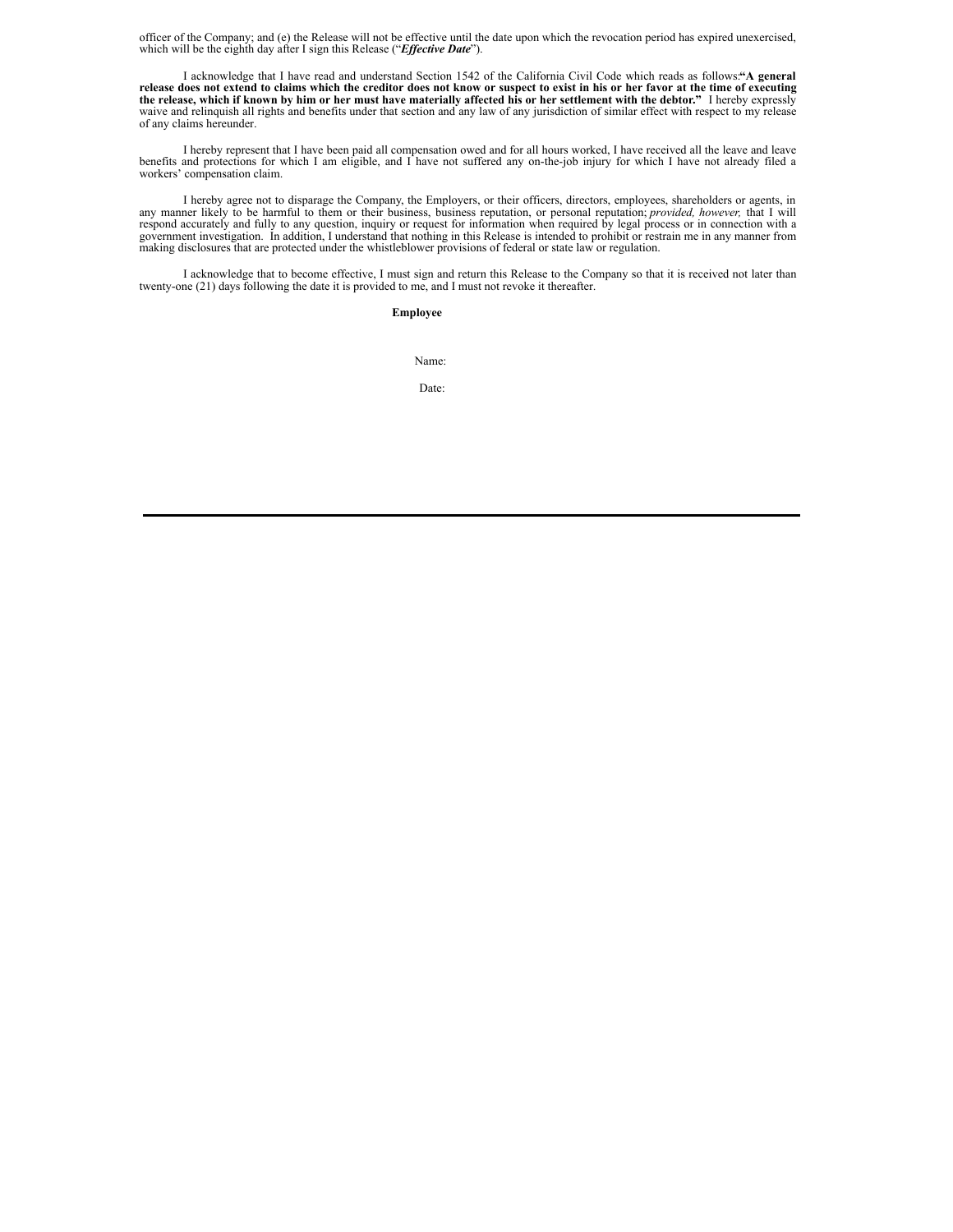## **Exhibit B**

## **RELEASE AGREEMENT**

#### I understand and agree completely to the terms set forth in the Rigel Pharmaceuticals, Inc. Executive Severance Plan **(the "Plan").**

I understand that this Release, together with the Plan, constitutes the complete, final and exclusive embodiment of the entire agreement between the Company, affiliates of the Company and me with regard to the subject matter hereof. I am not relying on any promise or representation by the Company or the Employers that is not expressly stated therein. Certain capitalized terms used in this Release are defined in the Plan.

## I hereby confirm my obligations under my Proprietary Agreement with the Company and/or the Employer.

Except as otherwise set forth in this Release, I hereby generally and completely release the Company, the Employers, and their<br>current and former directors, officers, employees, stockholders, shareholders, partners, agents obligations, both known and unknown, that arise out of or are in any way related to events, acts, conduct, or omissions occurring prior to my signing this Agreement (collectively, the "**Released Claims**"). The Released Cla employment; (2) all claims related to my compensation or benefits, including salary, bonuses, commissions, vacation pay, expense reimbursements, severance pay, fringe benefits, stock, stock options, or any other ownership interests in the Company, the Employers, or their affiliates; (3) all claims for breach of contract, wrongful termination, and breach of the implied covenant of good faith and fair dealing; (4) all tort claims, including claims for fraud, defamation, emotional distress, and discharge in violation of public policy; and (5) all federal, state, and local statutory claims, including claims for discrimination, harassment, retaliation, attorneys' fees, or other claims<br>arising under the federal Civil Rights Act of 1964 (as amended), the federal Am amended), and the California Fair Employment and Housing Act (as amended). Notwithstanding the foregoing, the following are not included in the Released Claims (the "*Excluded Claims*"): (1) any rights or claims for indemnification I may have pursuant to any written indemnification agreement with the Company to which I am a party, the charter, bylaws, or operating agreements of the Company, or under applicable law; or (2) any rights which are not waivable as a matter of law. In addition, I understand that nothing in this Release limits my ability to file a charge or complaint with the Equal Employment Opportunity Commission, the Department of Labor, the<br>National Labor Relations Board, the Occupational Safety and Health Administration, the Securiti other federal, state or local governmental agency or commission ("*Government Agencies*"). I further understand that this Release does not limit my ability to communicate with any Government Agencies or otherwise participate in any investigation or proceeding that may<br>be conducted by any Government Agency, including providing documents or other informatio Commission, I understand and agree that, to maximum extent permitted by law, I am otherwise waiving any and all rights I may have to individual relief based on any claims that I have released and any rights I have waived by signing this Release.. I hereby represent and warrant that, other than the Excluded Claims, I am not aware of any claims I have or might have against any of the Released Parties that are not included in the Released Claims.

I acknowledge that I am knowingly and voluntarily waiving and releasing any rights I may have under the ADEA. I also acknowledge that the consideration given for the Released Claims is in addition to anything of value to which I was already entitled. I<br>further acknowledge that I have been advised by this writing, as required by the ADEA, rights or claims that arise after the date I sign this Release; (b) I should consult with an attorney prior to signing this Release (although I may choose voluntarily not to do so); (c) I have forty-five (45) days to consider this Release (although I may choose to voluntarily to sign it sooner); (d) I have seven (7) days following the date I sign this Release to revoke the Release by providing written notice to an officer of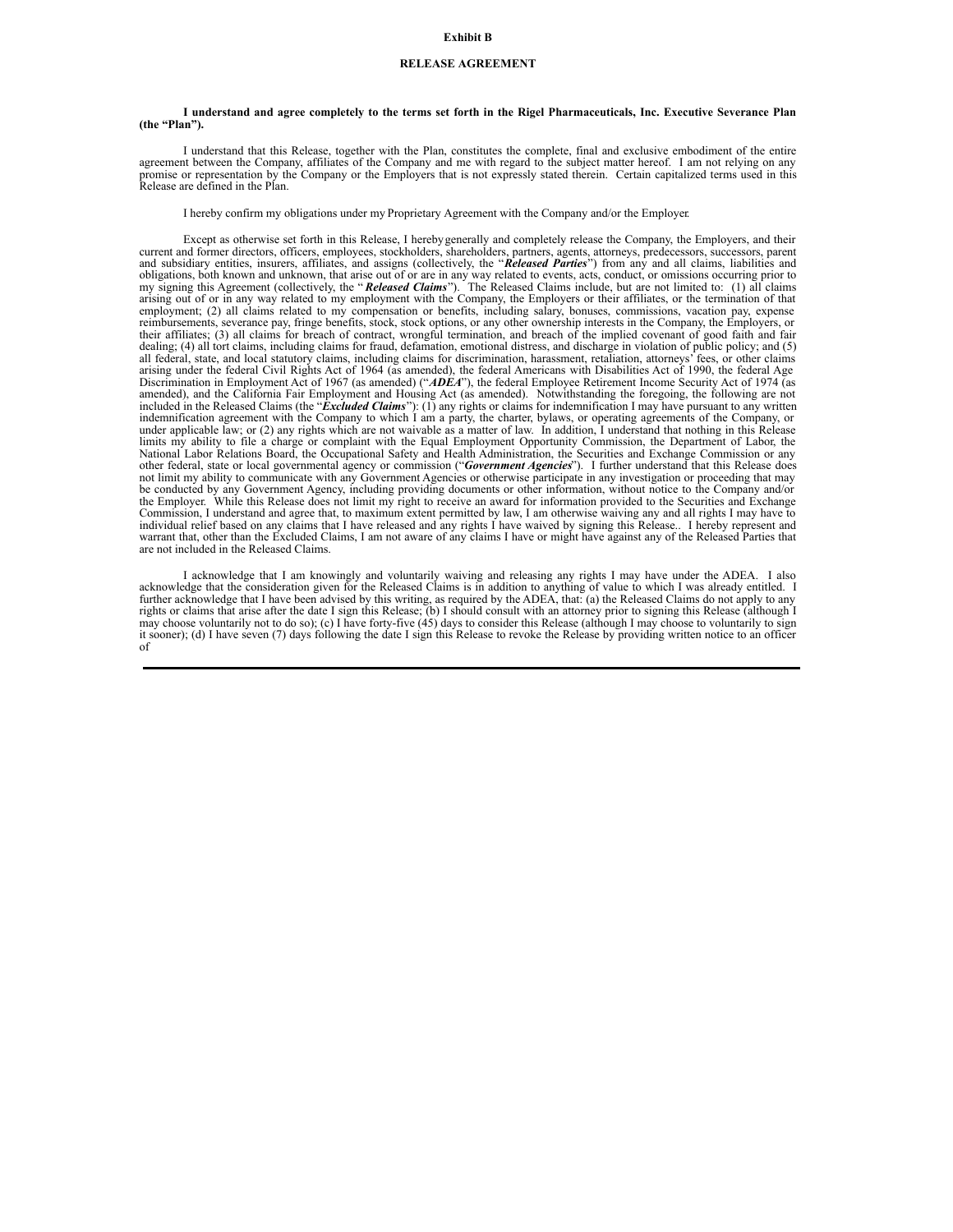the Company; and (e) the Release will not be effective until the date upon which the revocation period has expired unexercised, which will be the eighth day after I sign this Release ("*Effective Date*").

I have received with this Release all of the information required by the ADEA (under 29 U.S.C.§ 626(f)(1)(H)), including without limitation a detailed list of the job titles and ages of all employees who were terminated in this group termination and the ages of all employees of the Company in the same job classification or organizational unit who were not terminated, along with information on the eligibility factors used to select employees for the group termination and any time

I acknowledge that I have read and understand Section 1542 of the California Civil Code which reads as follows:**"A general** release does not extend to claims which the creditor does not know or suspect to exist in his or her favor at the time of executing<br>the release, which if known by him or her must have materially affected his or her settlem of any claims hereunder.

I hereby represent that I have been paid all compensation owed and for all hours worked, I have received all the leave and leave benefits and protections for which I am eligible, and I have not suffered any on-the-job injury for which I have not already filed a workers' compensation claim.

I hereby agree not to disparage the Company, the Employers, or their officers, directors, employees, shareholders or agents, in any manner likely to be harmful to them or their business, business reputation, or personal reputation; *provided, however*, that I will respond accurately and fully to any question, inquiry or request for information when government investigation. In addition, I understand that nothing in this Release is intended to prohibit or restrain me in any manner from making disclosures that are protected under the whistleblower provisions of federal or state law or regulation.

I acknowledge that to become effective, I must sign and return this Release to the Company so that it is received not later than forty-five (45) days following the date it is provided to me, and I must not revoke it thereafter.

**Employee**

Name:

Date: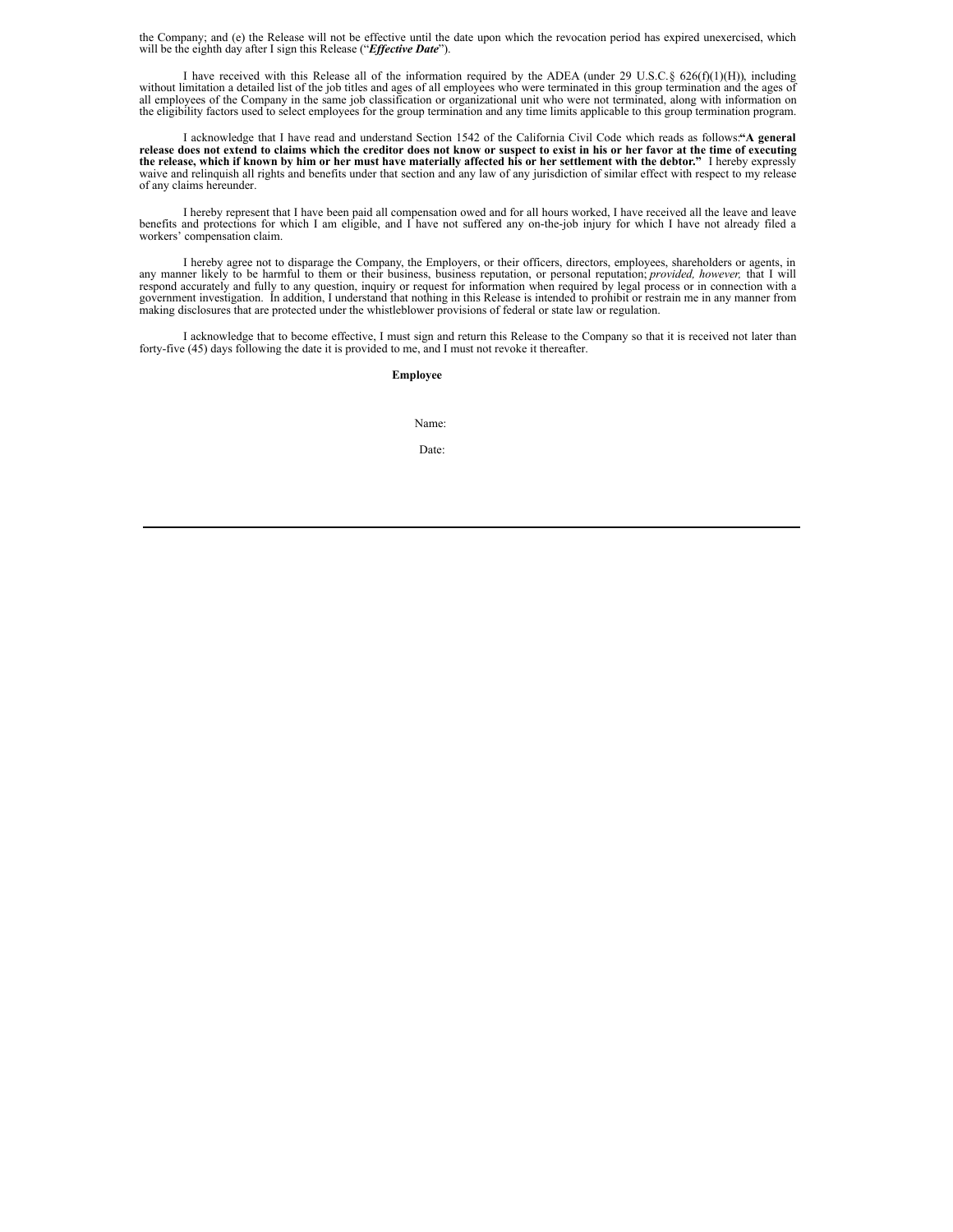# **Exhibit C**

### **RELEASE AGREEMENT**

#### I understand and agree completely to the terms set forth in the Rigel Pharmaceuticals, Inc. Executive Severance Plan **(the "Plan").**

I understand that this Release, together with the Plan, constitutes the complete, final and exclusive embodiment of the entire agreement between the Company, affiliates of the Company and me with regard to the subject matter hereof. I am not relying on any promise or representation by the Company or the Employers that is not expressly stated therein. Certain capitalized terms used in this Release are defined in the Plan.

I hereby confirm my obligations under my Proprietary Agreement with the Company and/or the Employer.

Except as otherwise set forth in this Release, I hereby generally and completely release the Company, the Employers, and their<br>current and former directors, officers, employees, stockholders, shareholders, partners, agents obligations, both known and unknown, that arise out of or are in any way related to events, acts, conduct, or omissions occurring prior to my signing this Agreement (collectively, the "**Released Claims**"). The Released Cla employment; (2) all claims related to my compensation or benefits, including salary, bonuses, commissions, vacation pay, expense reimbursements, severance pay, fringe benefits, stock, stock options, or any other ownership interests in the Company, the Employers, or their affiliates; (3) all claims for breach of contract, wrongful termination, and breach of the implied covenant of good faith and fair dealing; (4) all tort claims, including claims for fraud, defamation, emotional distress, and discharge in violation of public policy; and (5) all federal, state, and local statutory claims, including claims for discrimination, harassment, retaliation, attorneys' fees, or other claims arising under the federal Civil Rights Act of 1964 (as amended), the federal Americans with Disabilities Act of 1990, and the California<br>Fair Employment and Housing Act (as amended). Notwithstanding the foregoing, the foll (the "*Excluded Claims*"): (1) any rights or claims for indemnification I may have pursuant to any written indemnification agreement with the Company to which I am a party, the charter, bylaws, or operating agreements of the Company, or under applicable law; or (2) any rights which are not waivable as a matter of law. In addition, I understand that nothing i complaint with the Equal Employment Opportunity Commission, the Department of Labor, the National Labor Relations Board, the Occupational Safety and Health Administration, the Securities and Exchange Commission or any other federal, state or local governmental agency or commission ("Government Agencies"). I further understand that this Release d communicate with any Government Agencies or otherwise participate in any investigation or proceeding that may be conducted by any Government Agency, including providing documents or other information, without notice to the Company and/or the Employer. While<br>this Release does not limit my right to receive an award for information provided to the Secur understand and agree that, to maximum extent permitted by law, I am otherwise waiving any and all rights I may have to individual relief based on any claims that I have released and any rights I have waived by signing this Release.. I hereby represent and warrant that, other than the Excluded Claims, I am not aware of any claims I have or might have against any of the Released Parties that are not included in the Released Claims.

I acknowledge that I have read and understand Section 1542 of the California Civil Code which reads as follows:**"A general** release does not extend to claims which the creditor does not know or suspect to exist in his or her favor at the time of executing the release, which if known by him or her must have materially affected his or her settlement with the debtor." I hereby expressly waive and relinquish all rights and benefits under that section and any law of any jurisdiction of similar effect with respect to my release of any claims hereunder.

I hereby represent that I have been paid all compensation owed and for all hours worked, I have received all the leave and leave benefits and protections for which I am eligible, and I have not suffered any on-the-job injury for which I have not already filed a workers' compensation claim.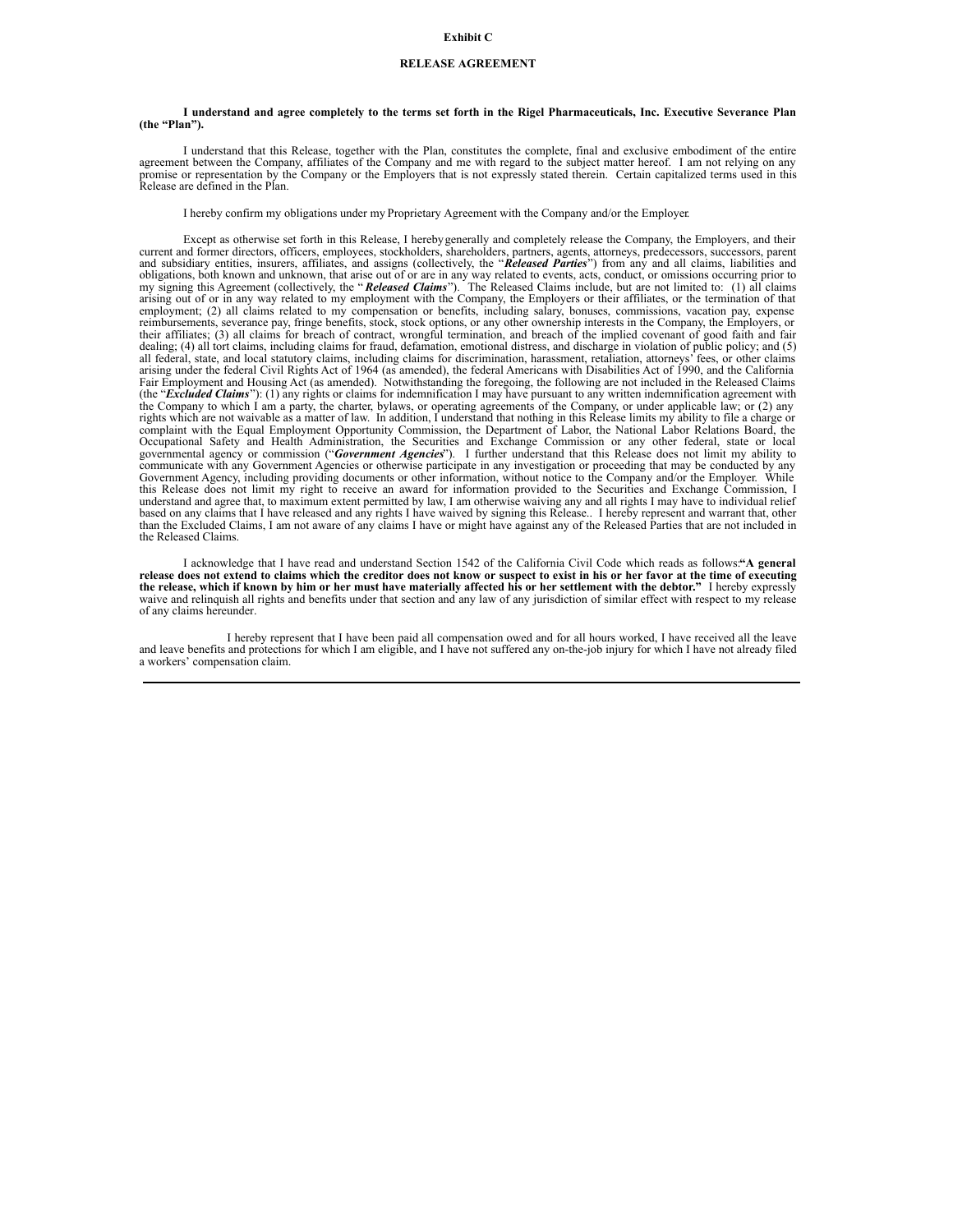I hereby agree not to disparage the Company, the Employers, or their officers, directors, employees, shareholders or agents, in<br>any manner likely to be harmful to them or their business, business reputation, or personal re

I acknowledge that to become effective, I must sign and return this Release to the Company so that it is received not later than fourteen (14) days following the date it is provided to me.

# **Employee**

Name:

Date: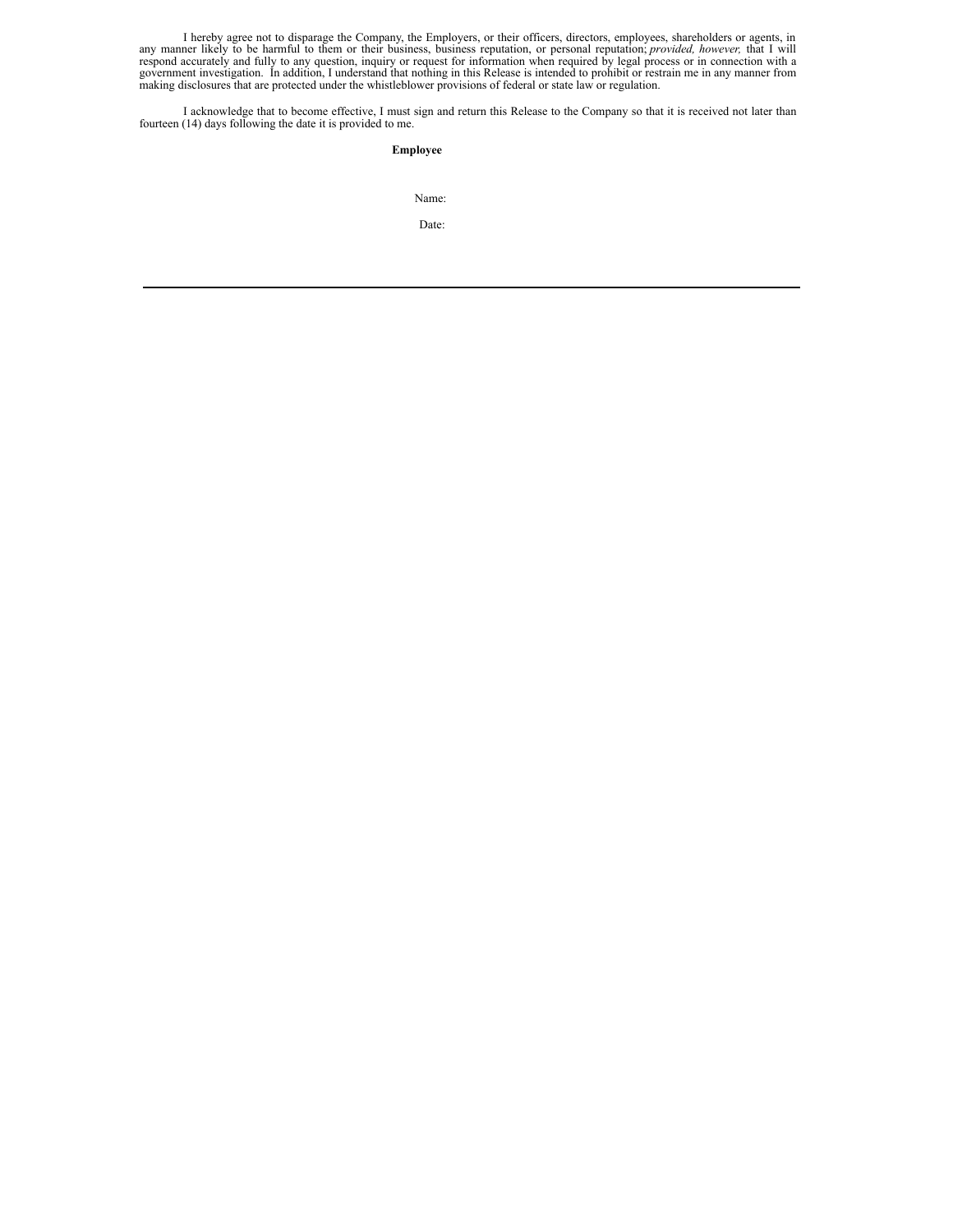### **Appendix A**

#### **Rigel Pharmaceuticals, Inc. Executive Severance Plan (COC Qualifying Termination)**

Severance benefits provided to Eligible Employees under the Rigel Pharmaceuticals, Inc.Executive Severance Plan (the "Plan") are as follows:

- **1. Severance Benefits.** Subject to the exceptions set forth in Section 2 of the Plan, each Eligible Employee who suffers a COC Qualifying Termination and who meets all of the requirements set forth in the Plan, including, without limitation, executing and letting become effective a general waiver and release in substantially the form attached to the Plan as Exhibit A, Exhibit B or Exhibit C, as applicable, within the applicable time period set forth therein, shall receive severance benefits as set forth in this Appendix A.
	- **(a) Cash Severance.** The Company shall make a lump sum payment of "*Cash Severance*" to the Eligible Employee in an amount determined as follows in the table below:

| Title at Termination  | Amount                                      |
|-----------------------|---------------------------------------------|
| CEO. President or EVP | $2.5 \times$ (Base Salary + Eligible Bonus) |
| SVP or VP             | $2.0 \times$ (Base Salary + Eligible Bonus) |

Subject to Sections  $2(a)(2)(ii)$  and  $3(e)$  of the Plan, the Cash Severance will be paid in a lump sum on the first regular payroll date following the effective date of the general waiver and release, but in no event later than March 15 of the year following the year in which the COC Qualifying Termination occurs.

**(b) COBRA Premium Benefit.** If the Eligible Employee was enrolled in a group health plan (*i.e.*, medical, dental, or vision plan) sponsored by the Company or an affiliate of the Company immediately prior to the COC Qualifying Termination, the Eligible Employee may be eligible to continue coverage under such group health plan (or to convert to an individual policy) at the time of the Eligible Employee's termination of employment under the Consolidated<br>Omnibus Budget Reconciliation Act of 1985 (together with any state law of similar effect, "**COBRA**"). The Com will notify the Eligible Employee of any such right to continue such coverage at the time of termination pursuant to COBRA. No provision of this Plan will affect the continuation coverage rules under COBRA, except that the Company's payment, if any, of applicable insurance premiums, or waiver of any cost of coverage under any self-<br>funded group health plan, will be credited as payment by the Eligible Employee for purposes of the Eligible<br>Emp continue the Company's or its affiliate's group health plan coverage at his or her own expense under COBRA, the length of time during which COBRA coverage will be made available to the Eligible Employee, and all other rights and obligations of the Eligible Employee under COBRA (except the obligation to pay insurance premiums that the Company pays, if any, or, with respect to a self-funded plan, any obligation to pay the cost of coverage to the Company that the Company waives, if any) will be applied in the same manner that such rules would apply in the absence of this Plan.

Provided that the Eligible Employee and/or his or her eligible dependents elect continued medical insurance coverage in accordance with the applicable provisions of the Consolidated Omnibus Budget Reconciliation Act of 1986 and any<br>other applicable state and federal law (commonly referred to as "**COBRA**"), the Company shall pay to the Eligi that month (including premiums for the Eligible Employee and his or her eligible dependents who have elected and remain enrolled in such COBRA coverage), subject to applicable tax withholdings (such

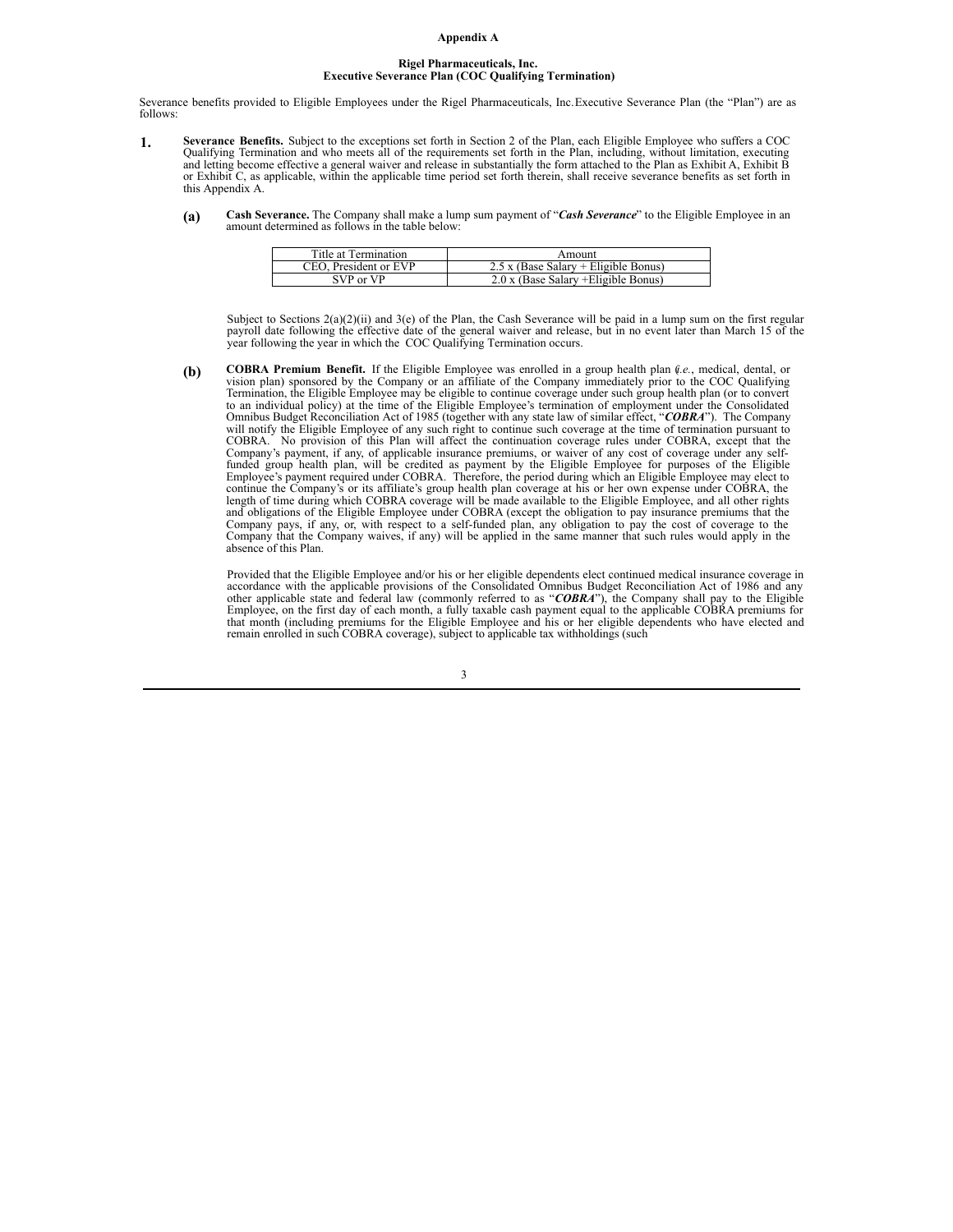amount, the "*Special Severance Payment*"), for a number of months equal to the lesser of (i) the duration of the period in which the Eligible Employee and his or her eligible dependents are enrolled in such COBRA coverage (and not otherwise covered by another employer's group health plan that does not impose an applicable preexisting condition exclusion) and (ii) eighteen (18) months. The Eligible Employee may, but is not obligated to, use such Spec of employment, the Company will make the first payment to the Eligible Employee under this Section Section 1(b), in a lump sum, equal to the aggregate Special Severance Payments that the Company would have paid to the Participant through such date had the Special Severance Payments commenced on the first day of the first month following the termination of employment through such day, with the balance of the Special Severance Payments paid thereafter on the<br>schedule described above. In the event the terminated Eligible Employee becomes covered under another em group health plan (other than a plan that imposes a preexisting condition exclusion unless the preexisting condition exclusion does not apply) or otherwise ceases to be eligible for COBRA during the period provided in this Section 1(b), then the Eligible Employee must immediately notify the Company of such event, and the Special Severance Payments shall cease. Notwithstanding the foregoing, if the if the Company determines in its sole discretion that it may pay COBRA premiums for Eligible Employee and any dependents covered under the Company's group health plan immediately prior to such termination of employment without potentially violating applicable law (including, without limitation, Section 2716 of the Public Health Service Act), then, in lieu of paying to the Eligible Employee the Special Severance Payments described above, for a period of 18 months commencing one calendar day following the date upon which Eligible Employee incurs a termination of employment, the Company shall pay COBRA premiums for Eligible Employee and any dependents covered under the Company's group health plan immediately prior to such termination of employment, provided that the Company may cease making such premium payments when Eligible Employee secures other employment and becomes eligible to participate in the health insurance plan of Eligible Employee's new employer (other than a plan that imposes a preexisting condition exclusion unless the preexisting condition exclusion does not apply).

For purposes of this Section 1(b), any applicable insurance premiums that are paid by the Company shall not include any<br>amounts payable by the Eligible Employee under an Internal Revenue Code Section 125 health care reimbu plan, which amounts, if any, are the sole responsibility of the Eligible Employee.

- (c) Accelerated Vesting. The vesting and exercisability of all then-outstanding compensatory equity awards held by the Eligible Employee shall be accelerated such that the awards are fully vested and exercisable as of the Qualifying Termination.
- (d) Extended Period to Exercise Post Termination. If the Eligible Employee has signed an agreement to extend the period to exercise post termination within thirty (30) days after becoming eligible to participate in the Pla amend such Eligible Employee's then-outstanding stock options to extend the post-termination exercise period of such options that is applicable upon a COC Qualifying Termination until the earlier of (i) the original end of the term of each such option (generally 10 years from the date of grant) or (ii) the one (1) year anniversary of the date of the COC Qualifying Termination.

**2.**Definitions: The following definitions shall apply for purposes of this Appendix A:

- **(d)** *"Base Salary"* shall mean the greater of the Eligible Employee's base salary in effect immediately prior to (i) the Change of Control or (ii) the date of the COC Qualifying Termination. Base Salary does not include variable forms of compensation such as bonuses, incentive compensation, commissions, expenses or expense allowances.
- **(e)** *"Eligible Bonus"* shall mean the product of (i) the average percentage of the target annual incentive bonus earned by the Eligible Employee for performance during the two fiscal years immediately

4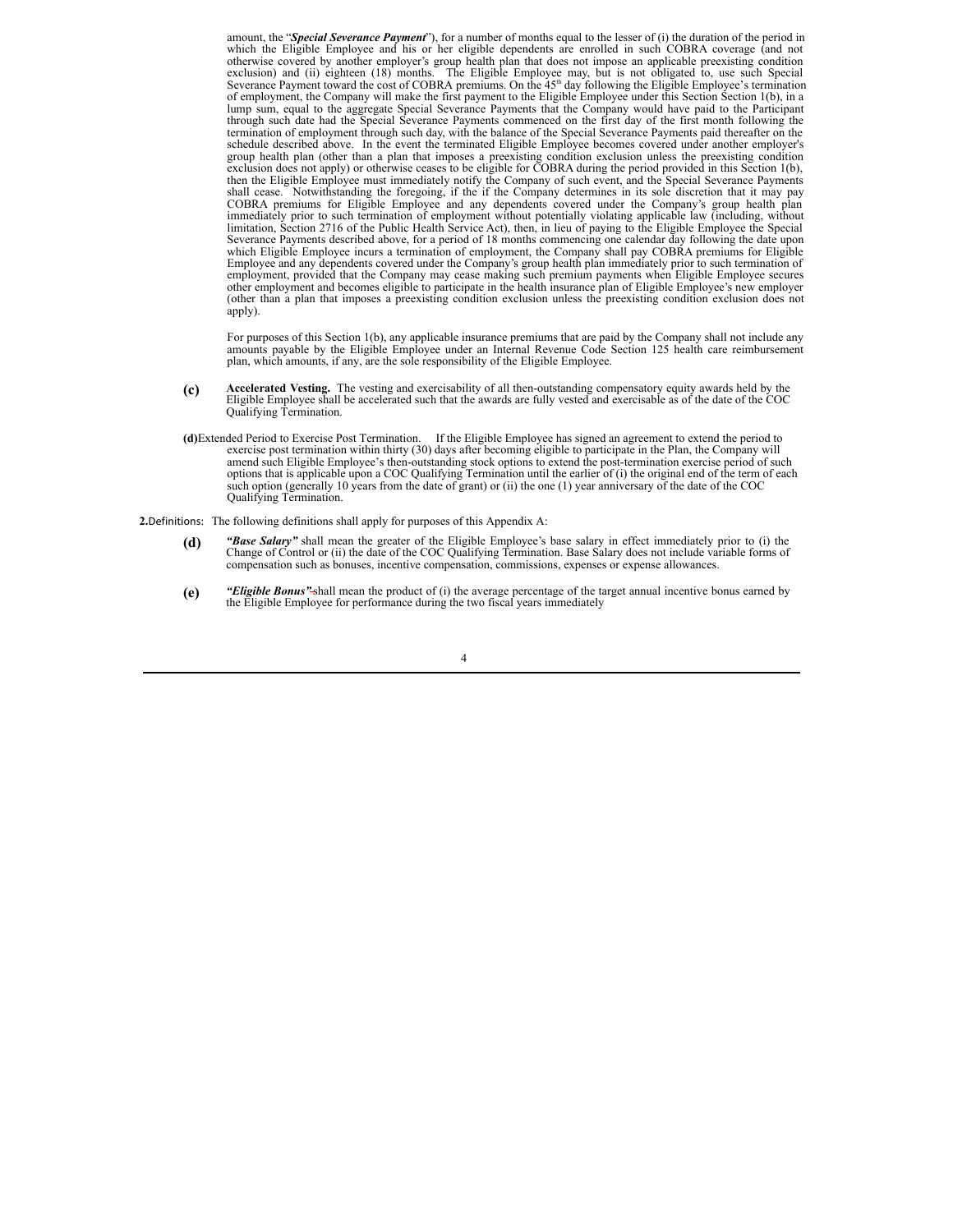prior to the fiscal year in which the Qualifying Termination occurs and (ii) the target annual incentive bonus, expressed<br>in dollars, which the Eligible Employee is eligible to earn in the fiscal year in which (A) the Chan

The foregoing severance benefits are subject to all of the terms and conditions of the Plan, including reduction against any other severance owed to the Eligible Employee.

Rigel Pharmaceuticals, Inc.

By: /s/ Dolly Vance

Title: EVP, General Counsel, Corporate Secretary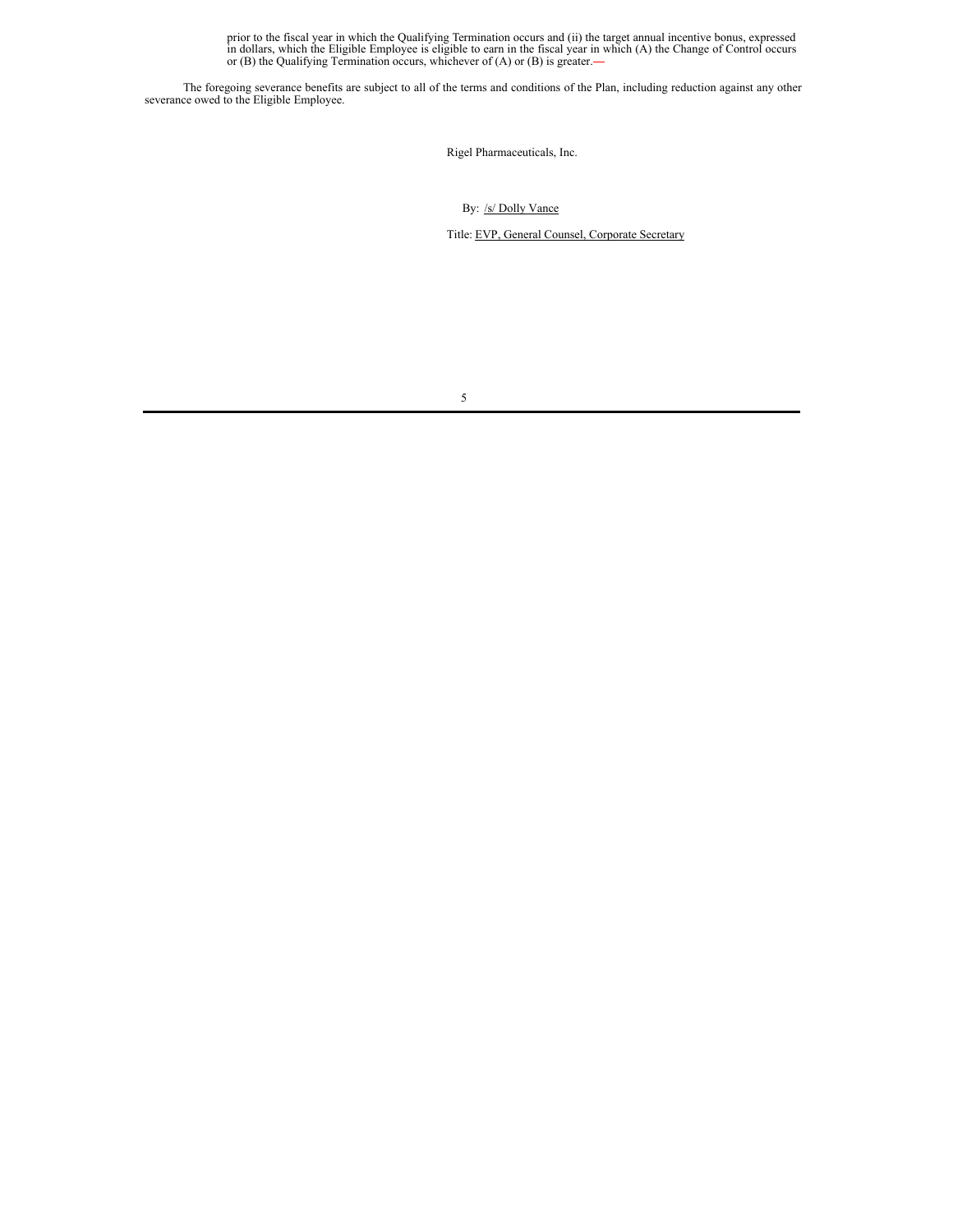### **Appendix b**

#### **Rigel Pharmaceuticals, Inc. Executive Severance Plan (Non-COC Qualifying Termination)**

Severance benefits provided to Eligible Employees under the Rigel Pharmaceuticals, Inc.Executive Severance Plan (the "Plan") are as follows:

- **1. Severance Benefits.** Subject to the exceptions set forth in Section 2 of the Plan, each Eligible Employee who suffers a Non-COC Qualifying Termination and who meets all of the requirements set forth in the Plan, including, without limitation, executing and letting become effective a general waiver and release in substantially the form attached to the Plan as Exhibit A, Exhibit B or Exhibit C, as applicable, within the applicable time period set forth therein, shall receive severance benefits as set forth in this Appendix B.
	- (a) Cash Severance. The Company shall make a provide for continuing Base Salary payments ("Cash Severance") to the Eligible Employee in an amount equal to the Base Salary that would have been paid during the period (the "S *Period*") in the table below had the Eligible Employee continued the service through such Severance Period:

| Title at Termination | Severance Period |
|----------------------|------------------|
|                      | 18 months        |
| <b>EVP</b>           | 12 months        |
| SVP                  | 12 months        |
|                      | 9 months         |

Subject to Sections 2(a)(2)(ii) and 3(e) of the Plan, the Cash Severance will be paid in regular installments on each regularly scheduled payroll date until the earlier to occur of the Severance Period following the Non-COC Qualifying Termination or the March 14 of the calendar year following the Non-COC Qualifying Termination.

(b) **COBRA Premium Benefit.** If the Eligible Employee was enrolled in a group health plan  $(i.e.,$  medical, dental, or vision plan) sponsored by the Company or an affiliate of the Company immediately prior to the Non-COC Qua to an individual policy) at the time of the Eligible Employee's termination of employment under the Consolidated Omnibus Budget Reconciliation Act of 1985 (together with any state law of similar effect, "*COBRA*"). The Company will notify the Eligible Employee of any such right to continue such coverage at the time of termination pursuant to COBRA. No provision of this Plan will affect the continuation coverage rules under COBRA, except that the Company's payment, if any, of applicable insurance premiums, or waiver of any cost of coverage under any selffunded group health plan, will be credited as payment by the Eligible Employee for purposes of the Eligible Employee's payment required under COBRA. Therefore, the period during which an Eligible Employee may elect to continue the Company's or its affiliate's group health plan coverage at his or her own expense under COBRA, the length of time during which COBRA coverage will be made available to the Eligible Employee, and all other rights<br>and obligations of the Eligible Employee under COBRA (except the obligation to pay insurance premiums that th Company that the Company waives, if any) will be applied in the same manner that such rules would apply in the absence of this Plan.

Provided that the Eligible Employee and/or his or her eligible dependents elect continued medical insurance coverage in accordance with the applicable provisions of the Consolidated Omnibus Budget Reconciliation Act of 1986 and any<br>other applicable state and federal law (commonly referred to as "COBRA"), the Company shall pay to the Eligibl Employee, on the first day of each

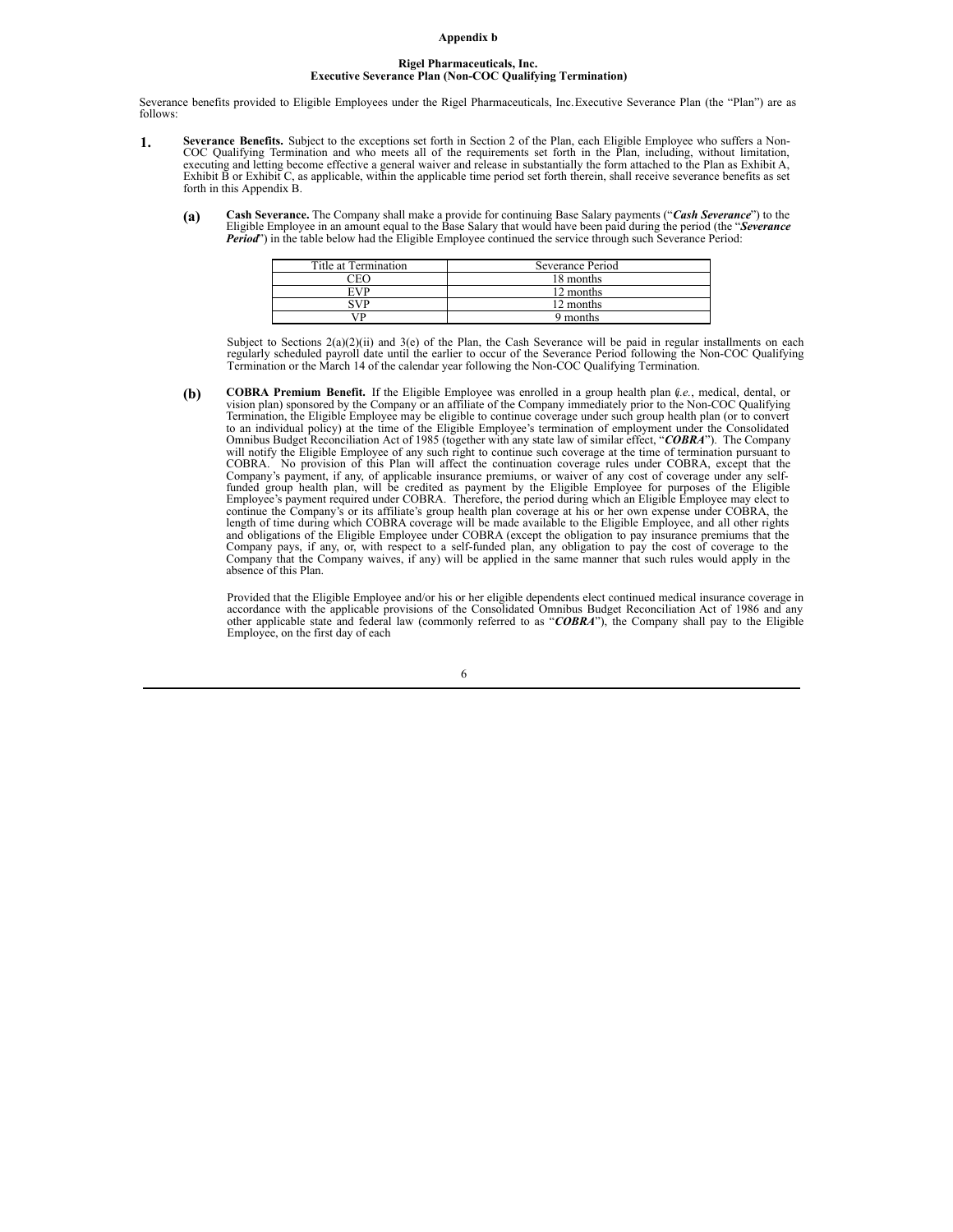month, a fully taxable cash payment equal to the applicable COBRA premiums for that month (including premiums for the Eligible Employee and his or her eligible dependents who have elected and remain enrolled in such COBRA coverage), subject to applicable tax withholdings (such amount, the "*Special Severance Payment*"), for a number of months equal to the lesser of (i) the Severance Period in the table above, and (ii) the duration of the period in which the Eligible Employee and his or her eligible dependents are enrolled in such COBRA coverage (and not otherwise covered by another employer's group health plan that does not impose an applicable preexisting condition exclusion). The Eligible Employee may, but is not obligated to, use such Special Severance Payment toward the cost of COBRA<br>premiums. On the 45<sup>th</sup> day following the Eligible Employee's termination of employment, the Company will make the Payments commenced on the first day of the first month following the termination of employment through such day, with the balance of the Special Severance Payments paid thereafter on the schedule described above. In the event the terminated Eligible Employee becomes covered under another employer's group health plan (other than a plan that imposes a preexisting condition exclusion unless the preexisting condition exclusion does not apply) or otherwise ceases to be eligible for COBRA during the period provided in this Section 1(b), then the Eligible Employee must immediately notify the Company of such event, and the Special Severance Payments shall cease. Notwithstanding the foregoing, if the if the Company determines in its sole discretion that it may pay COBRA premiums for Eligible Employee and any dependents covered under the Company's group health plan immediately prior to such termination of employment<br>without potentially violating applicable law (including, without limitation, Section 2716 of the Public Health Se Act), then, in lieu of paying to the Eligible Employee the Special Severance Payments described above, for the Severance Period in the table above commencing one calendar day following the date upon which Eligible Employee incurs a termination of employment, the Company shall pay COBRA premiums for Eligible Employee and any dependents covered under the Company's group health plan immediately prior to such termination of employment, provided that the Company may cease making such premium payments when Eligible Employee secures other employment and becomes eligible to participate in the health insurance plan of Eligible Employee's new employer (other than a plan that imposes a preexisting condition exclusion unless the preexisting condition exclusion does not apply). th

For purposes of this Section 1(b), any applicable insurance premiums that are paid by the Company shall not include any amounts payable by the Eligible Employee under an Internal Revenue Code Section 125 health care reimbursement plan, which amounts, if any, are the sole responsibility of the Eligible Employee.

(c) Accelerated Vesting. The vesting and exercisability of any then-outstanding and unvested time-based compensatory<br>equity awards held by the Eligible Employee that would have vested during the period in the table below ( *Amount*") had the Eligible Employee continued employment with the Company through the end of such period shall become vested and exercisable as of the date of the Non-COC Qualifying Termination:

| Title at Termination | <b>Vesting Amount</b> |
|----------------------|-----------------------|
| ΈC                   | 18 months             |
| EVP                  | 12 months             |
| SVP                  | 12 months             |
| VD.                  | 9 months              |

Further, the vesting and exercisability of any then-outstanding and unvested performance-based compensatory equity<br>awards held by the Eligible Employee that would have vested during the Period to Exercise in the table belo Eligible Employee continued employment with the

7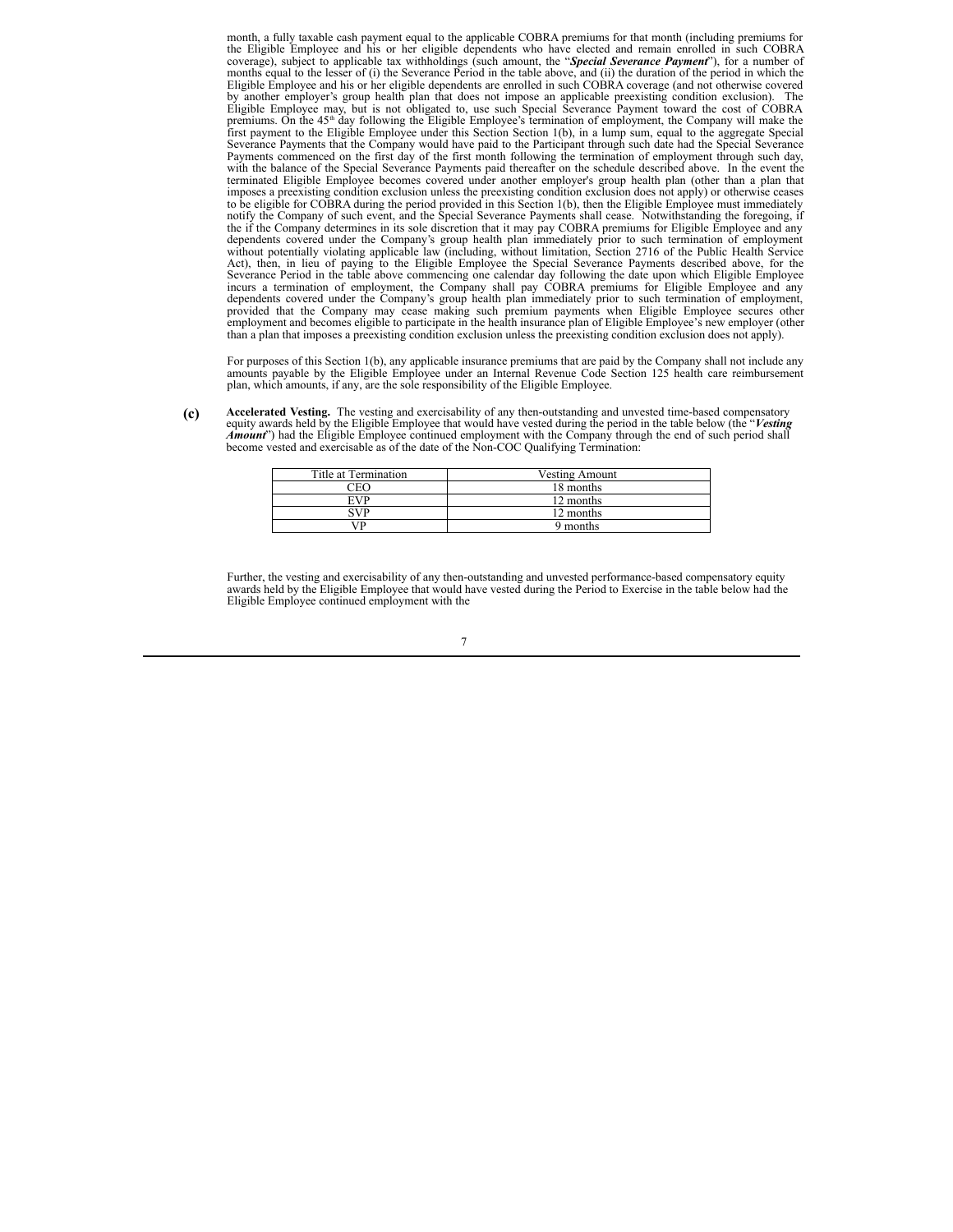Company through the end of such period shall become vested and exercisable as of the date, if any, that the performance goal relating to such performance-based vesting awards is achieved.

(d) Extended Period to Exercise Post Termination. If the Eligible Employee has signed an agreement to extend the period to exercise post termination within thirty (30) days after becoming eligible to participate in the Pla earlier of (i) the original end of the term of each such option (generally 10 years from the date of grant) or (ii) the Period to Exercise in the table below.

| Title at Termination | Period to Exercise |
|----------------------|--------------------|
| ΈC                   | 30 months          |
| <b>EVP</b>           | 24 months          |
| SVP                  | 24 months          |
|                      | 21 months          |

**2.**Definition: The following definition shall apply for purposes of this Appendix B:

(d) "Base Salary" shall mean the greater of the Eligible Employee's base salary in effect immediately prior to the date of the Non-COC Qualifying Termination. Base Salary does not include variable forms of compensation suc

The foregoing severance benefits are subject to all of the terms and conditions of the Plan, including reduction against any other severance owed to the Eligible Employee.

Rigel Pharmaceuticals, Inc.

By: /s/ Dolly Vance

Title: EVP, General Counsel, Corporate Secretary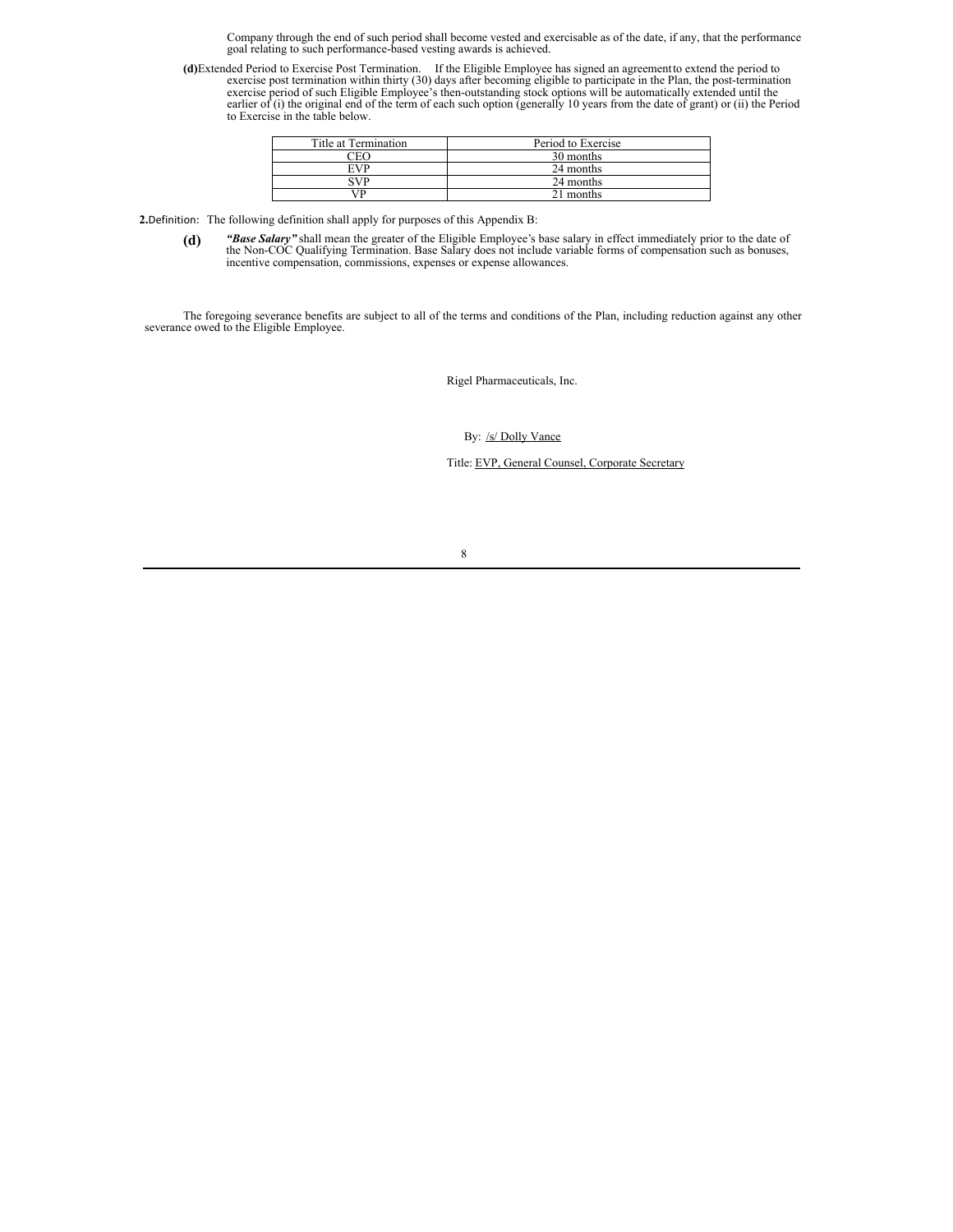# **CERTIFICATIONS**

I, Raul R. Rodriguez, certify that:

- 1. I have reviewed this quarterly report on Form 10-Q of Rigel Pharmaceuticals, Inc.;
- 2. Based on my knowledge, this report does not contain any untrue statement of a material fact or omit to state a material fact necessary to make the statements made, in light of the circumstances under which such statements were made, not misleading with respect to the period covered by this report;
- 3. Based on my knowledge, the financial statements, and other financial information included in this report, fairly present in all material respects the financial condition, results of operations and cash flows of the regi this report;
- 4. The registrant's other certifying officer(s) and I are responsible for establishing and maintaining disclosure controls and procedures (as defined in Exchange Act Rules 13a-15(e) and 15d-15(e)) and internal control over financial reporting (as defined in Exchange Act Rules 13a-15(f) and 15d-15(f)) for the registrant and have:
	- a) Designed such disclosure controls and procedures, or caused such disclosure controls and procedures to be designed under our supervision, to ensure that material information relating to the registrant, including its consolidated subsidiaries, is made known to us by others within those entities, particularly during the period in which this report is being prepared;
	- b) Designed such internal control over financial reporting, or caused such internal control over financial reporting to be designed under our supervision, to provide reasonable assurance regarding the reliability of financial reporting and the preparation of financial statements for external purposes in accordance with generally accepted accounting principles;
	- c) Evaluated the effectiveness of the registrant's disclosure controls and procedures and presented in this report our conclusions about the effectiveness of the disclosure controls and procedures, as of the end of the period covered by this report based on such evaluation; and
	- d) Disclosed in this report any change in the registrant's internal control over financial reporting that occurred during the registrant's most recent fiscal quarter (the registrant's fourth fiscal quarter in the case of a materially affected, or is reasonably likely to materially affect, the registrant's internal control over financial reporting; and
- 5. The registrant's other certifying officer(s) and I have disclosed, based on our most recent evaluation of internal control over financial reporting, to the registrant's auditors and the audit committee of the registrant's board of directors (or persons performing the equivalent functions):
	- a) All significant deficiencies and material weaknesses in the design or operation of internal control over financial reporting which are reasonably likely to adversely affect the registrant's ability to record, process, summarize and report financial information; and
	- b) Any fraud, whether or not material, that involves management or other employees who have a significant role in the registrant's internal control over financial reporting.

Date: May 1, 2018

/s/ RAUL R. RODRIGUEZ Raul R. Rodriguez Chief Executive Officer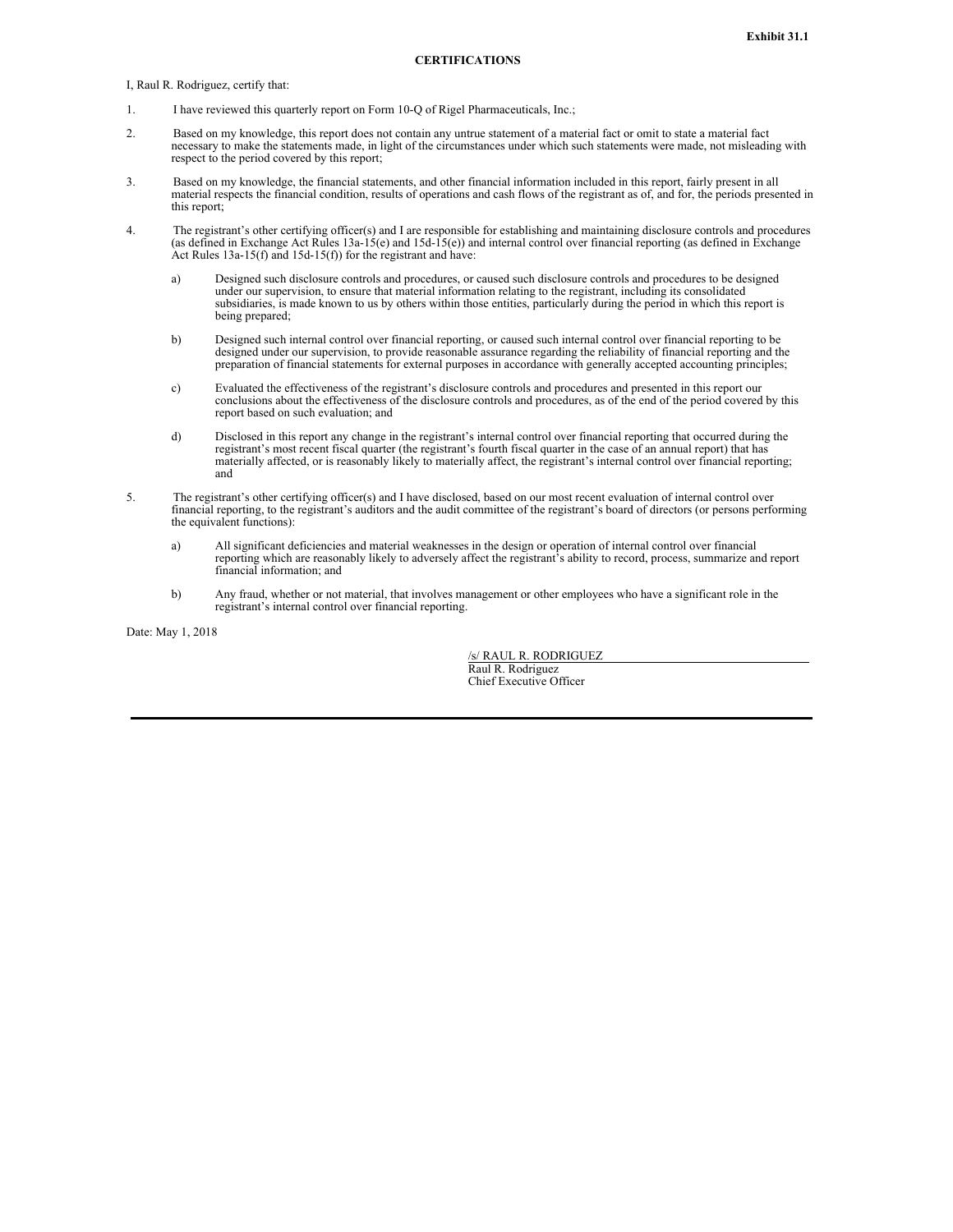# **CERTIFICATIONS**

I, Nelson D. Cabatuan, certify that:

- 1. I have reviewed this quarterly report on Form 10-Q of Rigel Pharmaceuticals, Inc.;
- 2. Based on my knowledge, this report does not contain any untrue statement of a material fact or omit to state a material fact necessary to make the statements made, in light of the circumstances under which such statements were made, not misleading with respect to the period covered by this report;
- 3. Based on my knowledge, the financial statements, and other financial information included in this report, fairly present in all material respects the financial condition, results of operations and cash flows of the regi this report;
- 4. The registrant's other certifying officer(s) and I are responsible for establishing and maintaining disclosure controls and procedures (as defined in Exchange Act Rules 13a-15(e) and 15d-15(e)) and internal control over financial reporting (as defined in Exchange Act Rules 13a-15(f) and 15d-15(f)) for the registrant and have:
	- a) Designed such disclosure controls and procedures, or caused such disclosure controls and procedures to be designed under our supervision, to ensure that material information relating to the registrant, including its consolidated subsidiaries, is made known to us by others within those entities, particularly during the period in which this report is being prepared;
	- b) Designed such internal control over financial reporting, or caused such internal control over financial reporting to be designed under our supervision, to provide reasonable assurance regarding the reliability of financial reporting and the preparation of financial statements for external purposes in accordance with generally accepted accounting principles;
	- c) Evaluated the effectiveness of the registrant's disclosure controls and procedures and presented in this report our conclusions about the effectiveness of the disclosure controls and procedures, as of the end of the period covered by this report based on such evaluation; and
	- d) Disclosed in this report any change in the registrant's internal control over financial reporting that occurred during the registrant's most recent fiscal quarter (the registrant's fourth fiscal quarter in the case of an annual report) that has materially affected, or is reasonably likely to materially affect, the registrant's internal control
- 5. The registrant's other certifying officer(s) and I have disclosed, based on our most recent evaluation of internal control over financial reporting, to the registrant's auditors and the audit committee of the registrant's board of directors (or persons performing the equivalent functions):
	- a) All significant deficiencies and material weaknesses in the design or operation of internal control over financial reporting which are reasonably likely to adversely affect the registrant's ability to record, process, summarize and report financial information; and
	- b) Any fraud, whether or not material, that involves management or other employees who have a significant role in the registrant's internal control over financial reporting.

Date: May 1, 2018

/s/ NELSON D. CABATUAN Nelson D. Cabatuan Interim Principal Accounting Officer